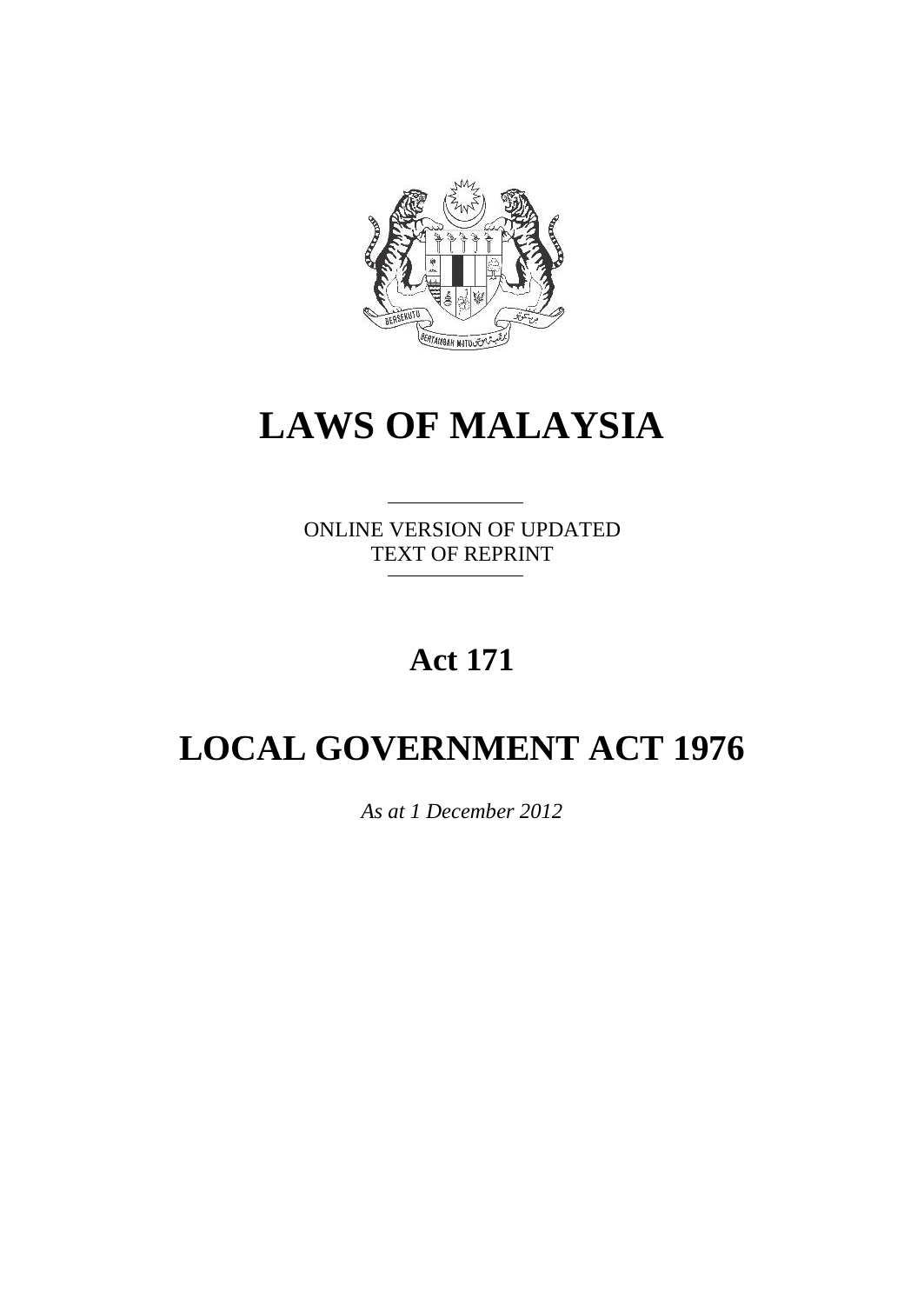# **LOCAL GOVERNMENT ACT 1976**

| Date of Royal Assent                               |  | 18 March 1976                                                                                                                                                                                       |
|----------------------------------------------------|--|-----------------------------------------------------------------------------------------------------------------------------------------------------------------------------------------------------|
| Date of publication in the Gazette   25 March 1976 |  |                                                                                                                                                                                                     |
| Latest amendment made by<br>Act A1311 which came   |  |                                                                                                                                                                                                     |
| into operation on                                  |  | 1 September 2011;<br>$P.U.(B) 488/2011$ for<br>Perlis, Kedah, Pahang,<br>Negeri Sembilan,<br>Malacca and Johore;<br>$P.U.(B) 491/2011$ for<br>Federal Territory of<br>Kuala Lumpur and<br>Putrajaya |

# *PREVIOUS REPRINTS*

| <b>First Reprint</b>  | $\cdots$ | .        | $\cdots$ | 1998 |
|-----------------------|----------|----------|----------|------|
| <b>Second Reprint</b> | $\cdots$ | $\cdots$ | $\cdots$ | 2001 |
| <b>Third Reprint</b>  | .        | .        | .        | 2006 |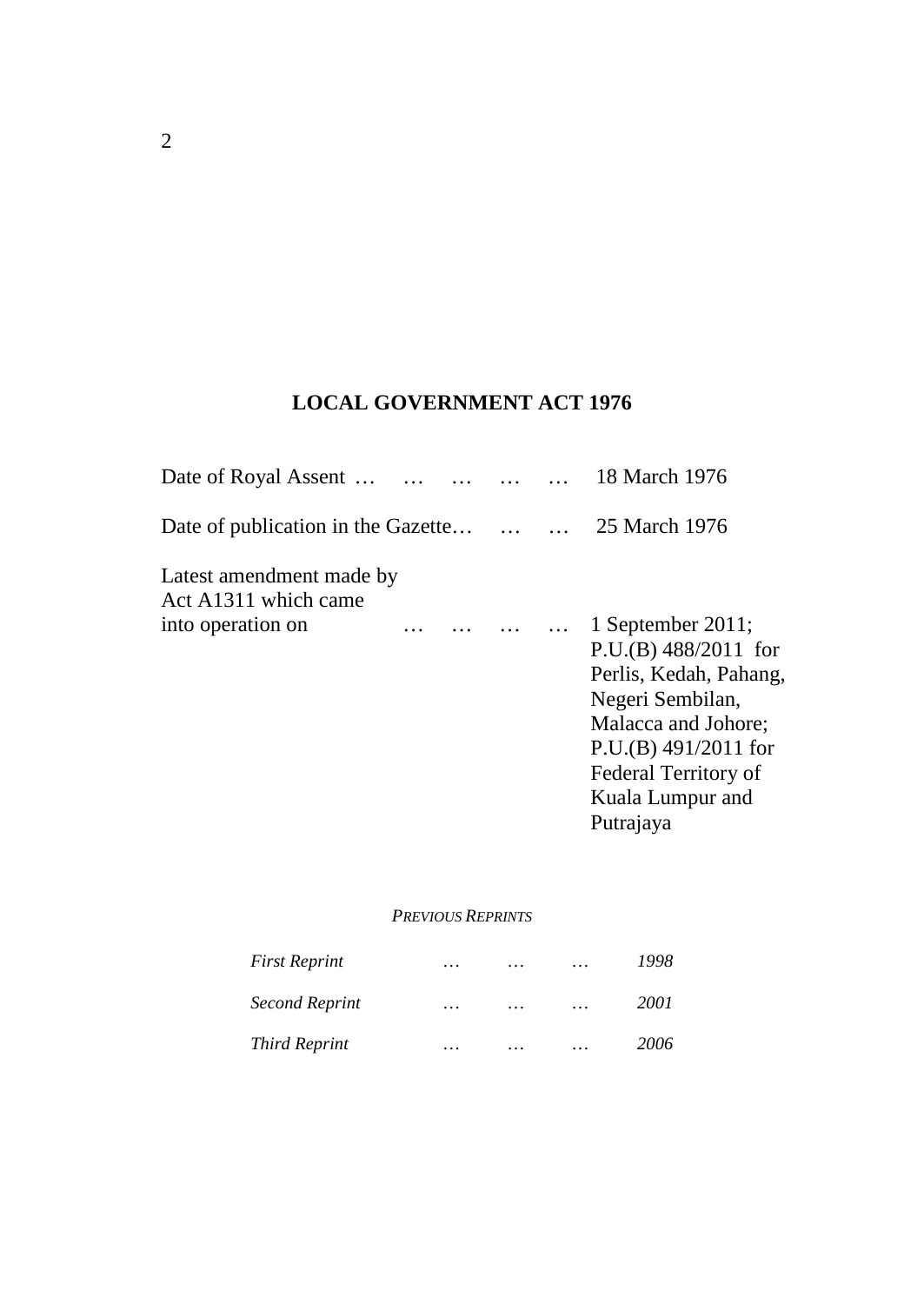# **LAWS OF MALAYSIA**

# **Act 171**

# **LOCAL GOVERNMENT ACT 1976**

#### ARRANGEMENT OF SECTIONS

#### PART I

### PRELIMINARY

#### Section

- 1. Short title, application and commencement
- 2. Interpretation

#### PART II

#### ADMINISTRATION OF LOCAL AUTHORITIES

- 3. Declaration and determination of status of local authority areas
- 4. Change of name and status, and alteration of boundaries
- 5. Merger of two or more local authorities
- 6. Succession of rights, liabilities and obligations
- 7. Extension of this Act to non-local authority areas
- 8. Administration of local authority areas
- 9. Power of State Authority to issue directions
- 10. Councillors
- 11. Declaration by Councillor before assuming office
- 12. Councillors exempt from service as assessors or jurors
- 13. Local authorities to be corporations
- 14. Common seal
- 15. Provisions relating to local government elections ceasing to have effect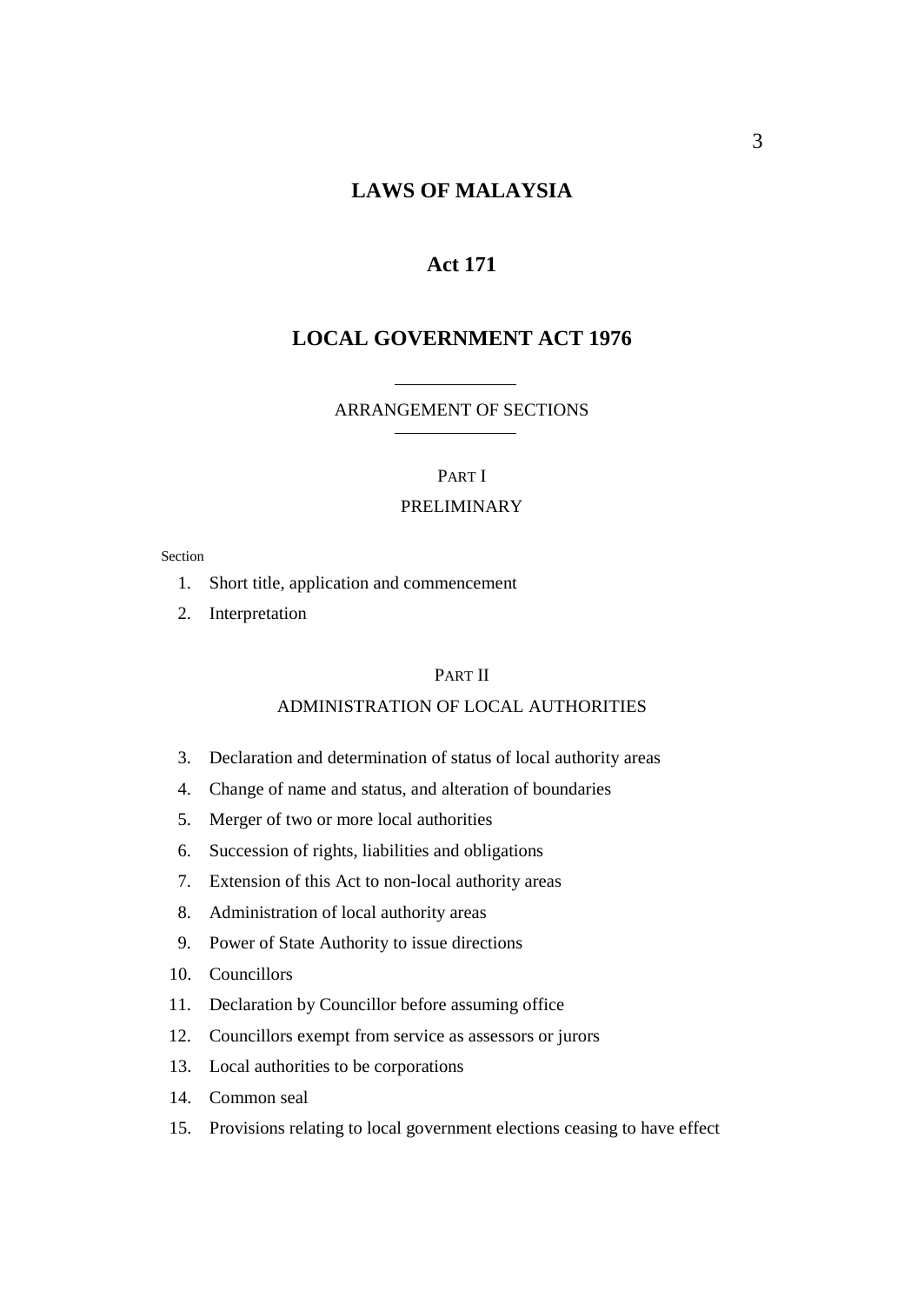### PART III

#### OFFICERS AND EMPLOYEES OF LOCAL AUTHORITIES

#### Section

- 16. List of offices
- 17. Power of local authority to provide for discipline, *etc.*, of its officers
- 18. Superannuation or Provident Fund

#### PART IV

#### CONDUCT OF BUSINESS

- 19. Local authority office
- 20. Ordinary meetings
- 21. Special meetings
- 22. Notice of meetings
- 23. Meetings of local authority to be public
- 24. Quorum
- 25. Chairman of meetings
- 26. Vote of majority decisive
- 27. Minutes to be kept of all proceedings
- 28. Appointment of Committees
- 29. Standing orders for regulating proceedings of local authorities
- 30. Extraordinary powers in case of emergency
- 31. Validity of acts of local authority officers
- 32. Authentication and execution of documents
- 33. Exemption of Councillors, *etc.*, from personal liability
- 34. Disability of Councillors for voting on account of interests in contracts, *etc.*
- 35. Restriction
- 36. Contracts
- 37. Mode of executing contracts exceeding ten thousand ringgit
- 38. Employees not to be interested in contracts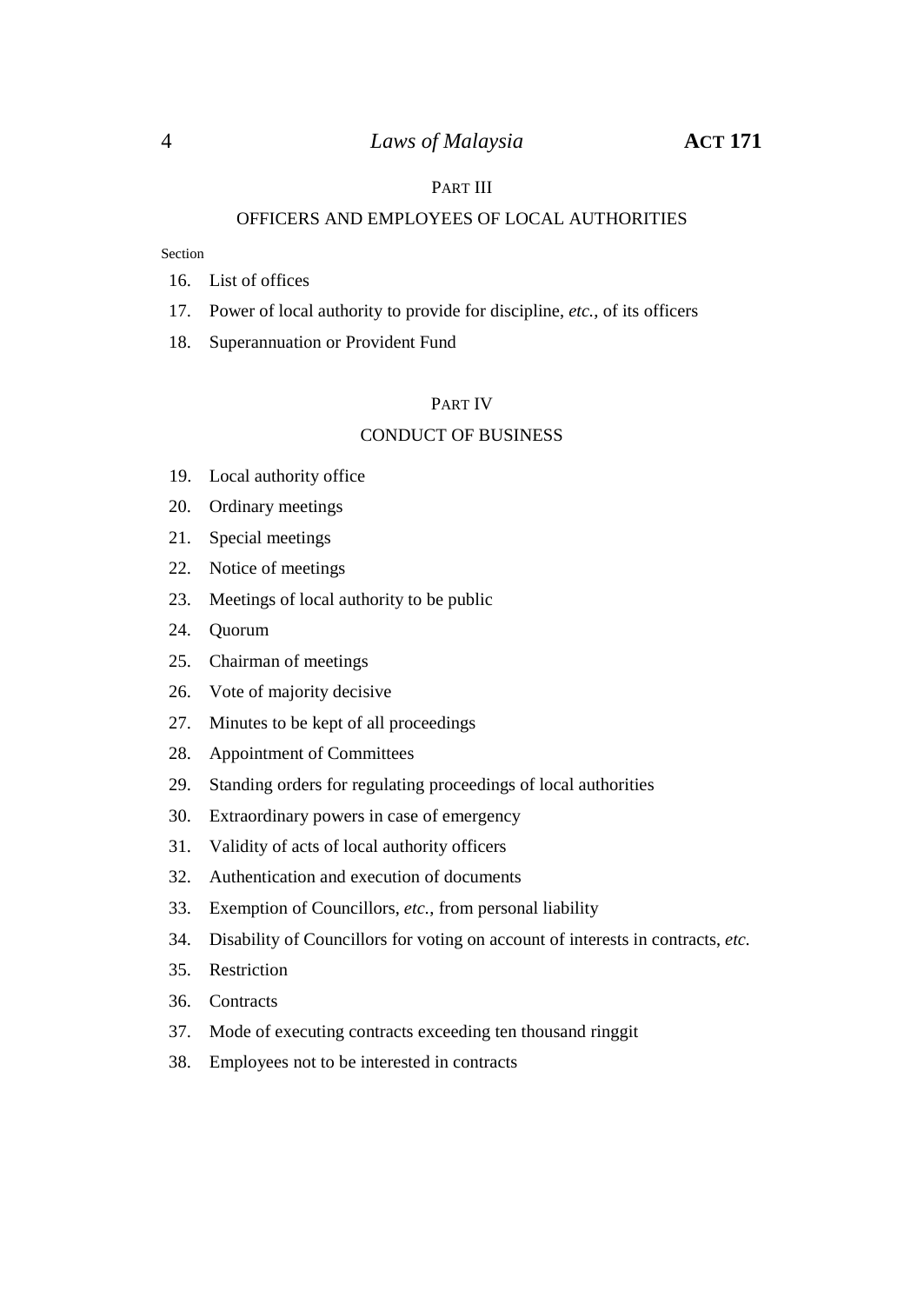## *Local Government* 5

### PART V

#### GENERAL FINANCIAL PROVISIONS

#### Section

- 39. Revenue of the local authority
- 40. Local Authority Fund
- 41. Power of local authority to raise loans
- 42. Power of local authority to issue mortgages or debenture stock and to make regulations in respect thereof
- 43. Notice of trust, charge or other interest not receivable
- 44. Securities to be trust investment
- 45. Remedies for default
- 46. Borrowing powers for special purposes
- 47. Loans by Government
- 48. Loans to be first charge on revenue and assets
- 49. Advances by way of overdraft
- 50. Sinking fund
- 51. State Authority may give directions as regards sinking fund
- 52. Renewal and insurance funds

#### PART VI

#### ACCOUNTS AND AUDIT

- 53. Accounts to be kept
- 54. Financial year
- 55. Annual estimates to be passed and approved
- 56. Supplementary estimates
- 57. No expenditure to be incurred unless included in the estimates
- 58. Virement
- 59. Form of estimates
- 60. Audit of accounts
- 61. Power to take evidence
- 62. Remuneration of auditor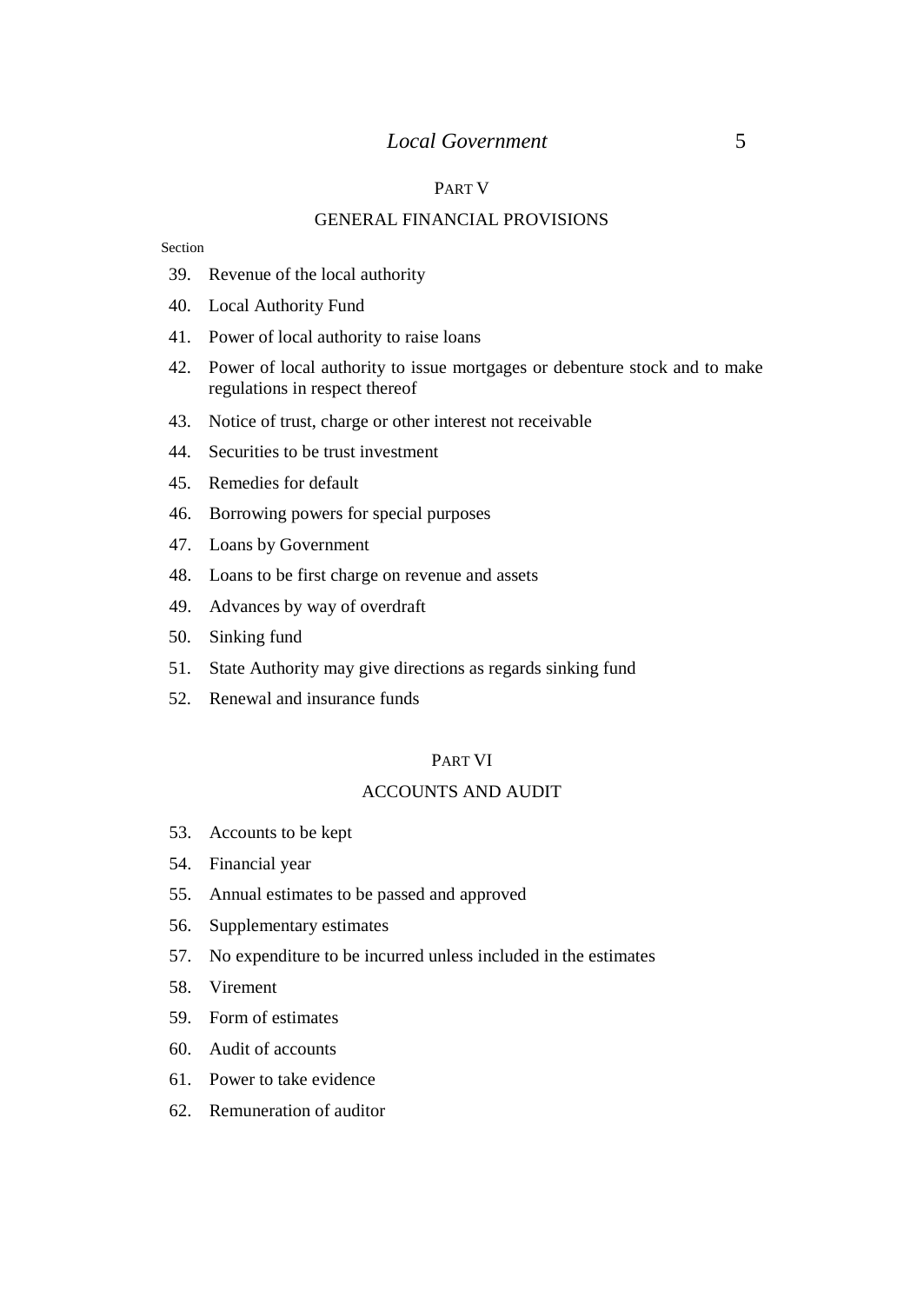### 6 *Laws of Malaysia* **ACT 171**

### PART VII

### PUBLIC PLACES

Section

- 63. Control of public place, *etc.*
- 64. Power to make new public places, *etc.*, and enlarge them
- 65. Power temporarily to close public places
- 66. Power to erect public buildings in open public places
- 67. Conditions and restrictions in regard to closure of street, *etc.*
- 68. Naming of public places, *etc.*

#### PART VIII

#### POLLUTION OF STREAMS

- 69. Committing nuisance in streams, *etc.*
- 70. Pollution of streams with trade refuse, *etc.*
- 71. Local authority may recover for work done

#### PART IX

#### FOOD, MARKETS, SANITATION AND NUISANCES

- 72. Powers
- 73. By-laws
- 74. Filthy house, *etc.*
- 75. Power to enter and cleanse houses or buildings
- 76. Destruction of rats and mice
- 77. Closing and demolition, *etc.*, of insanitary dwellings
- 78. Overcrowding of houses
- 79. When house to be deemed "overcrowded"
- 80. Nuisances to be abated
- 81. Nuisances liable to be dealt with summarily under this Act
- 82. Notice requiring abatement of nuisance
- 83. Order for demolition of house unfit for habitation
- 84. Power to proceed where cause of nuisance arises outside local authority area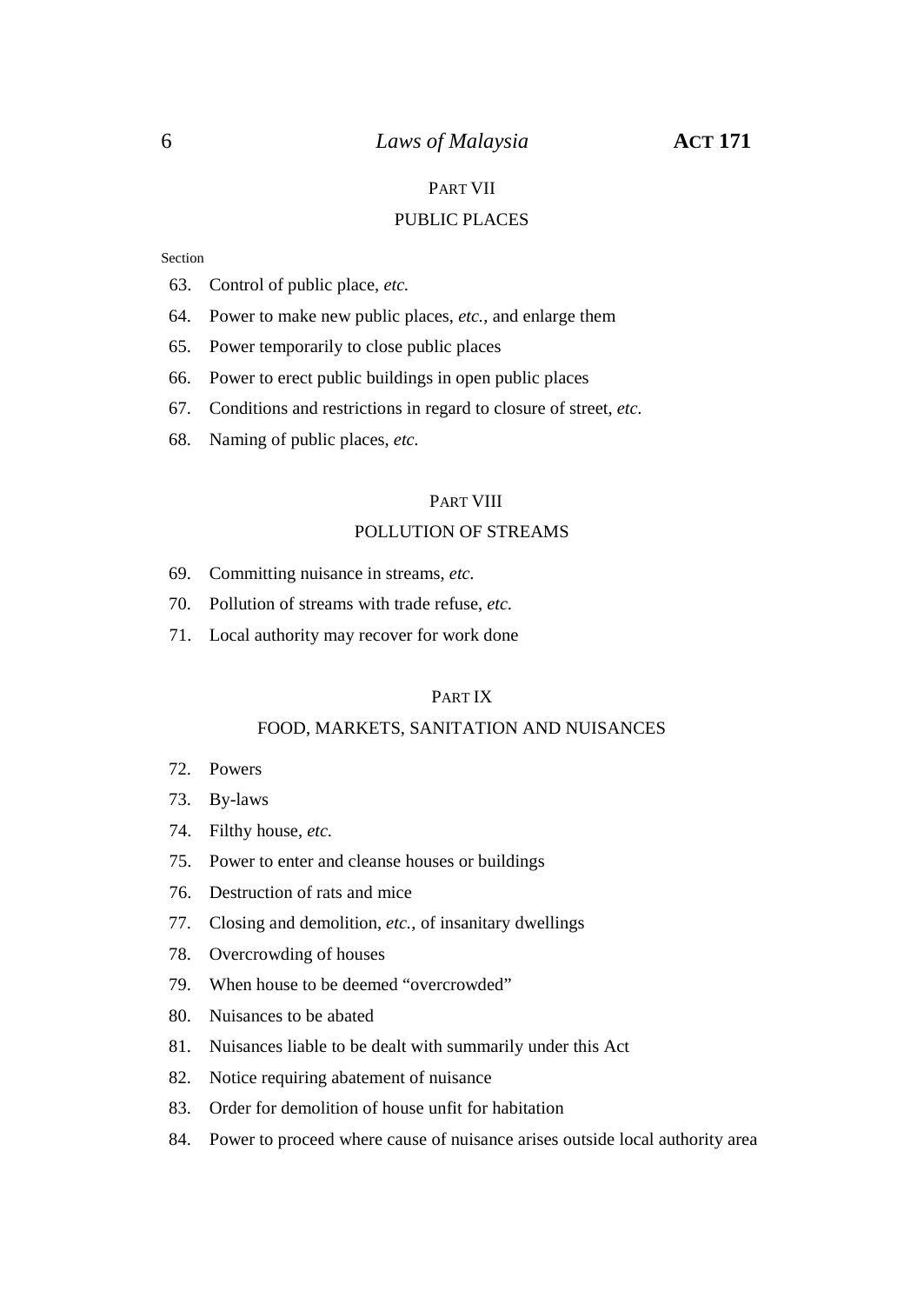# *Local Government* 7

# PART X

#### FIRE SERVICES

Section

85 – 93. (*Deleted*)

#### PART XI

# BURIAL PLACES, CREMATORIA AND EXHUMATION

- 94. Local authority may provide burial grounds and crematoria and issue licences for the same
- 95. Penalty for unlawful burials
- 96. Power to close burial grounds and crematoria
- 97. Exhumation of corpses
- 98. Power to make by-laws
- 99. Keeping of registers
- 100. Non-application of other written laws

## PART XII

#### FURTHER POWERS OF LOCAL AUTHORITY

101. Further powers of local authority

#### PART XIII

#### BY-LAWS

- 102. General power to make by-laws
- 102A. By-law, *etc.*, may prescribe fees and charges
- 103. By-laws to be confirmed by State Authority
- 104. Penalties for breaches of by-laws
- 105. Power to demand monetary deposits from applicants for permits
- 106. Publication of by-law, rule or regulation in the *Gazette* constitutes notice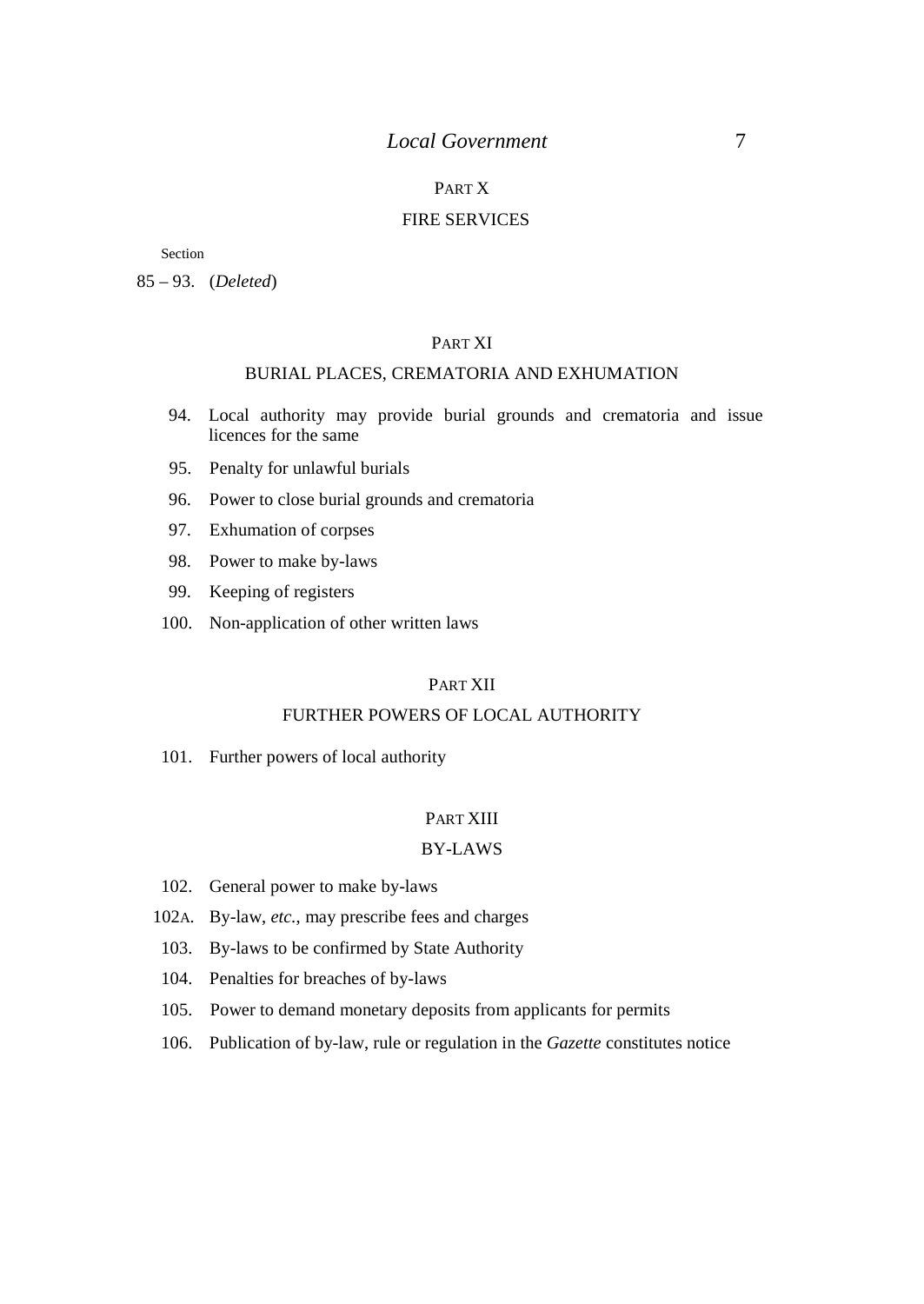#### PART XIV

#### **MISCELLANEOUS**

Section

- 107. Licences
- 108. Notices, *etc.*
- 109. Default in compliance with notice or order
- 110. Power to enter premises
- 111. Officer may demand names and addresses
- 112. Penalty for obstructing Councillor and others
- 113. Recovery of expenses
- 114. Expenses and costs payable by owners
- 115. Recovery of expenses or costs from persons in default
- 116. Recovery of charges for local authority services
- 117. Recovery by instalments
- 118. Compensation, damages and costs to be determined by courts of competent jurisdiction
- 119. General penalty
- 120. Local authority may direct prosecution
- 121. Power of arrest
- 122. Books of local authority to be *prima facie* evidence of sums due
- 123. Liability for acts and omissions
- 124. Public Authorities Protection Act 1948
- 125. Protection of Councillors, officers and employees from personal liability
- 126. Officers to be public servants

#### PART XV

#### RATING AND VALUATION

- 127. Power to impose rates
- 128. Further rates
- 129. Division of area and holding for rating purposes
- 130. Basis of assessment of rate
- 131. (*Deleted*)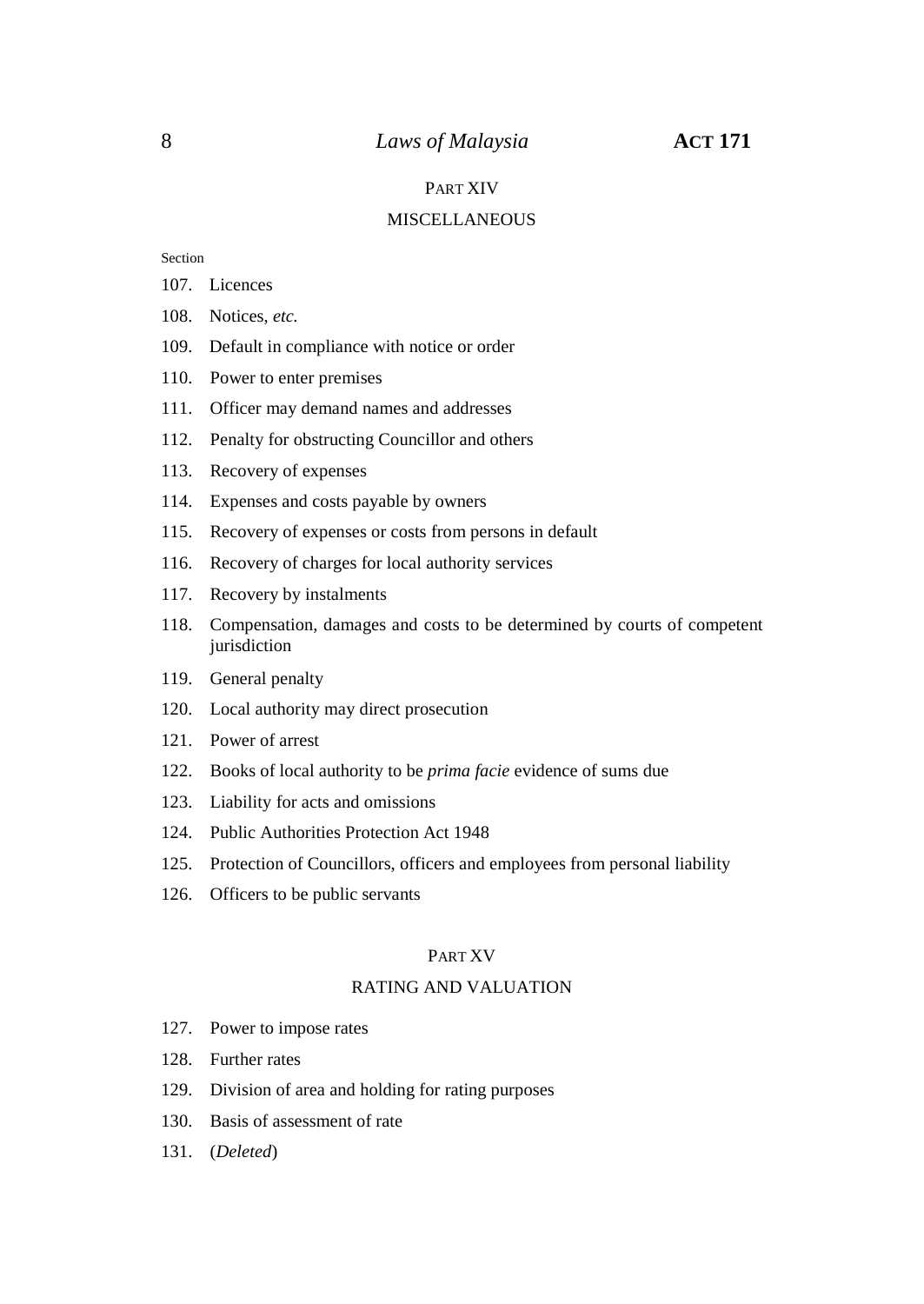Section

- 132. Drainage rate
- 133. Duration of rate
- 134. Exemption from rates
- 135. Exemption or reduction of rate
- 136. Minimum rate payable
- 137. Preparation of Valuation List
- 138. Designation if name of owner unknown
- 139. Joint or separate valuation
- 140. Returns may be required
- 141. Notice of new Valuation List to be published
- 142. Objections
- 143. Confirmation of new Valuation List
- 144. Amendments to Valuation List
- 145. Appeals
- 146. Rates to be first charge
- 147. Proceedings in default
- 148. Proceedings for recovery of an arrear
- 149. Sale of property attached
- 150. Application of proceeds of sale
- 151. Attachment and sale of holding
- 152. Recovery of costs
- 153. Power to stop sale
- 154. Objection to attachment
- 155. Recovery of rates paid by occupier
- 156. Arrear may be sued as debt
- 157. Evidence of rates
- 158. Assessment, *etc.*, not to be impeached for want of form
- 159. Liability of owner on subdivision or amalgamation of holdings
- 160. Notice of transfer of rateable holdings
- 161. Notice of new buildings
- 162. Refund on unoccupied buildings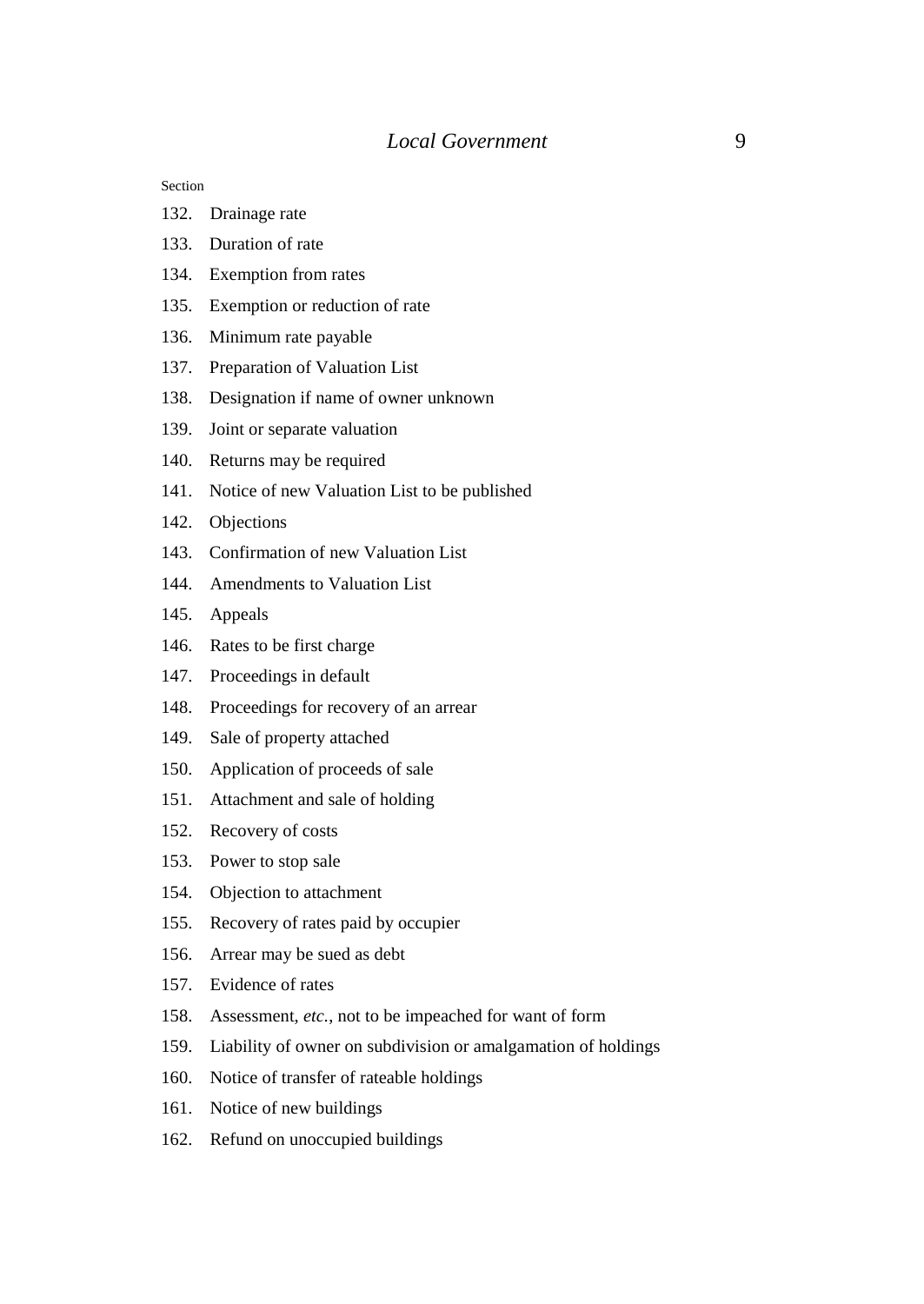Section

163. Provision for rating buildings on State or reserved land

164. Saving

#### PART XVI

# SPECIAL PROVISIONS

- 165. Transfers of functions
- 166. Repeal

FIRST SCHEDULE

SECOND SCHEDULE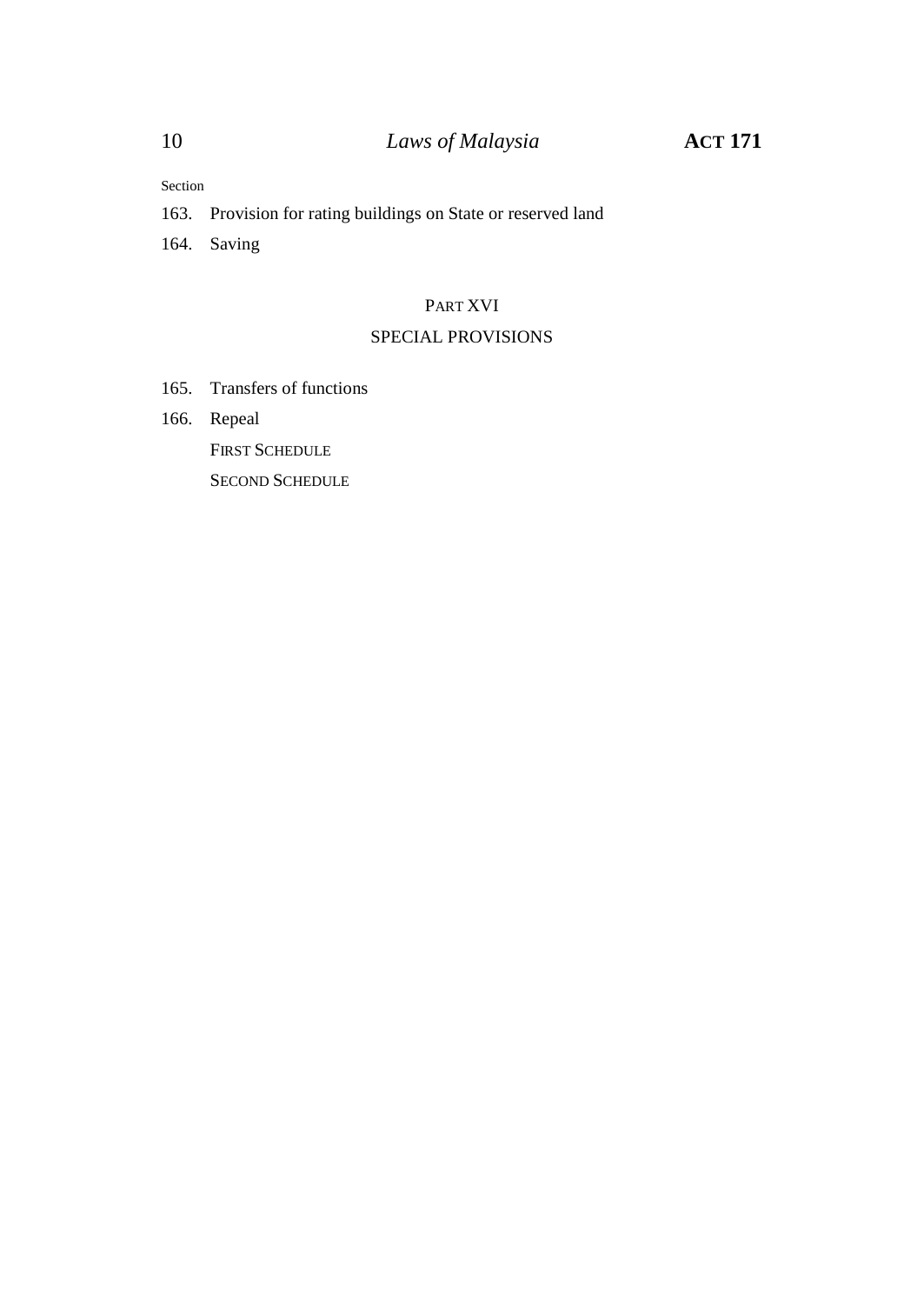#### **LAWS OF MALAYSIA**

# **Act 171**

# **LOCAL GOVERNMENT ACT 1976**

An Act to revise and consolidate the laws relating to local government.

[*See Appendix*]

WHEREAS it is expedient for the purpose only of ensuring uniformity of law and policy to make a law with respect to local government:

NOW, THEREFORE, pursuant to the provisions of Clause (4) of Article 76 of the Constitution **BE IT ENACTED**, by the Seri Paduka Baginda Yang di-Pertuan Agong with the advice and consent of the Dewan Negara and Dewan Rakyat in Parliament assembled, and by the authority of the same, as follows:

# PART I

#### PRELIMINARY

## **Short title, application and commencement**

**1.** (1) This Act may be cited as the Local Government Act 1976, and shall apply only to Peninsular Malaysia.

(2) This Act shall come into force in a State on such date as the State Authority may, after consultation with the Minister, appoint in relation to that State by a notification in the *Gazette* and the State Authority may, after consultation with the Minister, appoint different dates for the coming into force of different provision of this Act and may bring all or any of the provisions thereof into force either in the whole State or in such part or parts of the State as may be specified in the notification.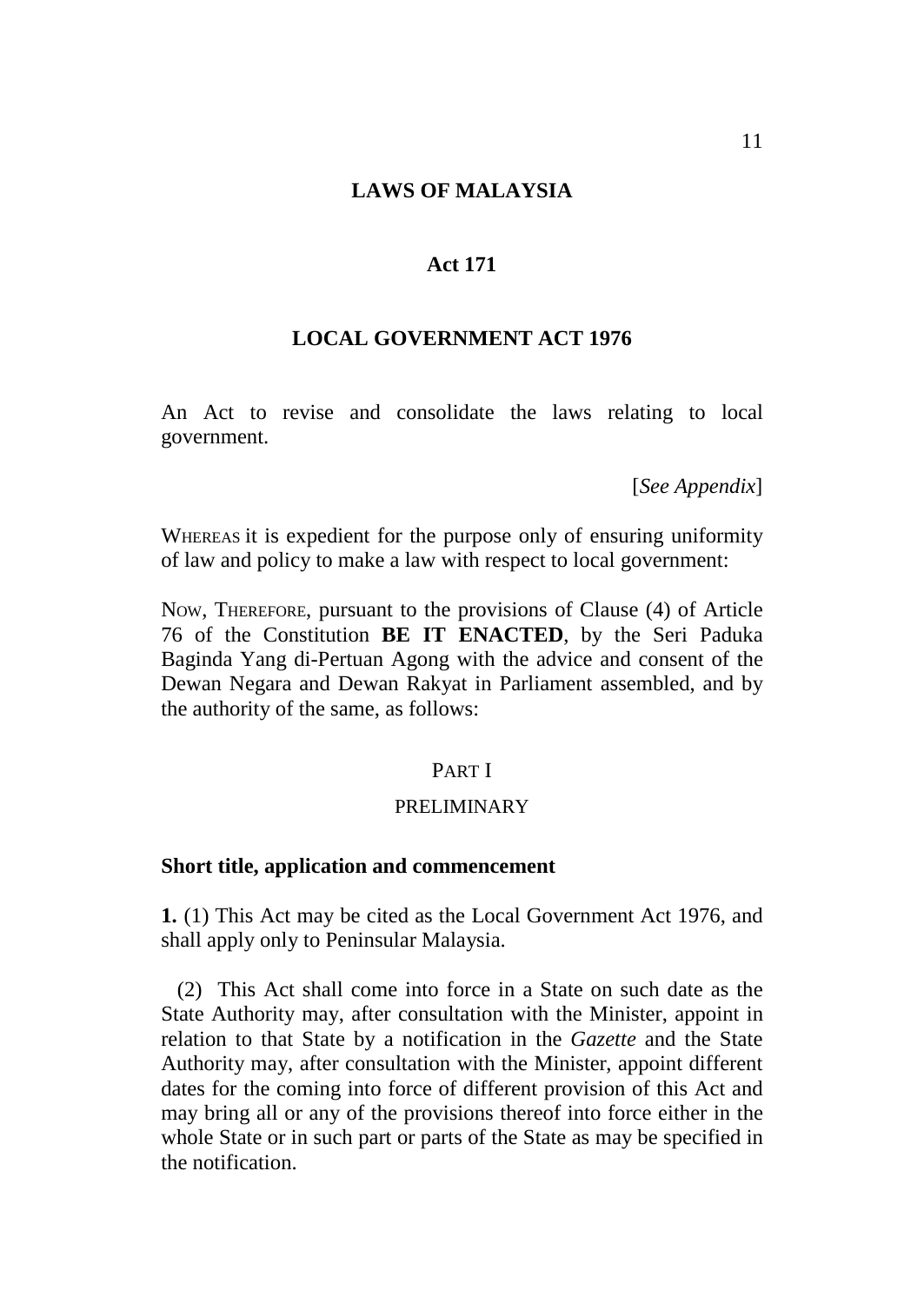(3) Notwithstanding subsection (2), in relation to the Federal Territory, this Act shall come into force on such date as the Minister may, by notification in the *Gazette*, appoint.

(4) The State Authority may, notwithstanding subsection (2), by notification in the *Gazette* exempt any area within any local authority area from all or any of the provisions of the Act or from any by-laws.

(5) Where in any notification made under subsection (2) it is specified that part or parts of this Act shall come into operation, the State Authority may specify in the same notification the provisions of any of those laws referred to in section 166 which shall be repealed.

# **Interpretation**

**2.** In this Act, unless the context otherwise requires—

"annual value" means the estimated gross annual rent at which the holding might reasonably be expected to let from year to year the landlord paying the expenses of repair, insurance, maintenance or upkeep and all public rates and taxes:

Provided that—

- *(a)* in estimating the annual value no account shall be taken of any restrictions or control on rent in so far as it limits the rent which may be required by a landlord or recovered from a tenant of a holding;
- *(b)* in estimating the annual value of any holding in or upon which there is any machinery used for any or all of the following purposes:
	- (i) the making of any article or part of an article;
	- (ii) the altering, repairing, ornamenting or finishing of any article;
	- (iii) the adapting for sale of any article,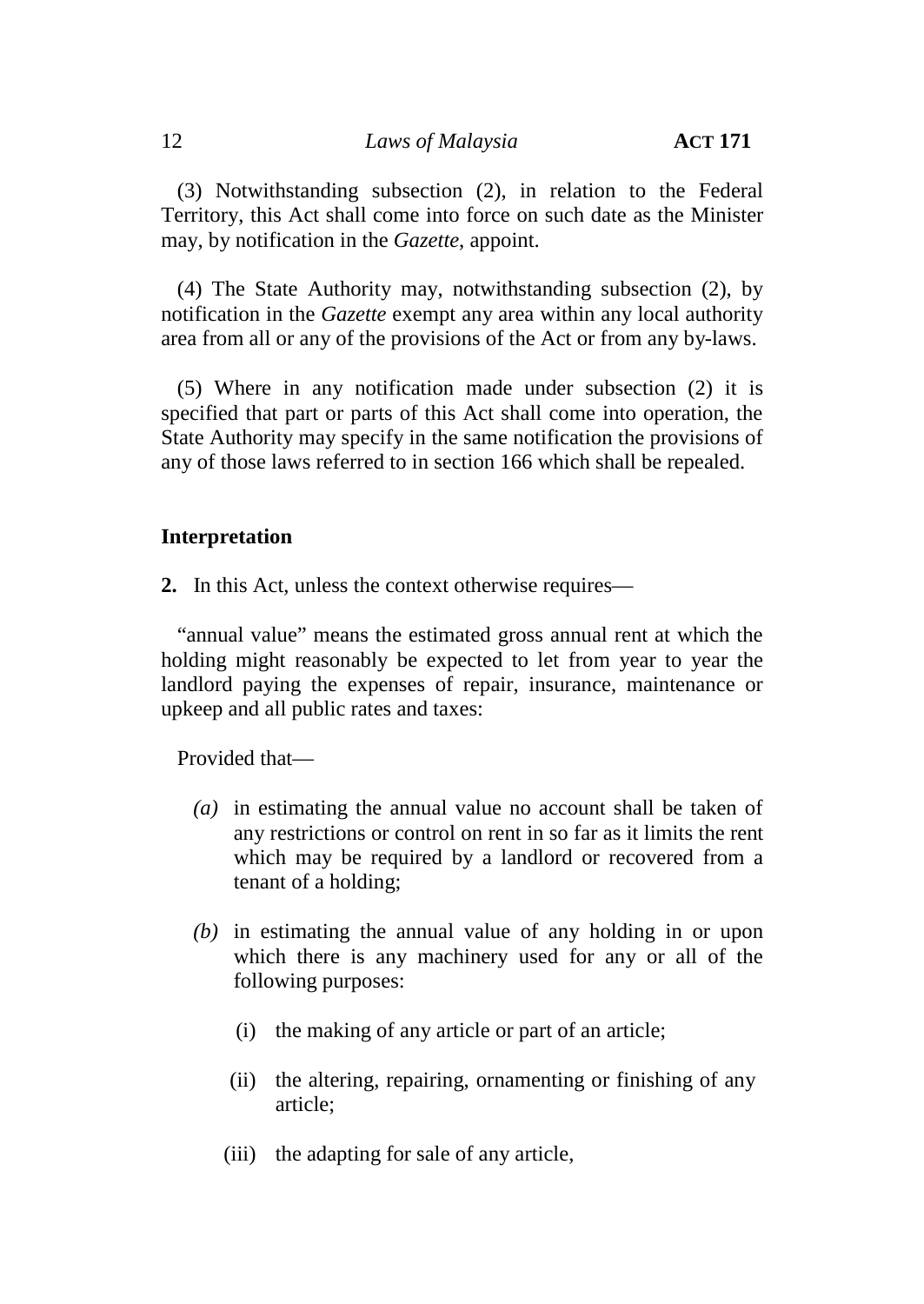the enhanced value given to the holding from the presence of such machinery shall not be taken into consideration, and for the purposes of this paragraph "machinery" includes steam engines, boilers or other motive power belonging to such machinery;

- *(c)* in the case of any land—
	- (i) which is partially occupied or partially built upon;
	- (ii) which is vacant, unoccupied or not built upon;
	- (iii) with an incomplete building; or
	- (iv) with a building which has been certified by the local authority to be abandoned or dilapidated or unfit for human habitation,

the annual value shall be, in the case of subparagraph (i), either the annual value as hereinbefore defined or ten per centum of the open market value thereof at the absolute discretion of the Valuation Officer, and in the case of subparagraphs (ii), (iii) and (iv) the annual value shall be ten per centum of the open market value thereof as if, in relation to subparagraphs (iii) and (iv), it were vacant land with no buildings thereon and in all cases the local authority may, with the approval of the State Authority, reduce such percentages to a minimum of five per centum;

*(d)* where in respect of any particular holding, in the opinion of the Valuation Officer, there is insufficient evidence to base a valuation of annual value upon, the Valuation Officer may apply such methods of valuation as in his opinion appears appropriate to arrive at the annual value;

"building" includes any house, hut, shed or roofed enclosure, whether used for the purpose of human habitation or otherwise, and also any wall, fence, platform, underground tank, staging, gate, post, pillar, paling, frame, hoarding, slip, dock, wharf, pier, jetty, landing stage, swimming pool, bridge, railway lines, transmission lines,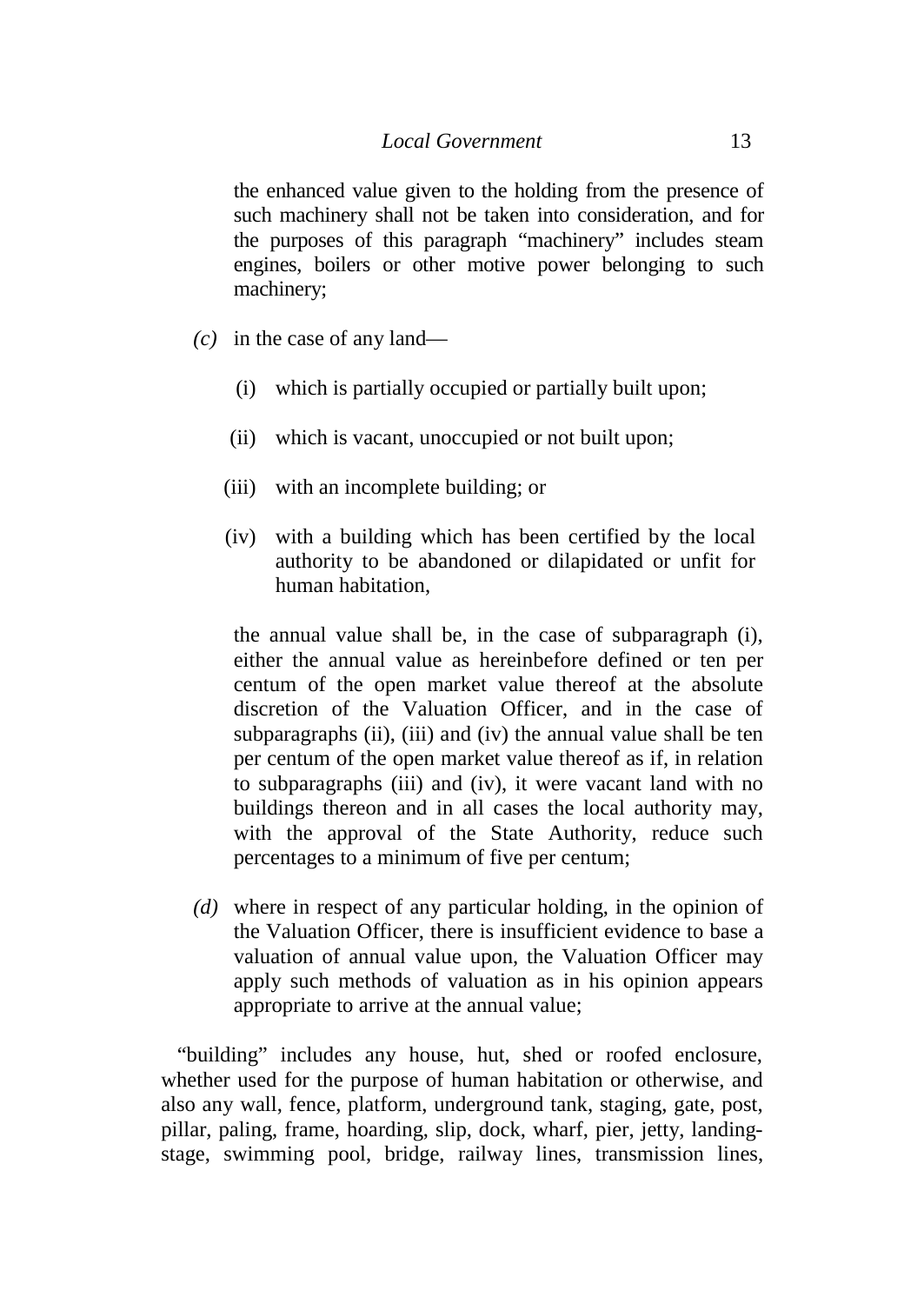cables, redifussion lines, overhead or underground pipelines, or any other structure, support or foundation;

"by-laws" in relation to any local authority means any by-laws made by the local authority under any power in that behalf conferred upon such local authority by any of the provisions of this Act or in force by virtue of the provisions of this Act;

"City Council" means the Council of any Municipality which has been conferred the status of a City;

"Councillor" in relation to any local authority means any person appointed under this Act to serve on the local authority and includes the Mayor or President thereof;

"documents of title" means grants, leases of State land, certificates of title, qualified titles, entries in the Mukim register, mining leases or mining certificates and other documents evidencing title or registration of land kept by a Register of Titles or a Collector of Land Revenue;

"Health Officer" means the officer for the time being perfoming the duties of a Health Officer to a local authority and includes an Assistant Health Officer;

"holding" means any land, with or without buildings thereon, which is held under a separate document of title and in the case of subdivided buildings, the common property and any parcel thereof and, in the case of Penang and Malacca, "holding" includes messuages, buildings easements and hereditaments of any tenure, whether open or enclosed, whether built on or not, whether public or private, and whether maintained or not under statutory authority;

"improved value" of holding means the price that an owner willing, and not obliged to sell might reasonably expect to obtain from a willing purchaser with whom he was bargaining, for sale and purchase of the holding;

"improvements" in relation to a holding means all work done or material used at any time on or for the benefit of the holding by the expenditure of capital or labour by the owner or occupier thereof in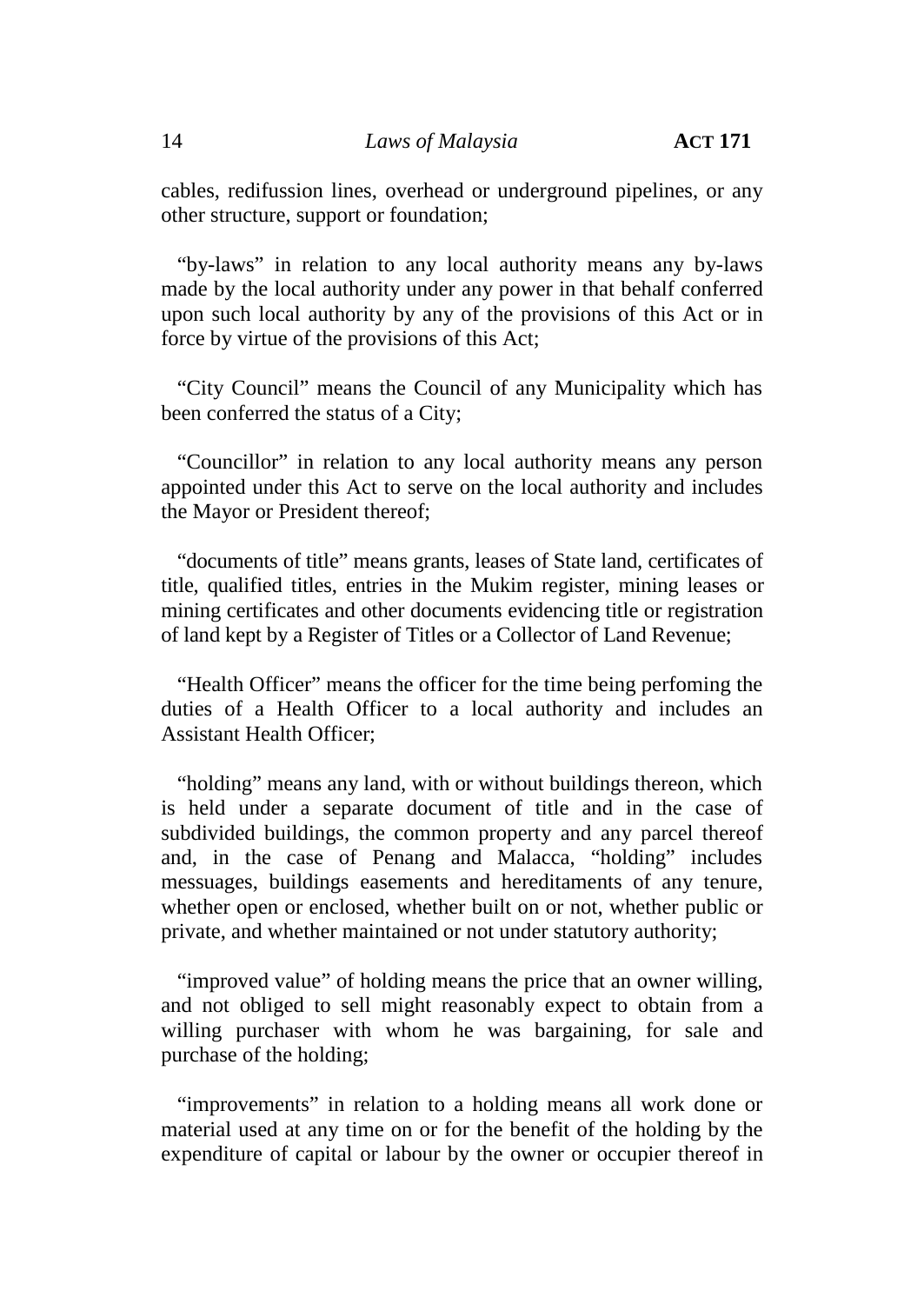so far as the effect of the work done or material used is to increase the value of the holding;

"land" includes things attached to the earth or permanently fastened to anything attached to the earth;

"local authority" means any City Council, Municipal Council or District Council, as the case may be, and in relation to the Federal Territory means the Commissioner of the City of Kuala Lumpur appointed under section 4 of the Federal Capital Act 1960 [*Act 190*];

"market" means any public place ordinarily used for sale of animals or of meat, fish, fruit, vegetables or other perishable articles of food for human consumption and for sale of any clothing or other merchandise and includes all land and premises in any way used in conjunction or in connection therewith or appurtenant thereto;

"Mayor" means the person for the time being lawfully performing the duties of the office of Mayor of a City Council and includes the Deputy Mayor;

"nuisance" means any act, omission or thing occasioning or likely to occasion injury, annoyance, offence, harm, danger or damage to the sense of sight, smell or hearing or which is or is likely to be injurious or dangerous to health or property or which affects the safety or the rights of the inhabitants at large;

"occupier" means the person in occupation of the premises in respect of which the word is used or having the charge, management or control thereof either on his own account or as agent of another person but does not include a lodger;

"owner"—

*(a)* in relation to any land or building, means the registered proprietor of the land and, if in the opinion of the local authority the registered proprietor of the land cannot be traced, the person for the time being receiving the rent of the premises in connection with which the word is used whether on his own account or as agent or trustee for any other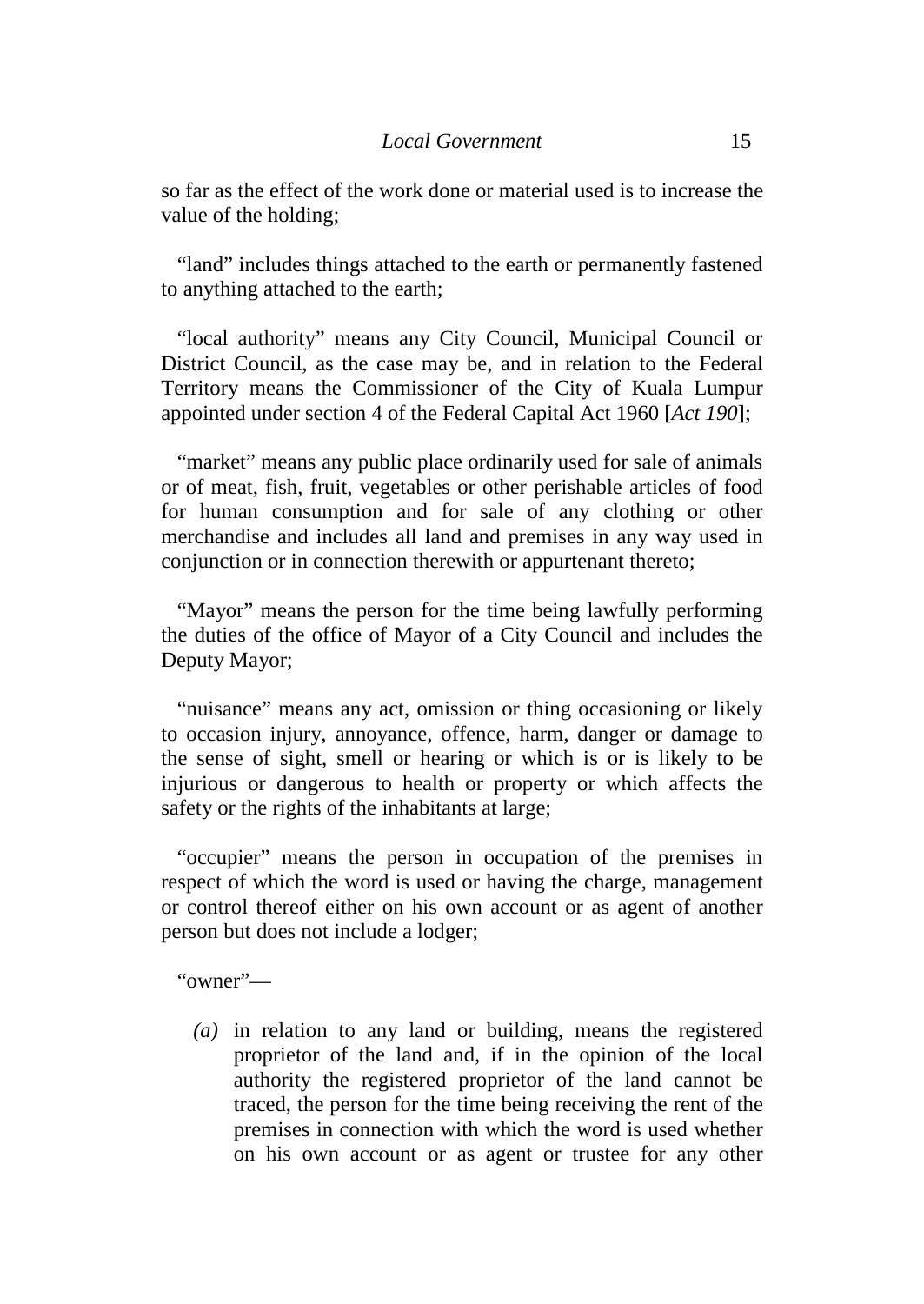person or as receiver or who would receive the same if such premises were let to a tenant; and

*(b)* in the case of subdivided buildings, includes the management corporation and any subsidiary proprietor;

"President" means the person for the time being lawfully performing the duties of the office of President of a Municipal Council or District Council and includes the Deputy President;

"public place" means any open space, parking place, garden, recreation and pleasure ground or square, whether enclosed or not, set apart or appropriated for the use of the public or to which the public shall at any time have access;

"rateable holding" means a holding which is subject to the payment of a rate made and levied under this Act;

"Secretary" means the Chief Administrative Officer appointed by the State Authority or any officer for the time being lawfully performing the duties of Chief Administrative Officer;

"sewage" has the same meaning assigned to it under the \*Sewerage Services Act 1993 [*Act 508*];

"sky-sign" means any erection consisting of a frame, hoarding, board, bar, pillar, post, wire or any combination of such things, or any erection of a like nature, or any visible object which floats or is kept in position by wire or other flexible attachment, displayed for the purposes of trade or professional advertisement, in such a position as to be conspicuously visible against the sky from any street or public place;

"State Authority" means,—

*(a)* in relation to the States of Peninsular Malaysia, the Ruler-in- Council or Governor-in-Council of a State and includes in Negeri Sembilan the Yang di-Pertuan Besar acting on behalf of himself and the Ruling Chiefs; and

\_\_\_\_\_\_\_\_\_\_\_\_\_\_\_\_\_\_\_\_\_\_\_\_\_\_\_\_\_\_\_\_\_\_\_\_\_\_\_\_\_\_\_\_\_\_\_\_\_\_\_\_\_\_\_\_

<sup>\*</sup>*NOTE*—This Act has been repealed by Water Services Industry Act 2006 [*Act 655*].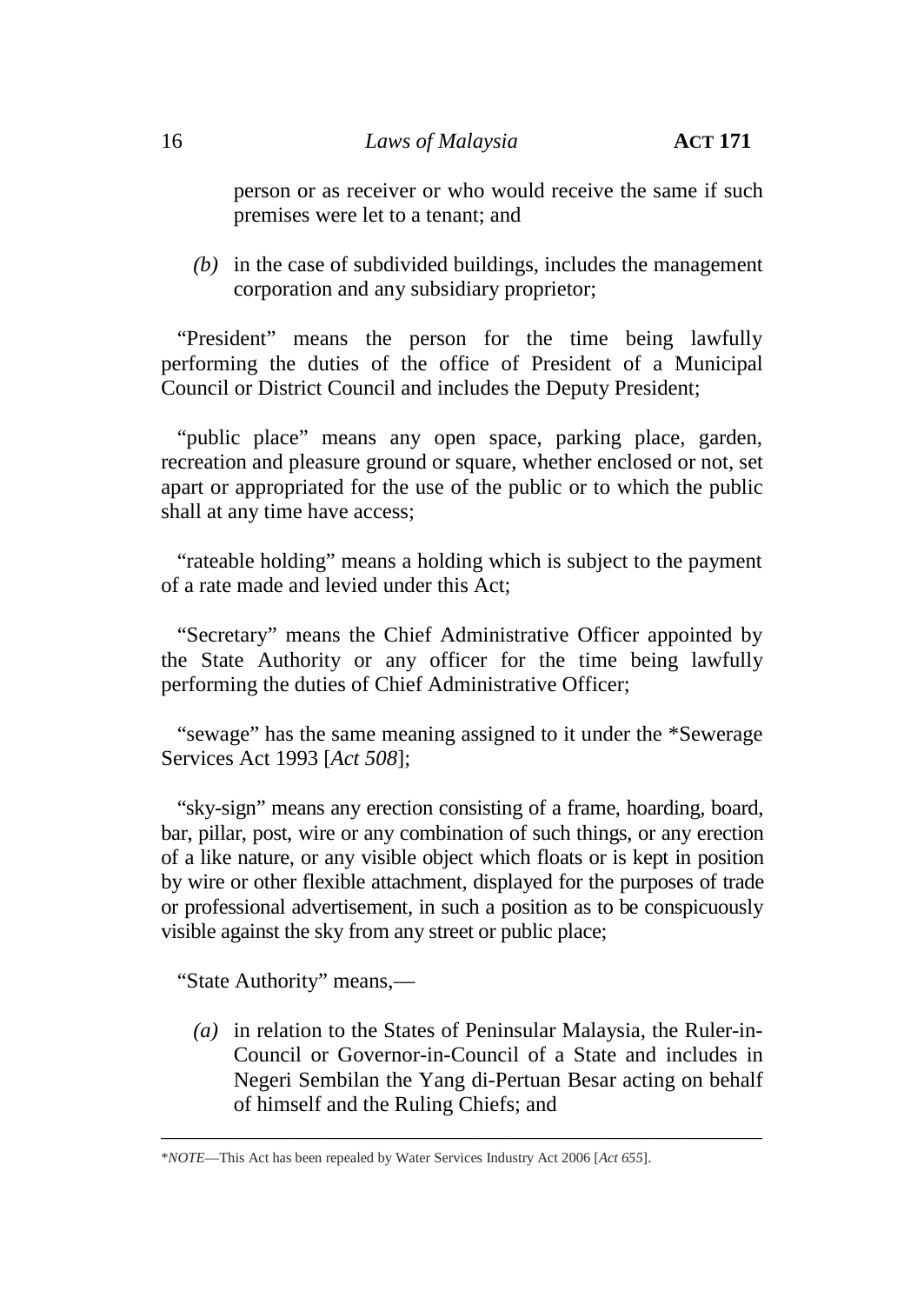*(b)* in relation to the Federal Territory, the Minister charged with the responsibility for local government;

"street" includes any road, square, footway, passage or service road, whether a thoroughfare or not, over which the public have a right of way, and also the way over any bridge, and also includes any road, footway or passage, open court or open alley, used or intended to be used as a means of access to two or more holdings whether the public have a right of way over it or not, and all channels, drains and ditches at the side of any street shall be deemed to be part of such street;

"temporary building" means a building classified as a temporary building under the building by-laws;

"Valuation Officer" means any Valuation Officer appointed by the local authority;

"Valuation List" means a valuation list prepared under this Act.

# PART II

# ADMINISTRATION OF LOCAL AUTHORITIES

# **Declaration and determination of status of local authority areas**

**3.** For the administration of local government under this Act, the State Authority, in consultation with the Minister and the Secretary of the Election Commission, may by notification in the *Gazette*—

- *(a)* declare any area in such State to be a local authority area;
- *(b)* assign a name to such local authority area;
- *(c)* define the boundaries of such local authority area; and
- *(d)* determine the status of the local authority for such local authority area and such status shall be that of a Municipal Council or a District Council.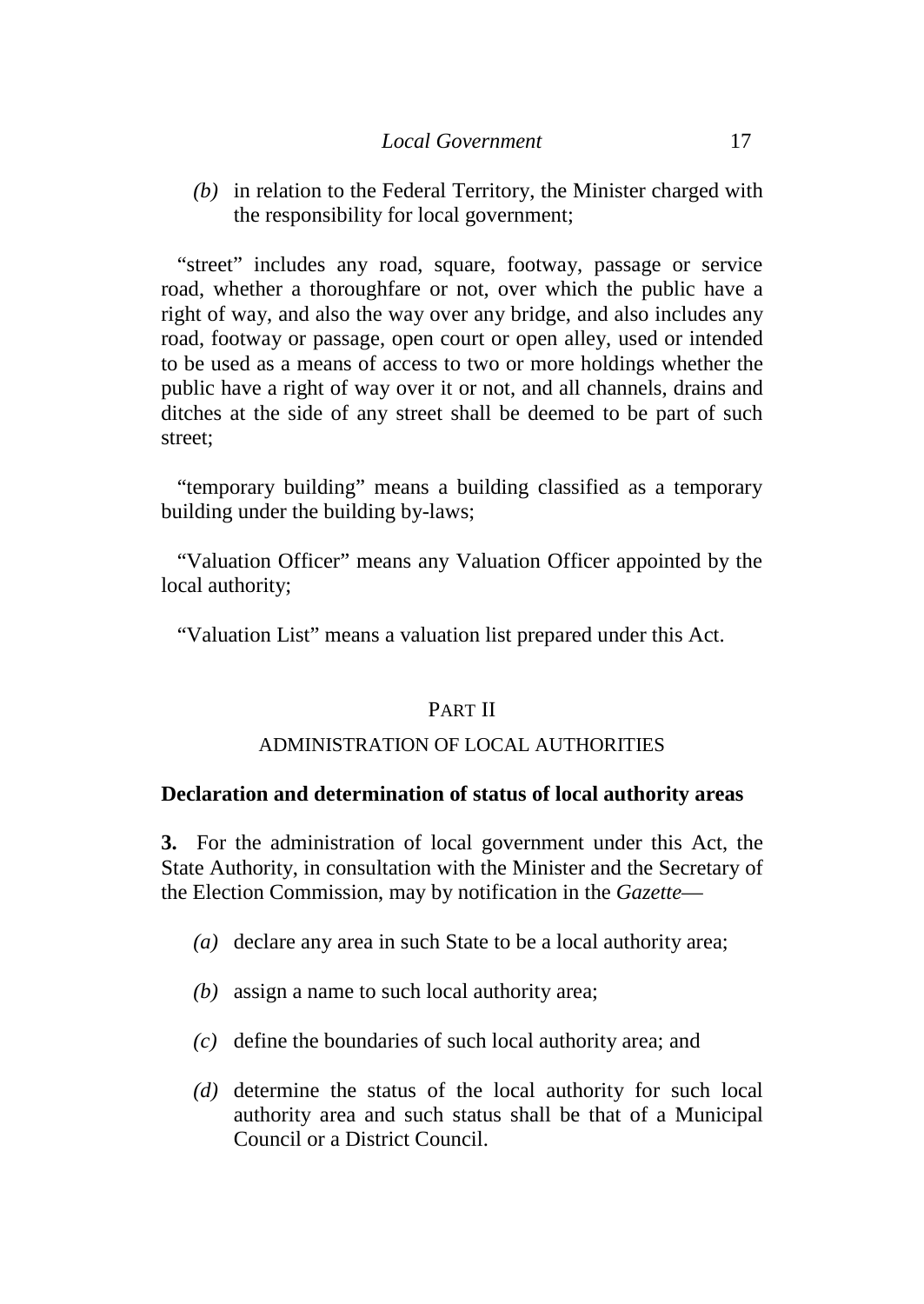# **Change of name and status, and alteration of boundaries**

**4.** (1) The State Authority, in consultation with the local authority, may by notification in the *Gazette* change the name of any local authority area.

(2) The State Authority, in consultation with the Minister and the local authority, may by notification in the *Gazette* change the status of a local authority area.

(3) The State Authority, in consultation with the Minister and the Secretary of the Election Commission, may by notification in the *Gazette* alter the boundaries of any local authority area.

# **Merger of two or more local authorities**

**5.** (1) The State Authority may by order published in the *Gazette* declare that with effect from such date as may be specified in the order two or more local authorities mentioned in the order shall be merged and the local authorities so merged shall thenceforth be referred to as one local authority to be known by such name as may be designated, and shall be administered by a local authority as may be specified, in the said order.

(2) Before making an order under subsection (1) the State Authority shall consult the Minister and the Secretary of the Election Commission.

# **Succession of rights, liabilities and obligations**

**6.** All rights, liabilities and obligations relating to any matter which immediately before the establishment of the local authority under section 3 or merger of the local authorities under section 5 were the responsibility of the Local Council, Town Board, Town Council, District Council, Rural Board, Municipal Council, City Council or Board of Management, as the case may be, shall upon such establishment or merger devolve upon the local authority and in any legal proceedings pending on the date of the establishment or merger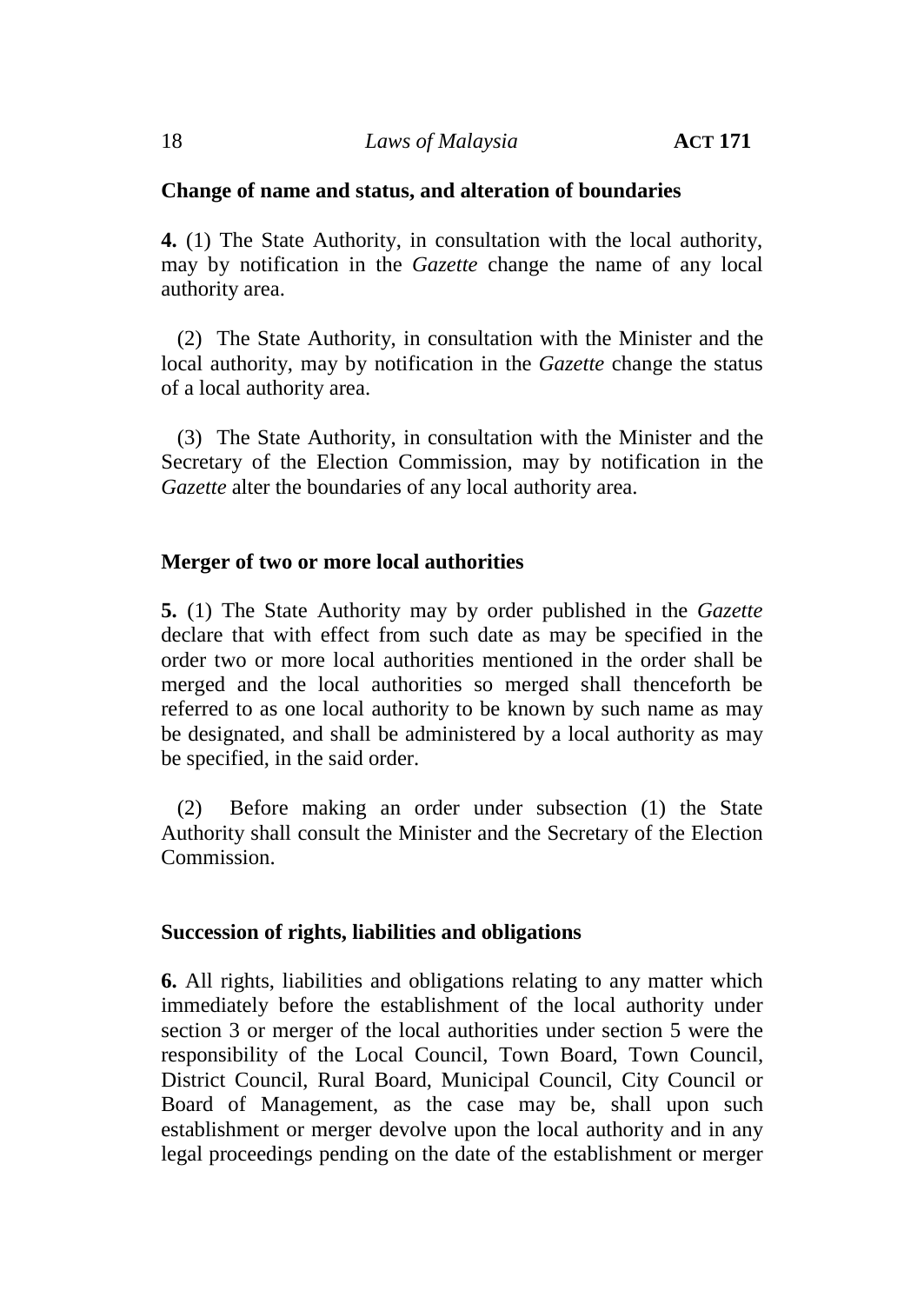there shall be made such substitution of one party for another as may be necessary to take account of any transfer of the rights, liabilities or obligations as aforesaid; and for the removal of any doubt it is hereby declared that all officers and servants of the Local Council, Town Board, Town Council, District Council, Rural Board, Municipal Council, City Council or Board of Management, as the case may be, shall upon such establishment or merger become officers and servants of the local authority.

# **Extension of this Act to non-local authority areas**

**7.** (1) The State Authority may from time to time by notification in the *Gazette* apply, with such modifications as shall seem fit, any of the provisions of the this Act or any by-laws to any area situate in the State which is not comprised in whole or in part within any local authority area and thereupon all such provisions and by-laws as are specified in such notification shall, subject to such modifications as aforesaid, come into force within the area to which the same have been applied.

(2) Where under subsection (1) any of the provisions of this Act or any by-laws have been applied to any area, the State Authority may by notification in the *Gazette* appoint any person or persons, either by name or office, to exercise and perform within such area all or any of the powers and duties which are by this Act or by any by-laws conferred or imposed on the local authority or on any of its officers.

# **Administration of local authority areas**

**8.** The affairs of every local authority area shall be administered by a local authority established by and in accordance with this Act:

Provided that where in the application of this Act to the Federal Territory there is any conflict between the provisions of this Act and the Federal Capital Act 1960, or the regulations made thereunder, the provisions of the Federal Capital Act 1960, shall prevail.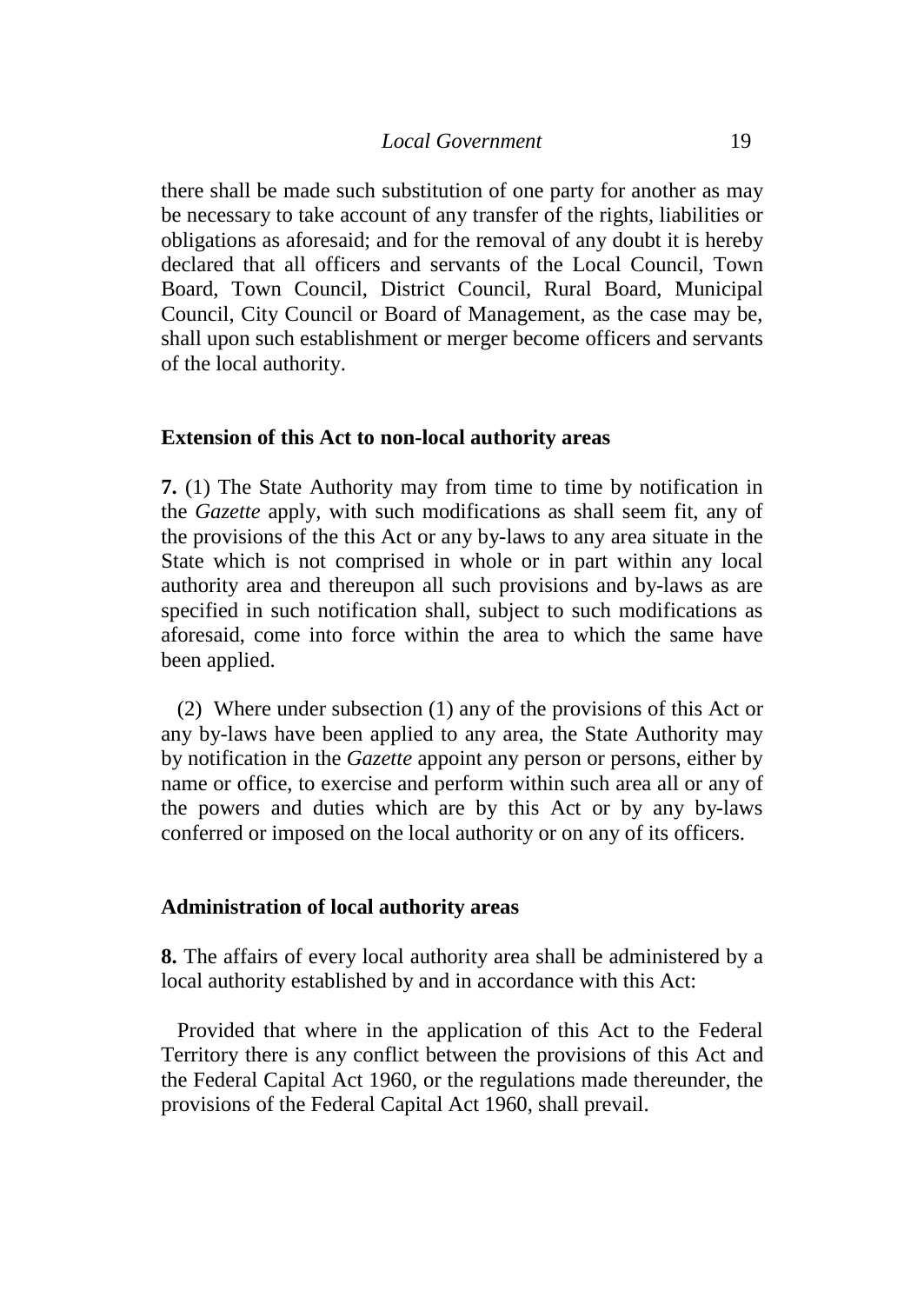# **Power of State Authority to issue directions**

**9.** (1) The State Authority may from time to time give the local authority directions of a general character, and not inconsistent with the provisions of this Act, on the policy to be followed in the exercise of the powers conferred and the duties imposed on the local authority by or under this Act in relation to matters which appear to the State Authority to affect the interests of the local authority area, and the local authority shall as soon as possible give effect to all such directions.

(2) The local authority shall furnish the State Authority with such returns, accounts and other information with respect to the property and activities of the local authority as the State Authority may from time to time require.

# **Councillors**

**10.** (1) The local authority shall consist of—

- *(a)* the Mayor or President; and
- *(b)* not less than eight and not more than twenty-four other Councillors,

to be appointed by the State Authority.

(2) Councillors of the local authority shall be appointed from amongst persons the majority of whom shall be persons ordinarily resident in the local authority area who in the opinion of the State Authority have wide experience in local government affairs or who have achieved distinction in any profession, commerce or industry, or are otherwise capable of representing the interests of their communities in the local authority area.

(3) The term of office of each Councillor shall not exceed three years.

(4) The seat of a Councillor shall become vacant in the event of his resignation being accepted, if he is disqualified under subsection 34(7) or if his appointment is revoked by the State Authority.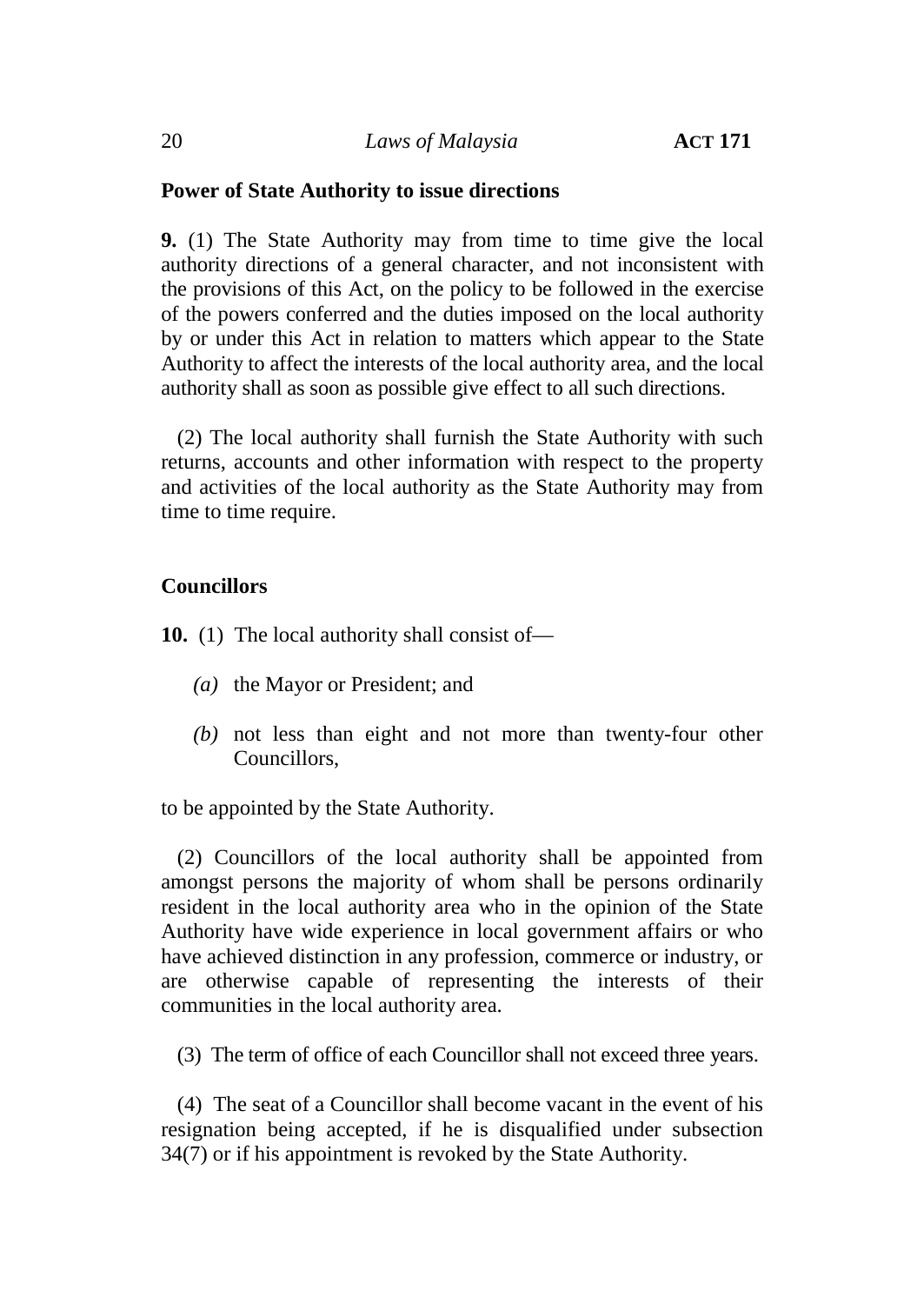(5) On a vacancy occurring in the seat of a Councillor, the Mayor or President shall immediately notify the State Authority.

(6) A Councillor shall be eligible for reappointment upon the expiry of his term of office.

(7) If the Mayor or President does not agree with the other Councillors as to the exercise of any of his powers or of the powers of the local authority, he shall refer the matter to the Menteri Besar or Chief Minister of the State whose decision hereon shall be final and binding on the local authority.

(8) The Mayor or President may grant leave of absence to the Councillors for such period and upon such terms as the State Authority may determine.

(9) Each Councillor and any person appointed to any committee under section 28 shall be paid such salaries or may be paid such allowances as the State Authority may determine.

# **Declaration by Councillor before assuming office**

**11.** A Councillor shall not act in the office of Councillor unless he has made and subscribed before a local authority a declaration of acceptance of office in Form A of the First Schedule hereto and such declaration shall be free from stamp duty.

# **Councillors exempt from service as assessors or jurors**

**12.** No Councillor shall be liable to serve as assessor or as juror.

# **Local authorities to be corporations**

**13.** Every local authority shall be a body corporate and shall have perpetual succession and a common seal, which may be altered from time to time, and may sue and be sued, acquire, hold and sell property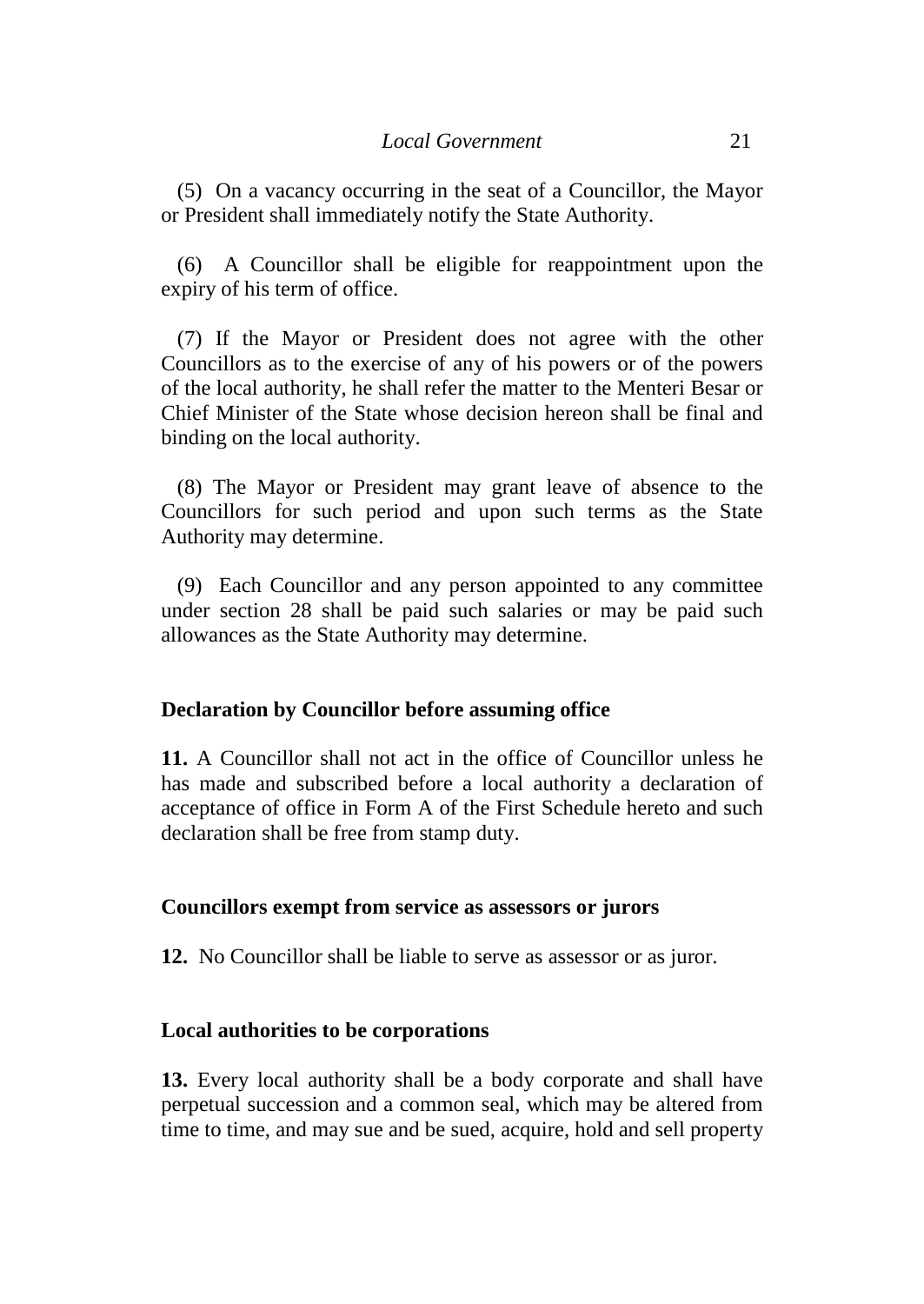# 22 *Laws of Malaysia* **ACT 171**

and generally do and perform such acts and things as bodies corporate may by law do and perform.

# **Common seal**

**14.** (1) The common seal of a local authority shall be in the custody of the Secretary and shall be authenticated by the signature of the Mayor or President, one Councillor and the Secretary.

(2) Such seal shall be officially and judicially noticed.

# **Provisions relating to local government elections ceasing to have effect**

**15.** (1) Notwithstanding anything to the contrary contained in any written law, all provisions relating to local government elections shall cease to have force or effect.

(2) All Councillors holding office immediately before the coming into force of this Act shall forthwith cease to hold office.

- (3) For the purpose of this section, "Councillors" means—
	- *(a)* Members of Boards of Management appointed under subsection 4(1) of the \*Local Government (Temporary Provisions) Act 1973 [*Act 124*];
	- *(b)* Councillors or Commissioners of Municipal Councils;
	- *(c)* Councillors of Town Councils, District Councils or Rural District Councils; and
	- *(d)* Members of Town Boards or Local Councils.

\_\_\_\_\_\_\_\_\_\_\_\_\_\_\_\_\_\_\_\_\_\_\_\_\_\_\_\_\_\_\_\_\_\_\_\_\_\_\_\_\_\_\_\_\_\_\_\_\_\_\_\_\_\_\_\_\_\_\_\_\_\_\_\_\_\_\_\_\_\_\_\_\_\_\_\_\_\_\_\_\_\_\_\_\_\_\_\_\_\_\_\_\_\_\_\_\_\_\_\_\_\_\_\_\_\_\_\_\_\_\_\_

<sup>\*</sup>*NOTE*—The Local Government (Temporary Provisions) Act 1973 is repealed by the Local Government Act 1976 [*Act 171*]–*see* section 166.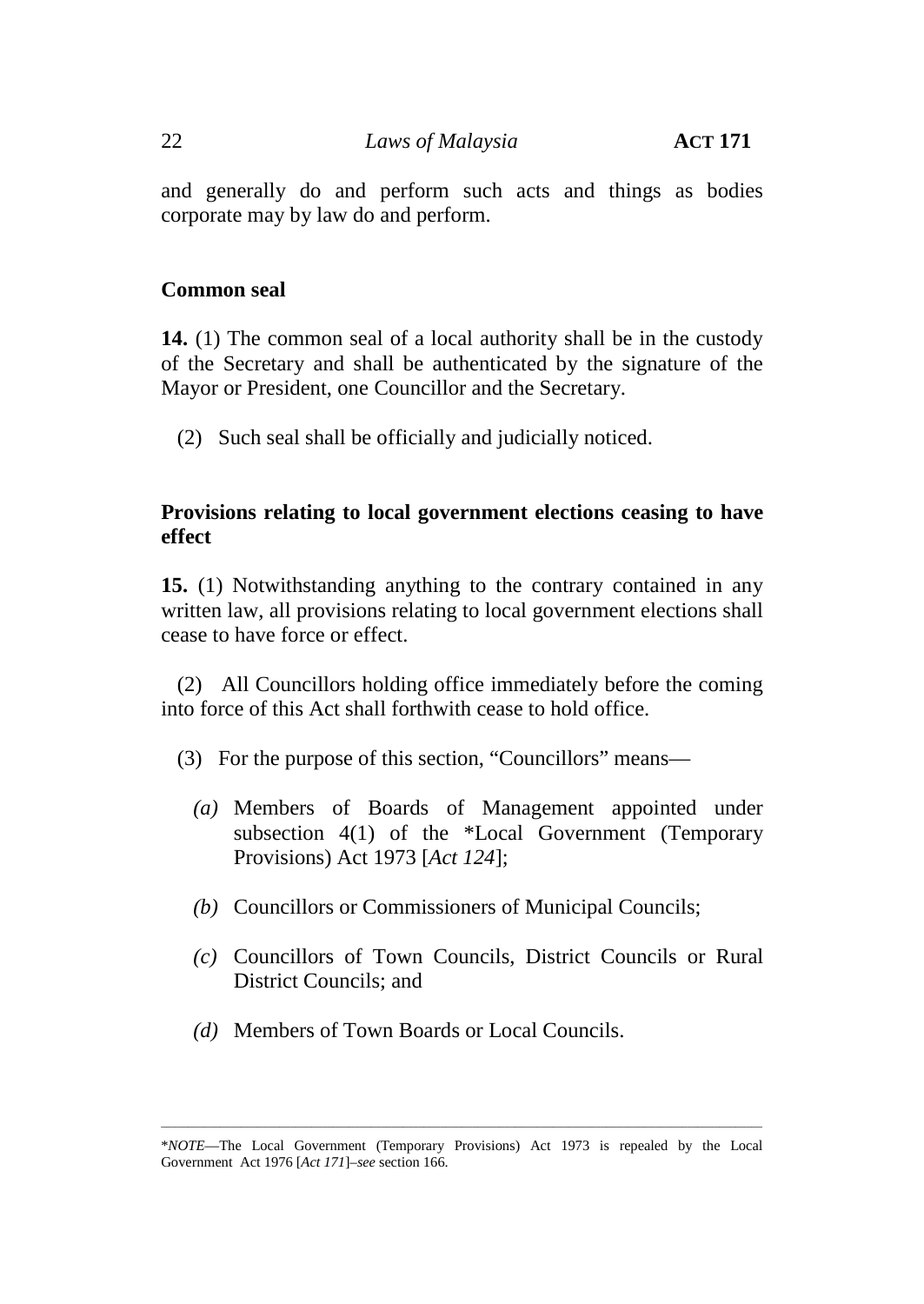## PART III

## OFFICERS AND EMPLOYEES OF LOCAL AUTHORITIES

#### **List of offices**

**16.** (1) The local authority shall, once in every year before or at the time of submission to the State Authority of the Local Authority Budget under section 55, submit to the State Authority for its approval a list of the offices which the local authority thinks necessary for the purpose of this Act with the salaries and allowances, if any, proposed to be attached to such offices respectively.

(2) Such list shall, when approved by the State Authority, continue in force until a new list is approved in like manner.

(3) The local authority may at any time submit to the State Authority for its approval any alterations and additions in and to such list, and such alterations and additions when approved shall have the same force as if they had been included in such list.

(4) The Commissioner of the City of Kuala Lumpur in the case of the Federal Territory, or the Mayor or President or his representative who shall be a Councillor, the Secretary and one other Councillor in the case of other local authorities, may appoint such persons to the offices shown on the list so approved and may reduce in rank or dismiss such persons from office and may appoint others in their stead:

Provided that the reduction in rank or dismissal from office of any Head of Department or his Deputy shall not take effect until such reduction in rank or dismissal has been confirmed by the State Authority:

Provided further that no officer or employee shall be reduced in rank or dismissed without being given a reasonable opportunity of being heard.

### **Power of local authority to provide for discipline,** *etc.***, of its officers**

**17.** (1) A local authority may, with the approval of the State Authority, from time to time make rules for the purpose of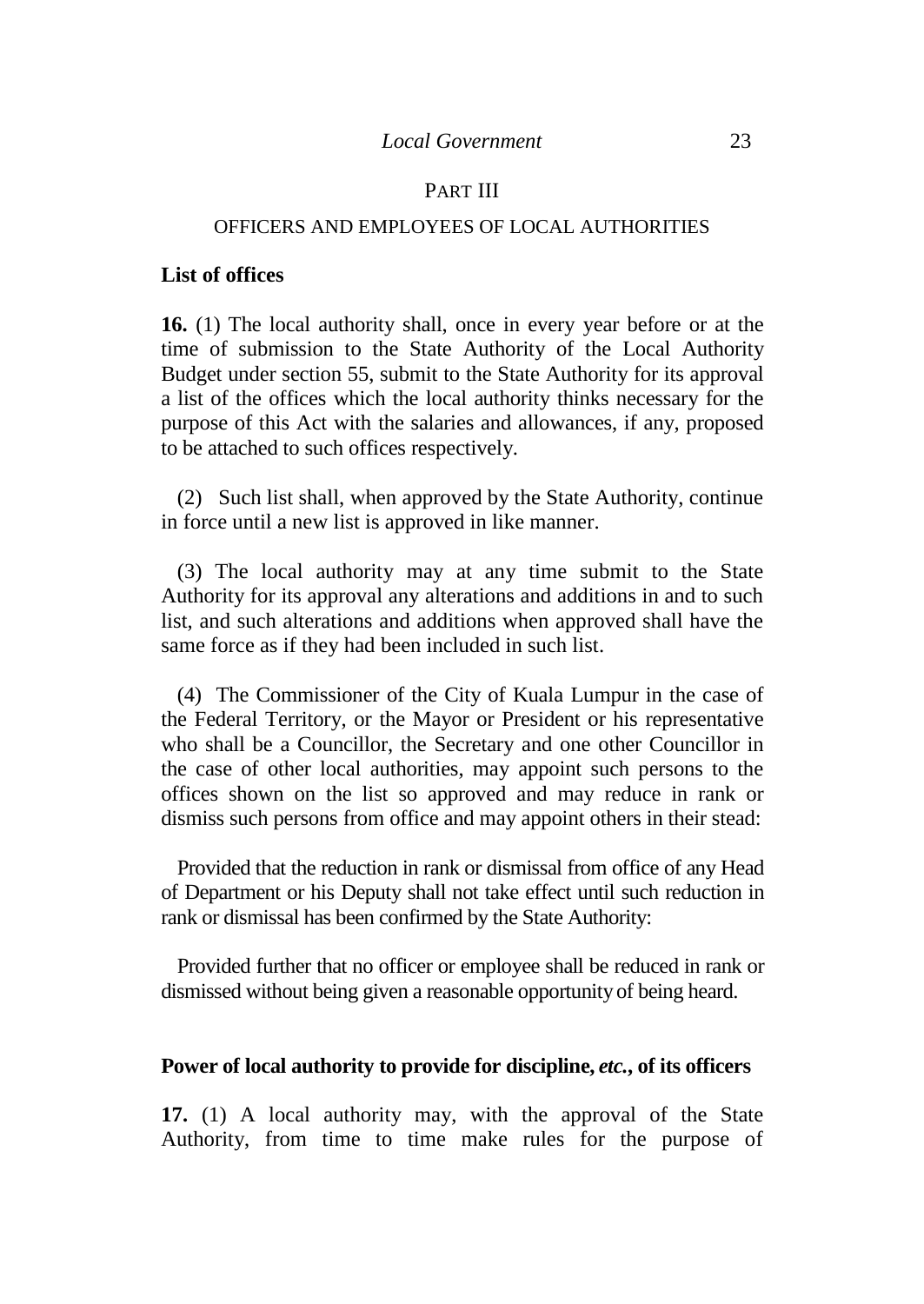maintaining good conduct and discipline among officers and employees and may impose any punishment upon any such officer or employee who is guilty of misconduct or breach of duty in the exercise of his official functions:

Provided that no punishment shall be imposed on any Head of Department or his Deputy without the prior approval of the State Authority.

(2) The local authority may suspend from duty any officer or employee who is accused of misconduct or breach of duty in the exercise of his official functions, and if such officer or employee while so suspended is removed from office there shall be paid to him in respect of the period of his suspension such portion only of the salary of his office not being less than one-half as the local authority may think fit.

(3) A local authority may, with the approval of the State Authority, from time to time make rules regulating the qualifications, tenure of office, duties and terms and conditions of service, including matters relating to maternity benefits, rest days, hours of work, overtime, holidays, leave, retrenchment and retirement benefits, of its officers and employees.

(4) This section shall have effect notwithstanding the provisions of the Employment Act 1955 [*Act 265*].

# **Superannuation or Provident Fund**

**18.** (1) A local authority, with the approval of the State Authority, may make rules—

- *(a)* for the establishment of a Superannuation or Provident Fund;
- *(b)* for payments or other allowances on death, superannuation, resignation, retirement or discharge to persons who have been in the employment of the local authority; and
- *(c)* for the contribution of moneys by the local authority for such Superannuation or Provident Fund.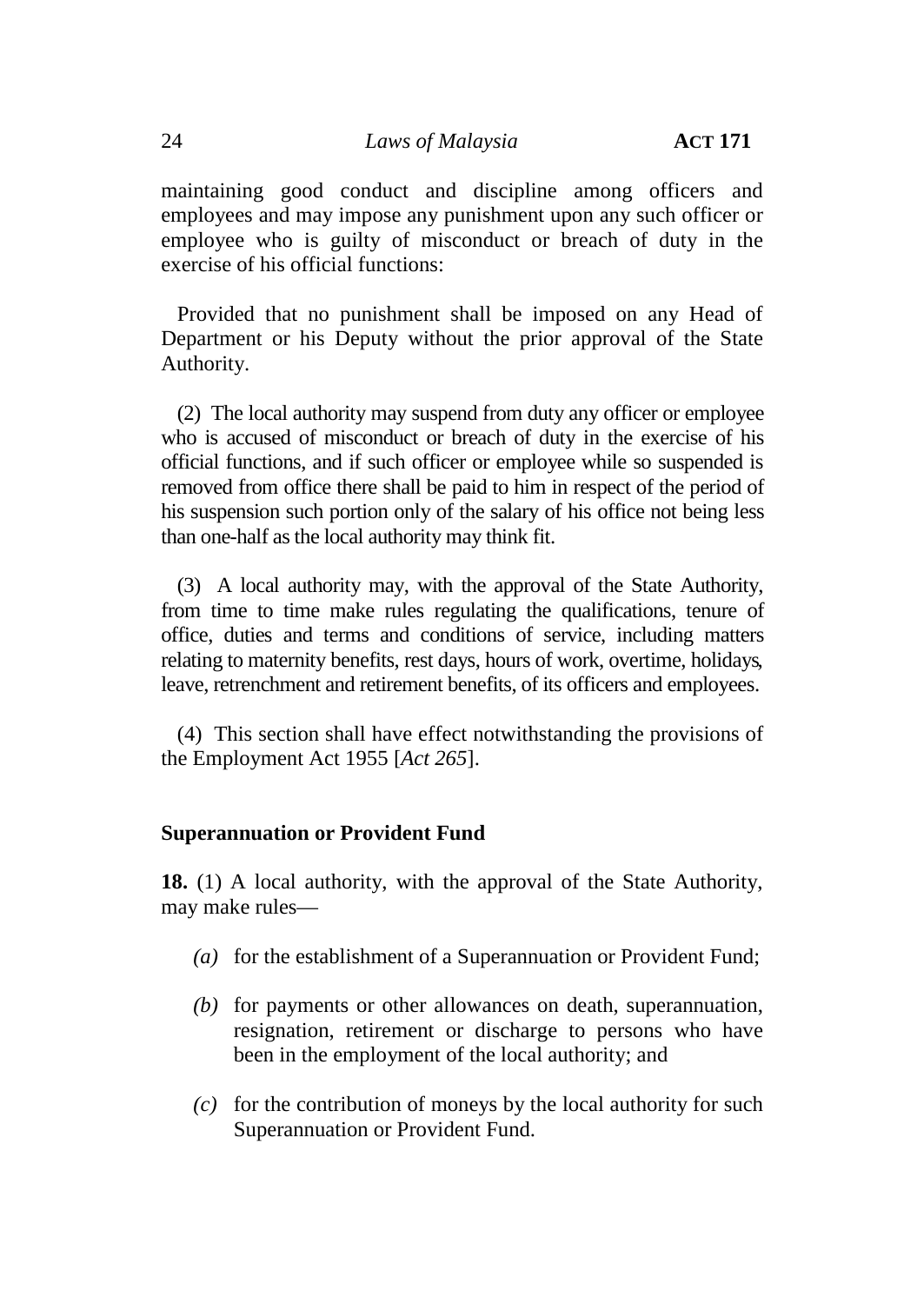(2) No payments or other allowances on death, superannuation, resignation, retirement or discharge made or granted to persons out of a Superannuation or Provident Fund nor the rights of any contributor acquired thereunder shall be assignable or transferable or liable to be attached, sequestrated or levied upon for or in respect of any debt or claim whatsoever.

(3) Any person may by a memorandum under his hand appoint a nominee or nominees of the moneys payable on his death out of a Superannuation or Provident Fund and may make provision for the appointment of a new nominee or new nominees of such moneys and for the investment thereof.

(4) The receipt of a nominee or nominees duly appointed or, in default of any such appointment, the receipt of the legal personal representative of a deceased person shall be a discharge to the local authority for any moneys payable on his death out of a Superannuation or Provident Fund.

(5) All Superannuation or Provident Funds duly established under the provisions of any written law repealed by this Act shall continue in full force and effect as if they had been established by rules made under this section but without prejudice to any rights accrued or liabilities incurred or to any act or thing done prior to such repeal.

# PART IV

## CONDUCT OF BUSINESS

#### **Local authority office**

**19.** Every local authority shall provide an office within the local authority area for the transaction of business.

### **Ordinary meetings**

**20.** Every local authority shall hold an ordinary meeting for the despatch of business on such days and at such hours as it may from time to time appoint but not less than once in every month.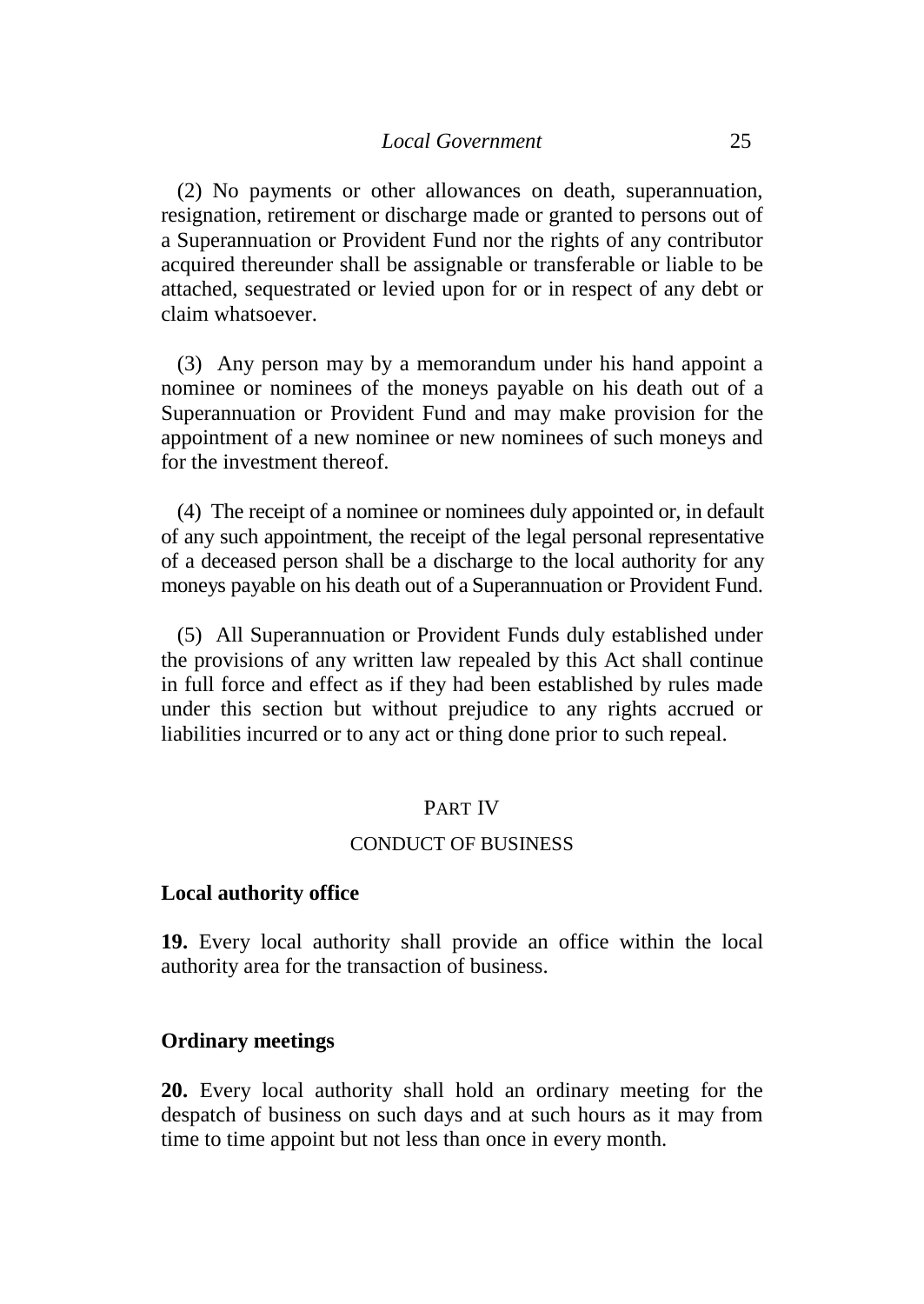# **Special meetings**

**21.** (1) The Mayor or President may at any time and shall, at the request in writing of not less than one-third of the Councillors, call a special meeting of the local authority, and the day fixed for such meeting shall be within fourteen days of the presentation of such request.

(2) The notice of any special meetings shall specify the object of the meeting, and no other subjects than those specified in the notice shall be discussed at the meeting.

# **Notice of meetings**

**22.** Notice of the time and place of every meeting of the local authority shall be served on every Councillor either personally or by leaving the same at his usual place of residence or at his business address not less than twenty-four hours before the meeting:

Provided that the accidental omission to serve a notice on any Councillor shall not affect the validity of any meeting.

# **Meetings of local authority to be public**

**23.** All meetings of the local authority shall be open to the public and to representatives of the Press unless the local authority by resolution at the meeting otherwise decides:

Provided that this section shall not apply to any Committee of the local authority unless such Committee by resolution otherwise decides.

# **Quorum**

**24.** (1) The quorum necessary for the transaction of business at a special meeting of the local authority shall be one-half of the full number of its Councillors excluding any vacant seat and where the number of Councillors shall not be divisible by two then one-half of the next lower number.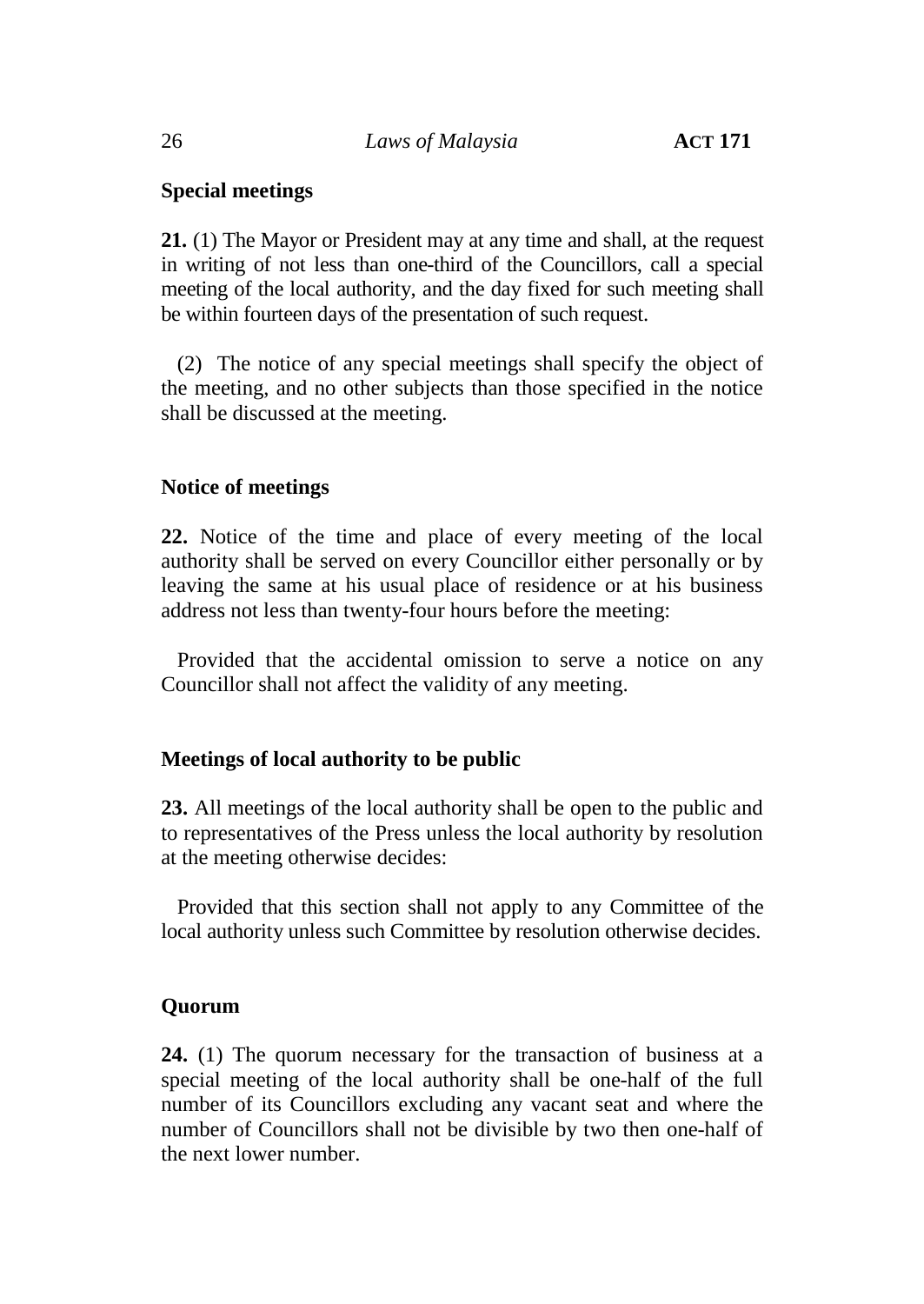(2) The quorum necessary for the transaction of business at an ordinary meeting of the local authority shall be one-third of the full number of its Councillors excluding any vacant seat and where the number of Councillors shall not be divisible by three then one-third of the next lower number divisible by three.

(3) If at any special or ordinary meeting of the local authority a quorum is not present, the meeting shall stand adjourned to such other day as the Mayor or President fixes, and the business which would have been brought before the original meeting, if there had been a quorum present, shall be brought before and transacted at the adjourned meeting whether there is a quorum thereat or not.

# **Chairman of meetings**

**25.** (1) At every meeting of the local authority the Mayor or President or in his absence the Deputy Mayor or Deputy President if present shall preside as Chairman.

(2) If the Mayor or President and Deputy Mayor or Deputy President are absent from the meeting, the Councillors present shall elect one of their number to be Chairman of the meeting.

# **Vote of majority decisive**

**26.** (1) Except as otherwise prescribed all questions coming before any meeting of the local authority shall be decided by a majority of the votes of the Councillors present.

(2) In case of an equality of votes the Chairman at the meeting shall have a second or casting vote.

# **Minutes to be kept of all proceedings**

**27.** (1) Every local authority shall cause to be duly made from time to time minutes of all proceedings of the local authority and of every Committee appointed by it, including the names of the Councillors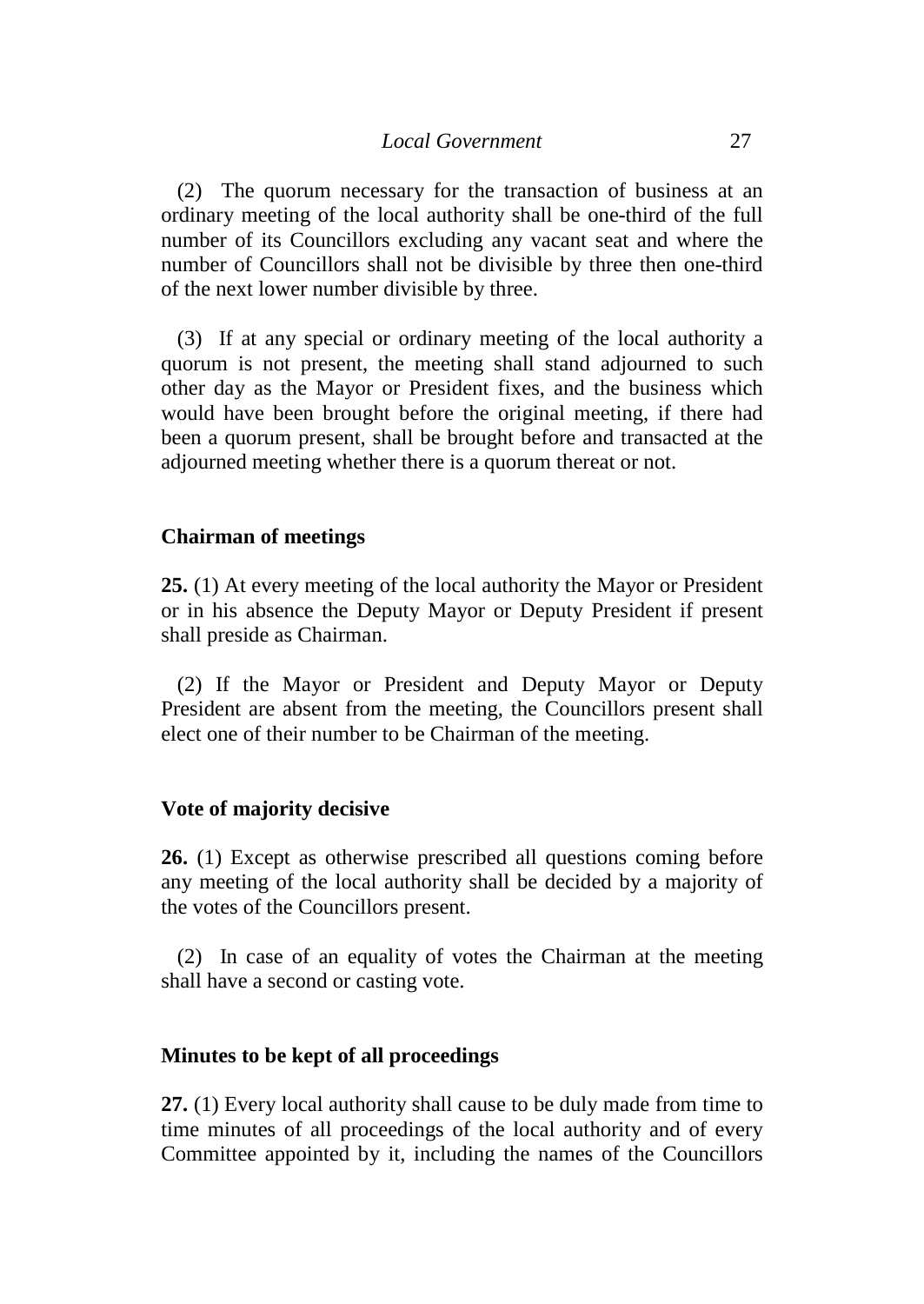present, and the names of all Councillors voting on any question for the decision of which a division is called.

(2) All minutes shall be confirmed and signed by the Chairman of the meeting.

(3) The minutes of all proceedings of the local authority shall be kept at the office of the local authority and shall at all reasonable times be open to the inspection of any Councillor or rate-payer of the local authority area and of any officer of the Government of the Federation or of the State in which such local authority area is situate, any of whom may at all reasonable times make a copy of any part thereof without fee:

Provided that the minutes of the proceedings of any Committee shall not be open to inspection by a rate-payer unless the local authority otherwise directs.

(4) The minutes of proceedings at a meeting of the local authority or of a Committee duly signed by the Chairman of the meeting at which the minutes are signed shall be received in evidence without further proof and, subject to all just exceptions, shall be evidence of the matters stated therein.

# **Appointment of Committees**

**28.** Every local authority may from time to time appoint Committees, either of a general or special nature, consisting of a Chairman and such number of Councillors and such other persons as the local authority may think fit, for the purpose of examining and reporting upon any matter or performing any act which in the opinion of the local authority would be more conveniently performed by means of a Committee, and may delegate to any Committee such powers, other than the power to raise money by rates or loans, as it may think fit, and may fix the quorum of any such Committee.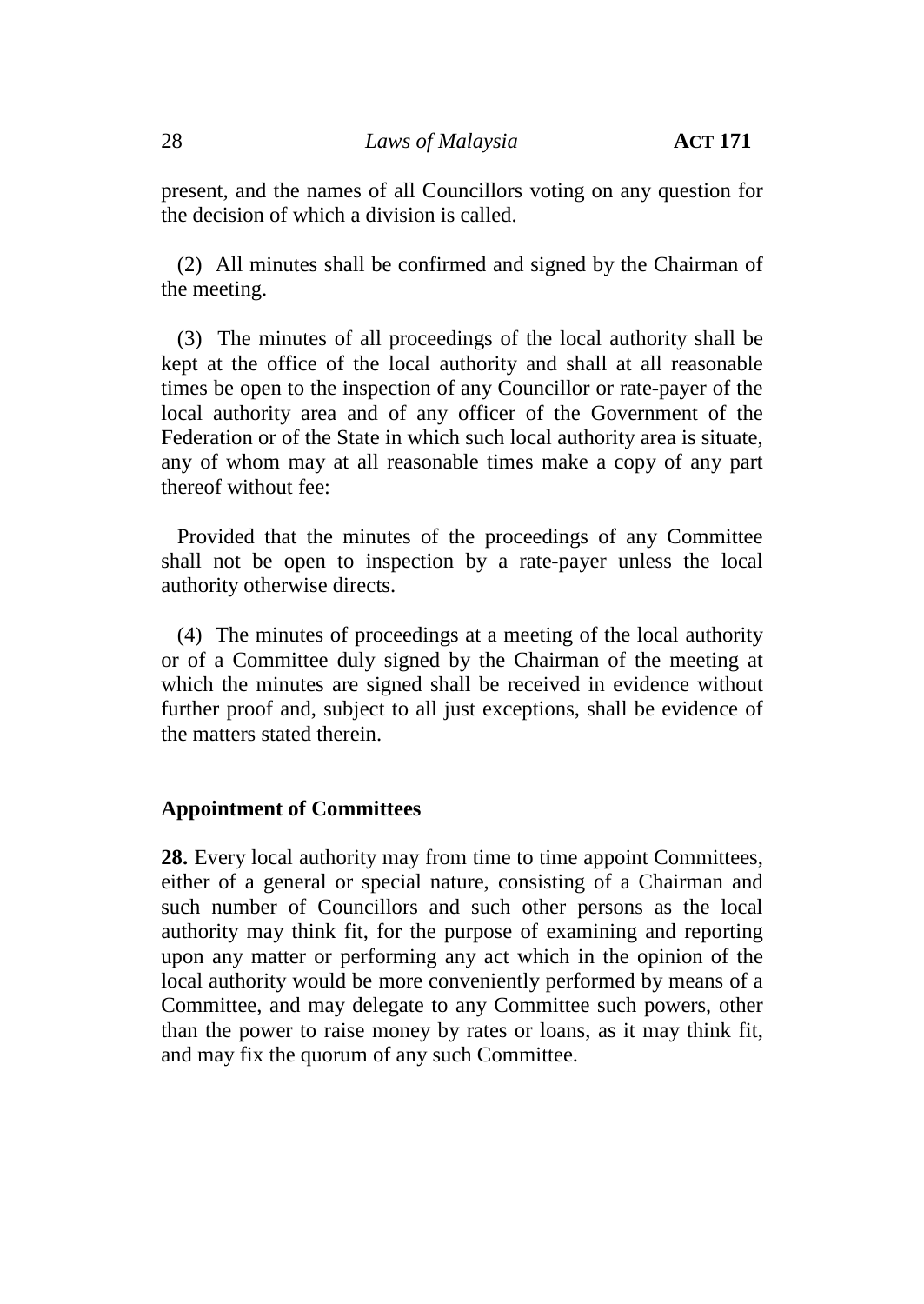# **Standing orders for regulating proceedings of local authorities**

**29.** Every local authority may, subject to the provisions of this Act, from time to time make standing orders for regulating its proceedings and those of any Committee thereof, for preserving order at its meetings or at the meetings of any Committee thereof and for regulating the duties of Councillors and the transaction of its affairs.

# **Extraordinary powers in case of emergency**

**30.** The Commissioner of the City of Kuala Lumpur, Mayor or President, as the case may be, may direct the immediate execution of any work or the doing of any act for safety of life or property and may direct that the expenses thereof be paid out of the Local Authority Fund and shall report the same at the next meeting of the local authority.

# **Validity of acts of local authority officers**

**31.** (1) All acts of the local authority or of any person acting as Mayor or President, Councillor, Secretary or any other officer of the local authority shall, notwithstanding that it be discovered that there was some defect in the appointment of any such person or that he was disqualified, be valid and effectual as if such person had been duly appointed and qualified.

(2) Nothing done under this Act shall be invalid by reason only that the number of Councillors in a local authority is less than the number prescribed.

# **Authentication and execution of documents**

**32.** Every notice, order, warrant, licence, receipt or other similar document issued or requiring authentication by a local authority shall be deemed to be sufficiently authenticated without the common seal of the local authority if signed by the Commissioner of the City of Kuala Lumpur, Mayor or President, Secretary or by any other officer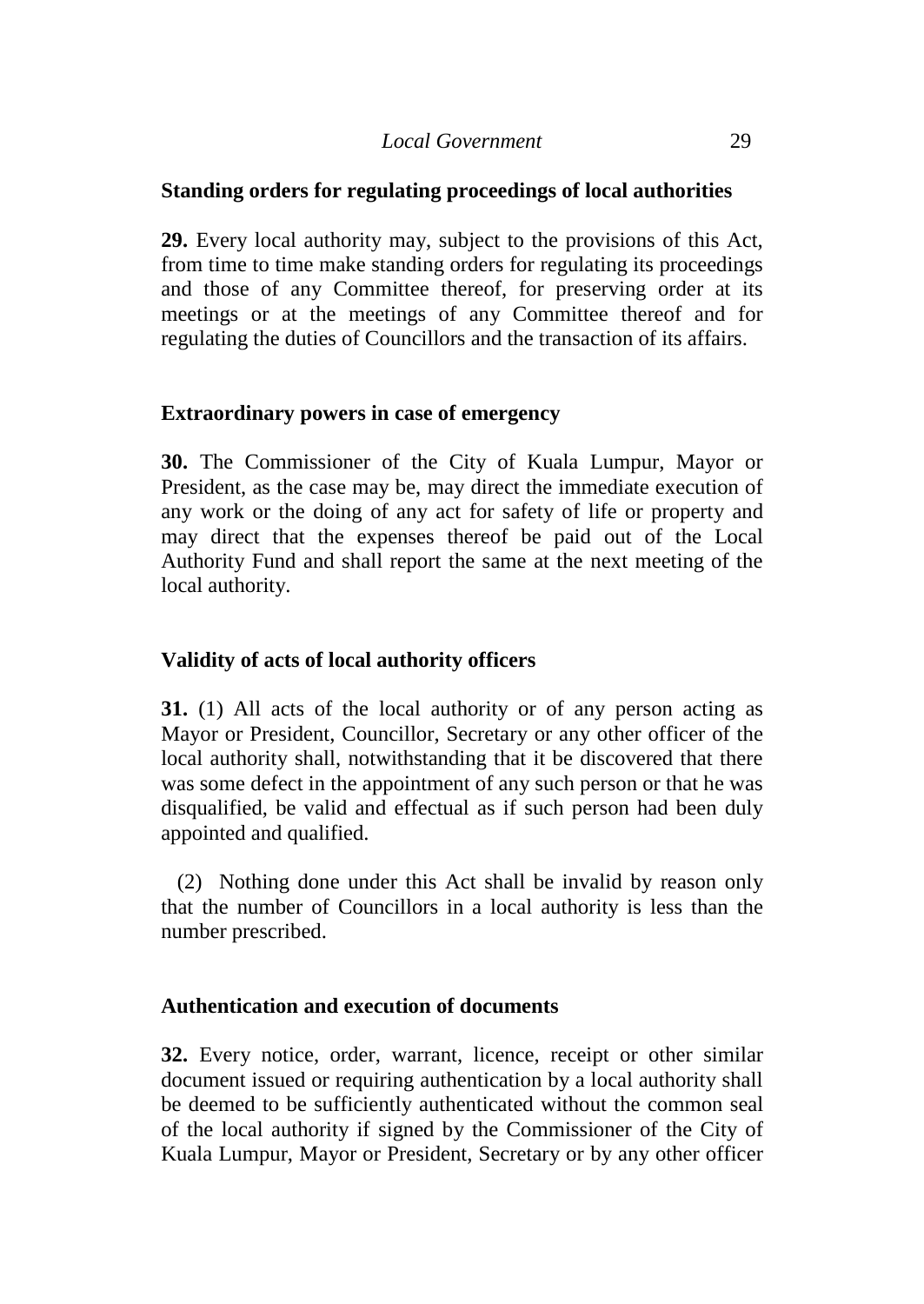of the local authority duly authorized thereto by the Commissioner of the City of Kuala Lumpur, Mayor or President, as the case may be, or by any standing order or by-law of the local authority.

# **Exemption of Councillors,** *etc.***, from personal liability**

**33.** No matter or thing done or omitted and no contract entered into by the local authority, and no matter or thing done or omitted by the Mayor or President, Councillor, officer or employee of the local authority or other person acting under the direction of the local authority, shall, if the matter or thing was done or omitted or the contract was entered into in good faith for the purposes of this Act or of any by-law in force in the local authority area, subject any such person or persons personally or jointly to action, liability, claim or demand whatsoever; and any expenses incurred by the local authority or any such person shall be paid by the local authority out of the Local Authority Fund.

# **Disability of Councillors for voting on account of interests in contracts,** *etc.*

**34.** (1) If a Councillor has any pecuniary interest, direct or indirect, in any contract or proposed contract or other matter, and is present at a meeting of the local authority or of any Committee thereof at which the contract or other matter is the subject of consideration, he shall, as soon as possible after the commencement thereof, disclose the fact, and shall withdraw from the meeting while the contract or matter is under consideration:

Provided that this section shall not apply to an interest in a contract or other matter which a Councillor may have as a ratepayer or inhabitant of the local authority area, or as an ordinary consumer of water, gas, electricity or other local authority services or to an interest in any matter relating to the terms on which the right to participate in any local authority service, including the supply of goods, is offered to the public.

(2) For the purposes of this section a Councillor shall be treated as having indirectly a pecuniary interest in a contract or other matter, if—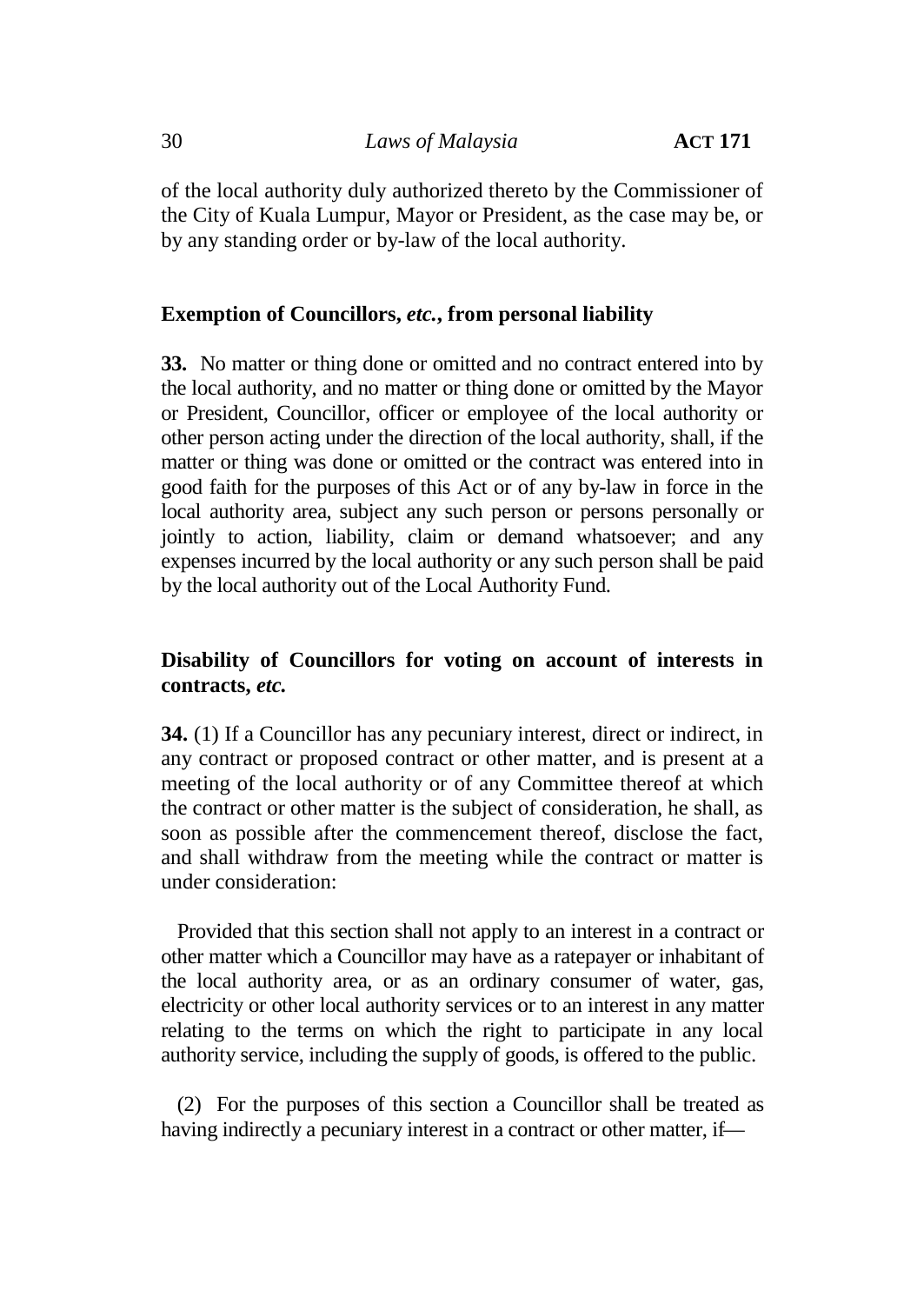- *(a)* he or any nominee of his is a member of a company or other body with which the contract is made or is proposed to be made or which has a direct pecuniary interest in the other matter under consideration; or
- *(b)* he is a partner, or is in the employment, of a person with whom the contract is made or is proposed to be made or who has a direct pecuniary interest in the other matter under consideration:

Provided that this subsection shall not apply to membership of, or employment under, any public body.

(3) In the case of married persons the interest of one spouse shall, if known to the other, be deemed for the purpose of this section to be also an interest of that other spouse.

(4) A general notice given in writing to the Secretary by a Councillor to the effect that he or his spouse is a member or is in the employment of a specified company or other body, or that he or his spouse is a partner or in the employment of a specified person, shall, unless the notice is withdrawn, be deemed to be a sufficient disclosure of his interest in any contract, proposed contract, or other matter relating to that company or other body or to that person which may be the subject of consideration after the date of the notice.

(5) The Secretary shall record in a book to be kept for the purpose particulars of any disclosure made under subsection (1) and of any notice given under subsection (4), and the book shall be open at all reasonable hours to the inspection of any Councillor.

(6) If any Councillor fails to comply with subsection (1), he shall be guilty of an offence and shall be liable on conviction to a fine not exceeding five thousand ringgit or to a term of imprisonment not exceeding one year or to both and in addition the Court shall make an order of forfeiture in respect of any profit which have accrued or may accrue to him as a result of such interest.

(7) Any Councillor convicted of an offence under this section shall thereupon become disqualified from continuing to be a Councillor.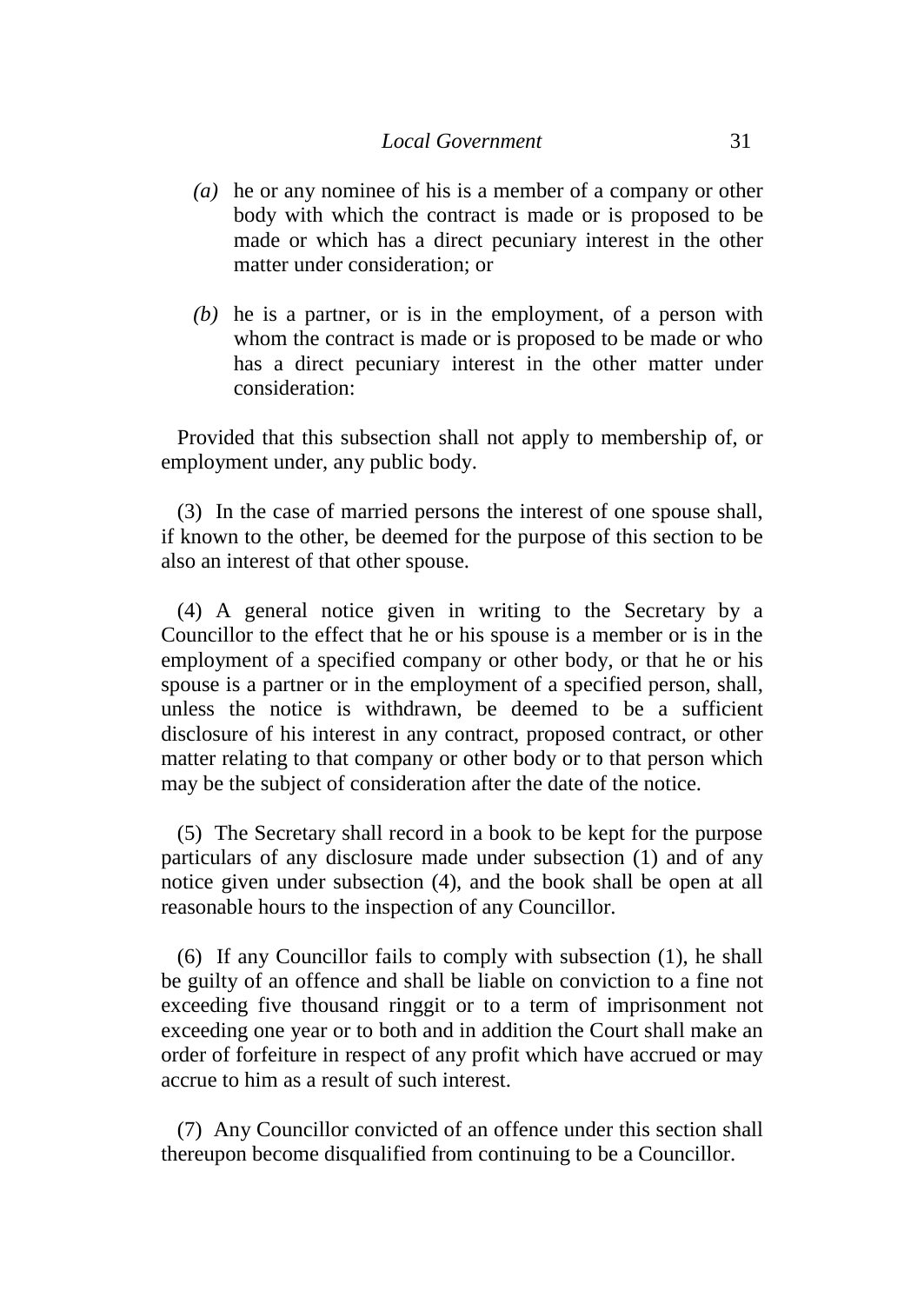(8) Any Councillor disqualified under the provisions of subsection (7) shall not be capable of being appointed a Councillor for any local authority.

(9) A prosecution for an offence under this section shall not be instituted except with the sanction of the Public Prosecutor.

(10) For the purpose of this section "Councillor" includes a person appointed to any Committee of the local authority.

# **Restriction**

**35.** No Councillor shall by himself or his partner or agent act in any professional capacity for or against the local authority of which he is a Councillor.

# **Contracts**

**36.** (1) A local authority may enter into contracts necessary for the discharge of any of its functions provided that such contracts do not involve any expenditure in that year in excess of the sums provided in the approved annual estimates for the discharge of such functions unless such expenditure in that year authorized under section 56.

(2) All contracts made by the local authority or by a Committee thereof on behalf of the local authority shall be made in accordance with the standing orders of the local authority and in the case of contracts for the supply of goods or materials or the execution of works the standing orders shall require that—

- *(a)* except as otherwise provided therein tenders shall be called for in such manner as may in such orders be prescribed; and
- *(b)* no contract enduring for a longer period than the time elapsing between the making of such contract and the end of the financial year shall be made without the previous consent of the local authority.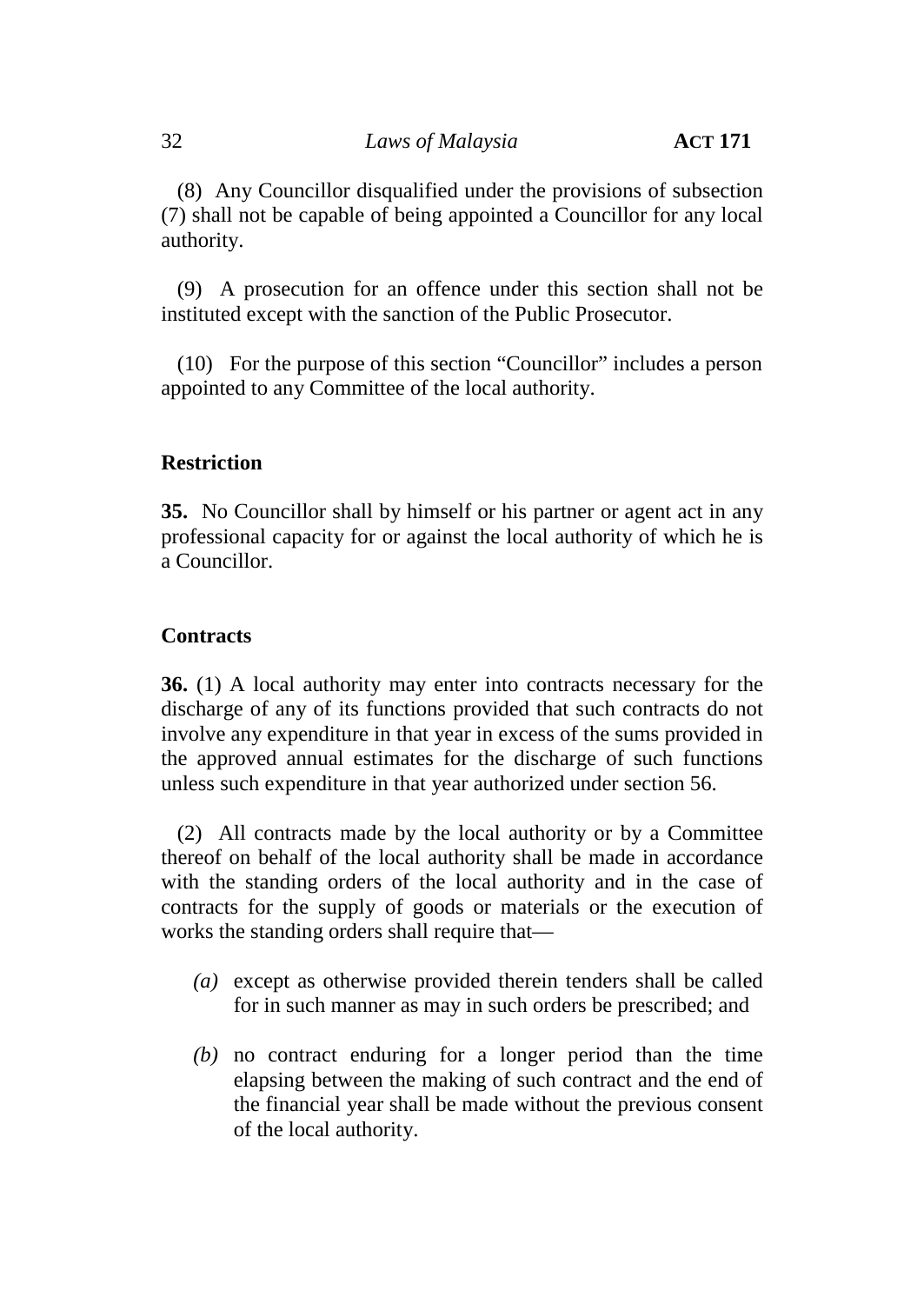# *Local Government* 33

# **Mode of executing contracts exceeding ten thousand ringgit**

**37.** Every contract which involves the expenditure by the local authority of more than ten thousand ringgit shall specify—

- *(a)* the work or duty to be done;
- *(b)* the materials to be used;
- *(c)* the price to be paid for such work, duty or materials;
- *(d)* the time or times within which the work or duty is to be done or the materials are to be furnished; and
- *(e)* the damages for breaches of the contract by the contractor,

and shall be sealed by the common seal of the local authority.

# **Employees not to be interested in contracts**

**38.** No officer or employee of a local authority shall in any way be concerned or interested in any contract or work made with or executed for the local authority without the prior knowledge and consent of the local authority.

# PART V

#### GENERAL FINANCIAL PROVISIONS

# **Revenue of the local authority**

- **39.** The revenue of a local authority shall consist of—
	- *(a)* all taxes, rates, rents, licence fees, dues and other sums or charges payable to the local authority by virtue of the provisions of this Act or any other written law;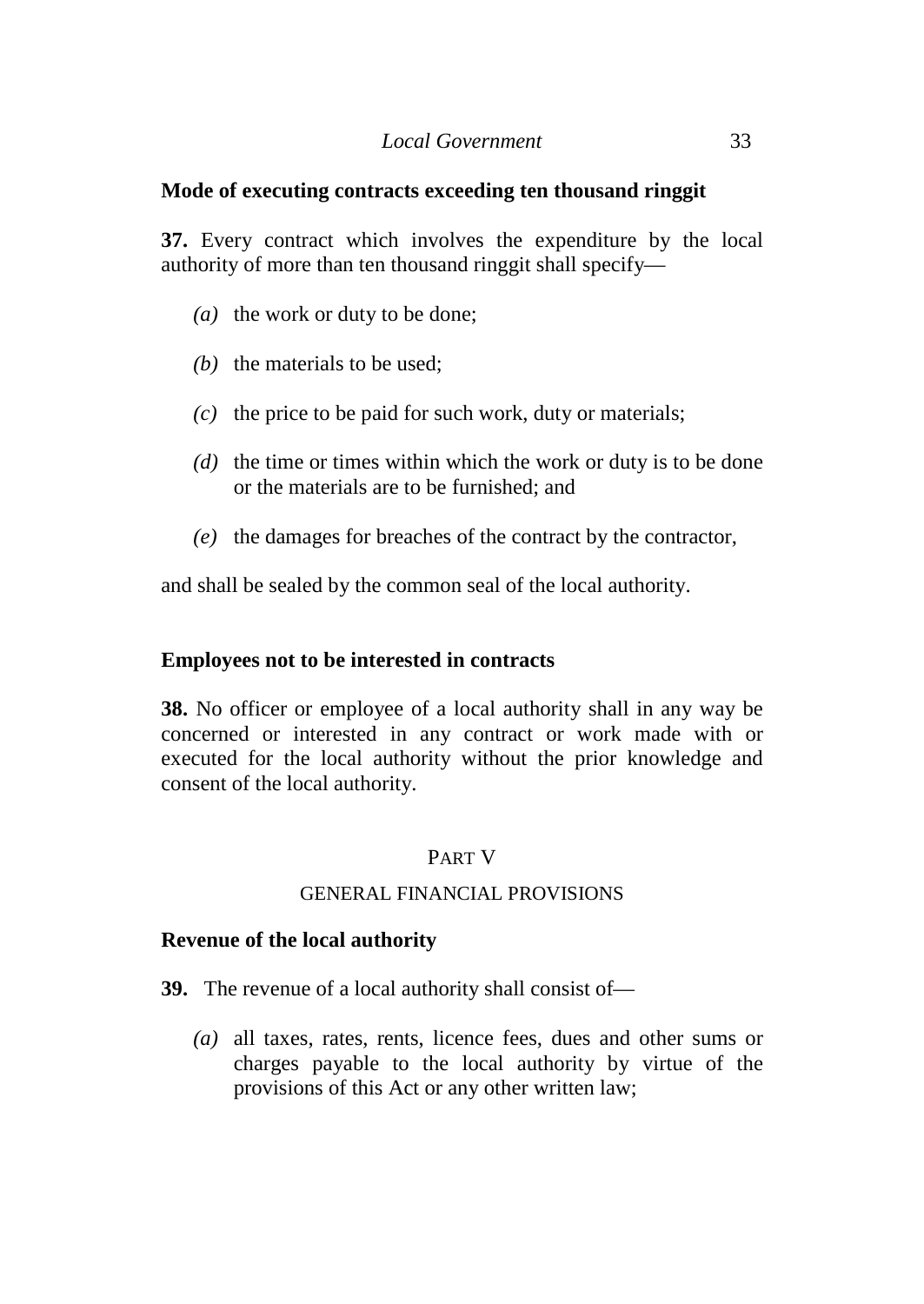# 34 *Laws of Malaysia* **ACT 171**

- *(b)* all charges or profits arising from any trade, service or undertaking carried on by the local authority under the powers vested in it;
- *(c)* all interest on any money invested by the local authority and all income arising from or out of the property of the local authority, movable and immovable; and
- *(d)* all other revenue accruing to the local authority from the Government of the Federation or of any State or from any statutory body, other local authority or from any other sources as grants, contributions, endowments or otherwise.

# **Local Authority Fund**

**40.** (1) All moneys received by the local authority by virtue of this Act or any other written law shall constitute a fund to be called the Local Authority Fund and shall, together with all property which becomes vested in the local authority, be under the direction and control of the local authority.

(2) All moneys received by the local authority in respect of the Local Authority Fund shall be lodged on current or deposit account with one or more banks licensed under the Banking and Financial Institutions Act 1989 [*Act 372*].

(3) All orders or cheques against the said Fund shall be signed by two officers authorized in writing by the local authority.

(4) Any such moneys may be invested in any securities in which trustees are empowered to invest or in such other manner as authorized by the Minister of Finance.

# **Power of local authority to raise loans**

**41.** (1) Subject to any other written law, a local authority may, by resolution and with the consent of the State Authority, from time to time raise by way of loans such amounts of money upon such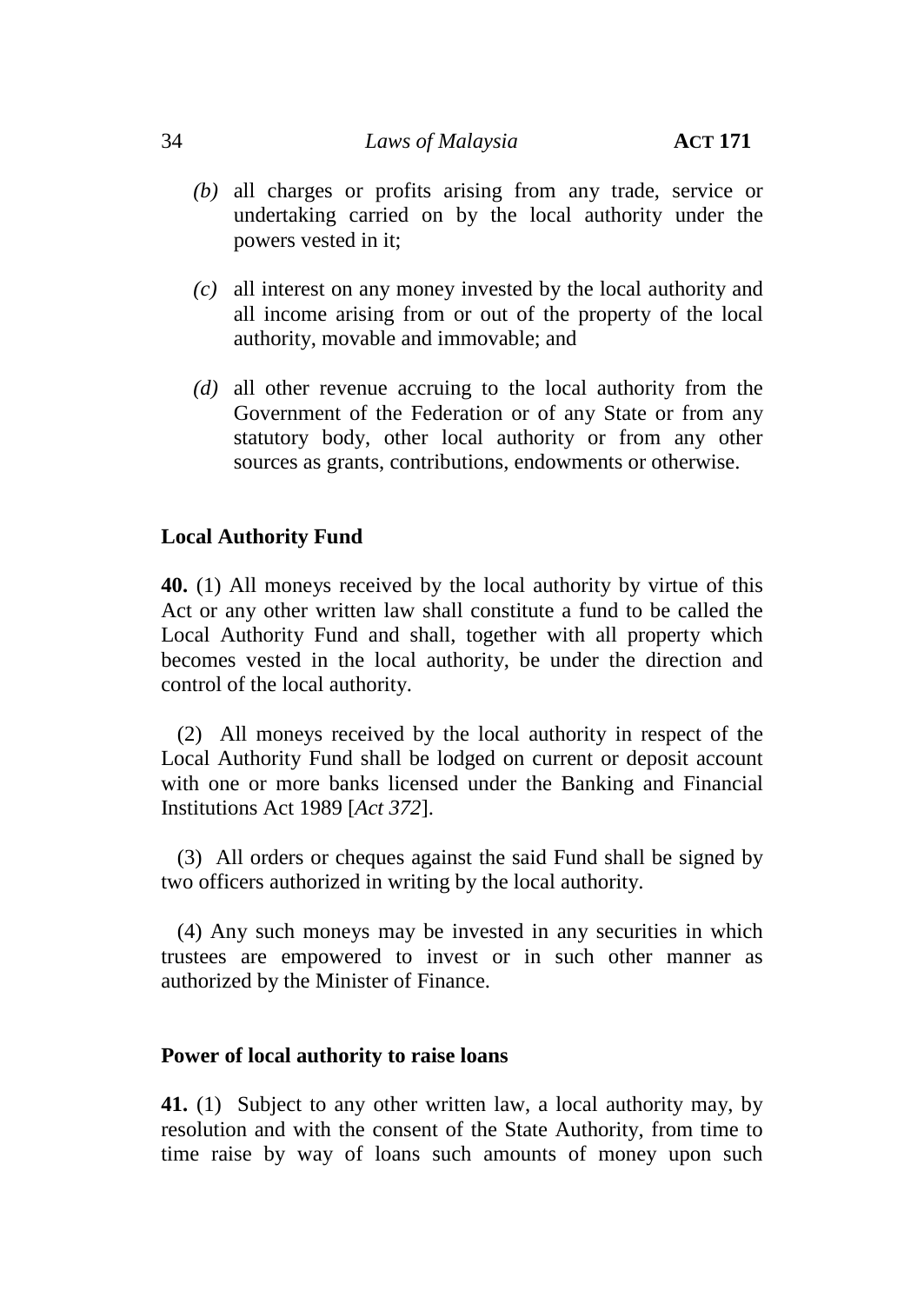conditions as the State Authority shall approve for any of the following purposes:

- *(a)* to defray the expenses incurred or to be incurred for any of the following:
	- (i) the acquisition of land which the local authority is empowered to acquire;
	- (ii) the erection of any building which the local authority has authority to erect;
	- (iii) the execution of any permanent work, the provision or renewal of any plant or the provision or replacement of vehicles; and
- *(b)* to pay off existing loans:

Provided that the loan shall not make the total indebtedness of the local authority to exceed five times the annual value as contained in the current Valuation List of the local authority and provided that the period for repayment of such loan shall not exceed sixty years.

(2) Before any such resolution is submitted to the local authority a detailed estimate shall be made of the cost of the proposed project on which the money loaned is to be expended, the annual cost of upkeep of such project, the annual revenue to be derived therefrom, the duration thereof, and the proposed manner of repayment.

# **Power of local authority to issue mortgages or debenture stock and to make regulations in respect thereof**

**42.** (1) The local authority may secure all or any moneys which it is authorized to borrow under section 41 by mortgage or charge or by the creation and issue of debenture stock.

(2) The conditions of issue of mortgages, charges and debenture stock shall be—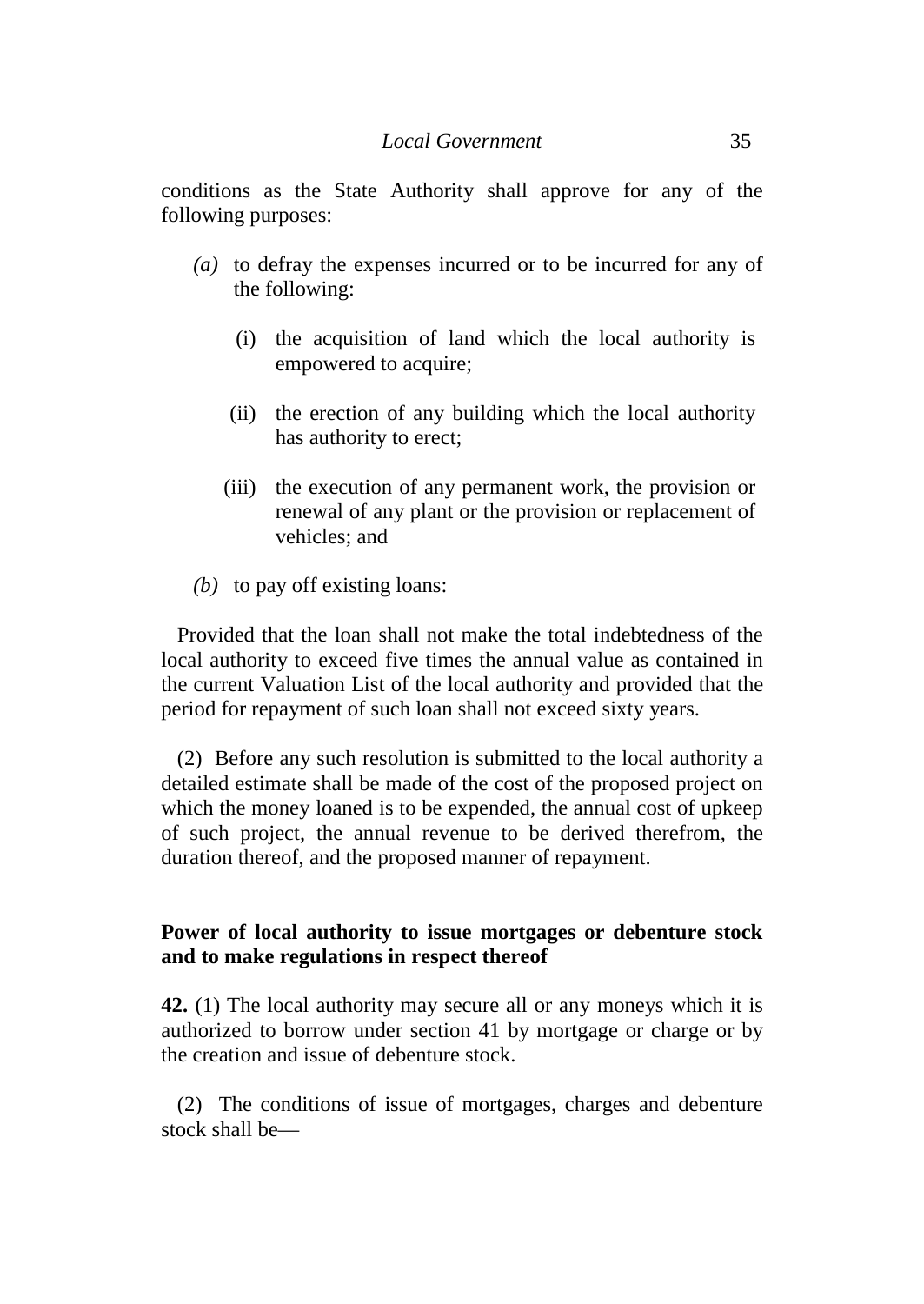- *(a)* subject to the approval of the State Authority;
- *(b)* declared at the time of such issue;
- *(c)* entered in the register of such security,

and a printed copy of such conditions shall be supplied to every owner of such security requiring the same.

(3) The local authority shall make in respect of debenture stock issued by it under the provisions of this Act regulations providing for—

- *(a)* the form of the prospectus to be issued;
- *(b)* the form of such debenture stock or any of them;
- *(c)* the establishment and maintenance in such form as may be prescribed of a register or registers of such debenture stock and the owners for the time being thereof;
- *(d)* the inspection of any such register by members of the public and the obtaining of certified copies thereof or extracts therefrom;
- *(e)* the transfer of any such debenture stock;
- *(f)* the transmission of the title to any such securities on death, bankruptcy or otherwise by operation of law;
- *(g)* the rectification of any such register;
- *(h)* the fees to be paid by any person in respect of the issue, registration, transfer or transmission of any such security or for the inspection of any such register or the obtaining of any copy thereof or extract therefrom; and
- *(i)* the appointment of, and the fees payable to, the Registrars and underwriters.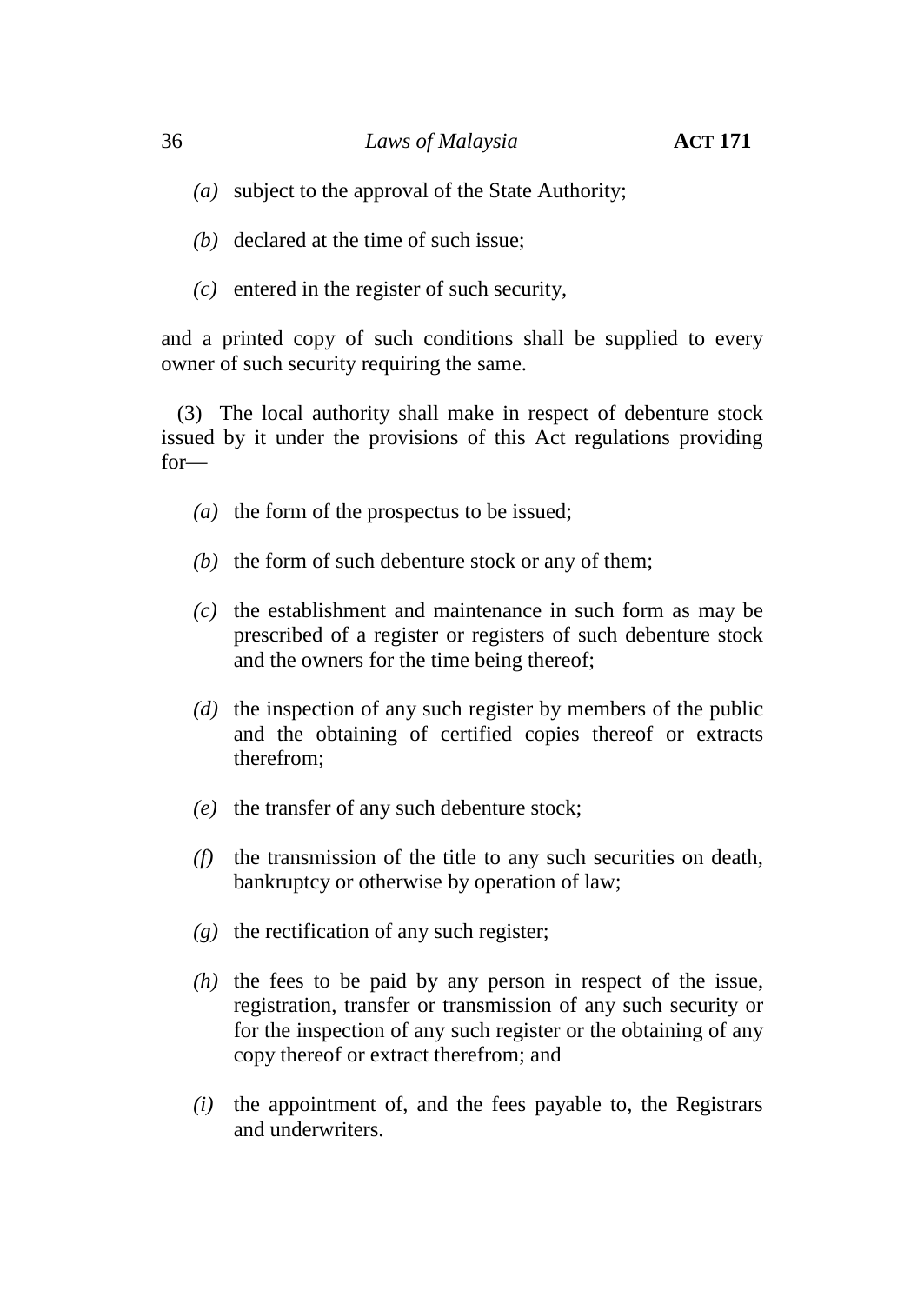(4) All such regulations shall be submitted to the State Authority for approval and shall when so approved be published in the *Gazette*.

(5) Any register maintained under the provisions of any such regulations shall be evidence of any matters thereby directed or authorized to be inserted therein and, as regards persons entered therein as owners of debenture stock, of the title of each person to such debenture stock.

### **Notice of trust, charge or other interest not receivable**

**43.** The local authority shall not be affected by notice, whether express, implied or constructive, of any trust, charge or other interest, legal or equitable, whereby any person other than the registered owner or owners for the time being may claim to be interested in or entitled to any security issued by the local authority.

### **Securities to be trust investment**

**44.** (1) A trustee, executor or administrator may, unless forbidden by the will or other instrument under which he acts, invest the trust funds in any security issued by a local authority under this Act or any other written law and may for that purpose call in any trust funds invested in any other securities.

(2) Where any local authority or statutory body is by law authorized or required to invest moneys in the securities of the Government of the Federation, it may invest such moneys in any securities issued by a local authority under this Act or any other written law.

#### **Remedies for default**

**45.** (1) If at any time any interest due on any loan other than stock borrowed by a local authority under this Act shall remain unpaid by the local authority for three months after demand therefor in writing has been lodged with the local authority by the person entitled thereto or by his duly authorized representative, application may be made by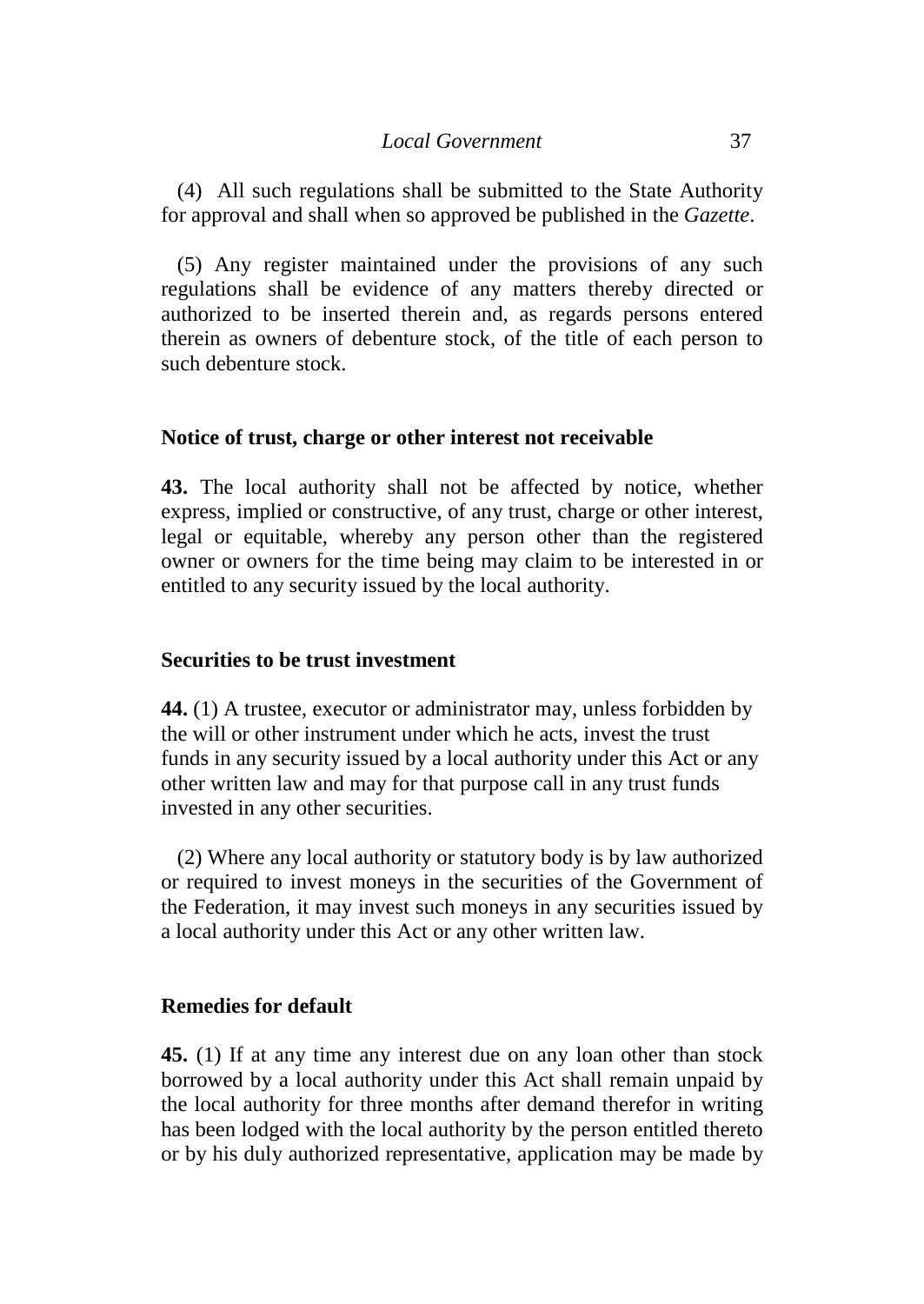such person or his representative to the High Court for the appointment of a receiver of the property and revenue on which the loan is secured.

(2) On the hearing of such application the Court may make such order and give such directions as under the circumstances shall seem expedient for the raising and payment of the moneys due, and, in particular, the Court may order that a rate or rates of such amount or amounts as it may fix be made and levied upon all rateable property within the local authority area, and such rate so ordered shall have the same incidence as any rate imposed by the local authority and may be enforced in like manner and the proceeds thereof shall be paid into Court or otherwise as the Court shall direct.

(3) If at any time there is default in the repayment of any such loan or of any instalment thereof after a period of thirty days from the date on which such loan or instalment shall have become repayable, the like proceedings may be instituted on the application of the person to whom such repayment shall be due or his duly authorized representative.

(4) The Court, on such application, in addition to any order which it is empowered to make under subsection (2), may order the sale of any property on which the loan may be secured, subject to the provisions of any written law as regards the alienation of any lands vested in the local authority.

## **Borrowing powers for special purposes**

**46.** (1) In addition to the powers of borrowing conferred upon a local authority by section 41 and subject to any other written law, a local authority may, for the purpose of carrying out any development for residential, commercial and industrial undertakings, raise by way of loan from any person such amounts of money at such rates of interest and upon such conditions as may be agreed upon between the local authority and that person with the approval of the State Authority.

(2) Any loan made to a local authority under the provisions of this section may be secured by a first mortgage or a first charge or by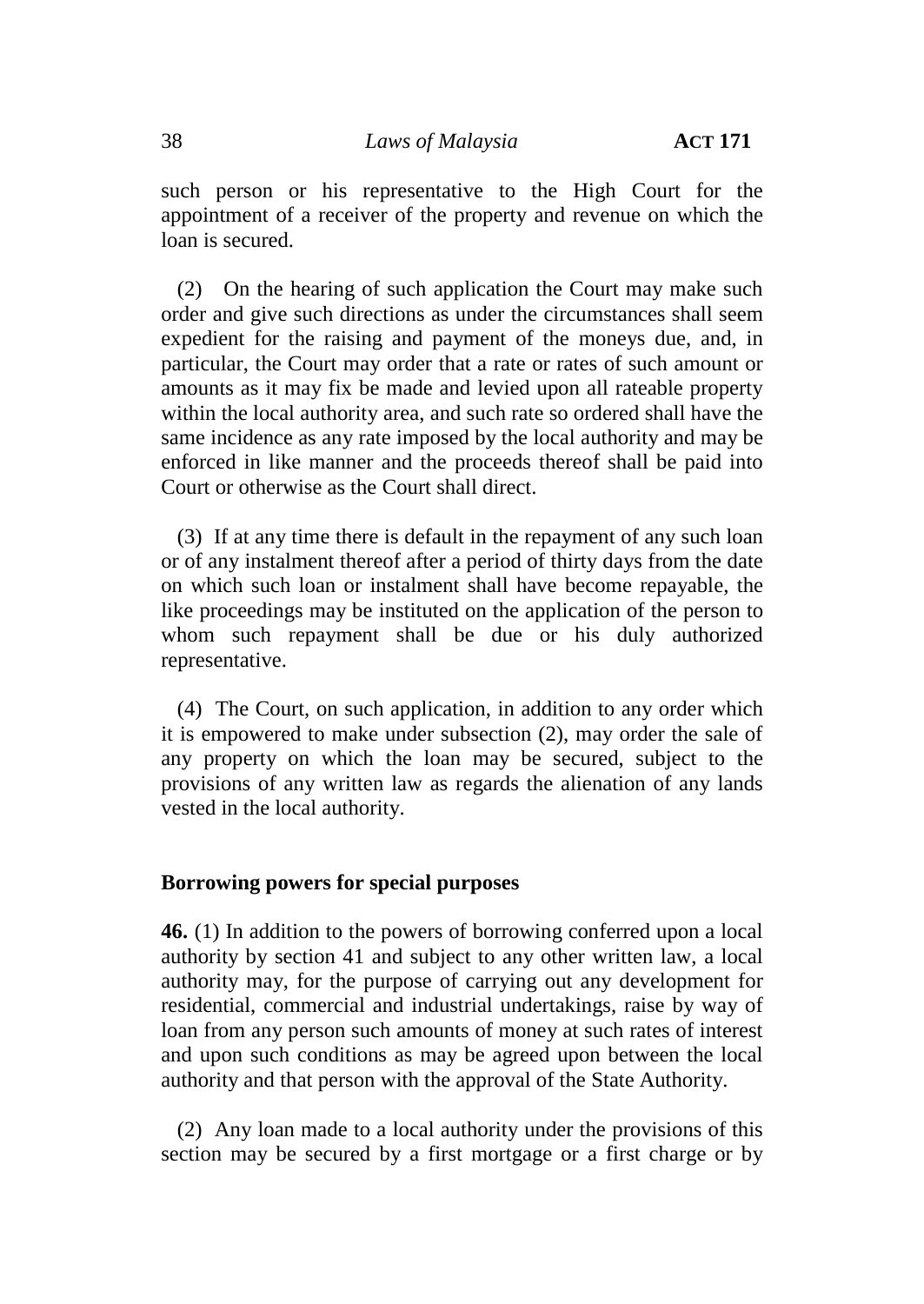debentures upon the assets, and the revenues derived from the assets, in respect of which the money is borrowed but not upon any other assets or revenue of the local authority.

(3) Section 45 shall not apply to such loan or to any interest due thereon, but the mortgagee, chargee or debenture holder may exercise all such legal and equitable remedies in respect of his mortgage, charge or debentures as may, from time to time, be in force in the State in which the local authority area is situate.

### **Loans by Government**

**47.** (1) Subject to any other written law, the Government of the Federation or of any State may, out of its revenue or other moneys as may from time to time be set aside or appropriated for the purpose, grant loans to any local authority at such rates of interest and on such terms and conditions to be observed by the local authority obtaining such loan, in addition to those prescribed by law, as it shall think fit to impose.

(2) Where a local authority is unable to pay any money due in respect of any loan granted under this section, the Government of the Federation or of any State may, at any time after the expiry of sixty days from the date on which such money becomes due and payable, order that a rate or rates of such amounts as it may fix be made and levied upon all rateable property within the local authority area and such rate so ordered shall have the same incidence as any rate imposed by the local authority and may be enforced in like manner and the proceeds thereof shall be paid into the general revenue of the Federation or of the State.

### **Loans to be first charge on revenue and assets**

**48.** Every loan granted under sections 41 and 47 shall, subject to any prior charge, be a first charge upon the revenues and assets of the local authority obtaining such loan.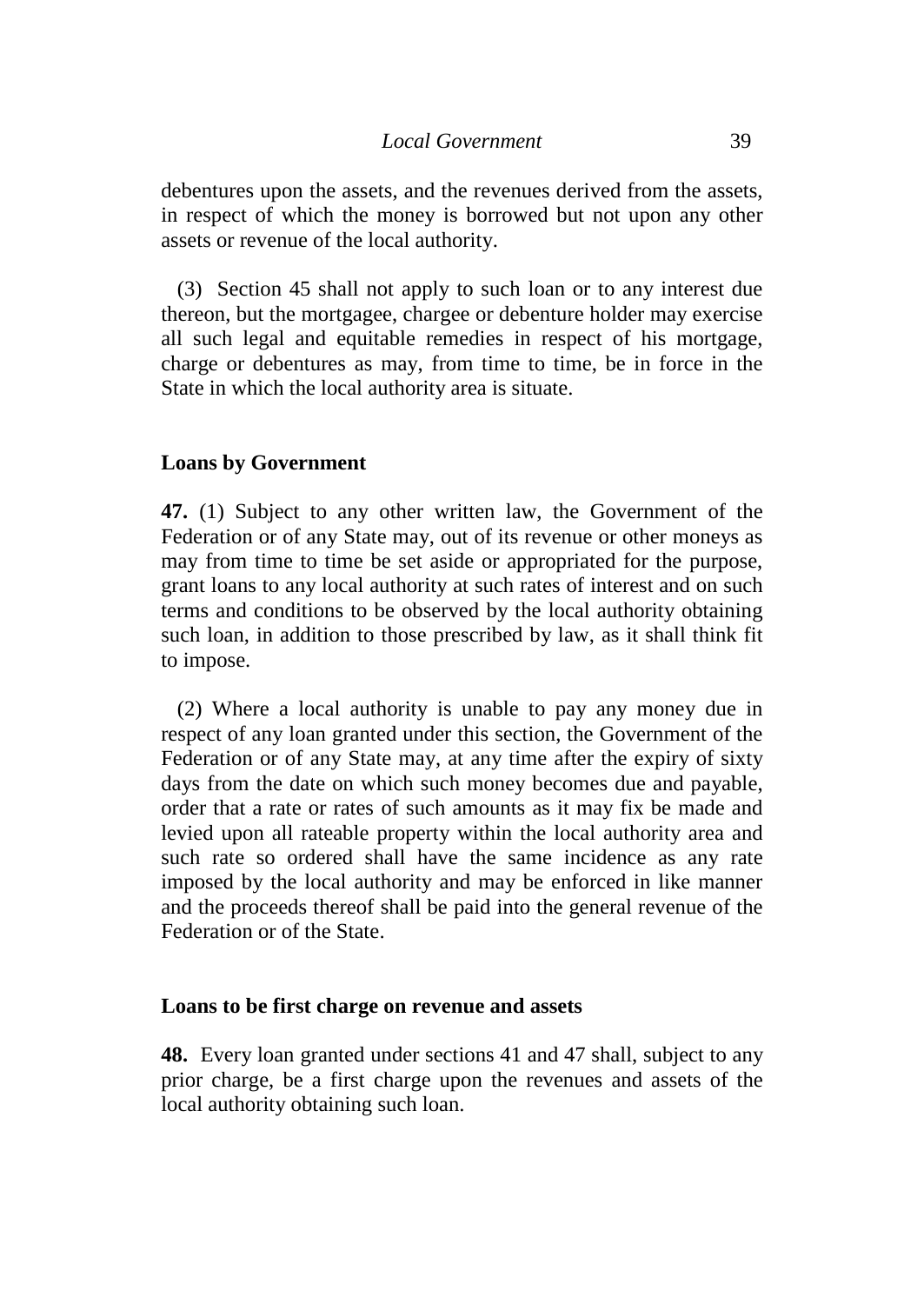## **Advances by way of overdraft**

**49.** Subject to any other written law, a local authority may from time to time obtain from any bank advances by way of overdraft and any such overdraft shall, unless covered by fixed deposits with the same bank, require the approval of the State Authority:

Provided that all moneys so advanced by the bank and any interest thereon shall constitute a debt due by the local authority and shall be a charge on the property and revenues, present and future, of the local authority, and the provisions of subsection 47(2) shall apply in all respects as if such advances were loans granted under section 47.

## **Sinking fund**

**50.** The local authority shall establish a sinking fund or funds in respect of any loan raised by or granted to it and shall cause to be paid into such fund or funds such sums in every year to provide for the redemption of the loan or such sums as the State Authority may direct and the local authority shall not appropriate any sum from the sinking fund for any other purpose without the consent of the State Authority.

## **State Authority may give directions as regards sinking fund**

**51.** The State Authority may in its discretion from time to time give directions to the local authority as to the manner in which the moneys in any such sinking fund shall or may be applied, invested or transferred to any other fund or to the general assets of the local authority.

## **Renewal and insurance funds**

**52.** A local authority may from time to time provide for the annual setting aside of amounts to create—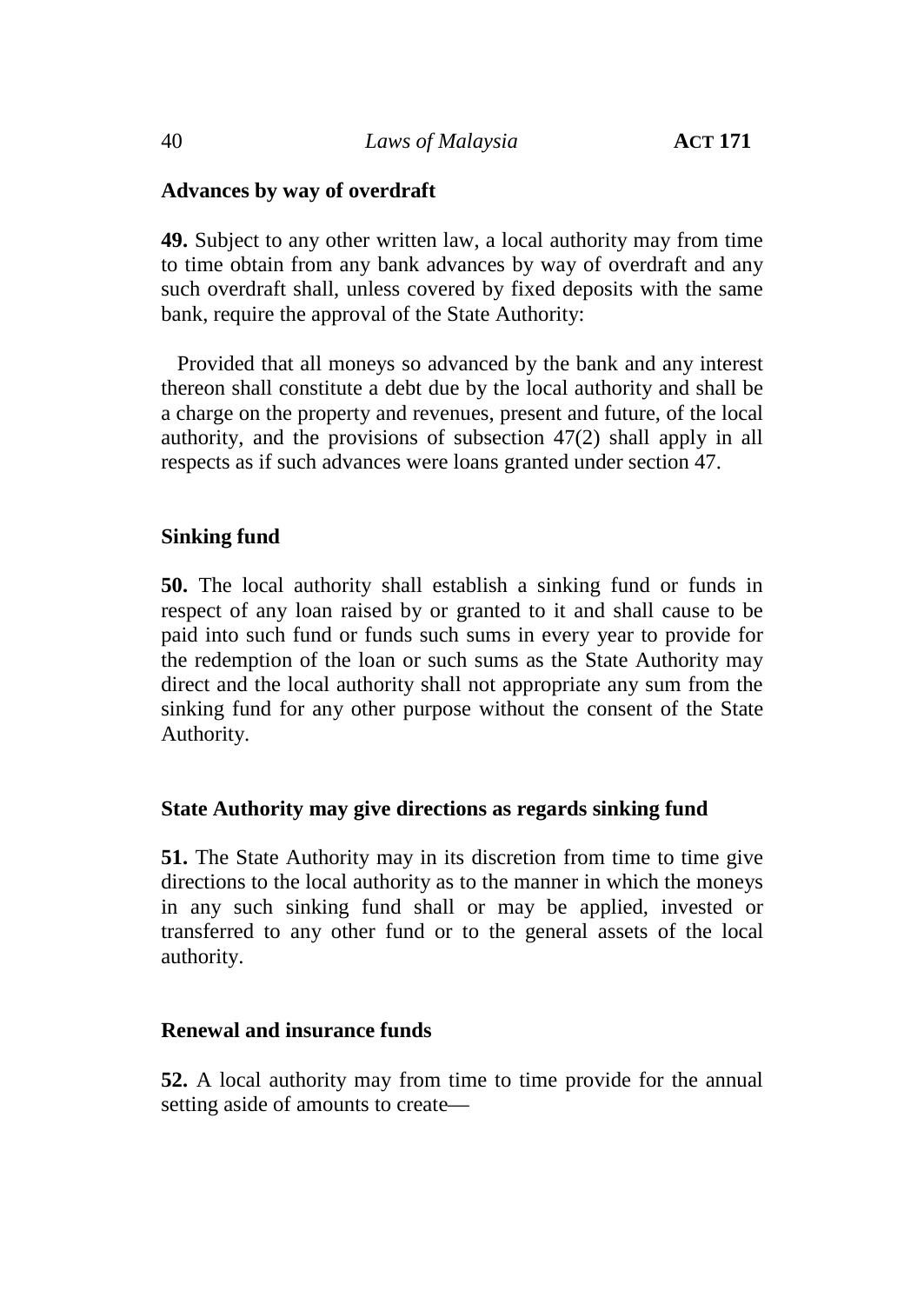### *Local Government* 41

- *(a)* adequate renewal funds to provide for the entire or partial replacement of assets of the local authority which owing to depreciation or other cause need to be replaced at some future date; and
- *(b)* insurance funds to cover risks or to provide for contingencies, the liability for which would otherwise have to be met by the local authority as and when such risks or contingencies fall due.

#### PART VI

## ACCOUNTS AND AUDIT

#### **Accounts to be kept**

**53.** The local authority shall cause proper books and accounts to be provided and true and regular records to be entered therein of all transactions of the local authority and such books and accounts shall be open at all reasonable times and for reasonable periods to the inspection of any Councillor with the prior consent of the Mayor or President.

#### **Financial year**

**54.** (1) For the purposes of this Act the financial year shall be the twelve months ending on and including the thirty-first day of December of each year.

(2) The accounts of the local authority shall, as soon as may be, be balanced for the preceding financial year and an annual statement of account of the Local Authority Fund shall be prepared.

(3) Copies of such annual statement signed by the Commissioner of the City of Kuala Lumpur, Mayor or President, as the case may be, shall be laid before the local authority not later than its first ordinary meeting in the month of May following or at any time thereafter as allowed by the local authority.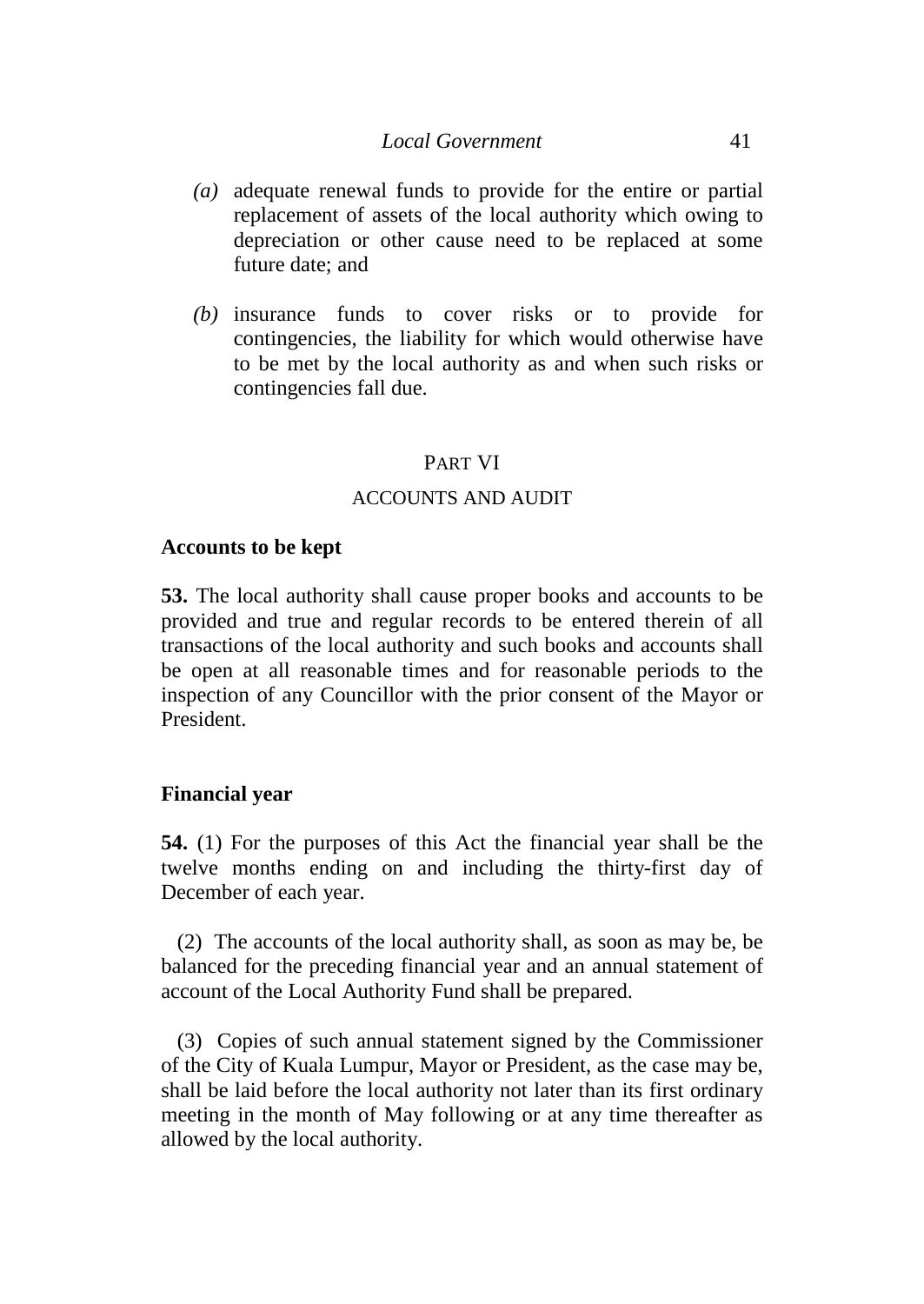(4) Such annual statement shall be prepared in such form and shall contain such information as may be required by the State Authority.

#### **Annual estimates to be passed and approved**

**55.** (1) The local authority shall not later than the tenth day of November of each year pass detailed estimates of the revenue and expenditure of the local authority for the next financial year.

(2) Such estimates shall be in such form as may be required by the State Authority and shall be passed at a special meeting of the local authority.

(3) A copy of the draft estimates shall be delivered to each Councillor not less than seven days before the date fixed for such meeting.

(4) Subject to the provisions of this Act, the local authority may in its discretion pass, modify, reject or add any item in such draft estimates.

(5) After the Budget has been passed by the local authority it shall be forwarded to the State Authority not later than the twentieth day of November and shall be considered by the State Authority not later than the thirty-first day of December of that year and the State Authority may reduce or reject any item of expenditure appearing therein.

(6) The summary of the Budget as approved by the State Authority shall be published in the *Gazette* and the local authority shall be bound thereby.

#### **Supplementary estimates**

**56.** (1) Where additional financial provision is required in any year the local authority may from time to time pass supplementary estimates showing the sources out of which any additional expenditure incurred by it may be met.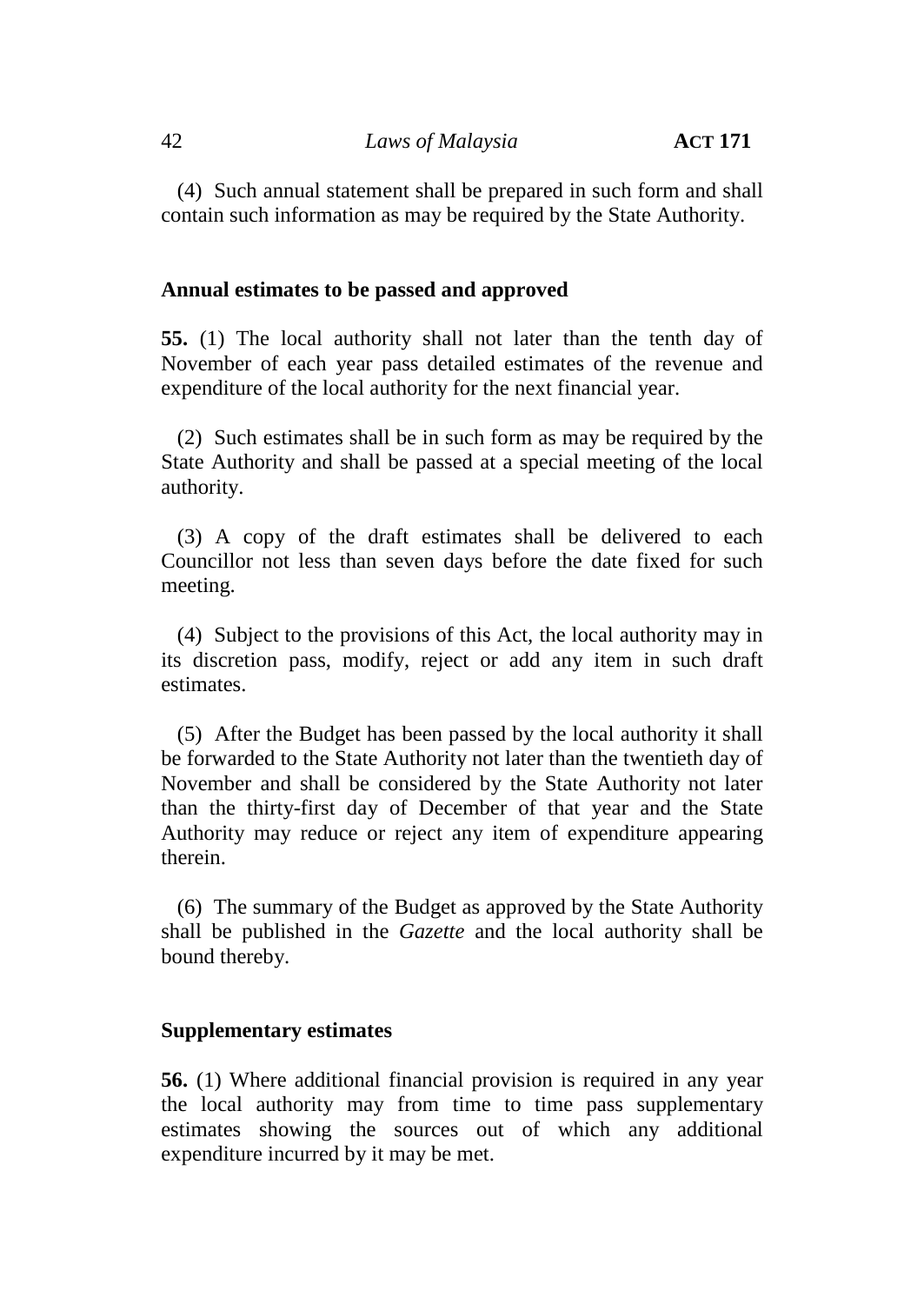(2) Subject to the provisions of this section, the provisions of section 55 shall apply to any supplementary estimates in like manner as they apply to the annual estimates:

Provided that the supplementary estimates shall be considered by the State Authority not later than six weeks after the date of receipt thereof.

## **No expenditure to be incurred unless included in the estimates**

**57.** No local authority shall incur any expenditure which has not been included in the approved estimates except with the sanction of the State Authority.

## **Virement**

**58.** The local authority may transfer all or any part of the moneys assigned to one item of annually recurrent expenditure to another item of annually recurrent expenditure appearing under the same head of expenditure in the summary of the Budget as approved and published in the *Gazette* under subsection 55(6).

## **Form of estimates**

**59.** The annual and supplementary estimates and the summaries thereof shall be prepared in such form and shall contain such detailed information as the State Authority may require.

## **Audit of accounts**

**60.** (1) The Auditor General or other auditor appointed by the State Authority on the recommendation of the Auditor General shall, throughout the financial year, inspect and examine the accounts of the local authority, and the local authority shall, by the Treasurer or other officer authorized by the local authority, produce and lay before the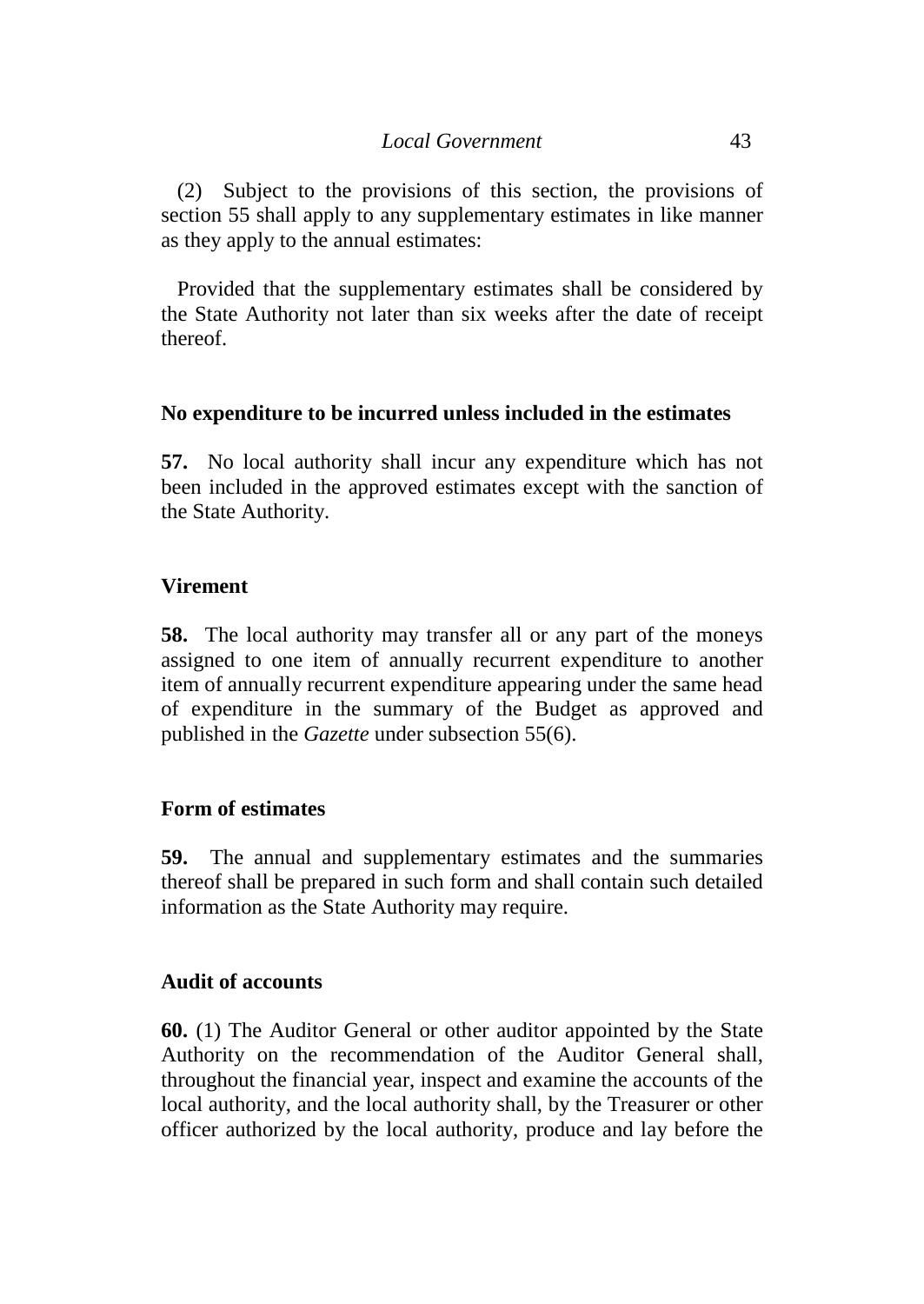auditor all books and accounts of the local authority together with all vouchers, papers, contracts and documents relating thereto.

(2) It shall be the duty of the auditor on or before the thirty-first day of October in each year to submit to the local authority in respect of the preceding financial year annual observations on the accounts of the local authority for such year and to certify therein whether or not—

- *(a)* the accounts of the local authority were in order;
- *(b)* separate accounts of all commercial undertakings had been kept;
- *(c)* the accounts issued presented a true and fair view of the financial position of the local authority and of the commercial undertakings;
- *(d)* due provision had been made for redemption and repayment of all moneys borrowed by the local authority;
- *(e)* the amount set aside for depreciation and renewal of the assets of the local authority were adequate; and
- *(f)* all the requirements of the auditor had been complied with.

(3) The auditor in his annual observations may state his opinions upon all questions arising out of the certificate given by him under subsection (2), and may in such observations draw attention to all cases in which it may appear to him that the provisions of this Act or any other written law have not been carried out or that any acts, matters or things have been performed or carried out without due authority.

(4) The audited accounts together with the auditor's observations thereon shall be laid before the local authority at its next ensuing ordinary meeting and shall be published in the *Gazette*.

(5) A copy of the statements and accounts shall be forwarded to the State Authority which shall cause it to be laid on the table of the State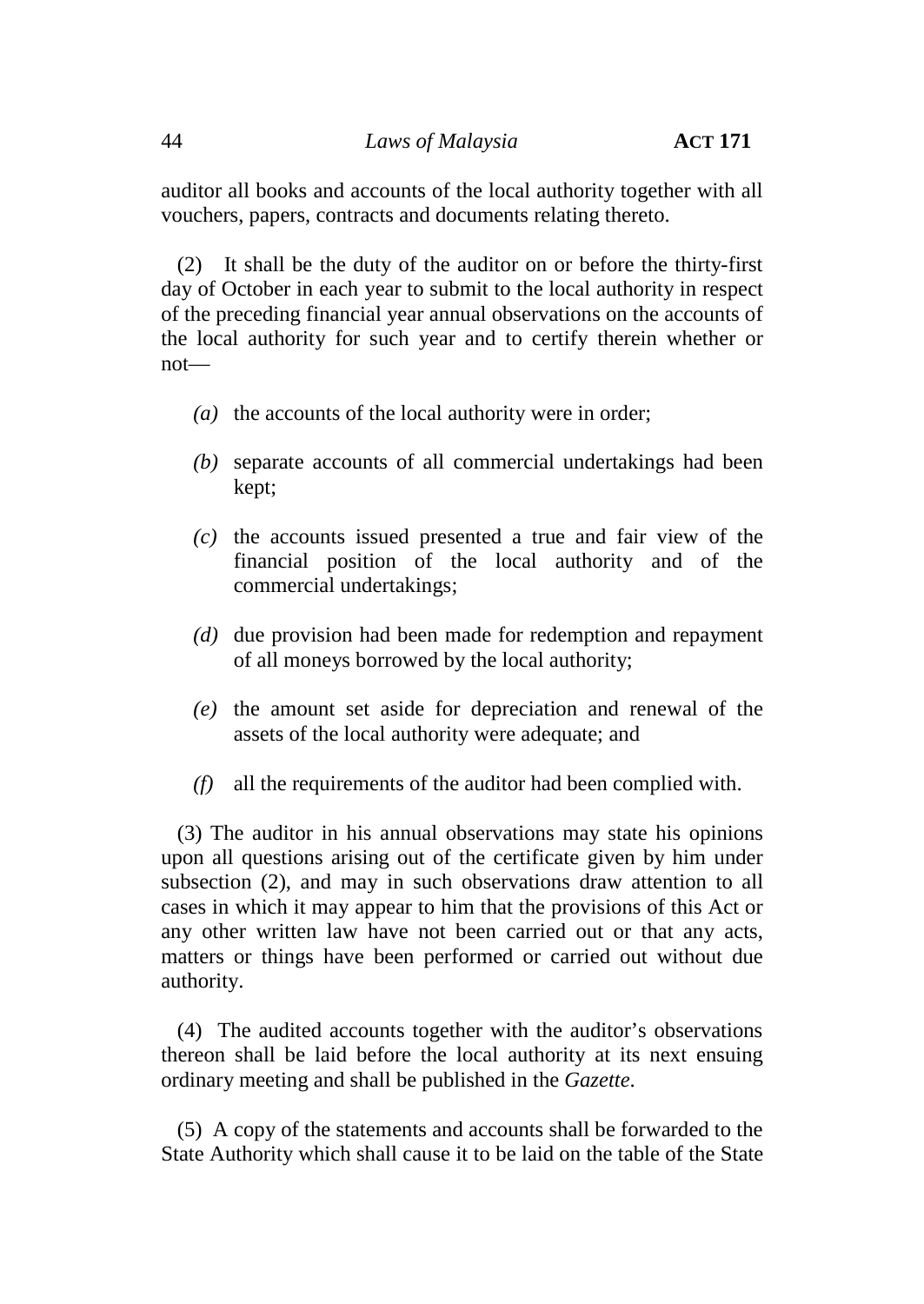Legislative Assembly and, in the case of the City of Kuala Lumpur, of the House of Representatives.

#### **Power to take evidence**

**61.** (1) For the purpose of any examination under the provisions of this Act an auditor may require by notice in writing to that effect any officer of the local authority or any other person to produce such records, minutes, books and documents in his possession or under his control and to give such information or explanation as may be necessary for the proper performance of his duties under this Act.

(2) Any person who, without reasonable excuse, refuses to produce any record, minute, book or document or to give any information or explanation shall be guilty of an offence and shall on conviction be liable to a fine not exceeding two thousand ringgit or to a term of imprisonment not exceeding one year or to both and to a further fine not exceeding one thousand ringgit for each day during which the offence is continued after conviction.

#### **Remuneration of auditor**

**62.** The auditor shall be paid by the local authority such remuneration as may be agreed.

#### PART VII

### PUBLIC PLACES

#### **Control of public place,** *etc.*

**63.** A local authority shall have the general control and care of all places within the local authority area which have been or shall be at any time set apart and vested in the local authority for the use of the public or to which the public shall at any time have or have acquired a common right.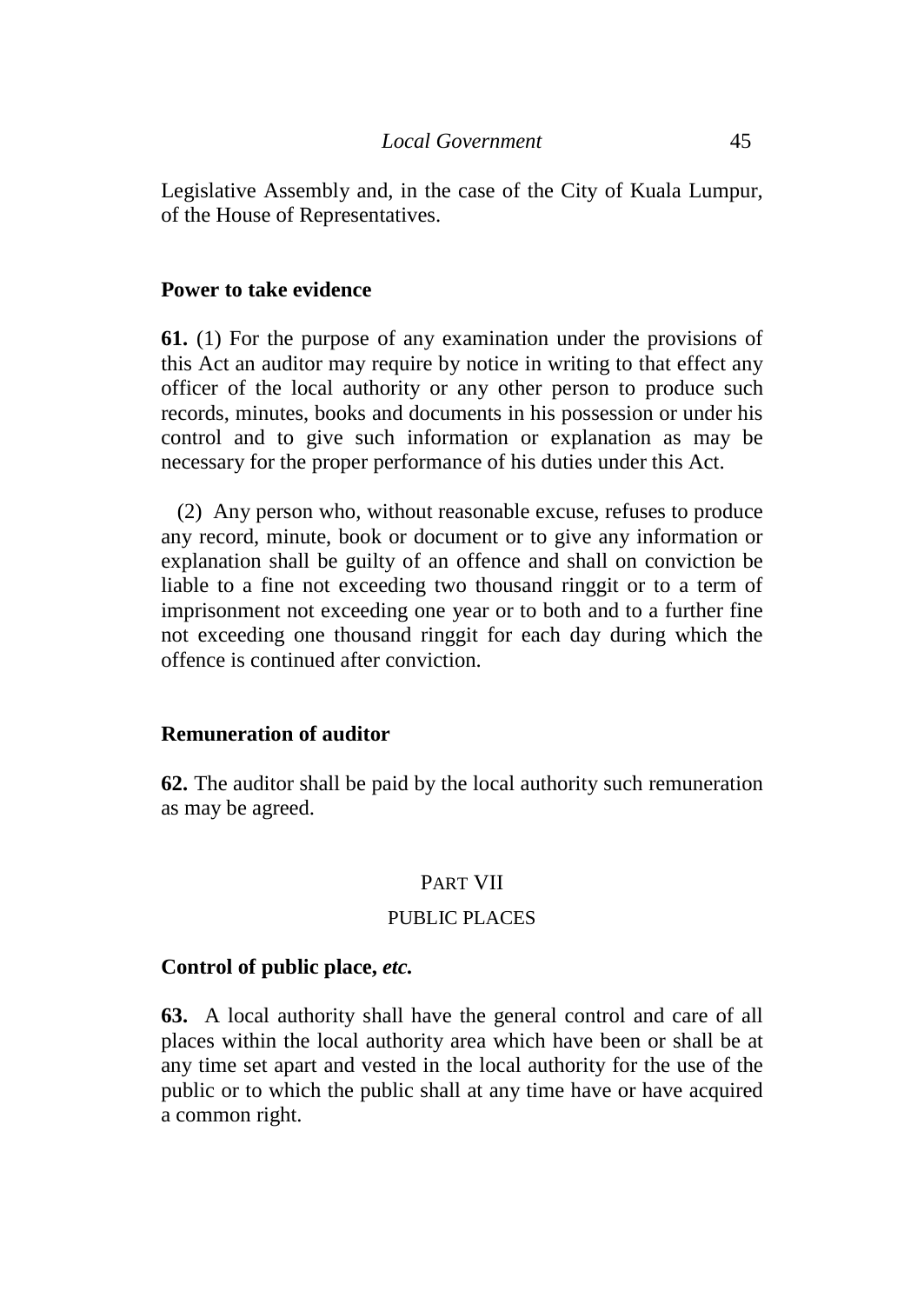## **Power to make new public places,** *etc.***, and enlarge them**

**64.** A local authority may—

- *(a)* make, construct, lay out or set apart new public places; and
- *(b)* widen, open, enlarge or otherwise improve any such public place making due compensation in accordance with the provisions of any written law to the owners and occupiers of any land, houses or buildings which are required for any such purpose or which are injuriously affected thereby.

# **Power temporarily to close public places**

**65.** A local authority may temporarily close any public place vested in it or under its control.

# **Power to erect public buildings in open public places**

**66.** A local authority may erect and maintain in any open public place buildings for public purposes and may set apart any such public place or any portion thereof for any purposes which the local authority may from time to time think fit.

# **Conditions and restrictions in regard to closure of street,** *etc.*

**67.** (1) A local authority may permanently close or divert any public street or permanently close any public place or alter the boundaries thereof:

Provided that—

*(a)* before the local authority sanctions any permanent closure, diversion or alteration of boundaries, not less than fourteen days' notice shall be given of the intention to move a resolution in that behalf;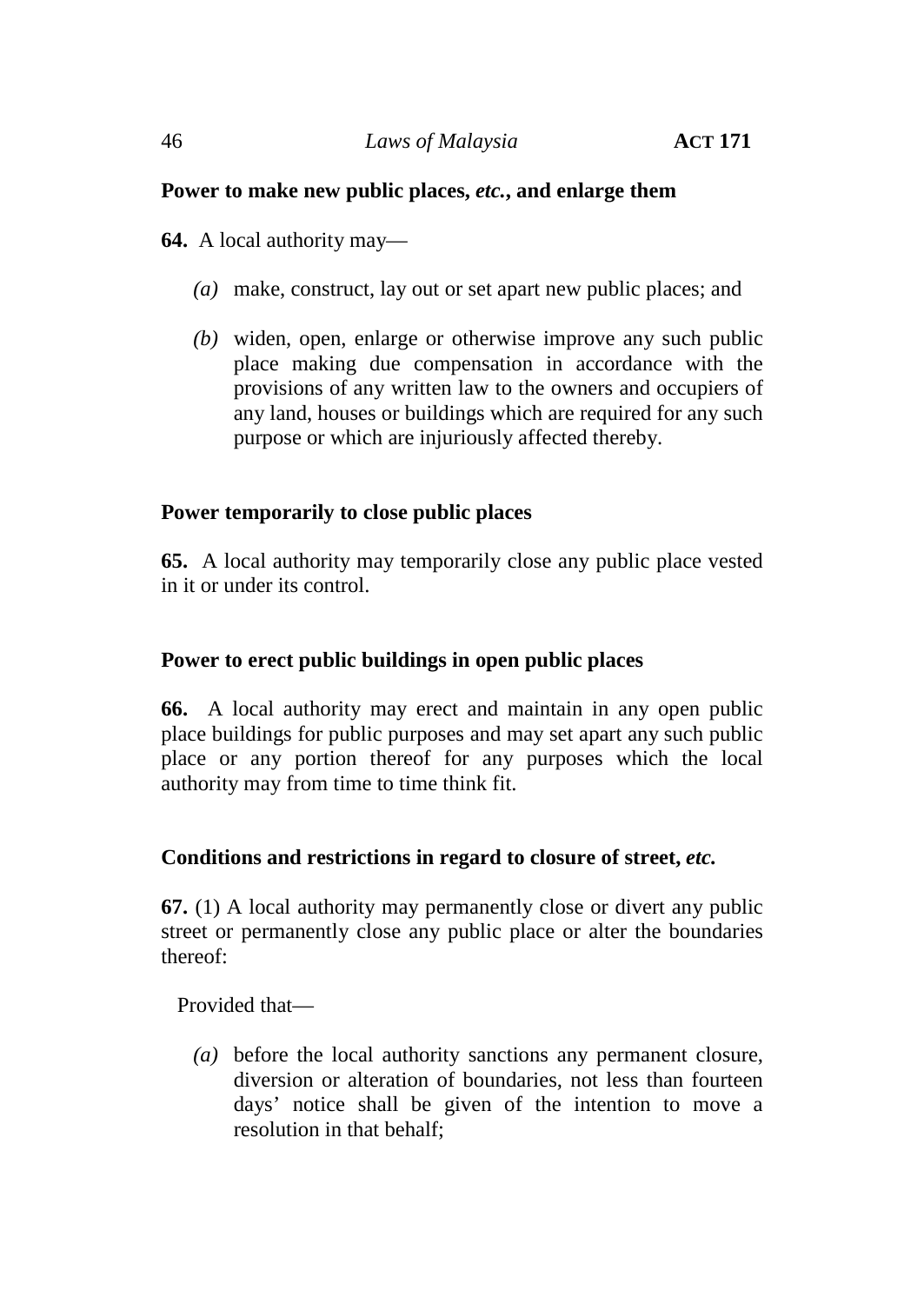- *(b)* before any such closure, diversion or alteration is carried out, the local authority shall prepare a plan of the proposed work and a statement showing the need therefor and shall not less than one month before the commencement of the proposed work give notice thereof in the *Gazette* and in such other manner as the local authority may by resolution direct and such notice shall state where the said plan may be inspected by the public at reasonable hours and a copy thereof shall be posted in some part of the said street or public place;
- *(c)* it shall be competent for any owner or occupier of any land injuriously affected by such closure, diversion or alteration to make a claim in writing to the local authority within a period of one month from the date of the publication of the notice in the *Gazette* for compensation in consequence of such closure, diversion or alteration, and where such claim is proved to the satisfaction of the local authority, it shall pay compensation to any such owner or occupier and in assessing the amount of compensation payable, the benefit or advantage derived or likely to be derived from such closure, diversion or alteration by such person shall be taken into account;
- *(d)* where any person aggrieved by any proposed closure, diversion or alteration objects thereto in writing within a period of one month from the date of the publication of the notice in the *Gazette* regarding such proposed closure, diversion or alteration, then, unless such objection is withdrawn, such closure, diversion or alteration shall not be carried out without the sanction of the State Authority; and
- *(e)* after the service of any such objection, the State Authority may, on the application of the local authority, appoint one or more persons to make an enquiry into the proposed closure, diversion or alteration and the objection thereto and to report thereon and on receiving the report of such person or persons, the State Authority may make an order disallowing the proposed closure, diversion or alteration, or allowing it with such modifications, if any, as it may deem necessary.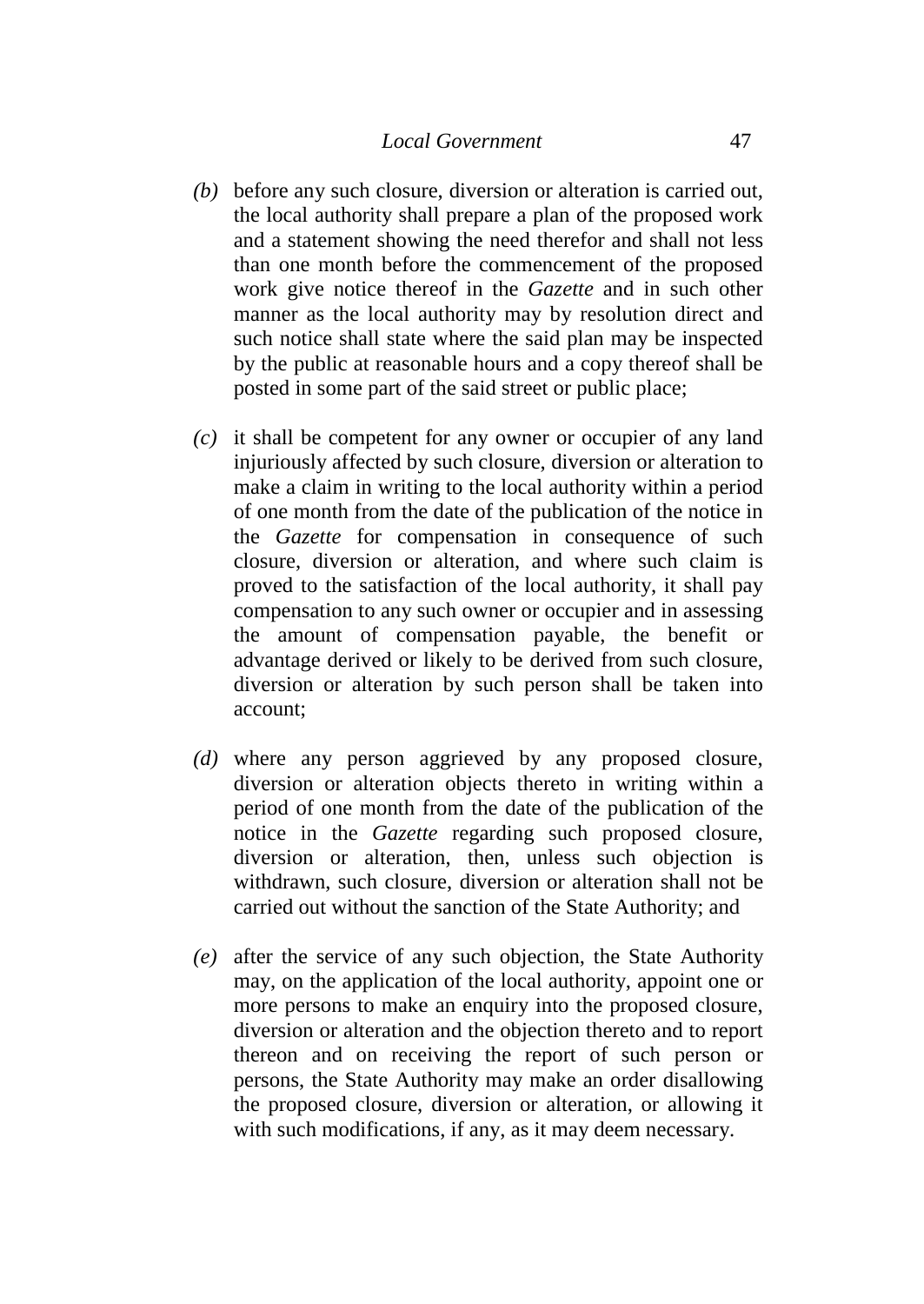(2) A local authority may, with the consent of the State Authority, permanently close or divert any street not being a public street within the local authority area but in every such case the closure or diversion shall be subject to the provisions of subsection (1).

## **Naming of public places,** *etc.*

**68.** A local authority may, with the approval of the State Authority, determine the name by which any public place or housing estate or housing scheme shall be known and may from time to time alter the name of any public place or housing estate or housing scheme or of any part thereof whether or not such name was applied to such place, estate or scheme before the commencement of this Act.

### PART VIII

#### POLLUTION OF STREAMS

#### **Committing nuisance in streams,** *etc.*

**69.** Any person who commits a nuisance or deposits any filth in or upon the bank of any stream, channel, public drain or other water course within the local authority area shall be guilty of an offence and shall on conviction be liable to a fine not exceeding two thousand ringgit or to a term of imprisonment not exceeding one year or with both and to a further fine not exceeding five hundred ringgit for each day during which the offence is continued after conviction.

#### **Pollution of streams with trade refuse,** *etc.*

**70.** Any person who, within or without the limits of a local authority area—

*(a)* puts or causes to be put or to fall or to flow or knowingly permits to be put or to fall or to flow or to be carried into any stream, so as either singly or in combination with other acts of the same or any other person to interfere with its due flow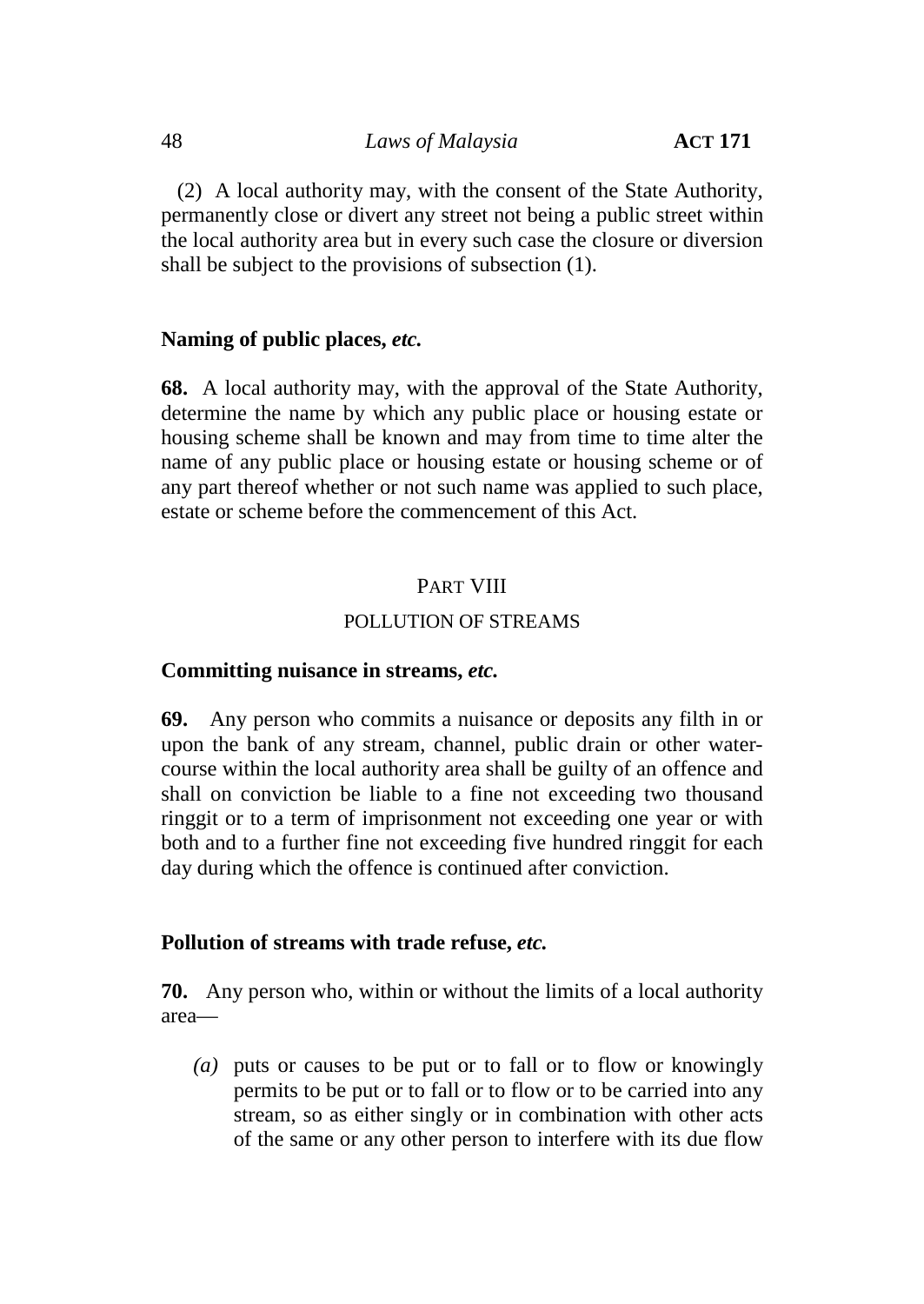### *Local Government* 49

or to pollute its waters, the solid or liquid refuse of any manufactory, manufacturing process or quarry or any rubbish or cinders or any other waste or any putrid matter;

- *(b)* cause to fall or flow or knowingly permits to fall or flow or to be carried into any stream any solid or liquid sewage matter; or
- *(c)* uses, for the purpose of carrying on any laundry trade, any stream, channel, public drain or other water-course or pool, pond or tank,

shall be guilty of an offence and shall on conviction be liable to a fine not exceeding five thousand ringgit or to a term of imprisonment not exceeding two years or with both and to a further fine not exceeding five hundred ringgit for each day during which the offence is continued after conviction.

## **Local authority may recover for work done**

**71.** (1) Where any expenses are incurred by the local authority in carrying out any work as a result of the offences mentioned in sections 69 and 70, the local authority shall certify the cost thereof to the defaulting persons and the certificate of the local authority shall be conclusive proof of the sum due.

(2) Such sum shall be deemed to be a debt due to the local authority and may be recovered in the manner provided by this Act for the recovery of unpaid rates.

## PART IX

#### FOOD, MARKETS, SANITATION AND NUISANCES

### **Powers**

**72.** (1) A local authority shall have power to do all or any of the following things, namely: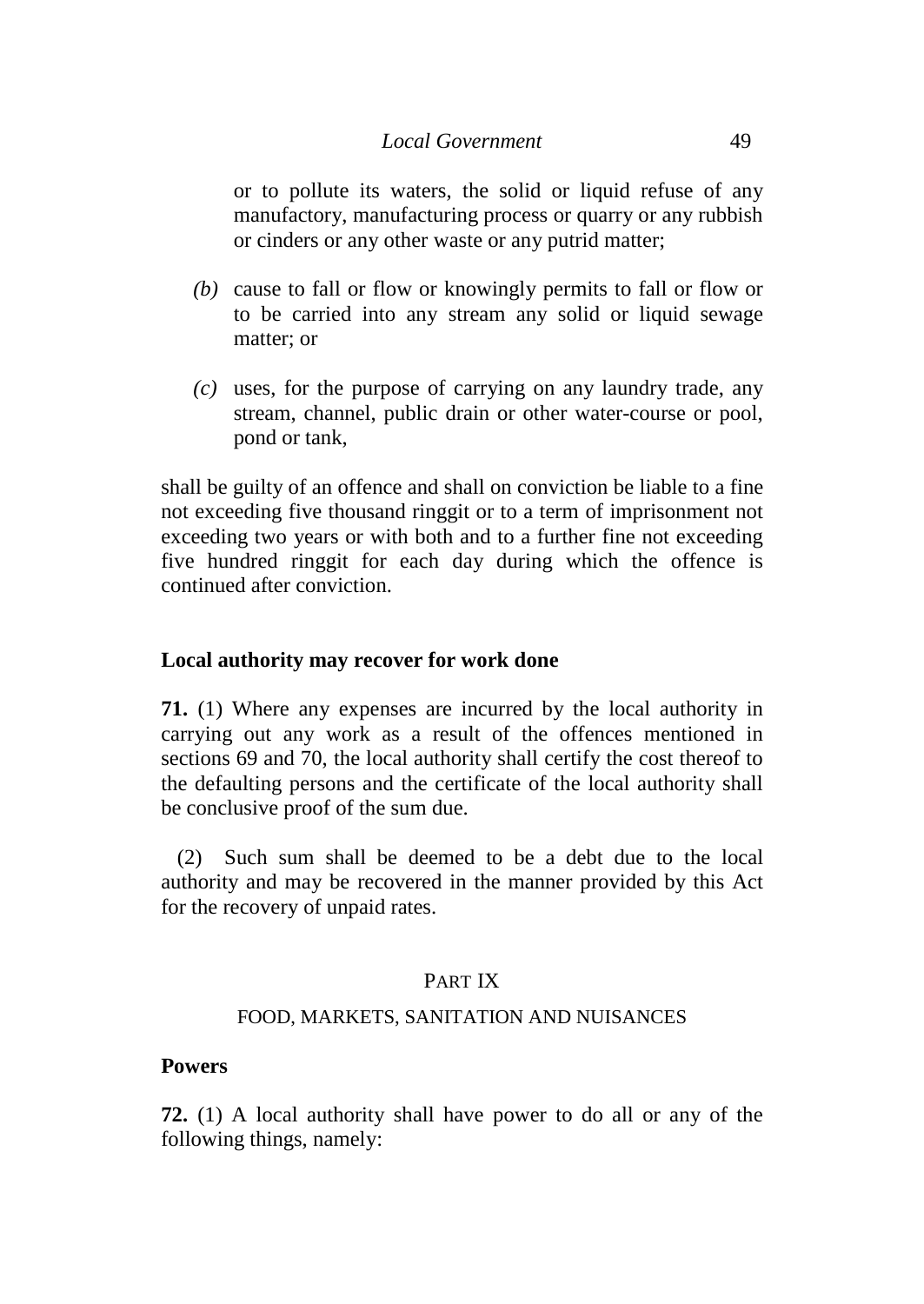- *(a)* to establish, maintain and carry out such sanitary services for dealing with effluent;
- *(b)* to establish, erect, maintain, let, control and manage markets and market buildings, lodging houses, houses, rooms or buildings kept for public refreshment, shops, stalls and stands, and to control the occupation and use thereof;
- *(c)* to license temporary buildings, stalls, tables, showboards, barrows, carts, tricycles or other receptacles, whether stationary or otherwise, set up or used for the sale or exposing for sale of—
	- (i) any food or drink in streets, public places or places of public resort or on private premises;
	- (ii) goods other than food or drink in streets, public places or places of public resort, and to seize, destroy or dispose of the same if they are not so licensed;
- *(d)* to establish, erect and maintain public lavatories, closets and urinals, either above or below ground, in any public place;
- *(e)* to establish, erect, maintain and control abattoirs, whether within or without the local authority area;
- *(f)* to safeguard and promote the public health and to take all necessary and reasonably practicable measures—
	- (i) for preventing the occurrence of any infectious, communicable or preventable disease;
	- (ii) (*Deleted by Act A1311*);
	- (iii) for preventing the occurrence of, or for remedying or causing to be remedied, any nuisance or condition likely to be injurious or dangerous to health;
- *(g)* to establish, erect, equip, maintain, control and operate cold storage works and depots for the inspection of meat;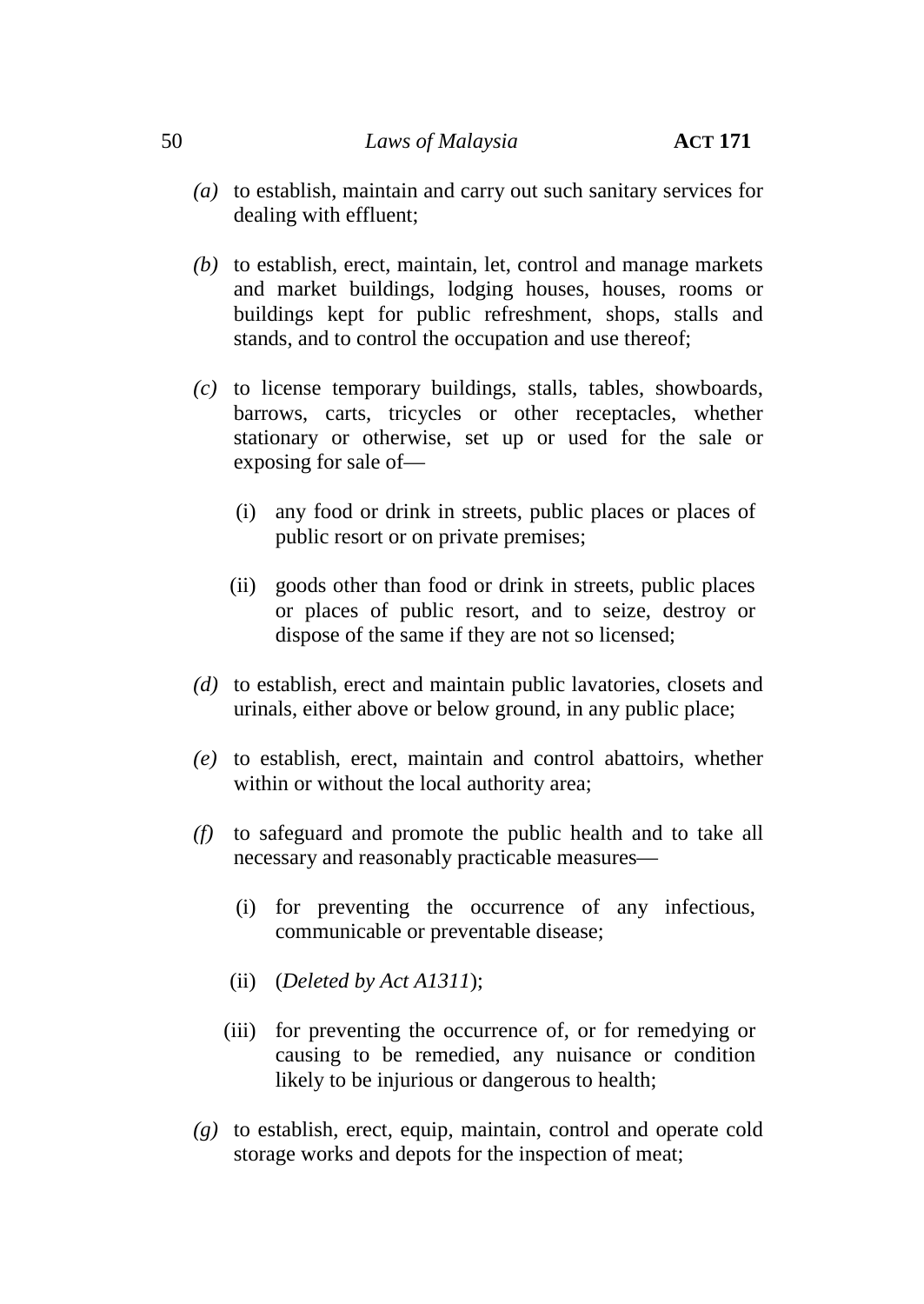- *(h)* to establish, erect, equip, maintain, control and operate depots for the inspection, treatment, distribution, purchase and sale of milk or milk products;
- *(i)* to establish, acquire, erect, maintain, control and operate laundries and places for washing clothes; and
- *(j)* to establish, erect, maintain, control and operate disinfecting stations.

(2) For the purposes of sections 72 and 73, effluent shall not include sewage.

## **By-laws**

**73.** (1) A local authority may from time to time make, amend or revoke by-laws for the better carrying out of the provisions of this Act and in particular—

- *(a)* (i) to establish, maintain and compel the use of any service for dealing with effluent and to require the owners or occupiers of any premises to effect such dealing and to regulate and control the manner thereof;
	- (ii) to keep public places clean and free from liquid waste and to prohibit the throwing, dropping, depositing or discharging of flushing water or other liquid waste, into any stream, channel or other water course, and prevent such liquid from flowing into any such place, and to regulate or prohibit the bathing or washing of persons, animals or things in any such place;
	- (iii) to prohibit, remove, abate and prevent the occurrence of nuisances:

Provided that in any case where it appears that a nuisance existing within the local authority area is wholly or partly caused by some act or default outside the local authority area, proceedings may be taken against any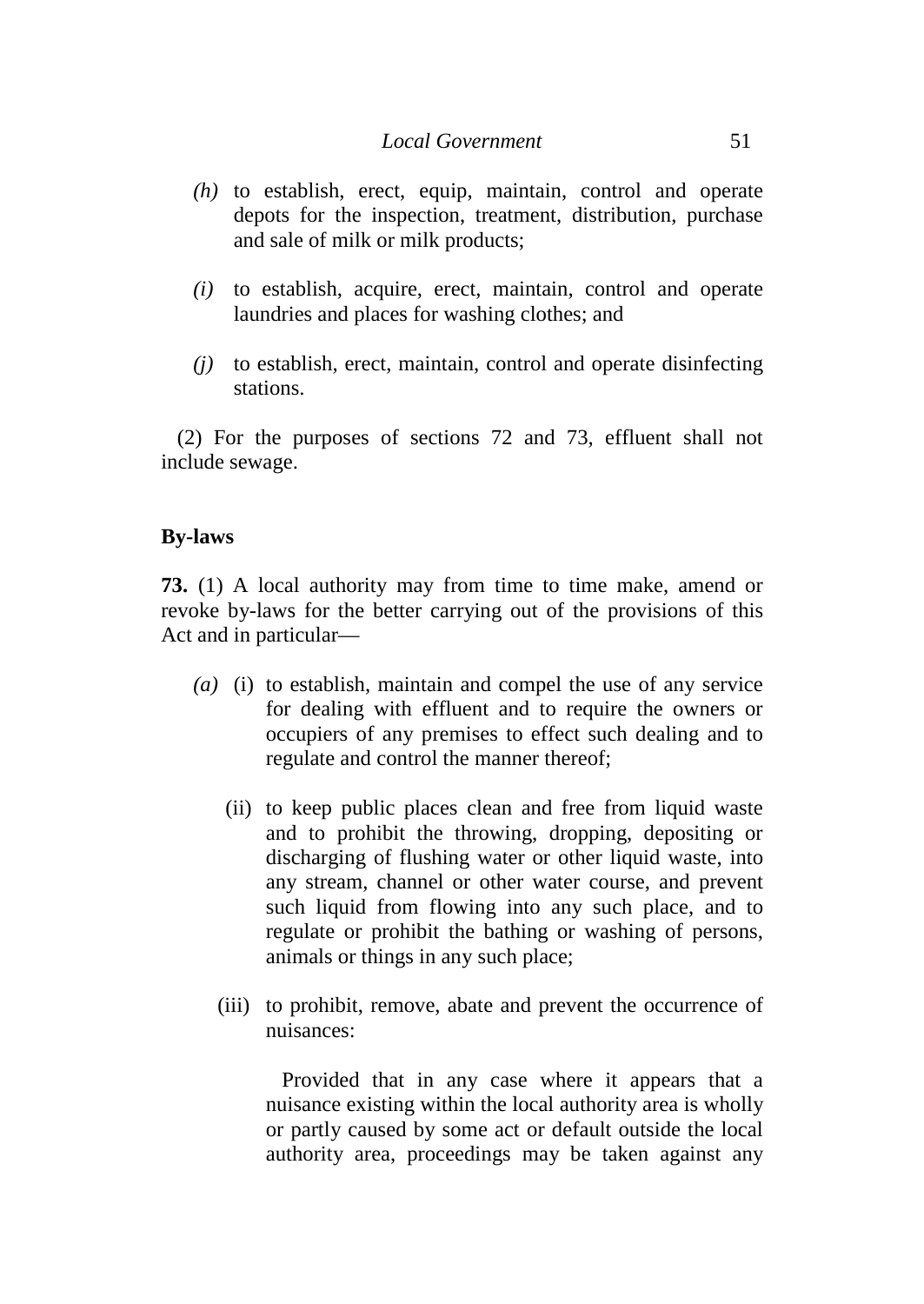person in respect of such act or default in the same manner and with the same incidence and consequences as if the act or default were wholly within the local authority area;

- (iv) to secure the proper construction of stables, goatpens, cattle sheds, pigstyes and poultry houses, and to prevent the keeping of birds or animals on premises which are not constructed in accordance with the by-laws or are so constructed or situated that birds or animals if kept therein are likely to cause a nuisance, and to prohibit the keeping of birds or animals on any premises which the Health Officer certifies to be so situated as to be unfit for the purpose;
	- (v) to prohibit the feeding or grazing of any animals in any place other than those set apart for such purpose;
- *(b)* (i) to preserve the public health;
	- (ii) to prevent the outbreak and spread of diseases, to declare what diseases are notifiable, and to provide for the compulsory removal of persons suffering from any such disease to suitable hospitals or places of isolation and their detention and treatment therein where, in the opinion of the Health Officer, such removal, detention and treatment are necessary either for the protection of the public health or by reason of the insufficiency or unsuitability of the patient's lodging or accommodation;
	- (iii) to regulate and enforce quarantine, the disinfection of persons, the disinfection of places and things, and to authorize the seizure and detention and to ensure the destruction, when in the opinion of the Health Officer such destruction is necessary, of articles which are infected or which have been exposed to infection, upon payment of compensation to the owner thereof, such amount to be settled by agreement or arbitration;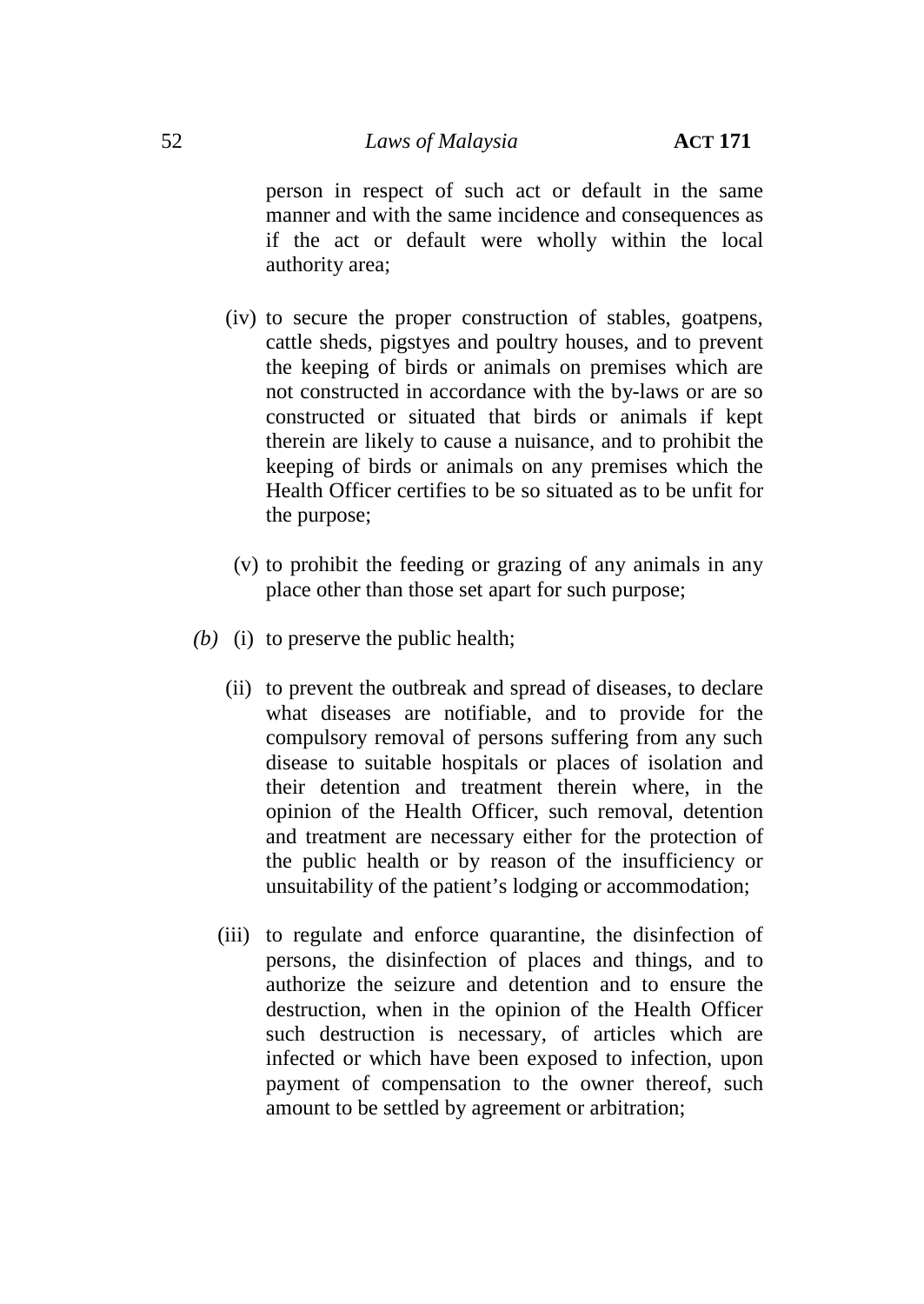- (iv) to provide for penalties for failing to give on demand by the Health Officer any information or to produce any documentary or other evidence required by the Health Officer for the purpose of tracing the source and preventing the spread of infection;
- (v) to require the closing of schools or trade premises which are suspected of being or are likely to become sources of infection, and to prohibit persons who are or are suspected of being or are likely to become infected from carrying on any trade or business or engaging in any occupation which may cause the spread of any disease;
- (vi) to require persons arriving in the local authority area from places infected, or suspected of being infected, with any notifiable disease, or by any vessel, aircraft or other means of conveyance so infected or suspected of being infected, to report to the Health Officer and to communicate to him such information as may be prescribed;
- *(c)* (i) to provide for the inspection and examination of any article of food or drink or of ice which is for sale;
	- (ii) to regulate, control, inspect and supervise the manufacture, preparation, storage, handling, transmission and conveyance of any article of food or drink or of ice which is for sale;
	- (iii) to prohibit the introduction into the local authority area, the possession, sale or offering for sale for the purpose of human consumption or the handling other than for the purpose of destruction, of diseased animals, birds, meat or fish or of fruits, vegetables or other articles of food or drink which are unsound, unwholesome or otherwise unfit for human consumption;
	- (iv) to authorize the seizure, inspection and examination and to ensure the destruction, when in the opinion of the Health Officer such destruction is necessary, of any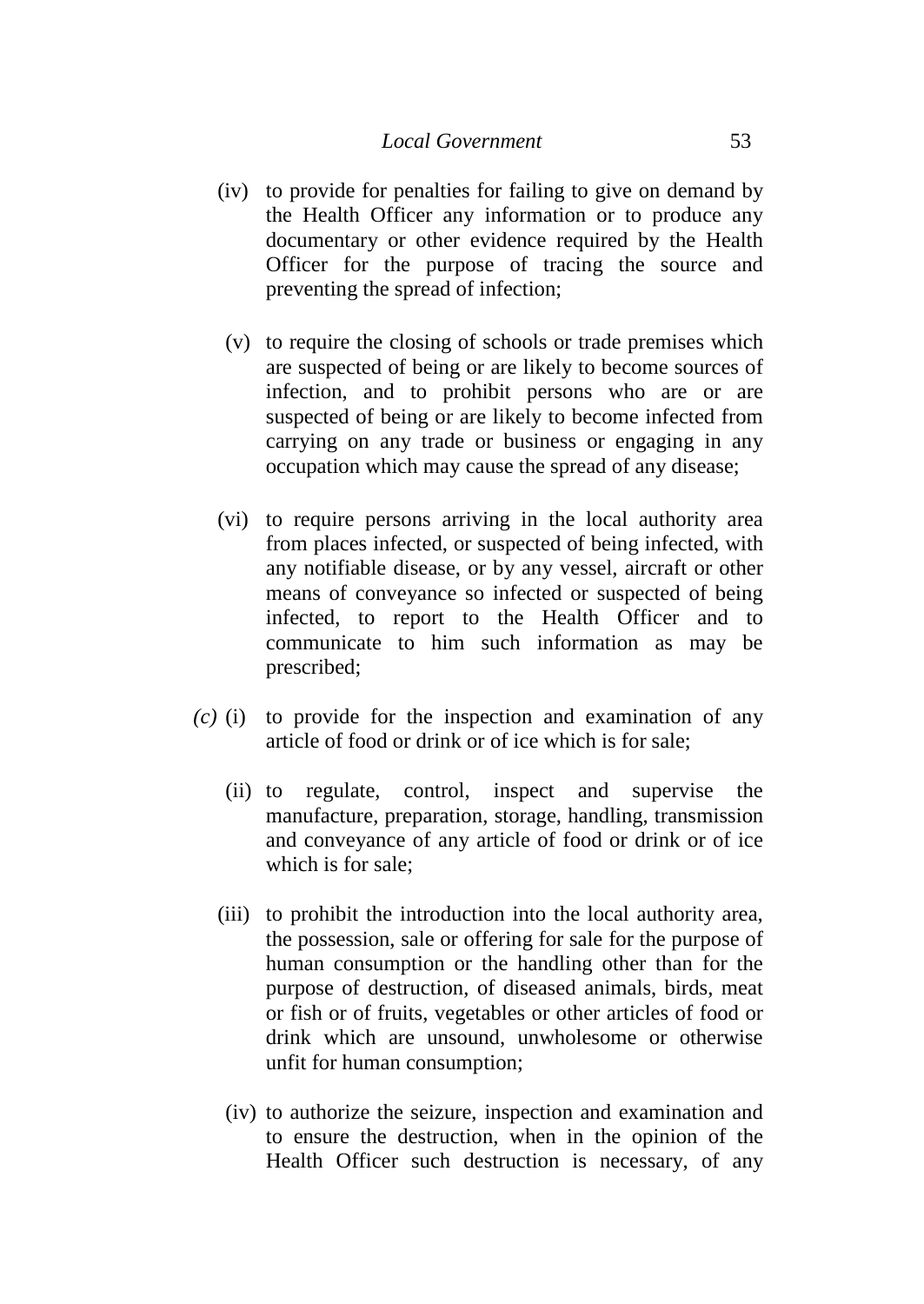### 54 *Laws of Malaysia* **ACT 171**

diseased animals, birds, meat or fish or of fruits, vegetables or other articles of food or drink which are unsound, unwholesome or otherwise unfit for human consumption;

- (v) to provide for the detention pending examination or inquiry of animals, birds or other articles of food or drink or of ice;
- *(d)* (i) for regulating the control and use of markets and the buildings, shops, sheds, stalls, pens and any other erections therein and for preventing nuisances or obstructions therein or in the immediate approaches thereto;
	- (ii) for providing standard weights, scales and measures for use in markets and for preventing the use therein of false or defective weights, scales or measures;
	- (iii) (*Deleted by Act A1311*).
	- (iv) for licensing or otherwise controlling persons selling or offering for sale any article whatsoever in markets;
	- (v) for prescribing the fees to be paid for licences for operating markets and for offering articles for sale therein;
	- (vi) for regulating the days upon and the hours during which markets may be held;
	- (vii) for prohibiting the establishment of any market within a local authority area without the permission of the local authority and for prescribing the conditions and restrictions subject to which such permission may be granted;
- *(e)* to regulate the slaughtering of animals and to provide for the establishment, control, supervision and inspection of abattoirs within the local authority area and for—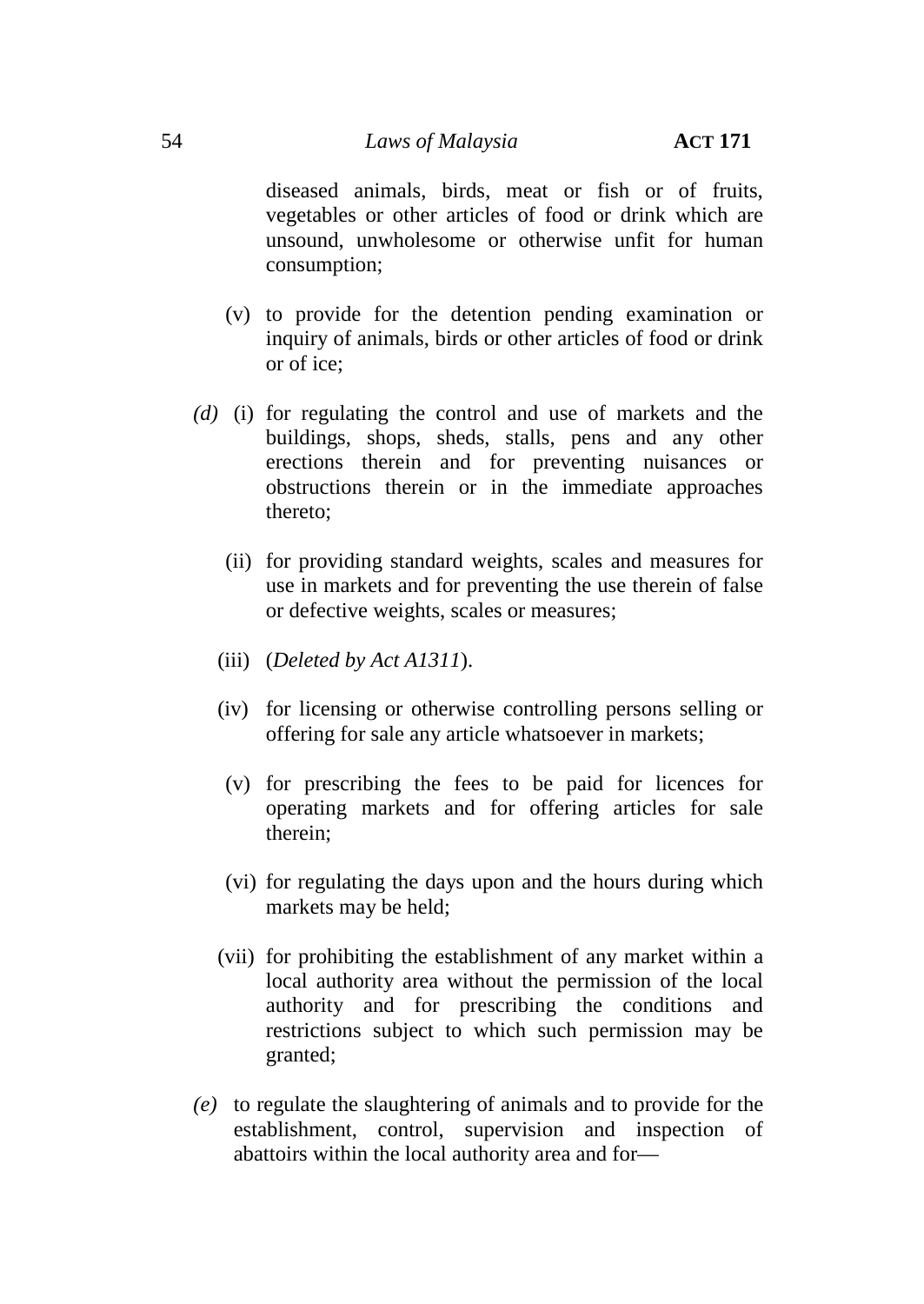- (i) the inspection of animals before being slaughtered and of their carcasses;
- (ii) the detention for observation and treatment of animals brought for slaughter and suspected of being diseased;
- (iii) the slaughtering of animals brought to be slaughtered which are diseased or by reason of emaciation or otherwise are in the opinion of the Health Officer or Veterinary Officer unfit for human consumption;
- (iv) the disposal of the carcasses of diseased animals;
- (v) the marking of the carcasses of animals slaughtered in abattoirs to denote that such animals have been so slaughtered;
- (vi) the prohibition of the slaughtering of animals within the limits of the local authority area otherwise than in an authorized abattoir or place;
- (vii) the prohibition, except with a permit granted by he local authority, of the introduction into the local authority area for human consumption of the meat of any animal slaughtered outside the local authority area;
- (viii) the entry by any authorized officer of the local authority by day or night into any premises in which he has reason to believe that any animal is likely to be, is being or has been slaughtered in contravention of the provisions of any by-laws;
- *(f)* to regulate, inspect, supervise and license temporary buildings, stalls, tables, show-boards, barrows, carts, tricycles and other receptacles and to seize, destroy or dispose of the same when not so licensed;
- *(g)* to regulate, supervise and license pedlars, hawkers and street traders and to prescribe streets or areas in which peddling, hawking or street trading shall be prohibited;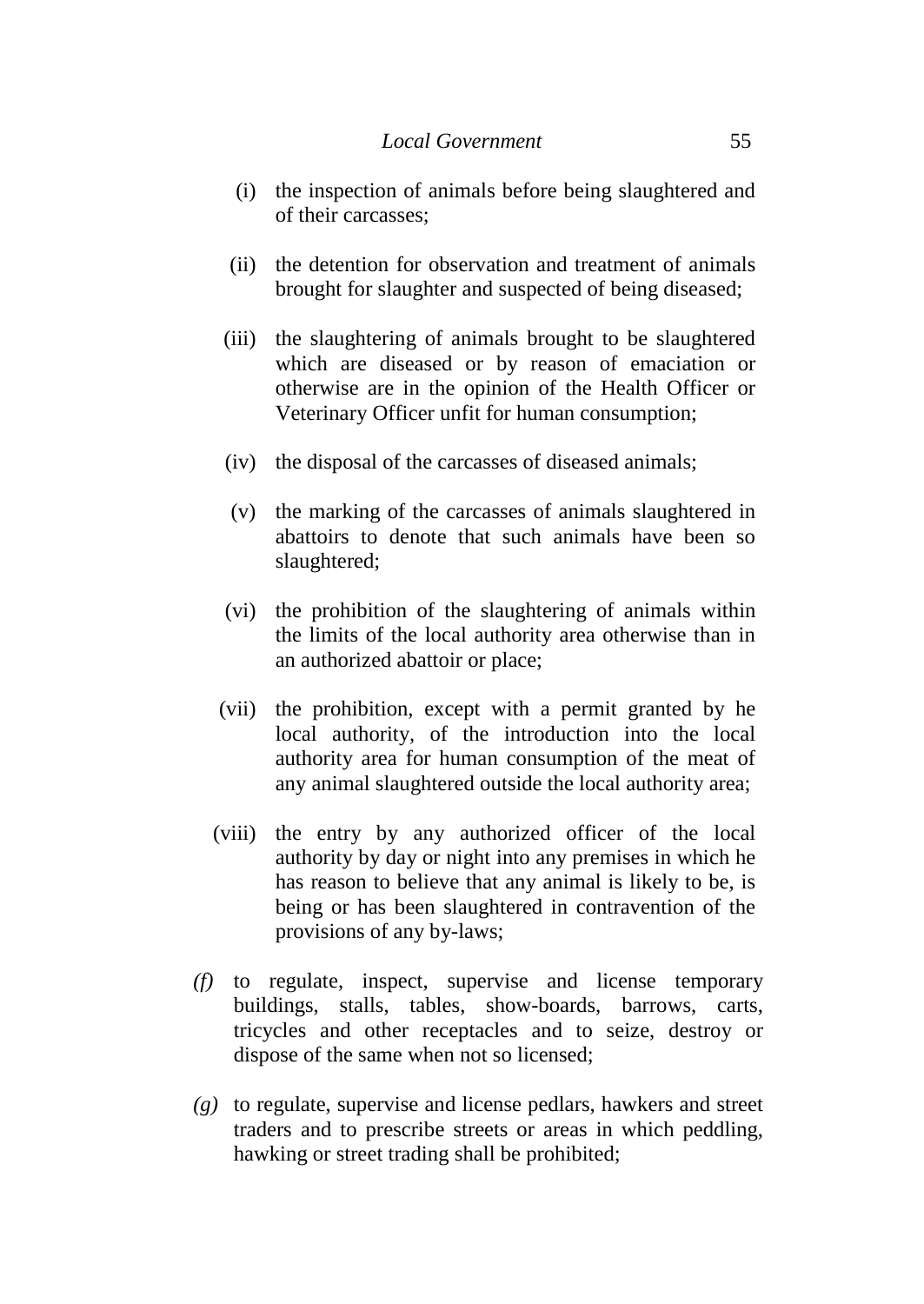### 56 *Laws of Malaysia* **ACT 171**

- *(h)* to regulate and control the use of public baths, washhouses, laundries and places for washing clothes, established by the local authority;
- *(i)* to regulate, inspect and license swimming places and bathing establishments and to prohibit or regulate bathing in any open water in the local authority area;
- *(j)* to regulate, inspect and license the use of public lavatories, closets, urinals and subways;
- *(k)* to prescribe conditions for the conveyance of animals, birds or fish, whether dead or alive, and of meat, vegetables or fruits in any street or public place;
- *(l)* to prohibit or regulate any method of cultivation, the use of any kind of manure or fertilizer or any method of irrigation which in the opinion of the local authority is offensive or is injurious to health; and
- *(m)* to prohibit, regulate, inspect, supervise and license the keeping of, and to seize, destroy and dispose of, animals, birds or fish within the local authority area.

(2) Notwithstanding any other provision in this Act, a local authority shall not make, amend or revoke any by-laws in respect of sewage.

## **Filthy house,** *etc.*

**74.** Any owner, occupier or tenant of any house, building or land, whether tenantable or otherwise, who suffers the same or any part thereof to be in a filthy and unwholesome state or overgrown with rank or noisome vegetation, shall be guilty of an offence and shall on conviction be liable to a fine not exceeding one thousand ringgit or to a term of imprisonment not exceeding six months or to both such fine and imprisonment and to a further fine not exceeding one hundred ringgit for each day during which the offence is continued after convictions.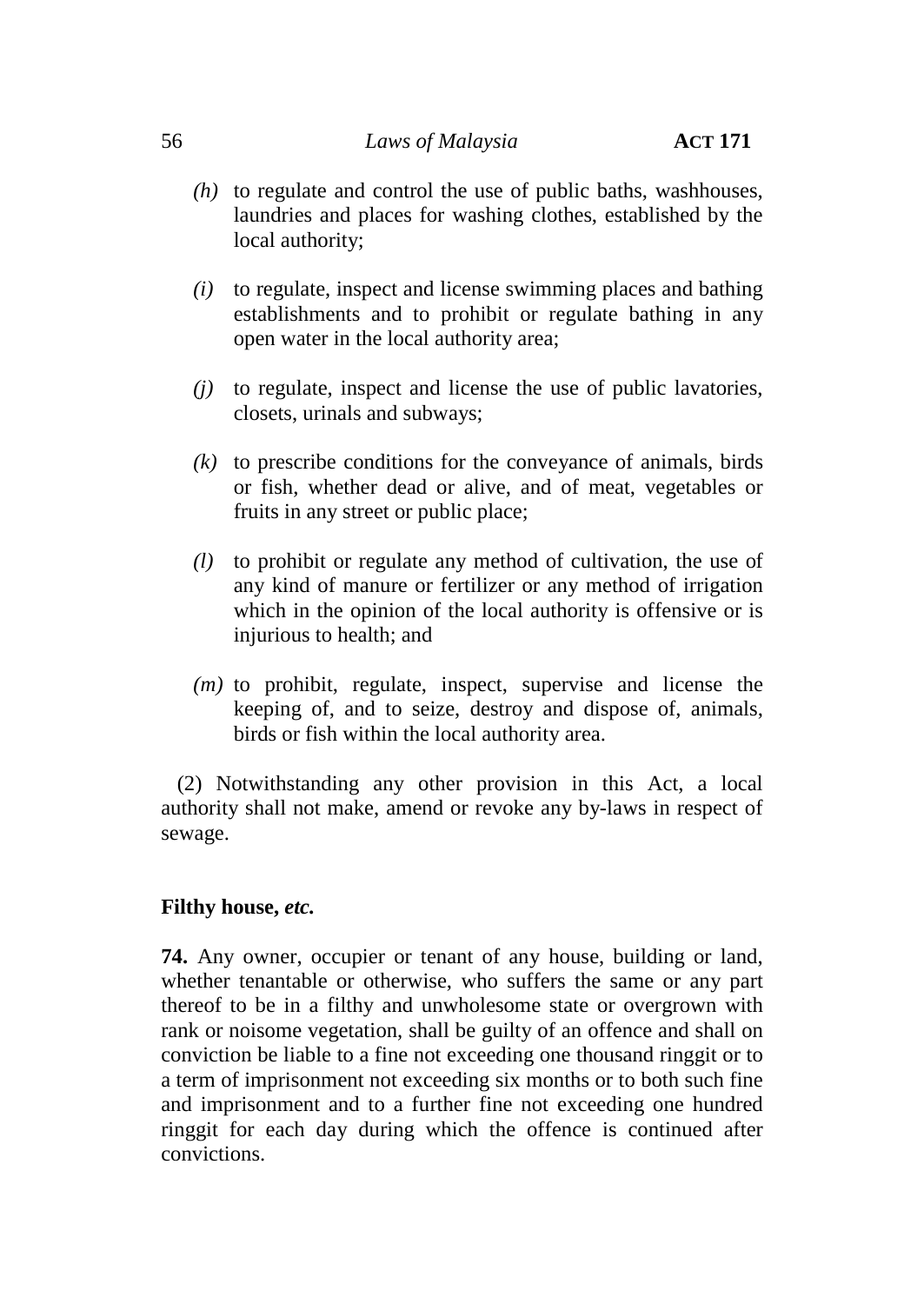#### **Power to enter and cleanse houses or buildings**

**75.** (1) The Health Officer, or any officer authorized by the local authority in that behalf in writing, may at any time enter and inspect all houses and buildings and by an order in writing direct the occupier to cause within a time to be specified in such order all or any part thereof to be internally and externally colour-washed or distempered or otherwise cleansed for sanitary reasons and if necessary disinfected and all dirt or rubbish to be removed or collected.

(2) If such order is not complied with within the time specified, the occupier shall be guilty of an offence and shall on conviction be liable to a fine not exceeding one thousand ringgit or to a term of imprisonment not exceeding six months or to both such fine and imprisonment and to a further fine not exceeding one hundred ringgit for each day after conviction until the order is complied with.

(3) No entry shall be made into any dwelling-house in actual occupation, not being a common lodging-house, without six hours' previous notice to the occupier unless with his consent.

#### **Destruction of rats and mice**

**76.** (1) When the Health Officer is of the opinion that any premises are so infested with rats, mice, birds or other vermin as to be a danger to the health of the persons in the house or of the community, he may serve notice on the owner or occupier of such premises, calling upon him to take such measures as the local authority considers necessary for the destruction of such rats, mice, birds or other vermin and for the removal of their breeding places and for preventing their reappearance.

(2) Any owner or occupier who does not comply with such notice within seven days of the service thereof shall be guilty of an offence and shall on conviction be liable to a fine not exceeding one thousand ringgit or to a term of imprisonment not exceeding six months or to both such fine and imprisonment and to a further fine not exceeding one hundred ringgit for each day after conviction during which the work is not carried out, and the local authority may enter upon the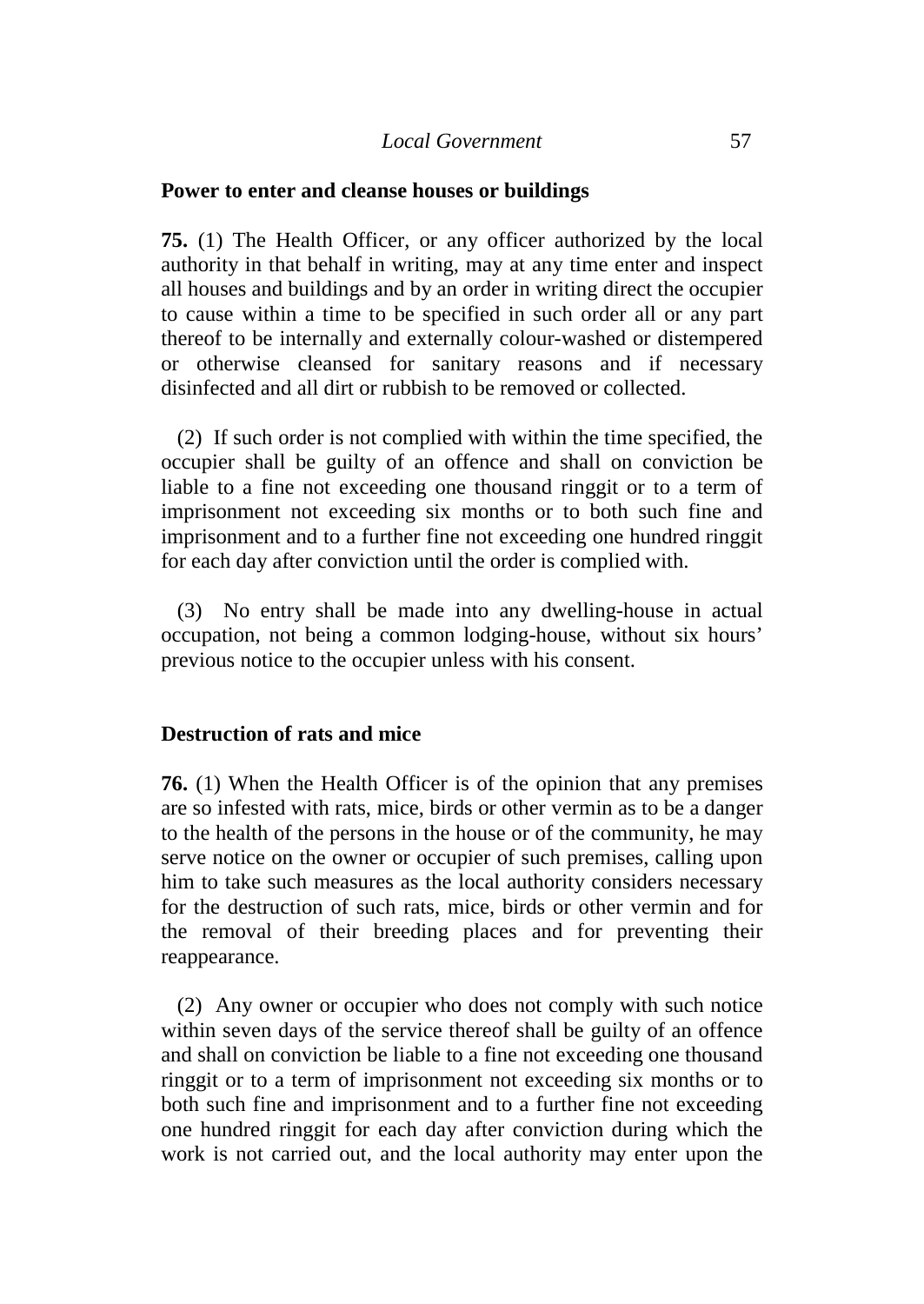premises and take such measures as it considers necessary for carrying out the purposes of this section.

### **Closing and demolition,** *etc.***, of insanitary dwellings**

**77.** (1) When the Health Officer has certified in writing that in his opinion any building or part of a building or anything attached to a building used or occupied as a dwelling is unfit for human habitation and cannot be rendered fit therefor without the removal, alteration or demolition in whole or in part of any partition, compartment, loft, gallery, pentroof, out-house or other structure or erection or without the execution of such alterations or structural operations as he specifies, he may by notice in writing require the owner thereof to carry into effect all or any of the following things:

- *(a)* the removal, alteration or demolition of the whole or part of the partitions or other erections or obstructions complained of; and
- *(b)* the execution of such alterations or structural operations as are necessary to render the premises fit for human habitation and to guard against danger of disease.

(2) The notice shall specify the period, which shall not be less than seven days, within which the work is to be completed.

(3) If the notice has not been complied with, a Magistrate's Court may, on the application of the local authority, make a mandatory order requiring the owner to carry into effect all or any of the things specified in the said notice.

(4) Any person who without the express sanction in writing of the local authority replaces any partition, erection or obstruction removed under subsection (1) shall be guilty of an offence and shall on conviction be liable to a fine not exceeding one thousand ringgit or to a term of imprisonment not exceeding six months or to both such fine and imprisonment and to a further fine not exceeding one hundred ringgit for each day after conviction during which the work is not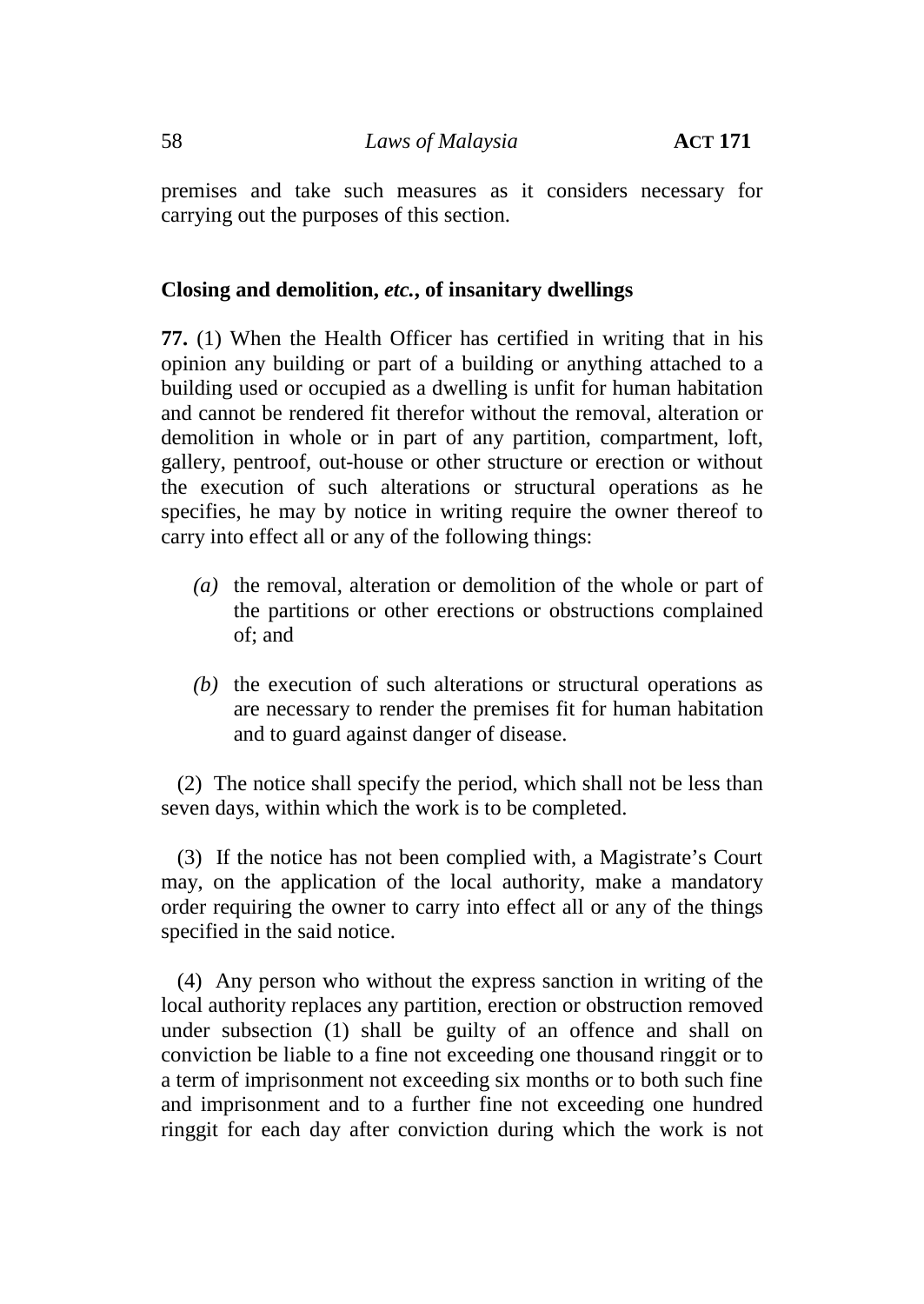carried out, and the local authority may enter upon such premises and remove such partition, erection or obstruction.

(5) The local authority may for the purpose of carrying out the provisions of subsection (1), by notice to be posted in a conspicuous position upon the building, require the owner or occupier, as the case may be, to cease to inhabit the building and to remove all goods, furniture and effects from the building within forty-eight hours from the posting of the notice, or within such extended period as the local authority may allow.

(6) The owner and every occupying tenant shall thereupon comply with the requirements of the notice.

(7) Any owner or occupier in default shall be guilty of an offence and shall on conviction be liable to a fine not exceeding one thousand ringgit for each day during the period in which he has failed to comply with the requirements of the notice.

(8) Notwithstanding subsection (7), at the expiration of forty-eight hours from the posting of the notice or such extended period under subsection (5), the local authority may remove all goods, furniture and effects from the building.

#### **Overcrowding of houses**

**78.** Any person who permits a house to be so overcrowded as to be injurious or dangerous to the health of the inhabitants shall be guilty of an offence and shall on conviction be liable to a fine not exceeding two thousand ringgit or to a term of imprisonment not exceeding six months or with both and to a further fine not exceeding one hundred ringgit for each day during which the offence is continued after conviction.

#### **When house to be deemed "overcrowded"**

**79.** For the purpose of this Act a house shall be deemed to be so overcrowded as to be dangerous or prejudicial to the health of the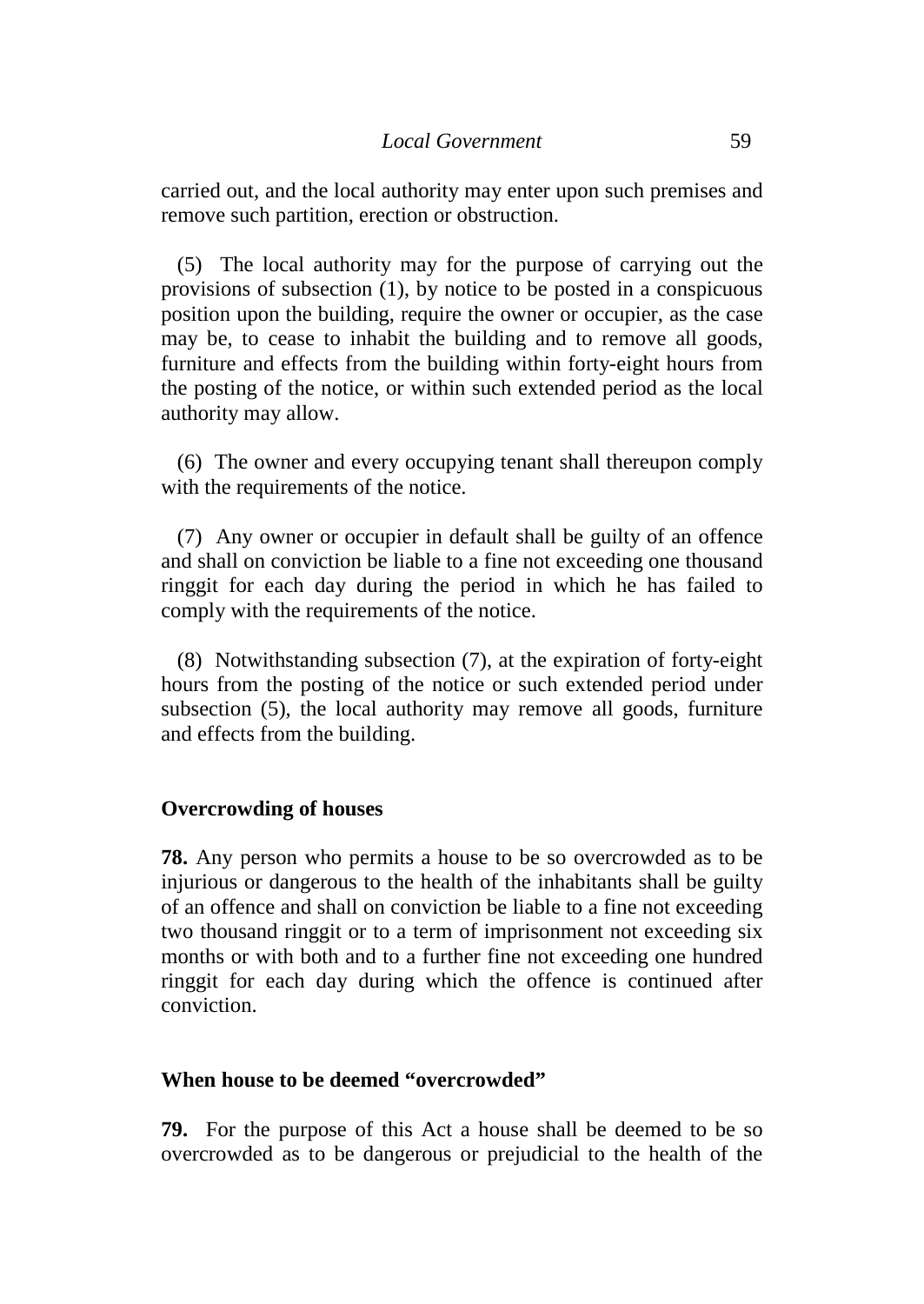inhabitants thereof if it or any room therein is found to be inhabited in excess of the proportion of one adult to every three hundred and fifty cubic feet of clear internal space, and in such calculation every person over ten years of age shall be deemed an adult and two children not exceeding ten years of age shall be counted as an adult.

# **Nuisances to be abated**

**80.** The local authority shall take steps to remove, put down and abate all nuisances of a public nature within the local authority area on public or private premises and may proceed at law against any person committing any such nuisances for the abatement thereof and for damages.

# **Nuisances liable to be dealt with summarily under this Act**

**81.** For the purposes of this Act—

- *(a)* any premises or part thereof of such a construction or in such a state as to be a nuisance;
- *(b)* any animal kept in such place or manner or in such numbers as to be a nuisance;
- *(c)* any accumulation or deposit which is a nuisance or is or is likely to become a breeding place for mosquitoes or flies or any vermin;
- *(d)* any factory, workshop or work-place which is so overcrowded while work is carried on as to be a nuisance;
- *(e)* any huts or sheds, whether used as dwellings or as stables or for any other purpose, which are by reason of the manner in which the huts or sheds are crowded together or the want of drainage or the impracticability of scavenging or for any other reason a nuisance;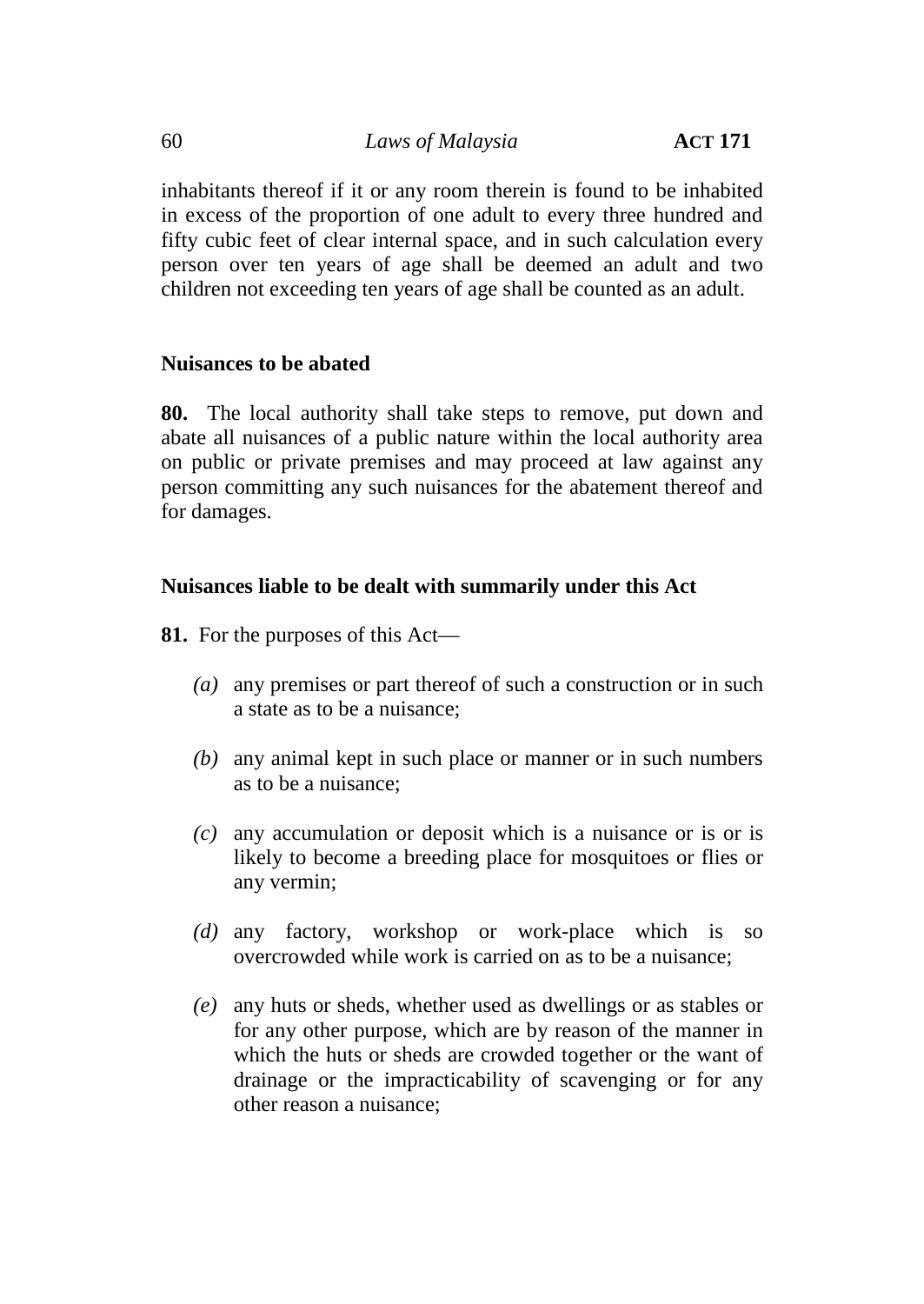- *(f)* any pool or ditch the water from which is used or likely to be used by man for drinking or domestic purpose or for manufacturing drink for the use of man and which is so polluted or is likely to become a nuisance;
- *(g)* any tank, well, pool, water-course, ditch or low marshy ground which is injurious to health or offensive to the neighbourhood or is likely to become a breeding place for mosquitoes;
- *(h)* any fire-place or furnace and any chimney sending off smoke or other unconsumed combustible matter in such quantity as to be a nuisance;
- *(i)* any brick-field, sandpit or any other kind of excavation which is injurious to health or offensive to the neighbourhood or used for any purpose likely to become a nuisance;
- *(j)* any dust or effluvia caused by any trade, business, manufacture or process which is prejudicial to health or offensive to the neighbourhood; and
- *(k)* any other matter declared by the State Authority to be a nuisance,

shall be liable to be dealt with summarily under this Act.

## **Notice requiring abatement of nuisance**

**82.** (1) On the receipt of any information respecting the existence of a nuisance liable to be dealt with summarily under this Act, the local authority shall, if satisfied of the existence of a nuisance, serve a notice on the person by whose act, default or sufferance the nuisance arose or, if such person cannot be found, on the occupier or owner of the premises on which the nuisance exists, requiring him to abate the same within the time specified in the notice and to execute such works and do such things as are necessary for that purpose and, if the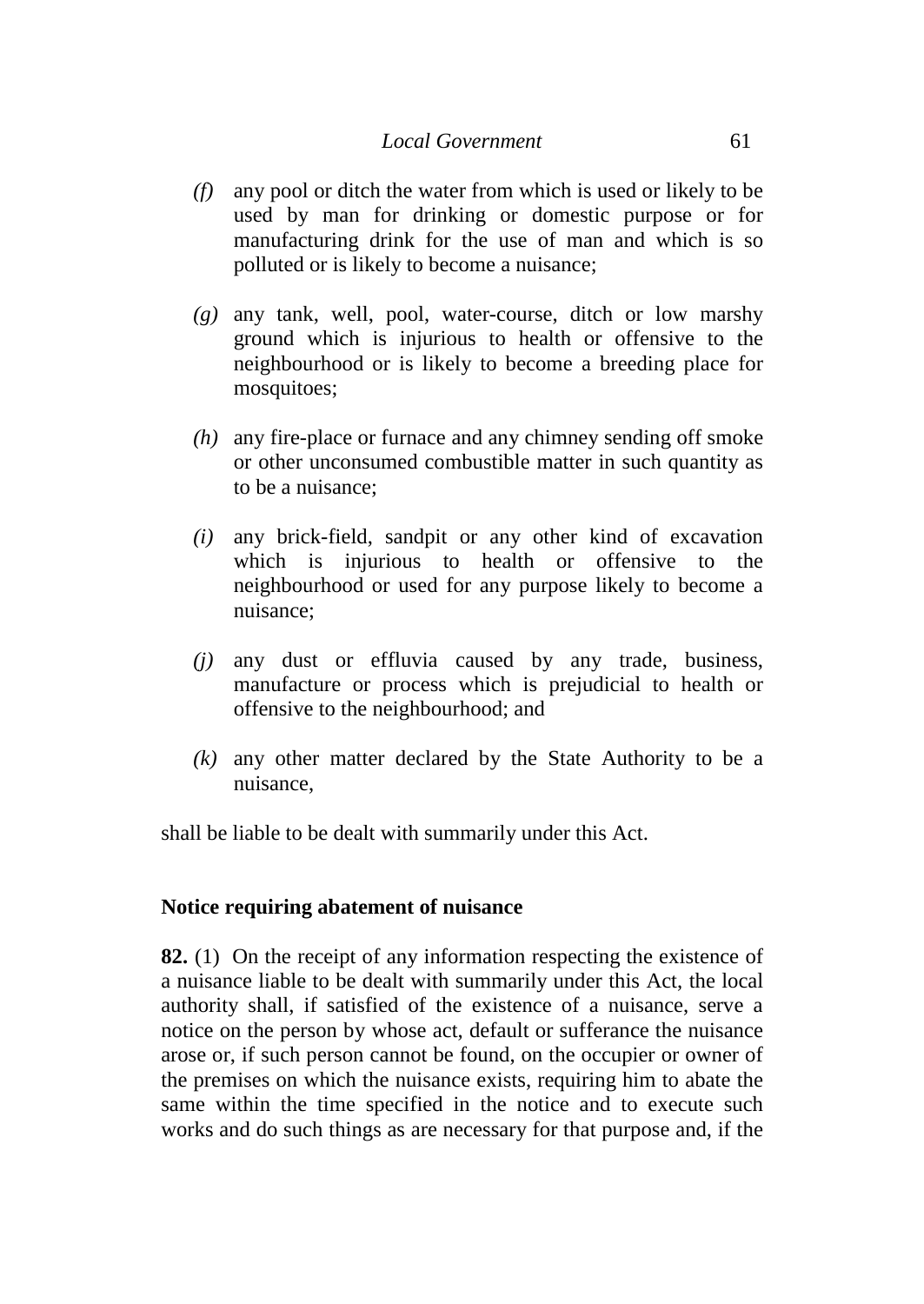62 *Laws of Malaysia* **ACT 171**

local authority thinks it desirable, specifying any works to be executed.

(2) The local authority may also by the same or another notice serve on such occupier, owner or person requiring him to do what is necessary for preventing the recurrence of the nuisance and, if it thinks it desirable, specifying any works to be executed for that purpose, and may serve that notice notwithstanding that the nuisance had for the time being been abated if the local authority considers that it is likely to recur on the same premises.

(3) Where the nuisance arises from any want or defect of a structural character or where the premises are unoccupied, the notice shall be served on the owner.

(4) Where the person causing the nuisance cannot be found the local authority may itself abate the same and may recover the expenses thereof from the owner.

(5) Where a notice has been served on a person and such person makes default in complying with any of the requirements of the notice within the time specified, he shall be guilty of an offence and shall on conviction be liable to a fine not exceeding one thousand ringgit or to a term of imprisonment not exceeding six months or to both and in addition the Magistrate's Court may issue a nuisance order.

(6) A nuisance order may be an abatement order or a closing order or a combination of both.

(7) An abatement order shall require a person to comply with all or any of the requirements of the notice, or to abate the nuisance within a time specified in the order.

(8) An abatement order shall specify the works to be executed by such person for the purpose of abating the nuisance.

(9) A closing order shall prohibit a dwelling-house from being used for human habitation and shall be cancelled on the application of the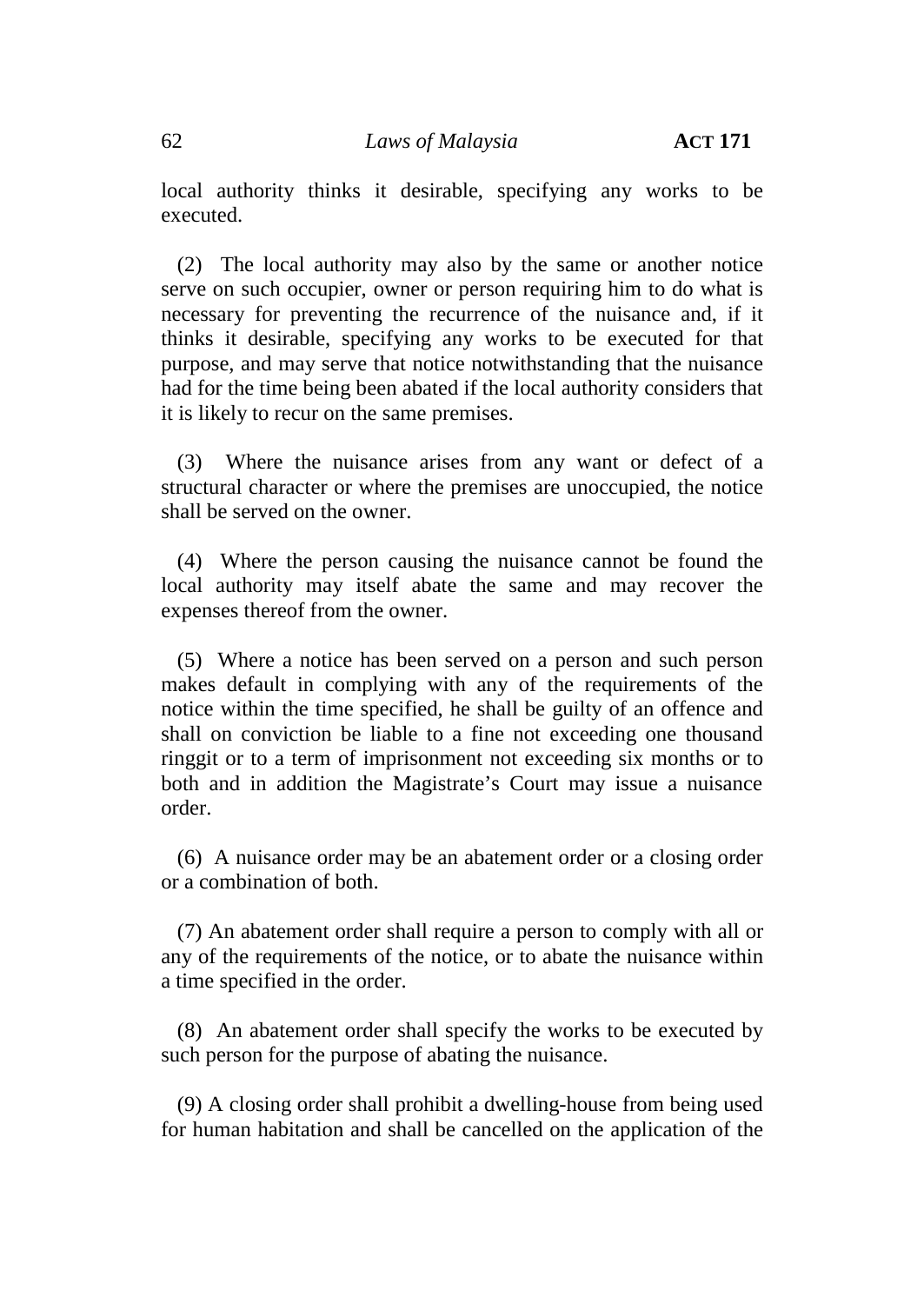local authority when it has been subsequently rendered fit for human habitation.

(10) Any person who fails to comply with a nuisance order shall be guilty of an offence and shall on conviction be liable to a fine not exceeding one hundred ringgit for each day during the period of his default.

(11) Notwithstanding subsections (5) and (10) the local authority may itself abate the nuisance and recover all expenses thereof from the person in default.

(12) Where a closing order has been made with respect to any dwelling-house, the local authority shall serve a copy of the order on every occupier of the dwelling-house and if he fails to comply with such order the local authority may, with the assistance of the police, eject the occupier therefrom.

(13) A notice, an abatement order and a closing order under this section shall be in Forms B, C, and D respectively of the First Schedule hereto.

#### **Order for demolition of house unfit for habitation**

**83.** (1) Where a closing order has been made in respect of any dwelling-house and the local authority is of the opinion that the continued existence of such dwelling-house is dangerous or injurious to the health of the public or of the inhabitants of the neighbouring dwelling-house it may make a complaint to a Magistrate's Court, and such Court after hearing the complaint may make on the owner a summary order for the demolition of such dwelling-house within a time specified in such order.

(2) Any person who fails to comply with the summary order shall be guilty of an offence and shall on conviction be liable to a fine not exceeding one hundred ringgit for each day during the period of his default.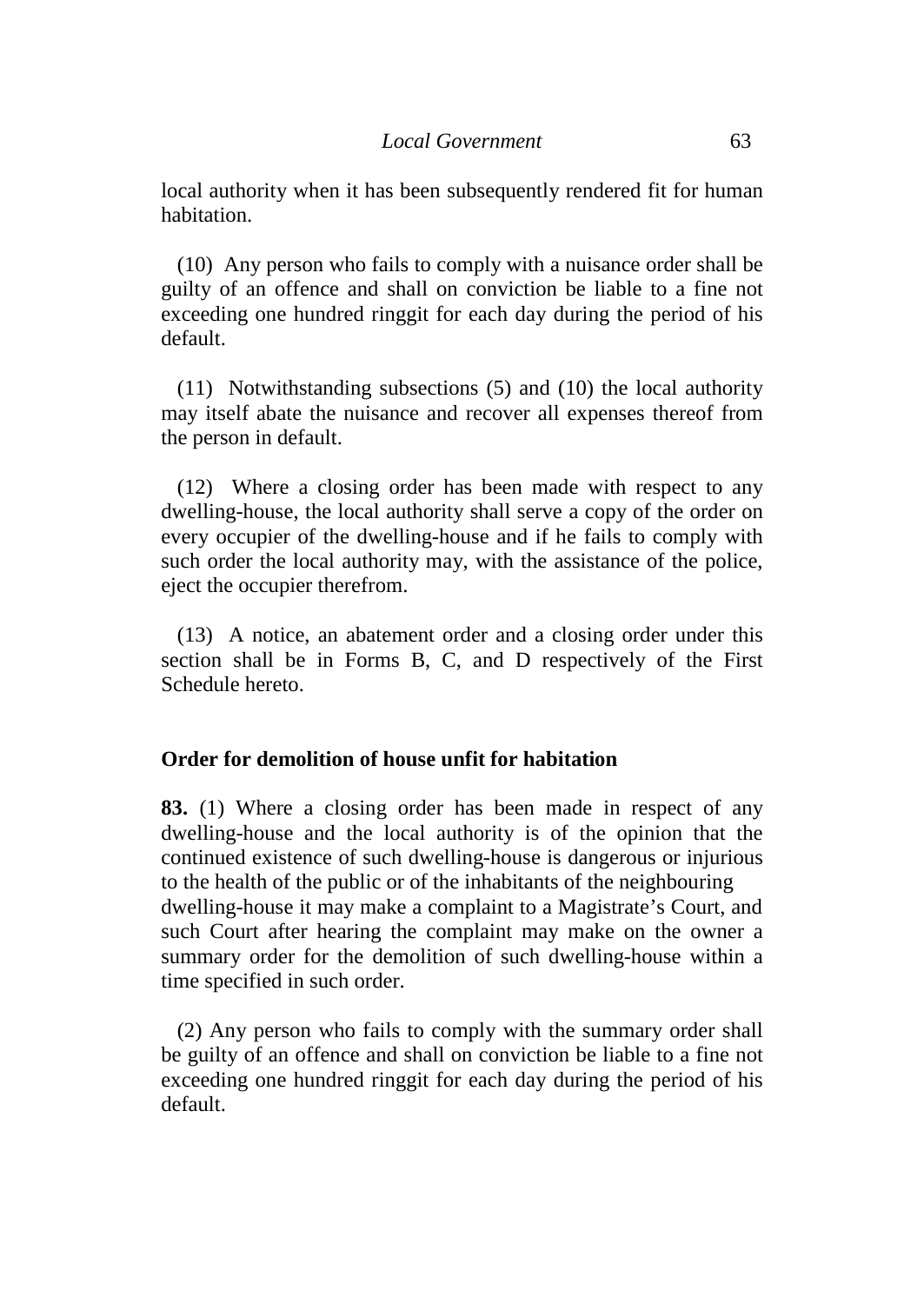64 *Laws of Malaysia* **ACT 171**

(3) Where a person fails to comply with the provisions of a summary order the local authority may execute the order and may recover the cost of such work from the owner.

## **Power to proceed where cause of nuisance arises outside local authority area**

**84.** Where a nuisance within, or affecting any part of, a local authority area appears to be wholly or partly caused by some act or default committed or being committed outside the local authority area, the local authority may take, or cause to be taken, against any person in respect of that act or default any proceedings in relation to nuisances by this Act authorized in the like cases, and with like incidence and consequences, as if the act or default was committed or took place wholly within the local authority area.

#### PART X

#### FIRE SERVICES

**85 - 93.** (*Deleted by Act 341*).

## PART XI

#### BURIAL PLACES, CREMATORIA AND EXHUMATION

### **Local authority may provide burial grounds and crematoria and issue licences for the same**

**94.** (1) A local authority may provide suitable places within or without the local authority area to be used as burial grounds or crematoria and shall make proper provision for maintaining the same.

(2) A local authority may, in its discretion, issue licences for the use of other places within the local authority area for the burial or cremating of corpses.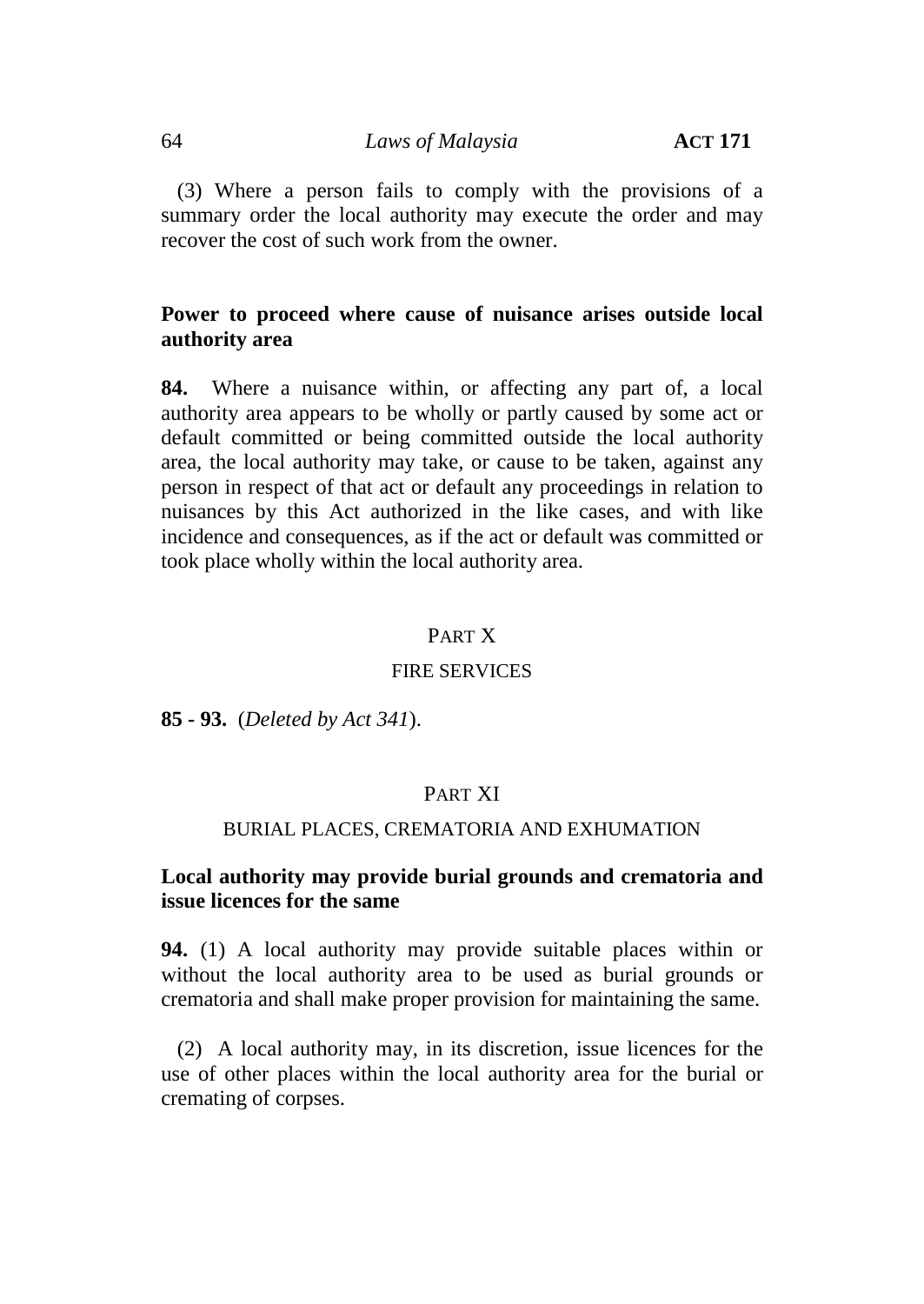(3) Every licence for the use of a place as a burial ground or crematorium shall be issued to the registered proprietor of the place in respect of which the same is issued.

### **Penalty for unlawful burials**

**95.** (1) Except as provided for in subsection 94(3), any person who buries or cremates or causes, procures or suffers to be buried or cremated any corpse or the remains of any corpse or prepares any place to be used for the burial or cremating of a corpse in or upon any place, not being a burial ground or crematorium provided by the local authority under subsection 94(1) or a burial ground or crematorium licensed under subsection (2) thereof, or in or upon any burial ground or crematorium which has been closed by order of the local authority under section 96 shall be guilty of an offence and shall on conviction be liable to a fine not exceeding one thousand ringgit or to imprisonment for a term not exceeding six months or to both such fine and imprisonment and the Court may, by a written order under its seal, direct such person within a time to be fixed in such order—

- *(a)* to remove the corpse or remains of the corpse in respect of which the offence has been committed from the place where it has been buried or cremated to a burial ground or crematorium provided or licensed by the local authority under this Act; and
- *(b)* to remove any structure erected in contravention of the provisions of this section and to restore the ground to its original state.

(2) Any person who refuses or neglects to obey such order shall be guilty of an offence and shall on conviction be liable to a fine not exceeding one thousand ringgit or to a term of imprisonment not exceeding six months or to both such fine and imprisonment and to a further fine not exceeding one hundred ringgit for each day during which such offence is continued after conviction and the Court may order the execution thereof by the local authority at the expense of such person.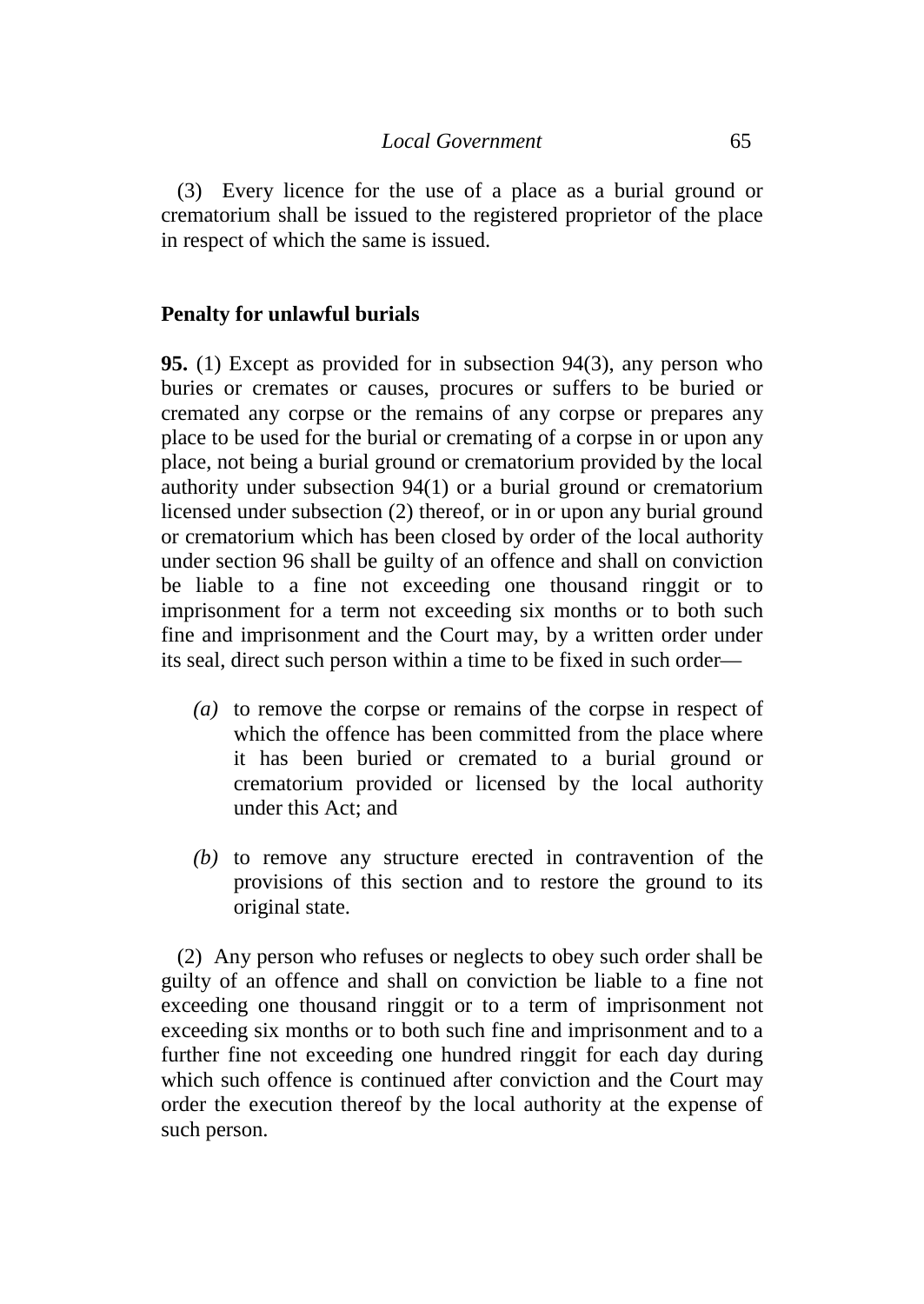### **Power to close burial grounds and crematoria**

- **96.** If at any time it appears to the local authority that—
	- *(a)* any burial ground or place of burial or any place used for the cremating of corpses is in such a state as to be dangerous to the health of the persons living in the neighbourhood; or
	- *(b)* such burial ground or place of burial or crematorium or any part thereof—
		- (i) is noxious or offensive or unfit for use as a burial ground or crematorium;
		- (ii) cannot be further used for the burial or cremating of the dead without danger to the public health; or
		- (iii) is being used in contravention of the conditions of the licence,

the local authority may order the same or such part thereof to be closed or may revoke the licence thereof, as the case may be, and thereafter it shall not be lawful to use the same as a place for the burial or cremating of corpses.

## **Exhumation of corpses**

**97.** (1) No person shall within the local authority area exhume any corpse or the remains of any corpse otherwise than—

- *(a)* by order of a Magistrate's Court for the purpose of a judicial enquiry; or
- *(b)* under a licence granted by the local authority authorizing such exhumation and after payment to the local authority of such fee as may be determined by the local authority with the approval of the State Authority: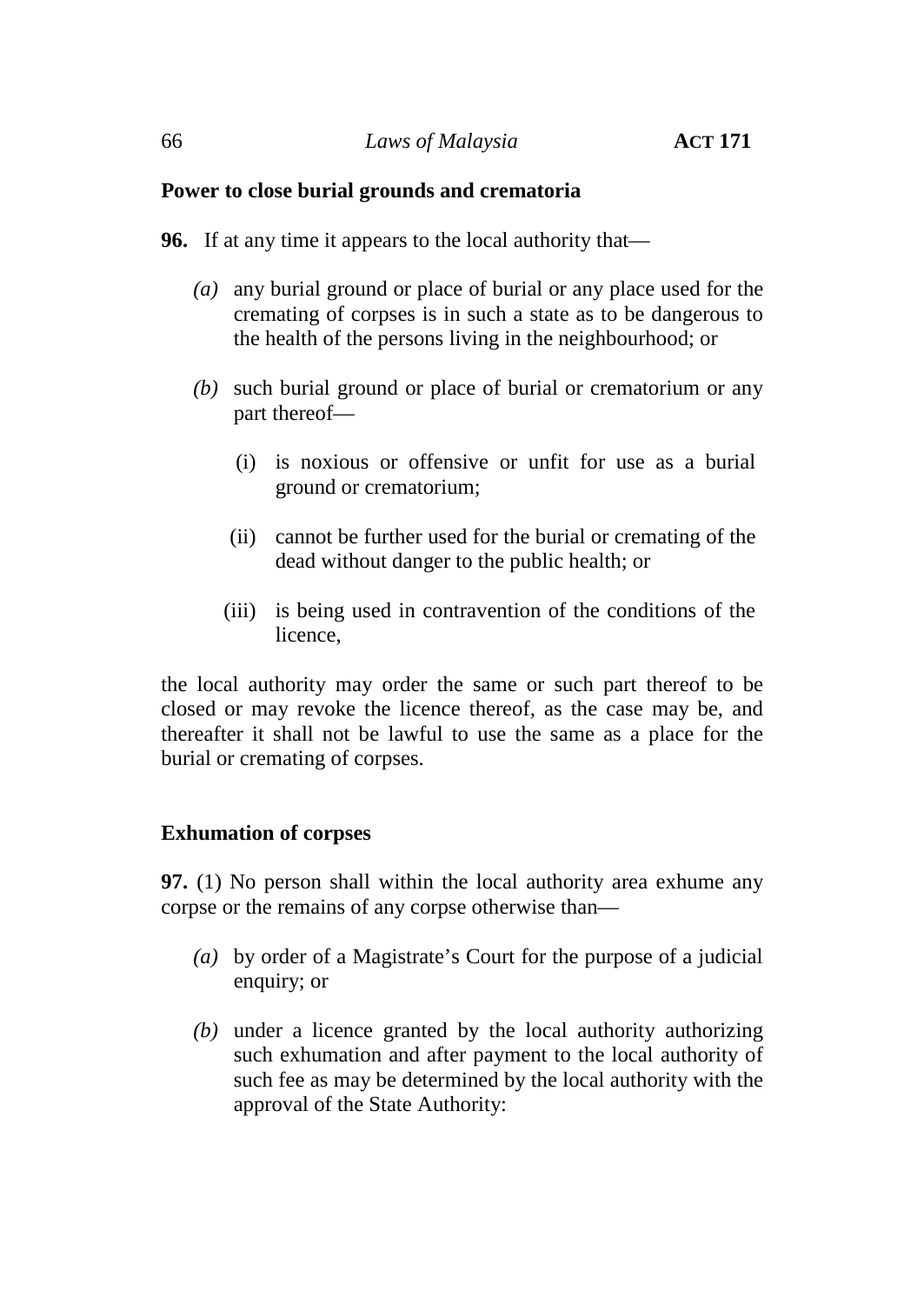Provided that no licence shall be granted under the provisions of paragraph *(b)*—

- (i) where the cause of death was an infectious disease as defined in any written law relating to quarantine and the prevention of diseases; or
- (ii) in the case of a corpse that has been buried for less than five years, unless the local authority is satisfied that there are special reasons requiring the exhumation.

(2) Any person who exhumes or causes to be exhumed or permits to be exhumed any corpse or the remains of any corpse contrary to this section or who shall neglect or fail to observe any precaution prescribed as a condition of the licence to exhume or who fails to comply with any reasonable directions issued to him by a local authority for the purpose of preventing danger to the public health shall be guilty of an offence and shall on conviction be liable to a fine not exceeding five thousand ringgit or to a term of imprisonment not exceeding one year or with both.

### **Power to make by-laws**

**98.** The local authorities may make by-laws for the inspection and regulation of burial grounds and crematoria within and without the local authority area provided by the local authority under subsection 94(1) and as to the depth, length and width of graves and places of interment therein and generally to carry out the provisions of this Act in relation to all matters connected with the good order of such burial grounds and crematoria, due regard being had to the religious usages of the several classes of the community.

## **Keeping of registers**

**99.** (1) The owner, trustee or person in charge of every burial ground and crematorium shall keep or cause to be kept a register in which shall be entered the name, sex, age, religion, residence and, as far as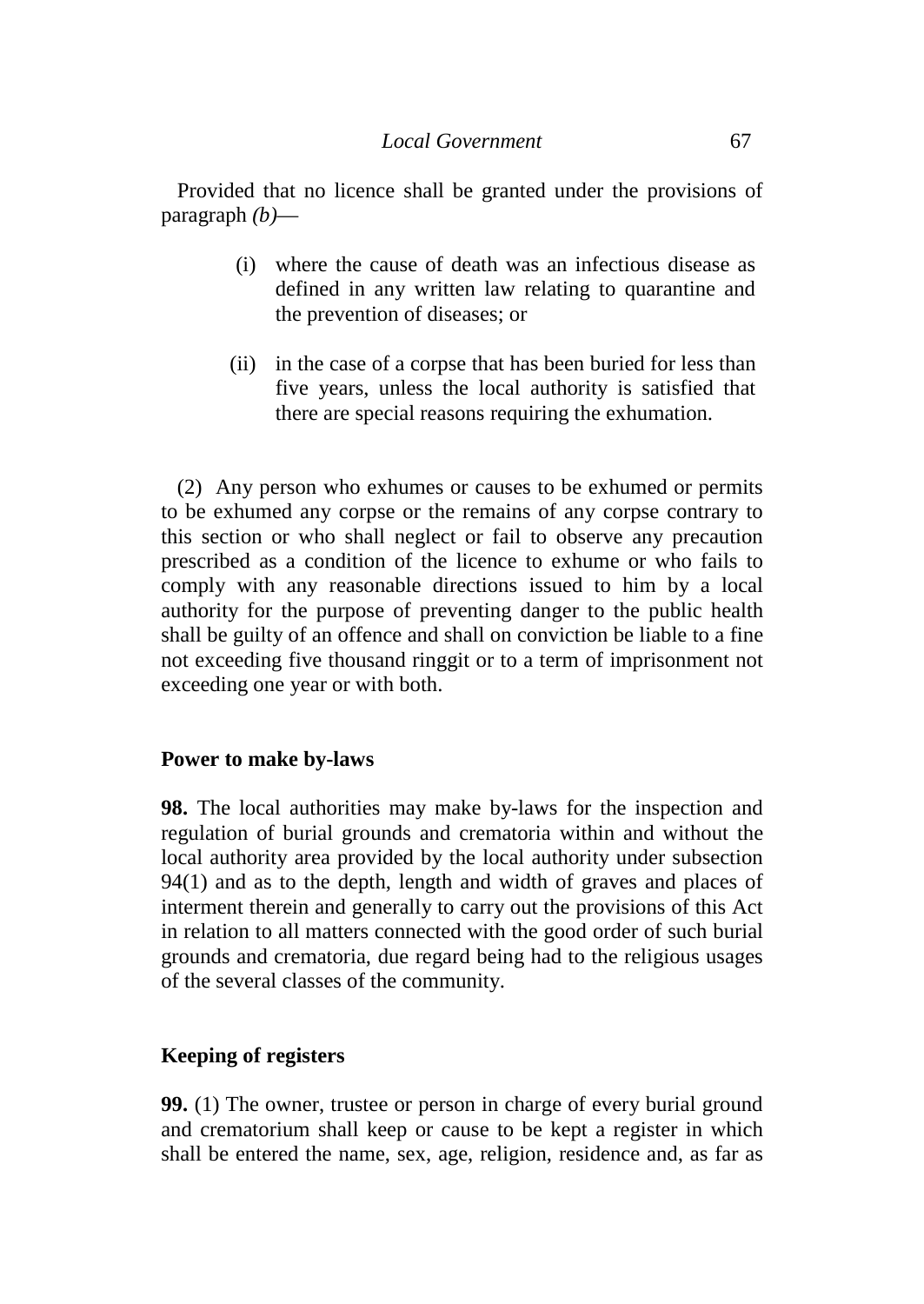possible, the cause of death of every person whose body is brought to such burial ground or crematorium and shall permit the local authority or any officer duly appointed by it to inspect such register and make copies thereof or extracts therefrom.

(2) Any person who, being the owner, trustee or person in charge of any burial ground or crematorium—

- *(a)* omits to enter the above particulars referring to any person whose body is brought there;
- *(b)* does not show such register to the local authority or its duly appointed officer;
- *(c)* prevents the making of copies or extracts; or
- *(d)* falsifies such register,

shall be guilty of an offence and shall on conviction be liable to a fine not exceeding five hundred ringgit or to imprisonment for a term not exceeding three months or to both.

## **Non-application of other written laws**

**100.** On the coming into force of this Act, any written law relating to burials shall cease to have any effect within any local authority area or in respect of any burial ground or crematorium provided without any local authority area under subsection 94(1).

# PART XII

## FURTHER POWERS OF LOCAL AUTHORITY

## **Further powers of local authority**

**101.** In addition to any other powers conferred upon it by this Act or by any other written law a local authority shall have power to do all or any of the following things, namely—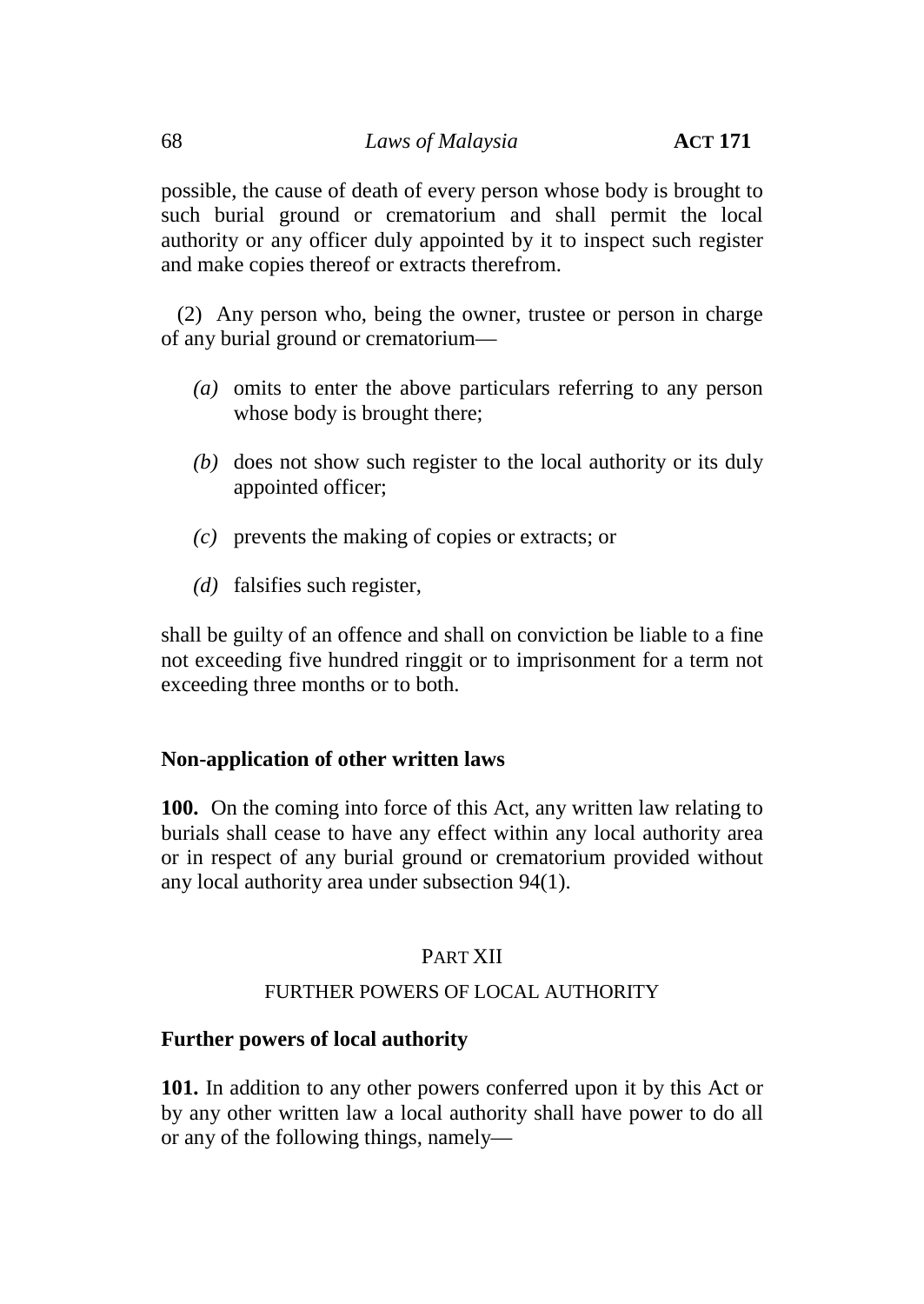- *(a)* to erect, maintain and keep in repair buildings as may be required for local authority purposes and for the accommodation of local authority staff;
- *(b)* to plant, trim or remove trees;
- *(c)* (i) to construct, maintain, supervise and control public parks, gardens, esplanades, recreation grounds, playing fields, children's playgrounds, open spaces, holiday sites, swimming pools, stadia, aquaria, gymnasia, community centres and refreshment rooms;
	- (ii) to lease, acquire, let, layout, plant, improve, equip and maintain lands for the purpose of being used as public parks, gardens, esplanades, recreation grounds, playing fields, children's playgrounds, open spaces, holiday sites, swimming pools, stadia, aquaria, gymnasia and community centres and to erect thereon any pavilion, recreation room or refreshment room or other buildings;
	- (iii) to support or contribute to the support of public parks, gardens, esplanades, recreation grounds, playing fields, children's playgrounds, open spaces, holiday sites, swimming pools, stadia, aquaria, gymnasia, community centres and charitable, religious, educational, social or welfare organizations or institutions;
	- (iv) to maintain or contribute to the maintenance of historical buildings or sites and acquire any land, with or without buildings, for the purpose of or in connection with the establishment of such public parks, gardens, esplanades, recreation grounds, playing fields, children's playgrounds, open spaces, holiday sites, swimming pools, stadia, aquaria, gymnasia and community centres or for the purpose of or in connection with the maintenance of historical buildings or sites;
- *(d)* to execute works of such general advantage to the inhabitants of the local authority area;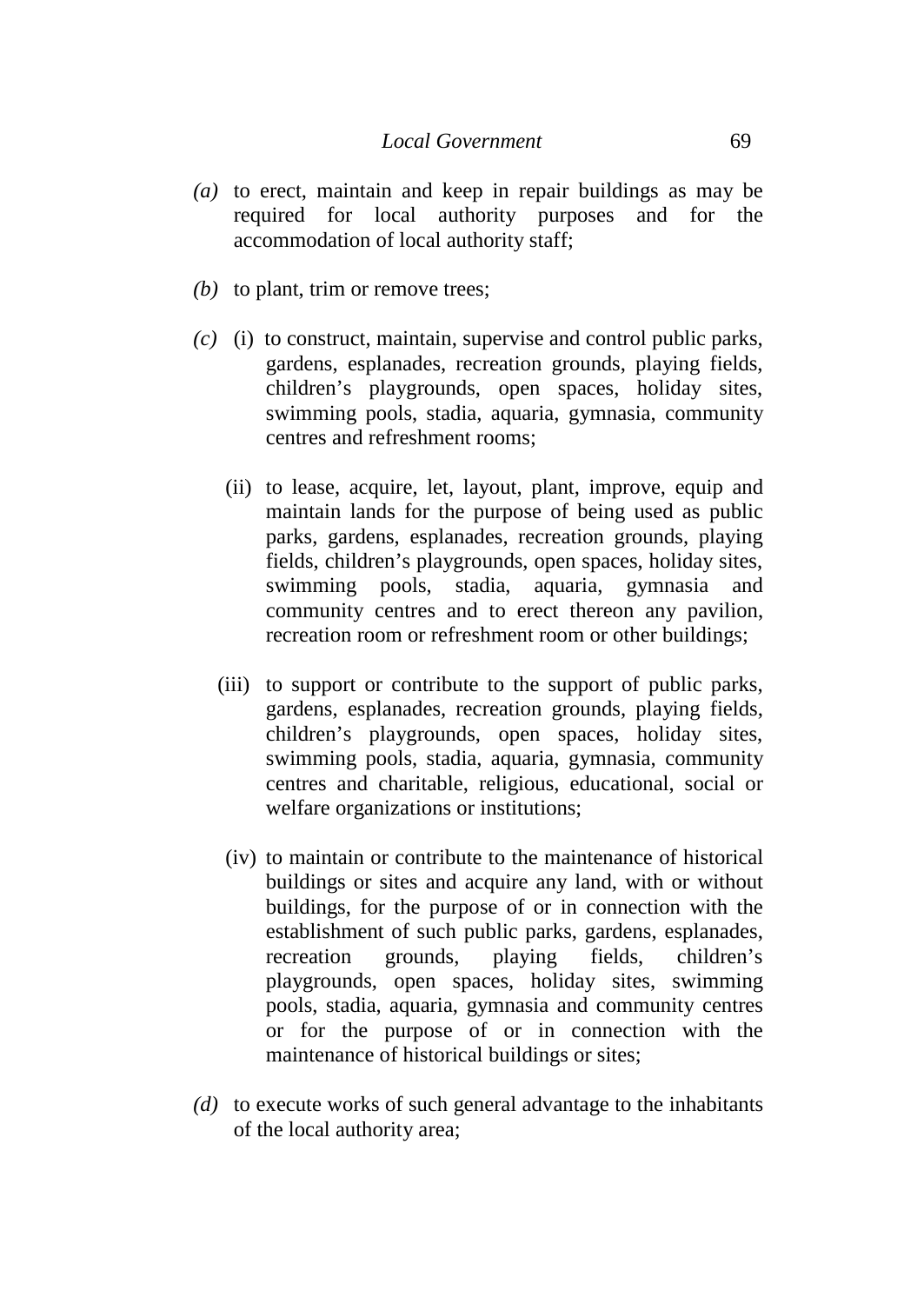- *(e)* to layout and construct any square or open space the property of the local authority by any architectural scheme or ornamentation including the erection of statues, fountains or other structures;
- *(f)* to establish, erect and maintain public monuments and memorials and to make and receive grants of money towards the establishment or maintenance thereof;
- *(g)* to establish, acquire, erect, construct, maintain, assist, promote, control and make or receive grants of money in respect of—
	- (i) public libraries, art galleries and museums;
	- (ii) botanical and zoological gardens and aquaria,

within or without the local authority area limits:

Provided that the local authority may decide that the general management, regulation and control of any such institution established or acquired by the local authority shall be vested in and exercised by such persons whether or not members of the local authority as the local authority may from time to time appoint for that purpose;

- *(h)* to sponsor, establish, maintain, control, hire and contribute to bands for musical and theatrical performances in public places and at local authority or public functions and generally to provide public entertainment in such places and at such functions;
- *(i)* to establish, erect and maintain public weighing machines and to supervise and control weights and measures;
- *(j)* to establish, erect, maintain, supervise and control waterworks, public baths, bathing-places, laundries and washing-places, drinking-fountains, tanks and wells;
- *(k)* to arrange for the lighting of public streets and public places;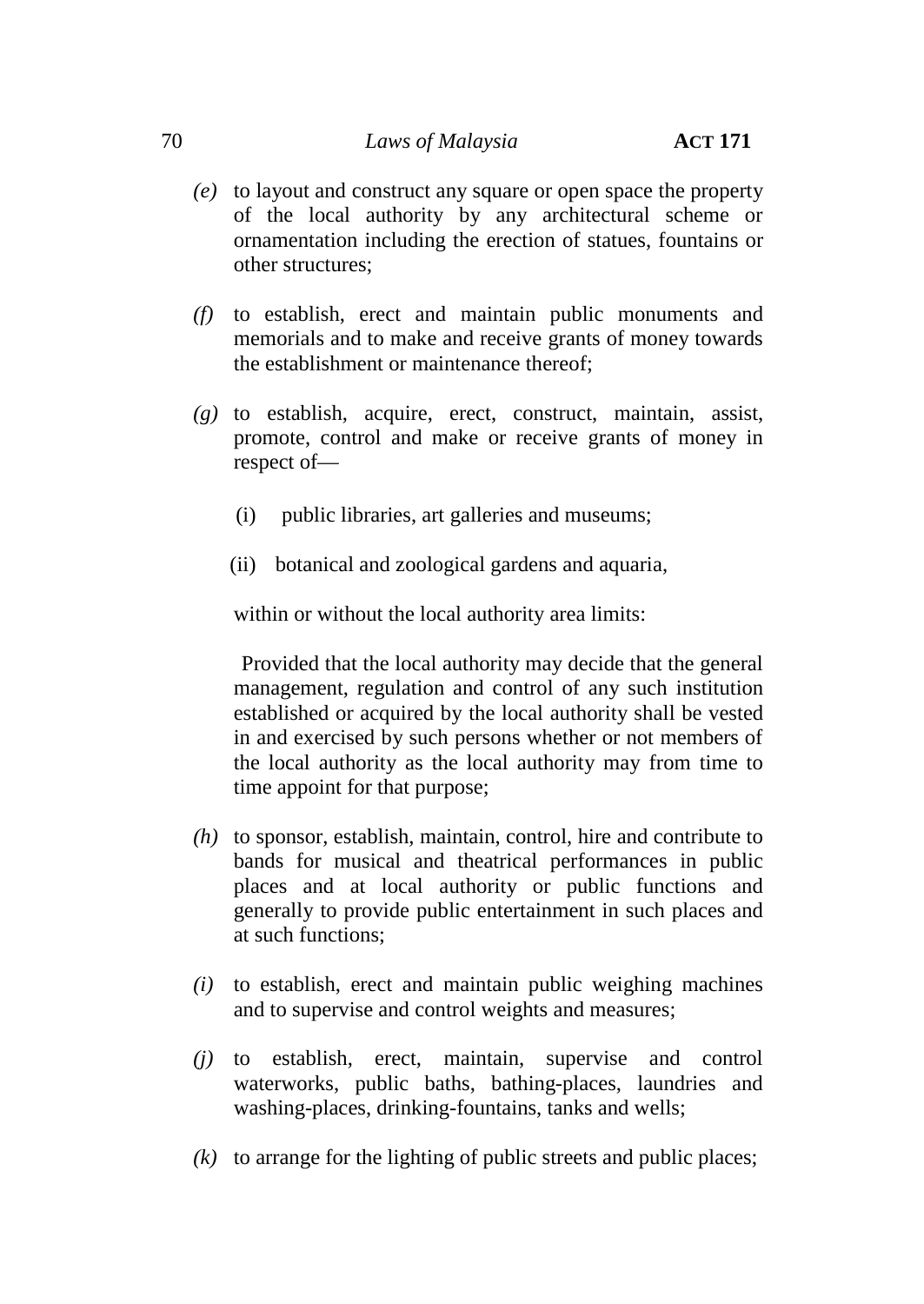- *(l)* to establish and maintain an ambulance service;
- *(m)* to acquire, establish, erect, maintain and control either by itself or jointly with any body or other authority, clinics and public dispensaries within or without the local authority area, and to prescribe fees for treatment therein;
- *(n)* to establish, erect and maintain animal infirmaries;
- *(o)* subject to the provisions of any law relating to road traffic, to establish, acquire, maintain and carry on within or without the local authority area public transport services;
- *(p)* (i) to erect and maintain shops and dwelling-houses and flats and to sell, let or otherwise dispose of the same;
	- (ii) to convert the use of buildings and to alter, enlarge, repair and improve the same;
	- (iii) to make advances of money for the purpose of enabling residents in the local authority area and officers and employees of the local authority to acquire or to erect dwelling-houses, flats, shophouses, or industrial or commercial buildings and to recover such advances with interest thereon by instalments or otherwise as the local authority may in its discretion arrange,

within or without the local authority area;

- *(q)* to acquire, develop and maintain land for the purpose of industrial estates and the disposal thereof;
- *(r)* to sell, lease or otherwise dispose of any movable or immovable property of the local authority:

Provided that—

(i) no sale or other alienation of immovable property shall take place without the consent of the State Authority;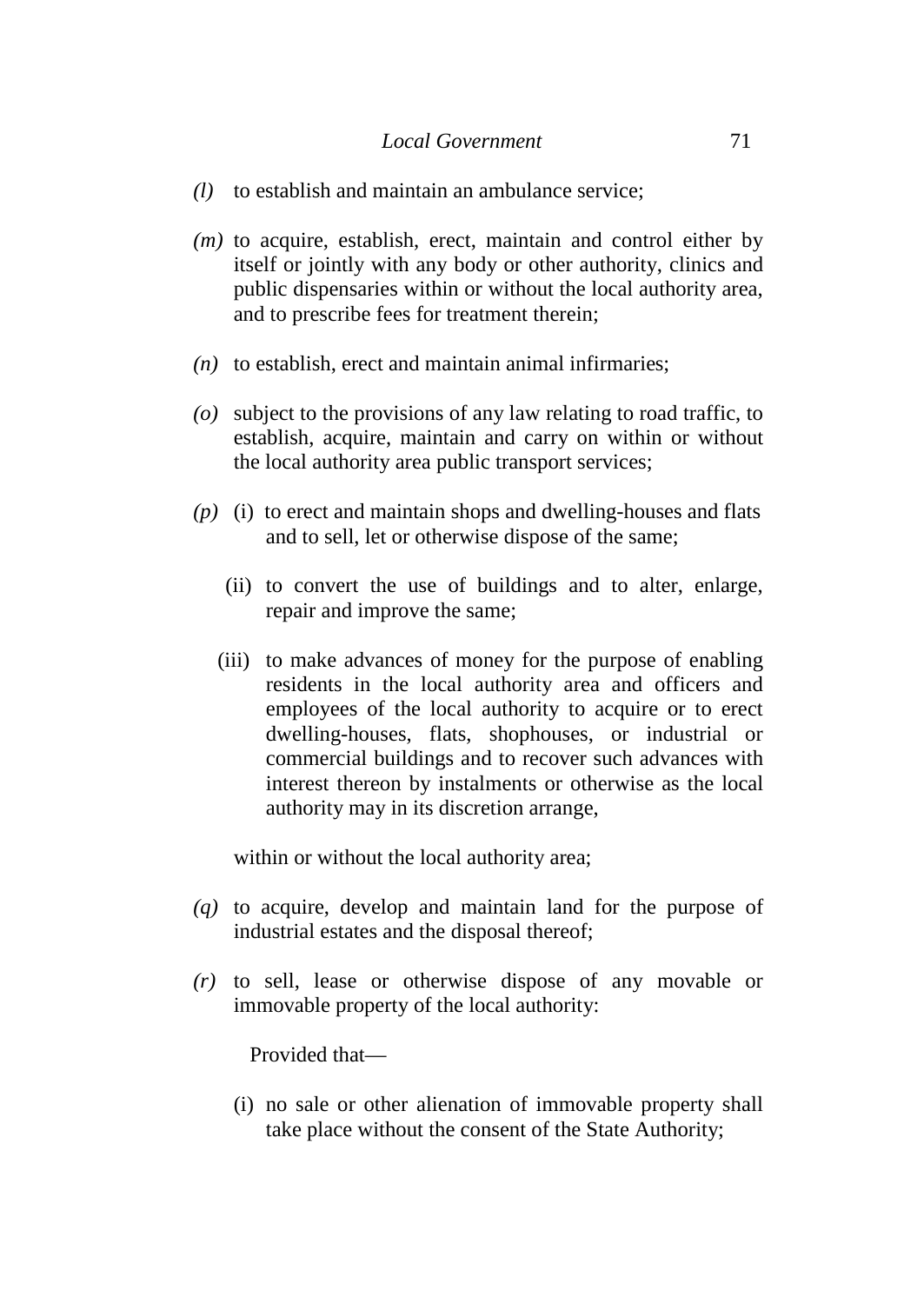- (ii) all moneys received by the local authority from the sale or other alienation of property shall be credited to the Local Authority Fund;
- *(s)* to acquire, purchase or to take on lease any land, or any other property, right or interest within or without the local authority area which may be necessary for the purposes of this Act;
- *(t)* to provide and maintain either within or without the local authority area housing accommodation, including convalescence or holiday houses, clubs and playing fields for officers and employees of the local authority;
- *(u)* to provide assistance financially or otherwise to Councillors, officers, employees and other persons for the pursuit of approved courses of study or practical training upon such terms and conditions as the local authority may decide to impose;
- *(v)* to do all things necessary for or conducive to the public safety, health and convenience;
- *(w)* to pay any salaries, allowances and gratuities and to make any contributions to any Superannuation or Provident Fund;
- *(x)* to grant loans to officers and employees for the purpose of purchasing motor vehicles or bicycles upon such conditions as may be approved by the local authority;
- *(y)* to pay to Councillors, officers and employees on duty or for attending meetings, conferences and seminars organized for local government administration such travelling, subsistence and other allowances at such rates as may from time to time be decided by the local authority;
- *(z)* to pay the medical expenses incurred by any Councillor, officer or employee;
- *(aa)* to advertise and give publicity to the attractions, amenities and advantages of the local authority area and its environs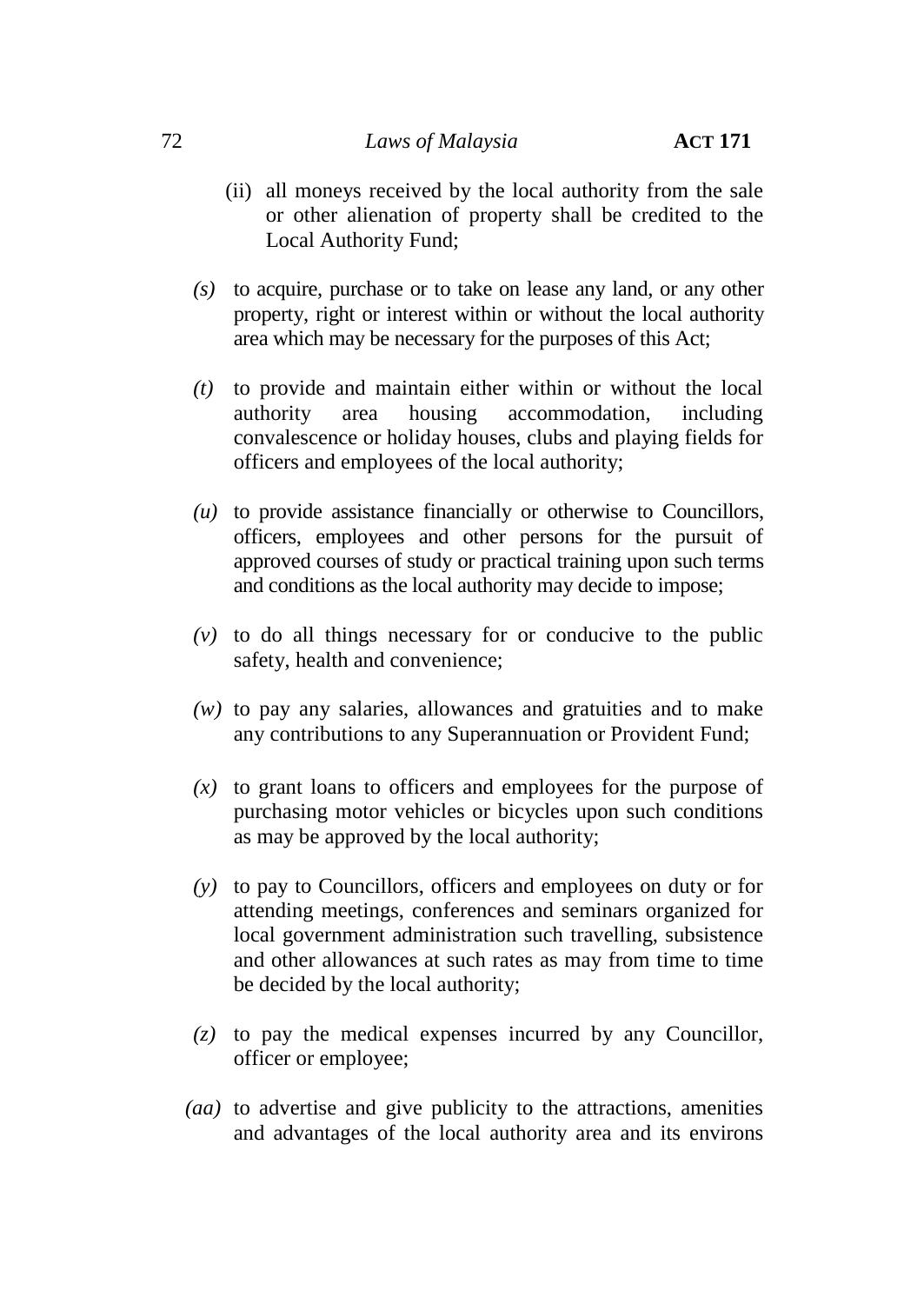and to contribute to and receive grants and donations for the purpose of the encouragement of tourism;

- *(bb)* (i) subject to the provisions of Electricity Supply Act 1990 [*Act 447*], to establish, acquire, construct, equip and carry on, within or without the local authority area, works for supplying the inhabitants thereof with light, heat and power, and to supply electricity for all purposes for which the same can be used to or in respect of any land, building or premises within the local authority area;
	- (ii) to supply electricity to any person carrying on business or residing without the local authority area;
	- (iii) to enter into contracts with the local authority of any adjoining area to supply electricity to such local authority upon such terms and conditions as may be agreed upon;
	- (iv) to sell electric lines, fittings, apparatuses and appliances to consumers;
- *(cc)* to require the owner or occupier of any premises to do any of the following acts:
	- (i) to remove, lower or trim to the satisfaction of the local authority any tree, shrub or hedge overhanging or interfering in any way with the traffic on any road or street or with any wires or works of the local authority or which in the opinion of the local authority is likely to endanger the public safety or convenience and in the event of any tree situated in private premises falling across any public road or street the local authority may remove the fallen tree and the expenses incurred shall be charged on and recoverable from the owner or occupier thereof;
	- (ii) to remove any dilapidated fence or structure abutting upon any public place and if such owner or occupier fails to comply with any such request any authorized officer of the local authority may enter upon the said premises and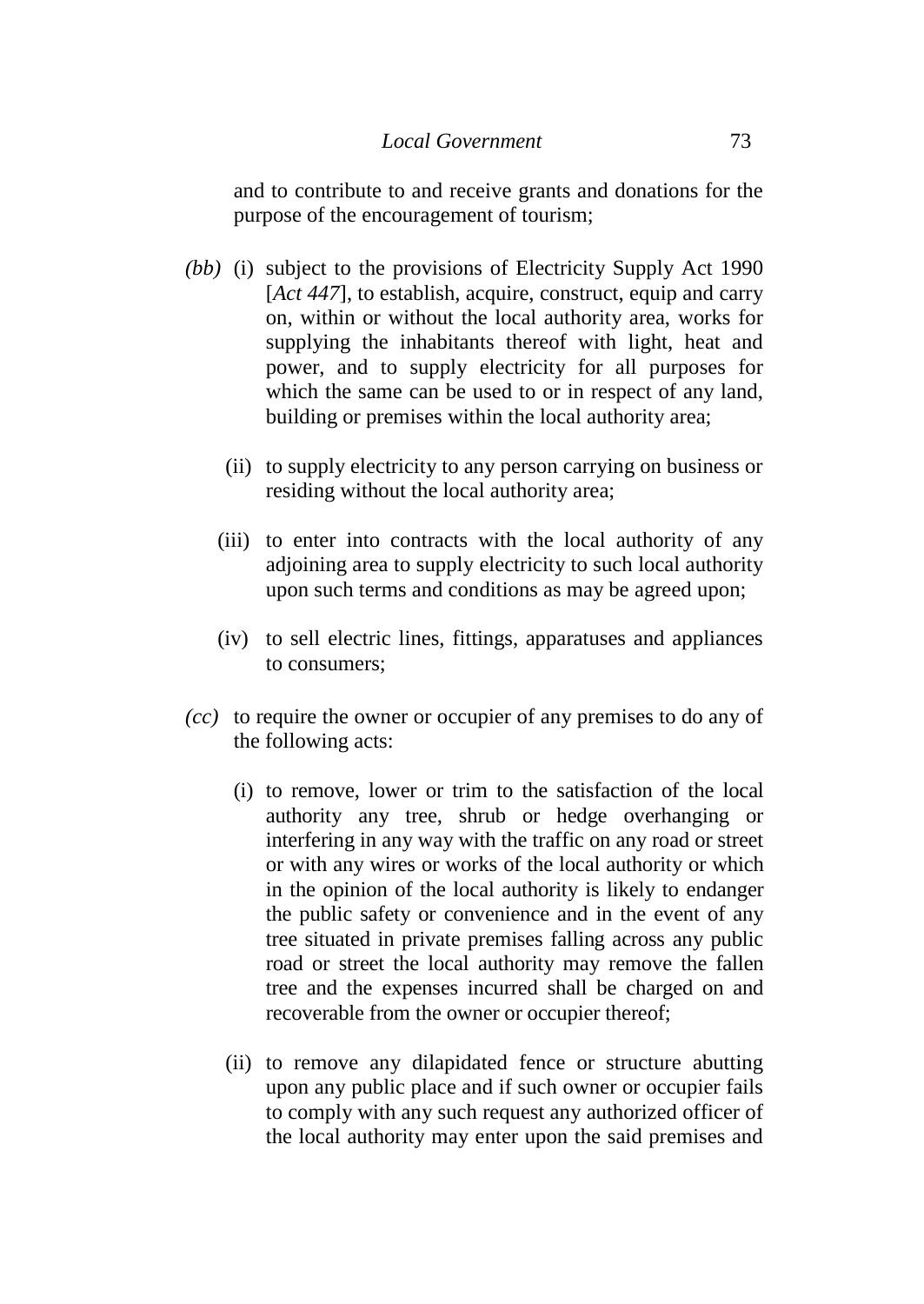carry out such work and section 115 shall apply to the expenses incurred thereby;

- *(dd)* to enter into any contract with any other local authority or with any person to secure or further the carrying on without the local authority area of any work or undertaking which the local authority is authorized to carry on;
- *(ee)* subject to the consent of the appropriate authorities, and to the provisions of any law relating to water rights, to divert, straighten, define and canalize the course of any stream, channel or watercourse after giving notice and making compensation to any owner or occupier of land, and to any person entitled to any rights or easements attaching to land abutting on such stream or watercourse:

Provided that in arriving at the amount of any compensation payable regard shall be had to the enhanced or improved value, immediate or prospective, which may accrue to any such land by reason of the carrying out of the said purpose or any of them and the amount of such compensation shall, in default of agreement, be settled by arbitration;

- *(ff)* to do all things necessary for carrying out all the provisions for and in regard to which the local authority is empowered from time to time to make by-laws, standing orders, rules and regulations, and for carrying out all such by-laws, standing orders, rules and regulations into effect;
- *(gg)* to carry out any development, either by itself or with any other local authority or person, for residential, commercial, industrial or any other undertaking which the local authority may determine; and
- *(hh)* to incur all expenditure necessary for civic receptions authorized by the local authority or for the carrying out of any purpose of this Act or of any purpose not specially provided for in this Act which the local authority may determine to be a purpose calculated to facilitate or is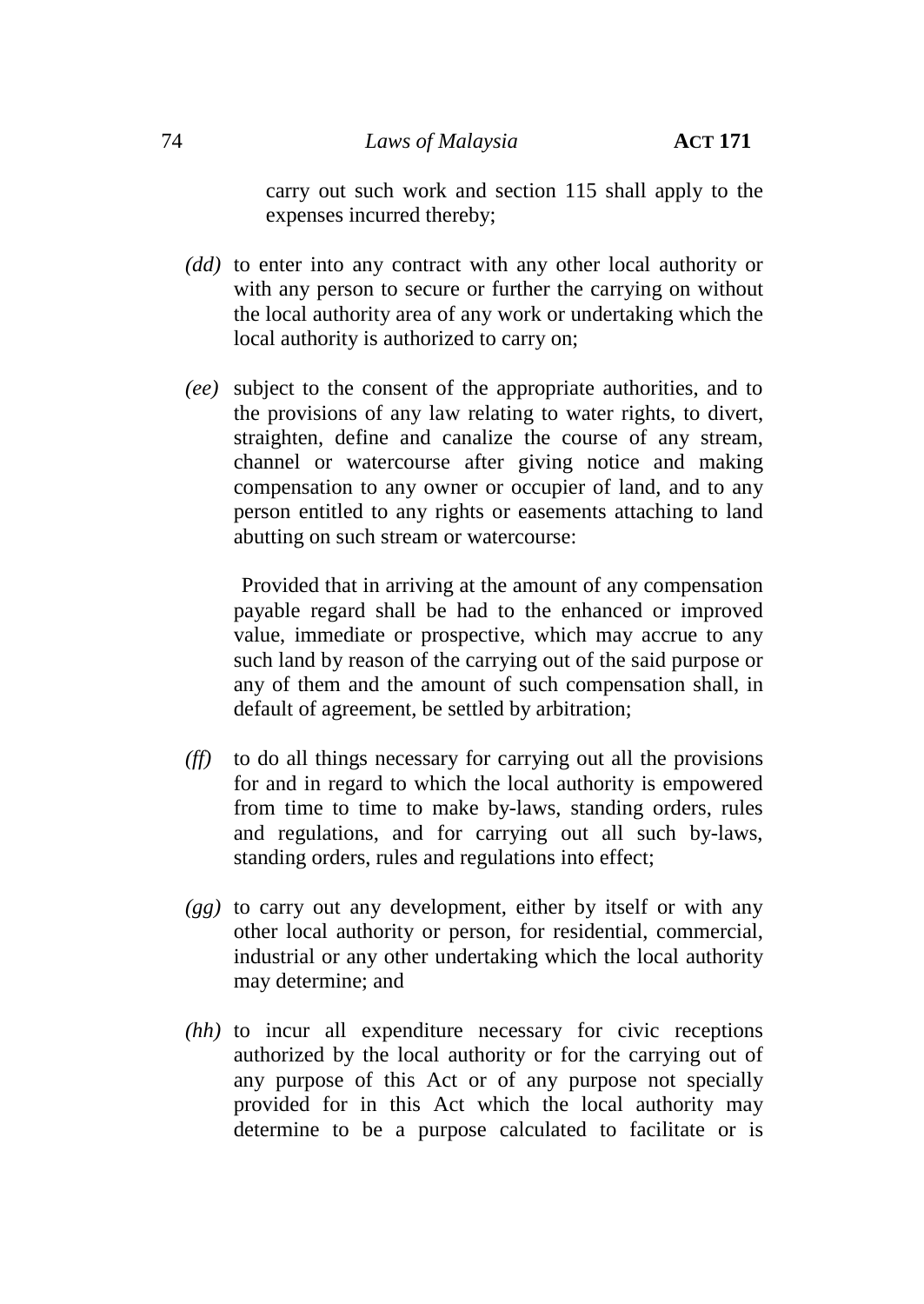#### *Local Government* 75

conducive to or incidental to the exercise by the local authority of its powers and duties under this Act.

# PART XIII

#### BY-LAWS

#### **General power to make by-laws**

**102.** In addition to the powers of making by-laws expressly or impliedly conferred upon it by any other provisions of this Act every local authority may from time to time make, amend and revoke by-laws in respect of all such matters as are necessary or desirable for the maintenance of the health, safety and well-being of the inhabitants or for the good order and government of the local authority area and in particular in respect of all or any of the following purposes:

- *(a)* to regulate the form in which all estimates, budgets, statements, returns, or other accounts of the local authority shall be drawn up and kept;
- *(b)* to regulate the repairing, cleaning, watering and lighting of streets, roads, canals and bridges;
- *(c)* to regulate, license, restrict, prevent or remove the exhibition of advertisements;
- *(d)* to regulate the planting, preservation and removal of trees, flowers and shrubs in public places;
- *(e)* to provide for the protection from damage or interference of any local authority works or property situated or being in, under or over any public or private place within the local authority area;
- *(f)* to provide for the establishment, regulation and management of any public park, walk, recreation and pleasure ground, garden, swimming pool, lake, stadium, historical building or site, public library, art gallery, museum, public theatre, restaurant, hall, assembly room, botanical or zoological garden or aquarium;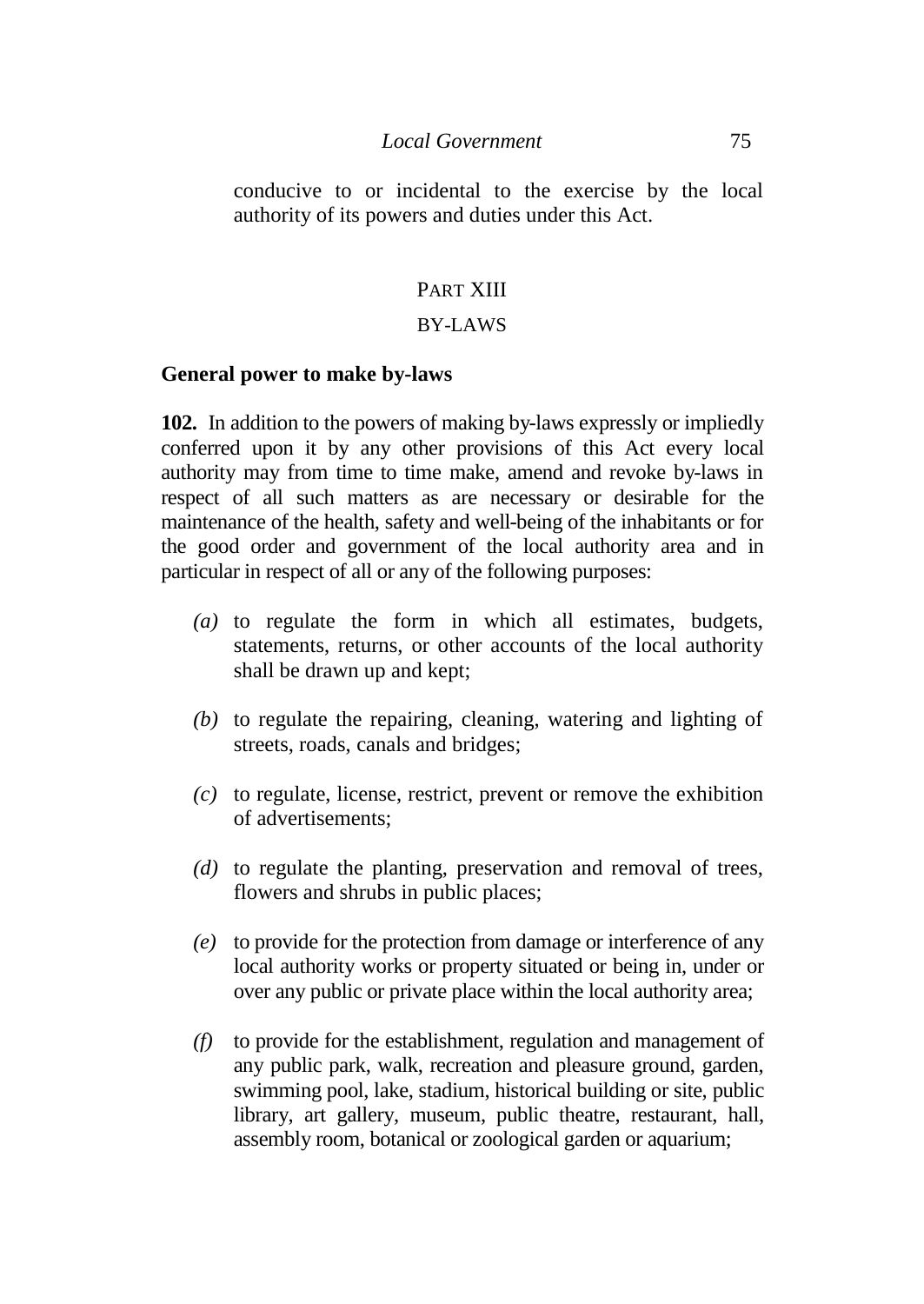## 76 *Laws of Malaysia* **ACT 171**

- *(g)* to regulate within the local authority area the landing and temporary storage of goods upon public quays, wharves and streets, adjacent to any port, or any waterway connected therewith, and to fix the fees to be charged in respect of such temporary storage;
- *(h)* to regulate any public sales held in any public place;
- *(i)* to define the streets or areas within which shops, warehouses, factories or business premises may not be erected, or within which specified trades, businesses or callings may not be established or carried on;
- *(j)* to regulate, license, supervise, restrict or prohibit the playing of musical instruments, singing or performing for profit, in any public place;
- *(k)* to regulate the maintenance, distribution and use of any artificial light, gas or other energy that is supplied by the local authority;
- *(l)* to provide for the establishment, maintenance, regulation and control of public transport services and to prescribe fares to be charged;
- *(m)* to regulate fire brigades and to provide for the conditions of service, administration and discipline of all members thereof;
- *(n)* (i) to regulate, supervise and license trishaws and carts and to prescribe the rates or fares, whether by distance or time within or without the local authority area to be charged for such services, the number of passengers and the weights, dimensions, and nature of the loads to be carried and the mode of construction thereof;
	- (ii) to prescribe standards of medical and physical fitness and efficiency for the riders, drivers or haulers of trishaws or carts, as the case may be;
- *(o)* to provide for the licensing of bicycles and tricycles;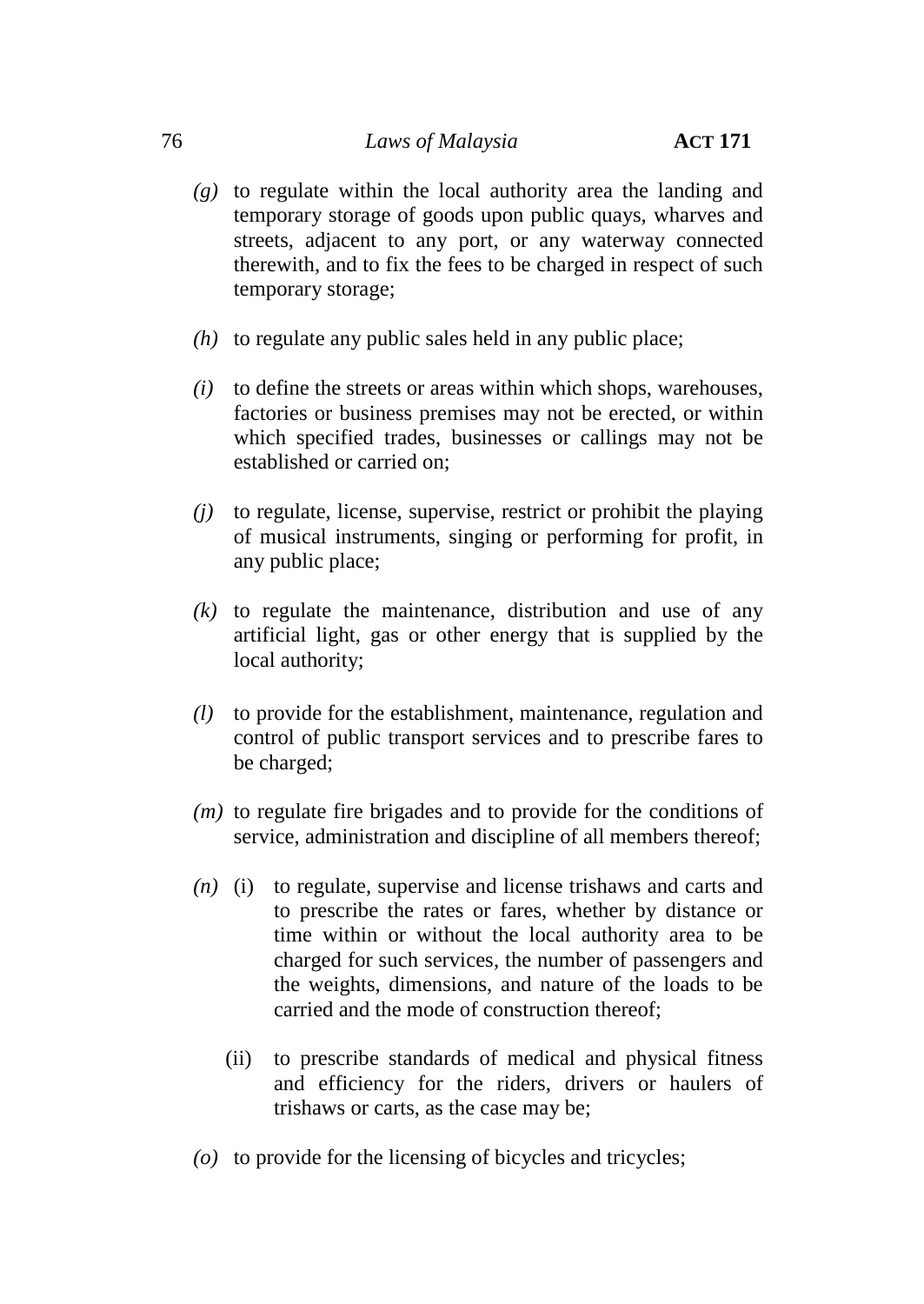- *(p)* to provide for the establishment, regulation, inspection and licensing of places of entertainment, public recreation or public resort, and to make regulations governing the means of ingress to and egress from such places and for providing adequate parking space adjacent or in reasonable proximity thereto;
- *(q)* to prohibit, restrict or regulate the transportation and quarrying of stone, lime, clay, sand or other material on any premises and the burning of lime and manufacture of bricks;
- *(r)* to prohibit, restrict or regulate the use of any land as a pond for the keeping or breeding of fish;
- *(s)* to control and supervise, by registration, licensing or otherwise, including in proper cases by prohibition, a trade, business or industry which is of an obnoxious nature or which could be a source of nuisance to the public or a class of the public;
- *(t)* to provide for the offences under this Act and any by-laws which may be compounded by the local authority, the persons who may compound, the limit of the sum of money to be collected by such local authority for compounding such offences and the procedure and forms to be complied with in compounding; and
- *(u)* in so far as they do not fall within any of the preceding paragraphs, to provide for all procedural and other matters which by this Act are required or permitted to be prescribed, or which are necessary or convenient to be prescribed for carrying out or giving effect to the provisions of this Act.

## **By-law,** *etc.***, may prescribe fees and charges**

**102A.** Any by-law, rule or regulation made by a local authority may prescribe fees and charges for any matter or thing required or authorized to be done thereunder.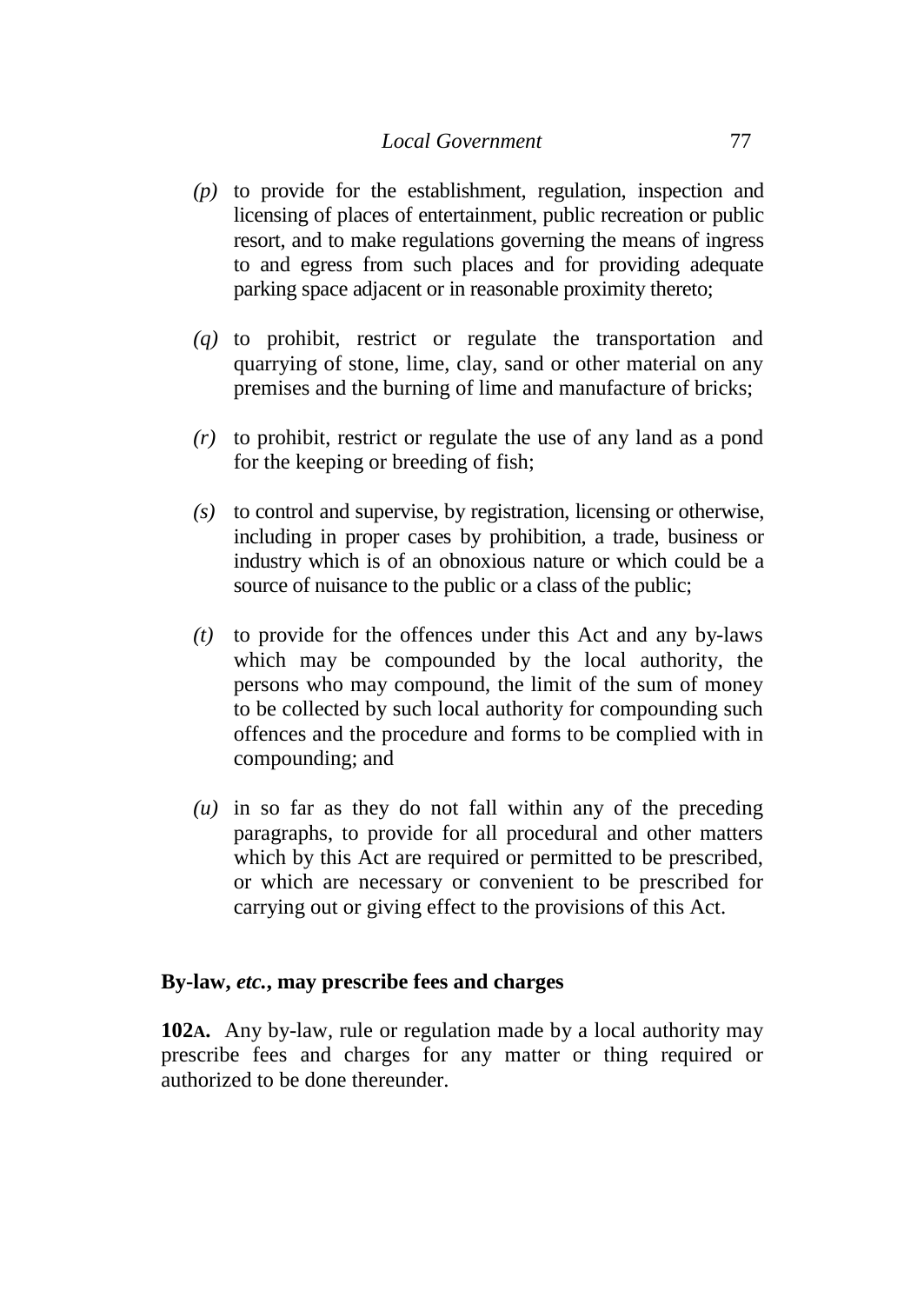# **By-laws to be confirmed by State Authority**

**103.** Every by-law, rule or regulation shall not have effect until it is confirmed by the State Authority and published in the *Gazette*.

# **Penalties for breaches of by-laws**

**104.** A local authority may, by by-law, rule or regulation prescribe for the breach of any by-law, rule or regulation a fine not exceeding two thousand ringgit or a term of imprisonment not exceeding one year or to both and in the case of a continuing offence a sum not exceeding two hundred ringgit for each day during which such offence is continued after conviction.

# **Power to demand monetary deposits from applicants for permits**

**105.** Where the local authority is empowered to make by-laws prohibiting, restricting or regulating the doing of any act and such bylaws require any person to obtain a permit from a specified authority before the doing of such act, such by-laws may provide for a deposit of such sum, or the execution of a bond with or without sureties in such sum, as may be prescribed in such by-laws, such sum to be refunded or such bond to be void, as the case may be, if the person to whom such permit is granted complies with all the conditions of such permit.

# **Publication of by-law, rule or regulation in the** *Gazette* **constitutes notice**

**106.** The publication in the *Gazette* of any by-law, rule or regulation shall constitute sufficient notice of the by-law, rule or regulation and of the due confirmation by the State Authority of the same.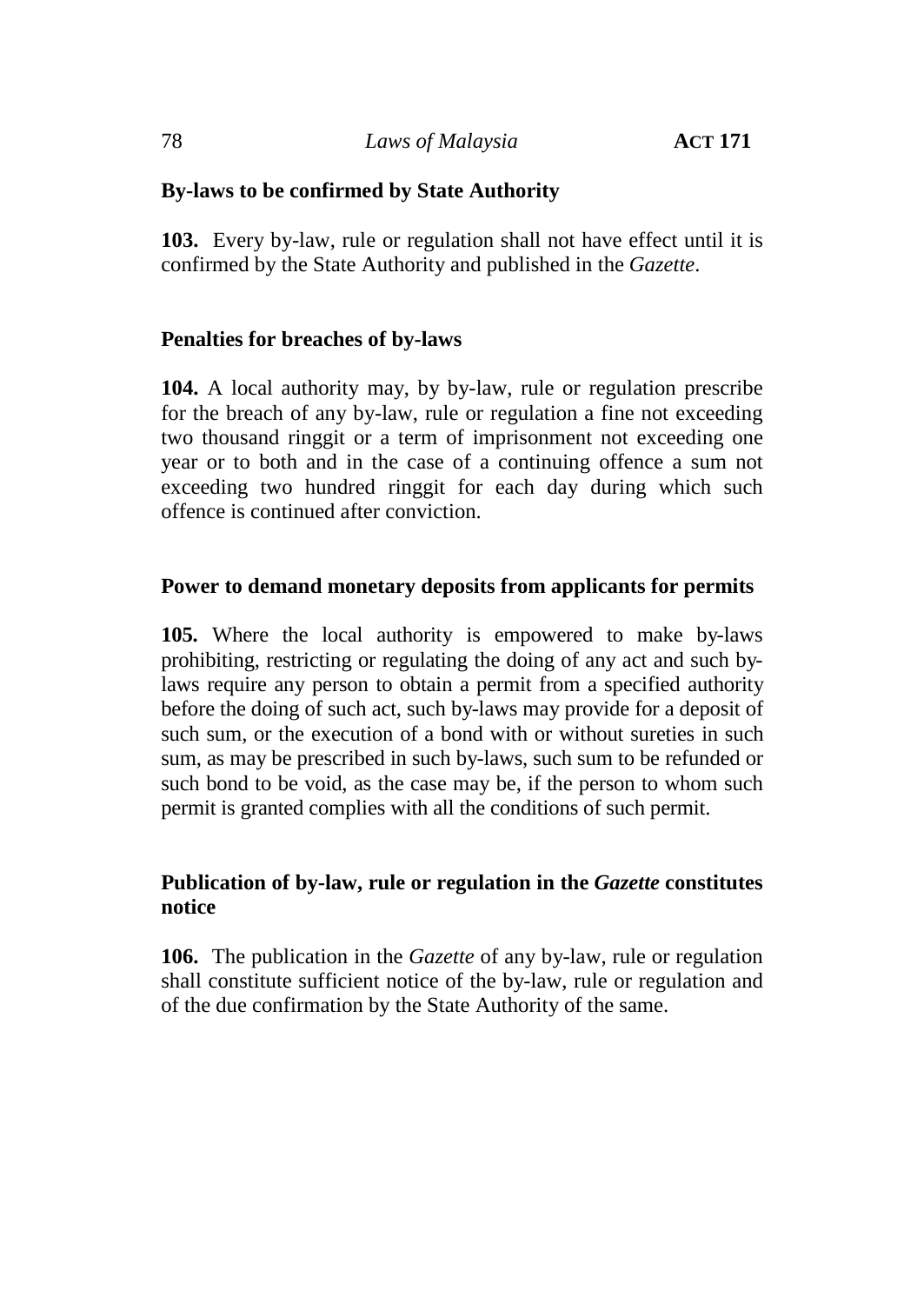#### PART XIV

#### **MISCELLANEOUS**

#### **Licences**

**107.** (1) A local authority in the granting of any licence or permit may prescribe the fees for such licence or permit and the charges for the inspection or supervision of any trade, occupation or premises in respect of which the licence is granted.

(1A) Any licence or permit granted under this Act may be issued jointly with any other licence or permit.

(2) Every licence or permit granted shall be subject to such conditions and restrictions as the local authority may think fit and shall be revocable by the local authority at any time without assigning any reason therefor.

(2A) The revocation of any particular licence or permit issued jointly with any other licence or permit under subsection (1A) shall not affect the validity of any other licence or permit with which it had been jointly issued.

(3) The local authority may at its discretion refuse to grant or renew any licence without assigning any reason therefor.

(4) A licence shall be valid for a period not exceeding three years.

(5) Every person to whom a licence has been granted shall exhibit his licence at all times in some prominent place on the licensed premises and shall produce such licence if required to do so by any officer of the local authority authorized to demand the same.

(6) Any person who fails to exhibit or to produce such licence under subsection (5) shall be guilty of an offence and shall on conviction be liable to a fine not exceeding five hundred ringgit or to imprisonment for a term not exceeding six months or to both.

(7) For the purpose of subsection (5) or (6) any reference to the word "licence" shall include its certified true copy.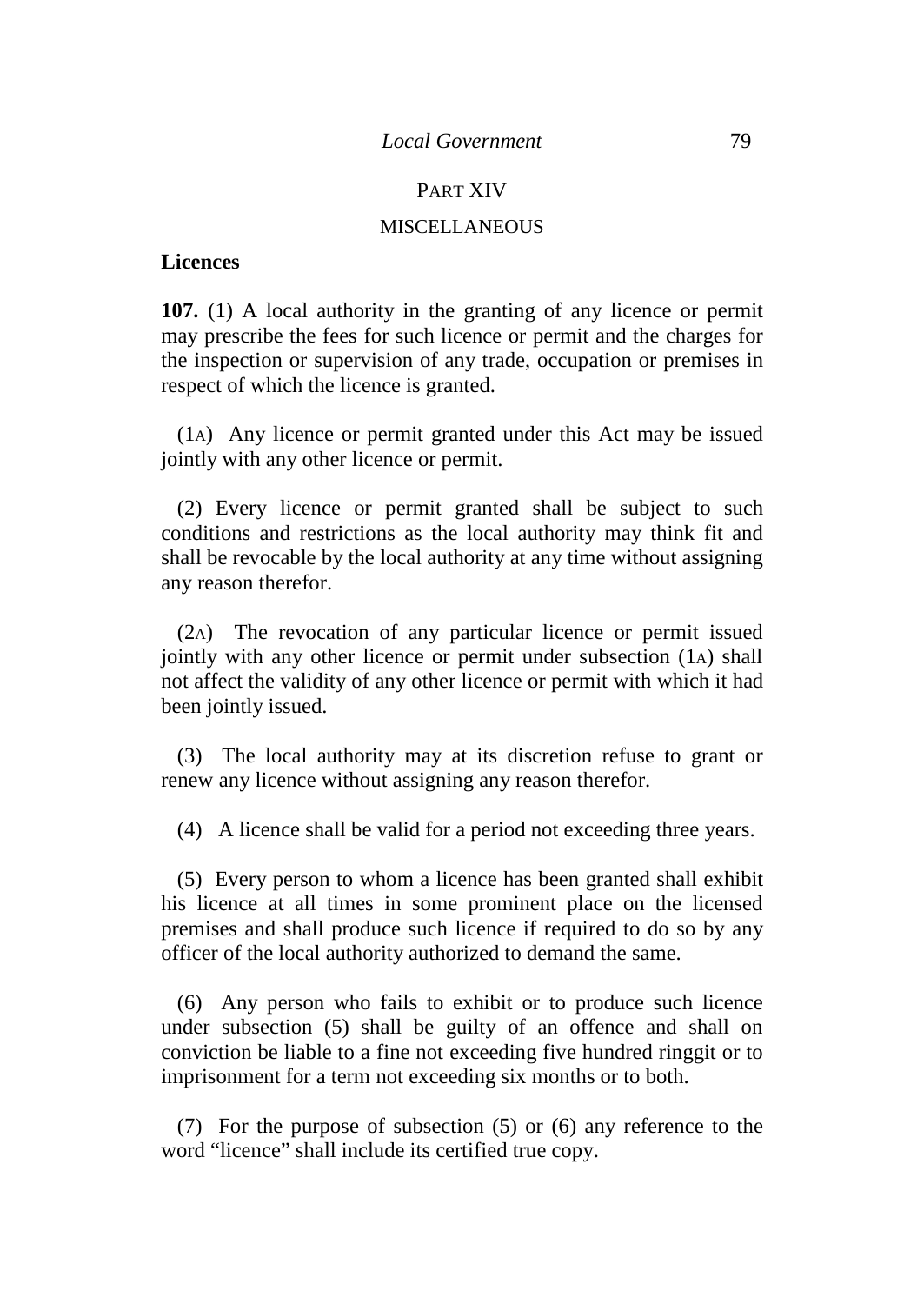(8) The certification of any licence as a true copy shall be made by the President, Secretary or any officer authorized by the President in writing.

## **Notices,** *etc.*

**108.** (1) Notices, orders, warrants, licences, receipts and other similar documents may be in print or partly in writing and partly in print.

- (2) Service of a document on any person shall be effected—
	- *(a)* by delivering the same to such person or by delivering the same at the last known place of residence of such person to an adult member of his family;
	- *(b)* by leaving the same at the usual or last known place of residence or business of such person in a cover addressed to such person; or
	- *(c)* by forwarding the same by post in a prepaid letter addressed to such person at his usual or last known place of residence or business.

(3) A document required to be served on the owner or occupier of any premises shall be deemed to be properly addressed if addressed by the description of the "owner" or "occupier" of such premises without further name or description and may be served by delivering the same to some adult person on the premises or, if there is no such person on the premises to whom the same can with reasonable diligence be delivered, by fixing the same on some conspicuous part of the premises.

## **Default in compliance with notice or order**

**109.** Where any notice or order requires any act to be done or work to be executed within a period specified therein by the owner or occupier of any premises and default is made in complying with the requirement of such notice or order, the person in default shall be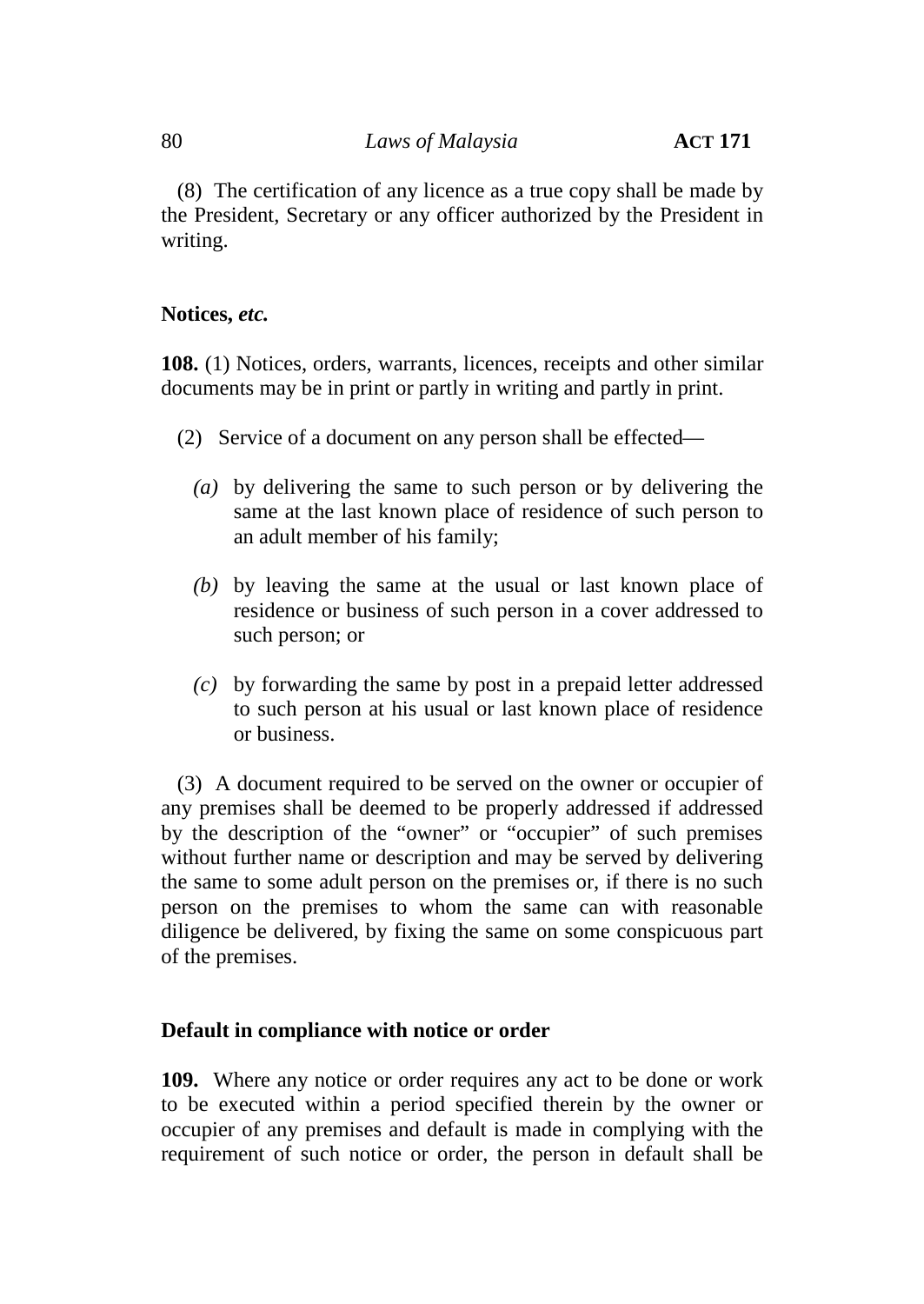guilty of an offence and shall, where no fine is specially provided for such default, on conviction be liable to a fine not exceeding five hundred ringgit or to a term of imprisonment not exceeding six months or to both.

# **Power to enter premises**

**110.** Any officer of a local authority duly authorized in writing may at all reasonable times, enter any premises within the local authority area for the purpose of exercising any power of inspection, enquiry or execution of works which is given to a local authority.

# **Officer may demand names and addresses**

**111.** (1) The occupier of any premises within the local authority area shall, if required by any officer of a local authority, give his name and identity card number and the name and address of the owner of the premises, if known.

(2) Any person who refuses to give or wilfully misstates his name and identity card number or the name and address of the owner of the premises shall be guilty of an offence and shall on conviction be liable to a fine not exceeding five hundred ringgit or to a term of imprisonment not exceeding six months or to both.

# **Penalty for obstructing Councillor and others**

**112.** Any person who at any time obstructs, molests or assaults the Commissioner of the City of Kuala Lumpur, or the Mayor or President, Councillors, officers or employees of a local authority in the performance and execution of their duty or removes any mark set up for the purpose of indicating any level or direction necessary to the execution of works shall be guilty of an offence and shall on conviction be liable to a fine not exceeding two thousand ringgit or to a term of imprisonment not exceeding six months or to both.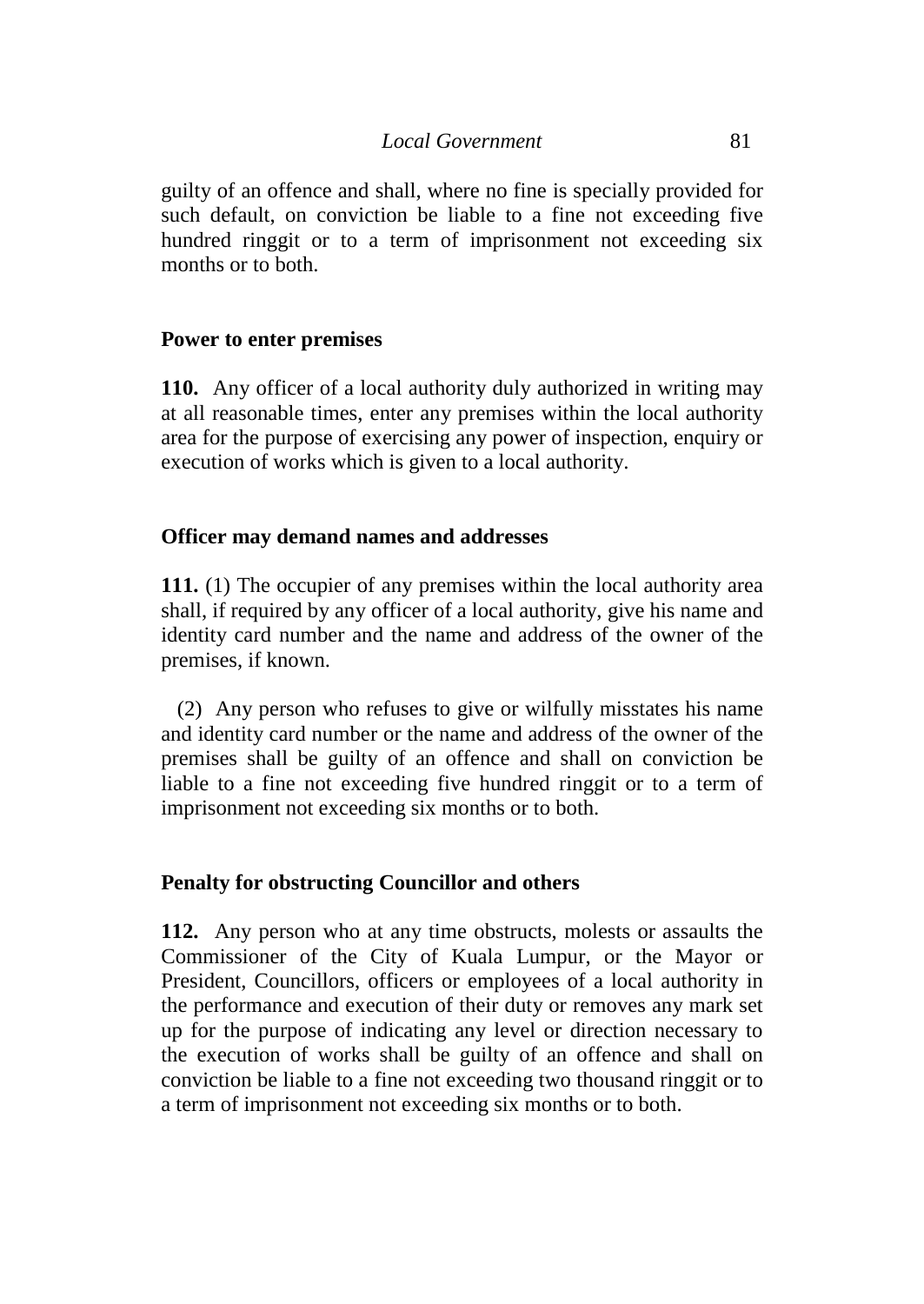## **Recovery of expenses**

**113.** Whenever default is made by the owner of any premises in the execution of any work required to be executed by him, the occupier of such premises may, with the approval of the local authority, cause such work to be executed and the expense thereof shall be paid to him by the owner or the amount may be deducted out of the rent from time to time becoming due from him to such owner and such occupier may, in the absence of any special agreement to the contrary, retain possession until such expense has been fully reimbursed to him.

## **Expenses and costs payable by owners**

**114.** (1) Any sums payable by or recoverable from the owner in respect of expenses or costs incurred by the local authority in the execution of any work shall, subject and without prejudice to the rights of the State, be a first charge on the premises in respect of which such expenses or costs have been incurred.

(2) In addition to any other remedies conferred by this Act any such sum may be recovered by the same means and in like manner as an arrear of rates.

(3) The charge shall attach and the powers and remedies shall become exercisable as from the date of completion of the work and thereafter such powers and remedies may be exercised against the premises or against any movable property or crops for the time being found thereon, notwithstanding any change in the ownership or occupation of the premises subsequent to the said date.

## **Recovery of expenses or costs from persons in default**

**115.** Where the local authority has incurred expenses or costs in the execution of any work, it may recover such expenses or costs from the person in default and if such person is not the owner of the premises from the owner thereof in the manner provided under section 114.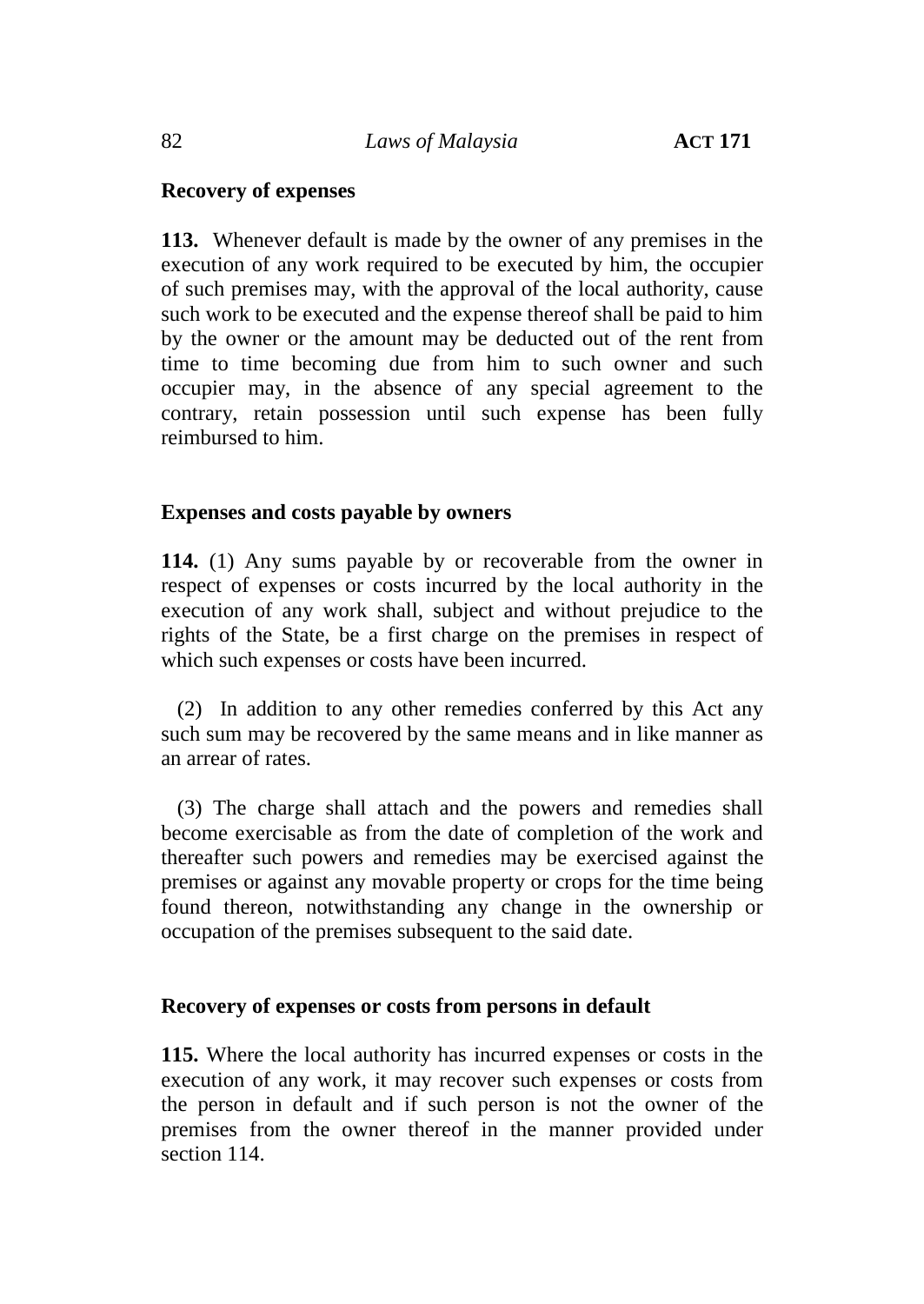#### **Recovery of charges for local authority services**

**116.** (1) All moneys due to a local authority for local authority services shall be recoverable by the local authority jointly and severally from the owner and occupier of the premises in respect of which the services were rendered:

Provided that—

- *(a)* the owner shall, in the absence of any agreement to the contrary, be entitled to recover from the occupier of the said premises any such charges paid by him in respect of the occupation by such occupier; and
- *(b)* the occupier shall be entitled to deduct from any rent or other amount payable by him to the owner of the premises any portion of such charges paid by or recovered from him which the owner could not lawfully have required him to pay.

(2) A local authority may charge and recover interest on unpaid charges for services at a rate not exceeding one per centum per month or part of a month.

## **Recovery by instalments**

**117.** (1) Where any sum is payable by any person to the local authority for any purpose under this Act the State Authority may permit such person to pay the said sum in instalments with interest thereon at such rate as the State Authority may determine.

(2) Upon default in payment of any instalment or interest upon the date appointed for payment thereof, the whole of the balance then outstanding of such amount, together with any interest in arrears, shall immediately become due and payable and, notwithstanding any change in the ownership or occupation of the premises, may be recovered by the same means and in like manner as an arrear of rates.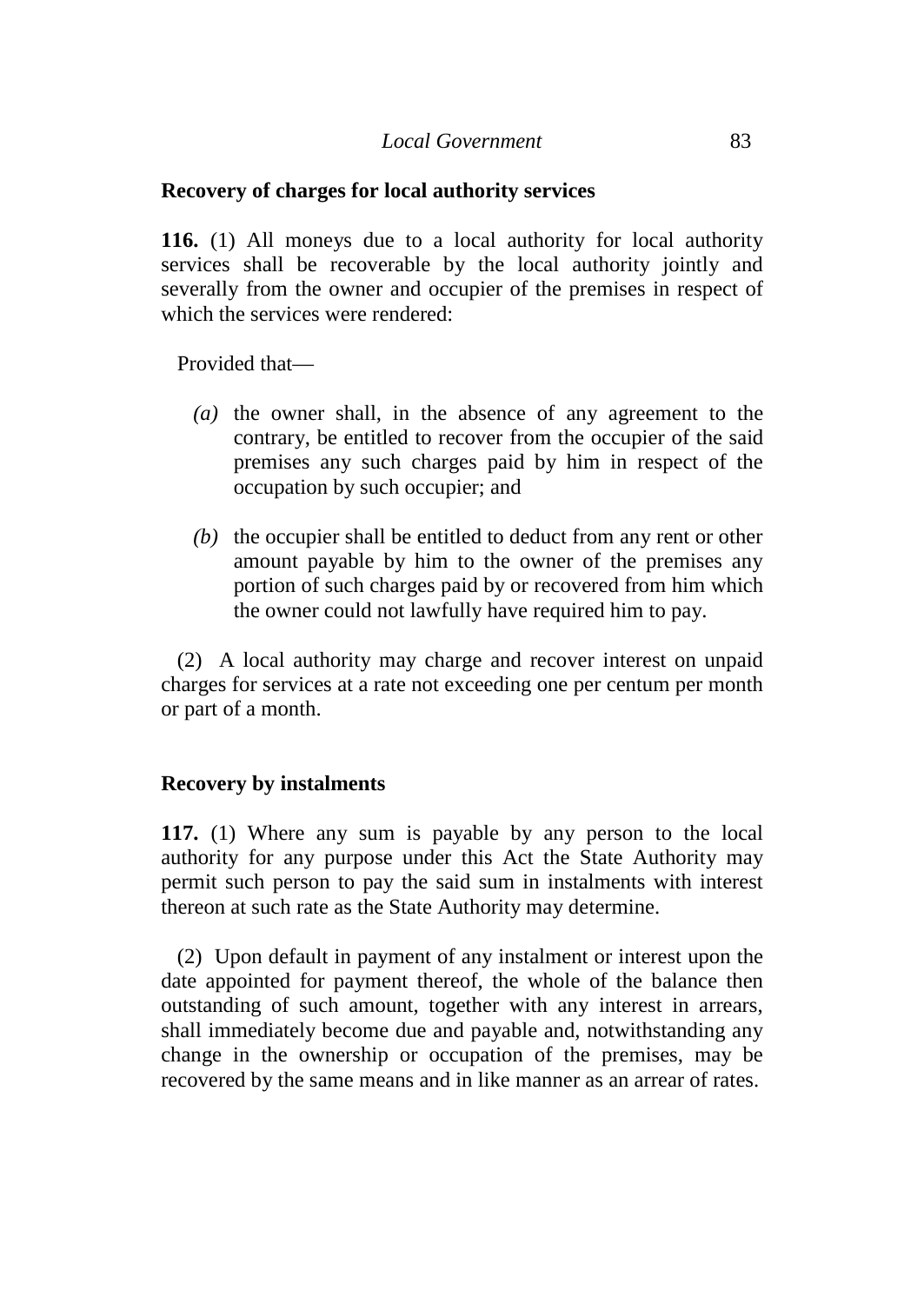#### 84 *Laws of Malaysia* **ACT 171**

# **Compensation, damages and costs to be determined by courts of competent jurisdiction**

**118.** Where compensation, damages, costs or expenses are disputed the amount and, if necessary, the apportionment of the same and any question of liability shall be summarily ascertained and determined by a court of competent jurisdiction.

# **General penalty**

**119.** Every person who is guilty of any offence against this Act or any by-law, rule or regulation for which no penalty is expressly provided shall on conviction be liable to a fine not exceeding two thousand ringgit or to a term of imprisonment not exceeding one year or to both.

## **Local authority may direct prosecution**

**120.** (1) The local authority may direct any prosecution for any offence under this Act or any by-law, rule or regulation and shall pay such expenses as may be incurred in such prosecution.

(2) Any advocate and solicitor authorized in writing by the local authority or any officer of the local authority may conduct any such prosecution.

## **Power of arrest**

**121.** (1) Any officer of the local authority authorized by the local authority or any police officer may arrest without warrant any person who commits in his presence or whom he reasonably believes to have committed any offence under this Act or any bylaw, rule or regulation—

*(a)* if the name or address of the person is unknown to him and the person declines to give his name and address; or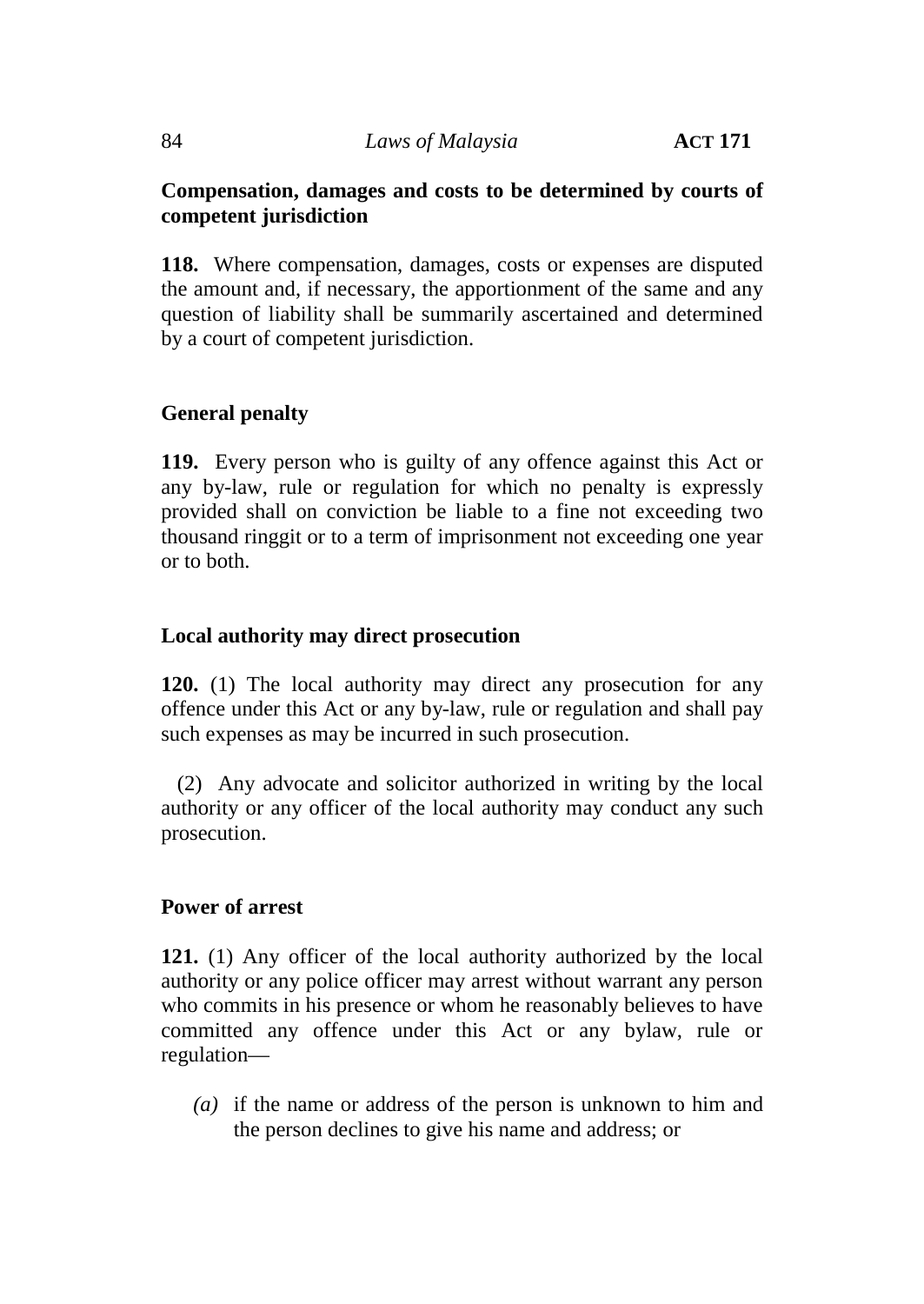*(b)* if there is reason to doubt the accuracy of the name or address.

(2) A person arrested under this section shall be detained and shall be brought before a Magistrate's Court within twenty-four hours unless his name and address are sooner ascertained.

# **Books of local authority to be** *prima facie* **evidence of sums due**

**122.** The books and registers of any local authority and any extracts therefrom certified by the Secretary or any other officer authorized thereto by such local authority shall, in any proceedings for the recovery of any fee, or charge payable under this Act or under any by-law, rule or regulation, be *prima facie* evidence of the amount so due.

## **Liability for acts and omissions**

**123.** For the purposes of any prosecution for an offence under this Act or under any by-law, rule or regulation—

- *(a)* whenever any agent or employee in the course of his employment does or omits to do an act the doing or omission to do which by his principal or employer would be an offence, such agent or employee shall be guilty of that offence, and his principal or employer and any person who at the time of the act or omission was in charge of the business in respect of which the act or omission occurred shall also be guilty of that offence unless such principal or employer or other person, as the case may be, proves to the satisfaction of the Court that having regard to all the circumstances he took all reasonable means and precautions to prevent such act or omission;
- *(b)* where any offence has been committed by any body corporate, any person who at the time of the commission of such offence was a director, general manager, secretary or other similar officer of the body corporate or was purporting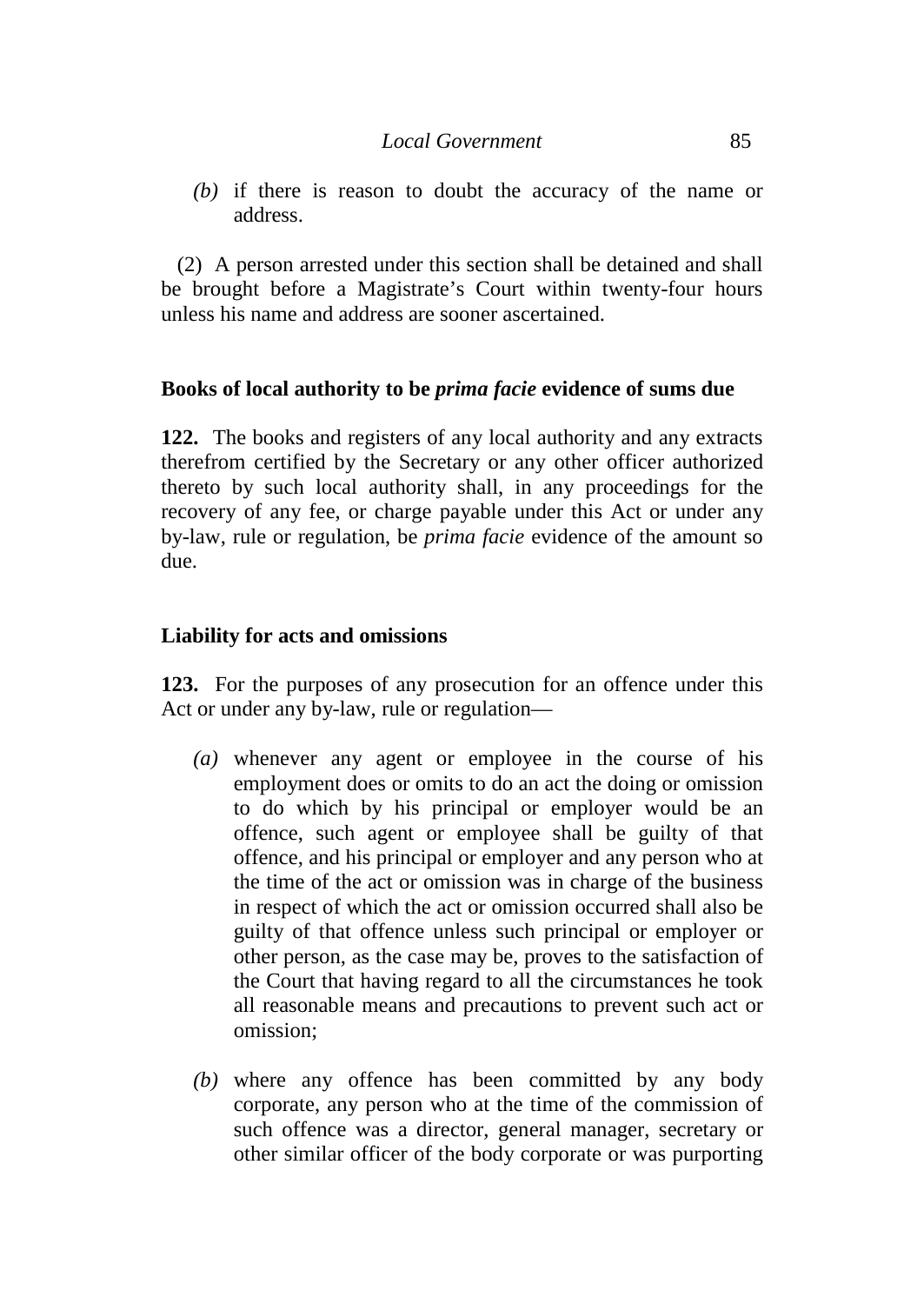## 86 *Laws of Malaysia* **ACT 171**

to act in any such capacity, shall be deemed to be guilty of that offence unless he proves that the offence was committed without his consent or connivance and that having regard to the nature of his functions in that capacity and to all the circumstances he took all reasonable means and precautions to prevent the commission of the offence.

## **Public Authorities Protection Act 1948**

**124.** The Public Authorities Protection Act 1948 [*Act 198*], shall apply to any action, suit, prosecution or proceeding against any local authority or against any Councillor, officer, employee, servant or agent of any local authority in respect of any act, neglect or default done or committed.

# **Protection of Councillors, officers and employees from personal liability**

**125.** (1) No matter or thing done and no contract entered into by the Commissioner of the City of Kuala Lumpur or by the Mayor or President, Councillor, officer or employee of the local authority or by any person acting under the direction of a local authority shall, if the matter or thing was done or the contract was entered into *bona fide* for the purpose of carrying out the provisions of this Act or of any by-laws, rules, or regulations subject him personally to any action, liability, claim or demand whatsoever.

(2) Any expense incurred by the Commissioner of the City of Kuala Lumpur, Mayor or President, Councillor, officer or employee or person under subsection (1) shall be borne and paid out of the Local Authority Fund.

## **Officers to be public servants**

**126.** The Commissioner of the City of Kuala Lumpur, Mayor or President, Councillor, officers or employees of every description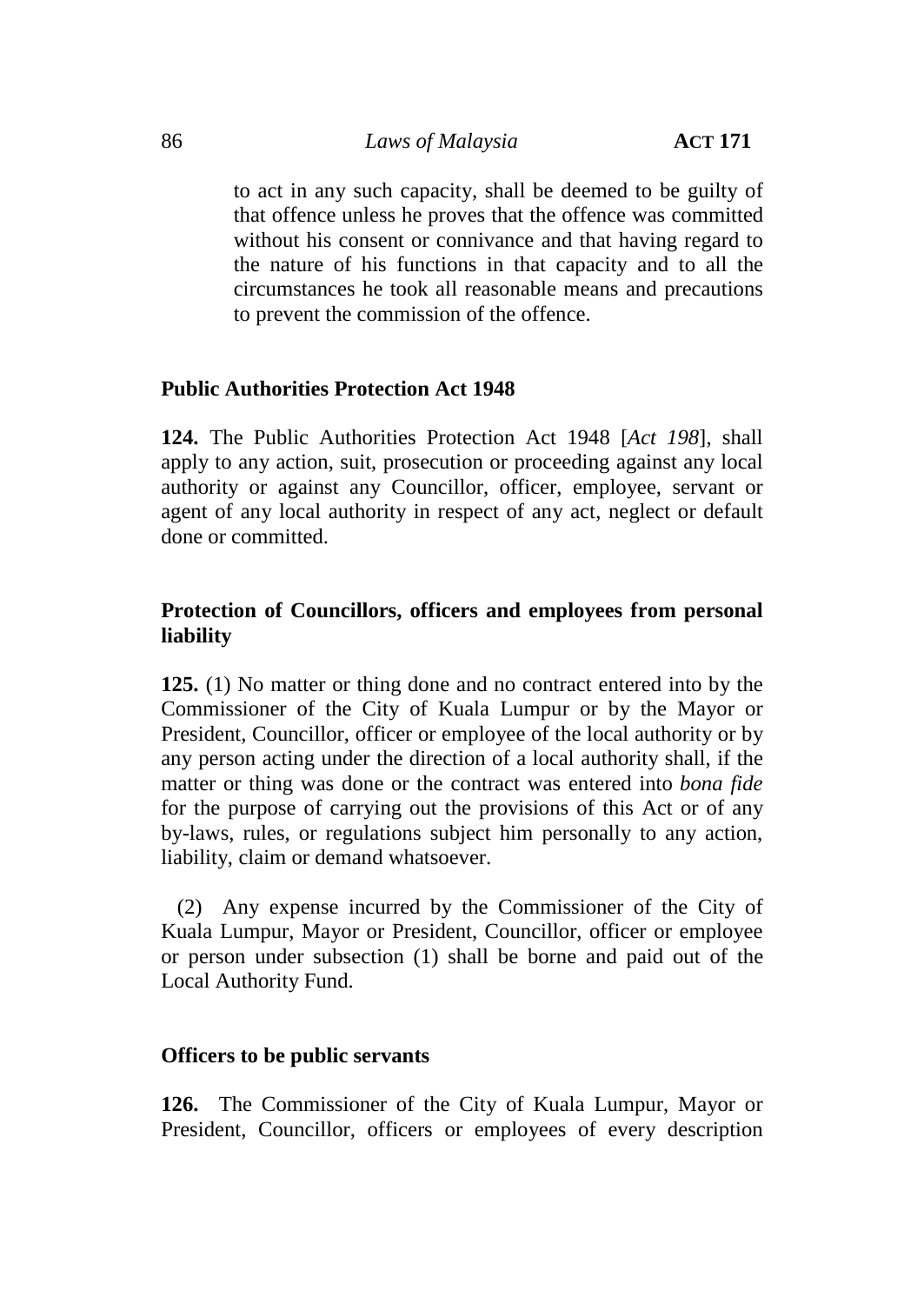shall be deemed to be public servants within the meaning of the Penal Code [*Act 574*].

# PART XV

#### RATING AND VALUATION

#### **Power to impose rates**

**127.** The local authority may, with the approval of the State Authority, from time to time as is deemed necessary, impose either separately or as a consolidated rate, the annual rate or rates within a local authority area for the purposes of this Act or for other purposes which it is the duty of the local authority to perform under any other written law.

## **Further rates**

**128.** In addition to the rates referred to in section 127, the local authority may in like manner impose a drainage rate in accordance with section 132.

## **Division of area and holding for rating purposes**

**129.** For the purposes of this Part, the local authority may divide its area into two or more parts and may in respect of such separate part or parts impose such rate or rates as may be considered just and proper and the local authority may further impose within such part or parts a differential rating in accordance with the actual usage of the holding or part thereof.

#### **Basis of assessment of rate**

**130.** (1) Any rate or rates imposed under this Part may be assessed upon the annual value of holdings or upon the improved value of holdings as the State Authority may determine.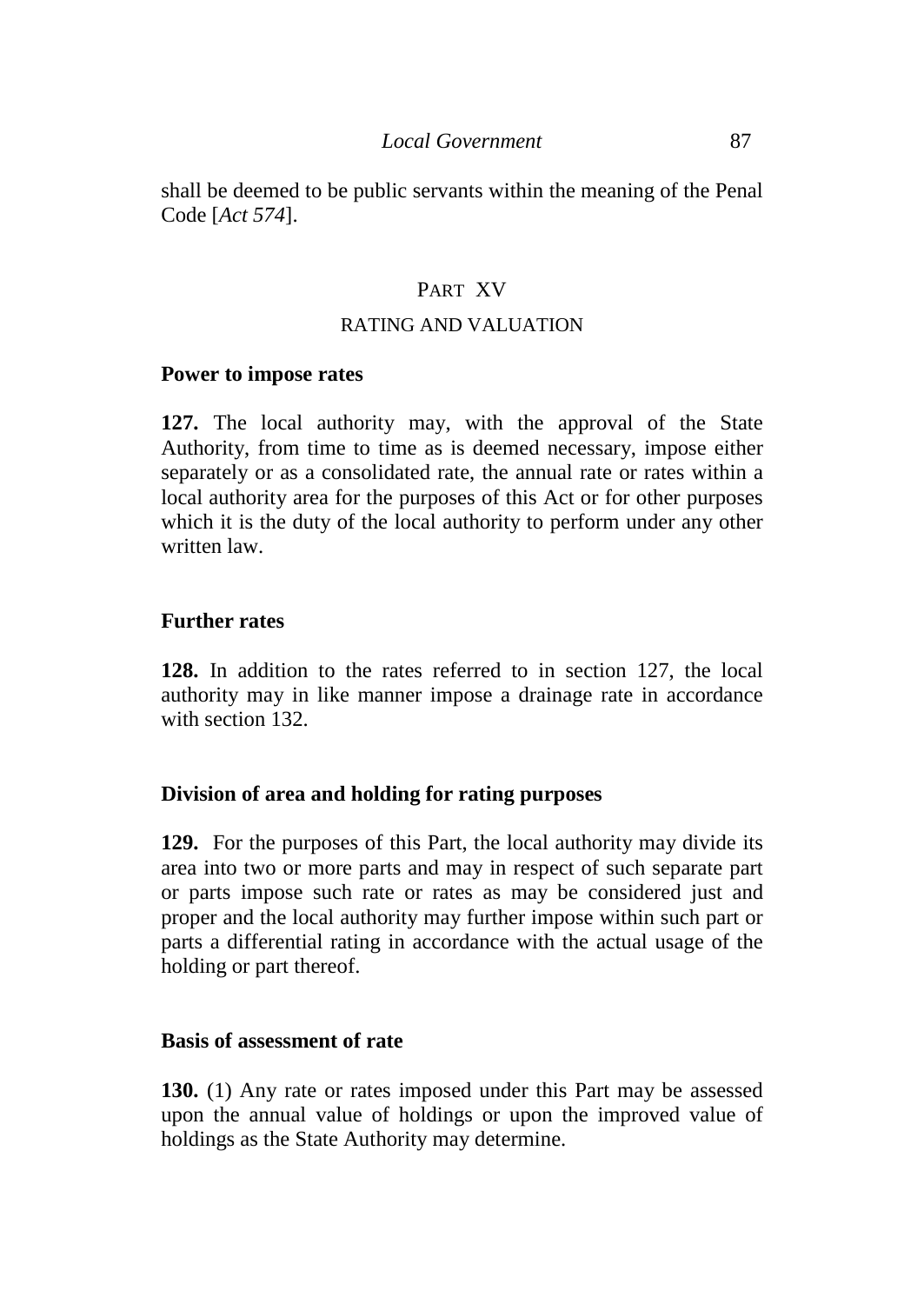(2) If any rate or rates are assessed upon the annual value or holdings such rate or rates shall not exceed—

- *(a)* thirty-five per centum of the annual value in the case of the rates imposed under section 127;
- *(b)* (*Deleted by Act A865*);
- *(c)* five per centum of the annual value in the case of the rates imposed under section 132.

(3) If any rate or rates are assessed upon the improved value of holdings such rate or rates shall not exceed—

- *(a)* five per centum of the improved value in the case of rates imposed under section 127;
- *(b)* (*Deleted by Act A865*);
- *(c)* one per centum of the improved value in the case of rates imposed under section 132.
- **131.** *(Deleted by Act A865)*.

## **Drainage rate**

**132.** The drainage rate may be imposed to meet the cost of the construction of any drainage system.

## **Duration of rate**

**133.** The rates referred to in sections 127 and 128 shall endure for any period not exceeding twelve months and shall be payable half yearly in advance by the owner of the holding at the office of the local authority or other prescribed place in the months of January and July and shall be assessed and levied in the manner hereinafter provided.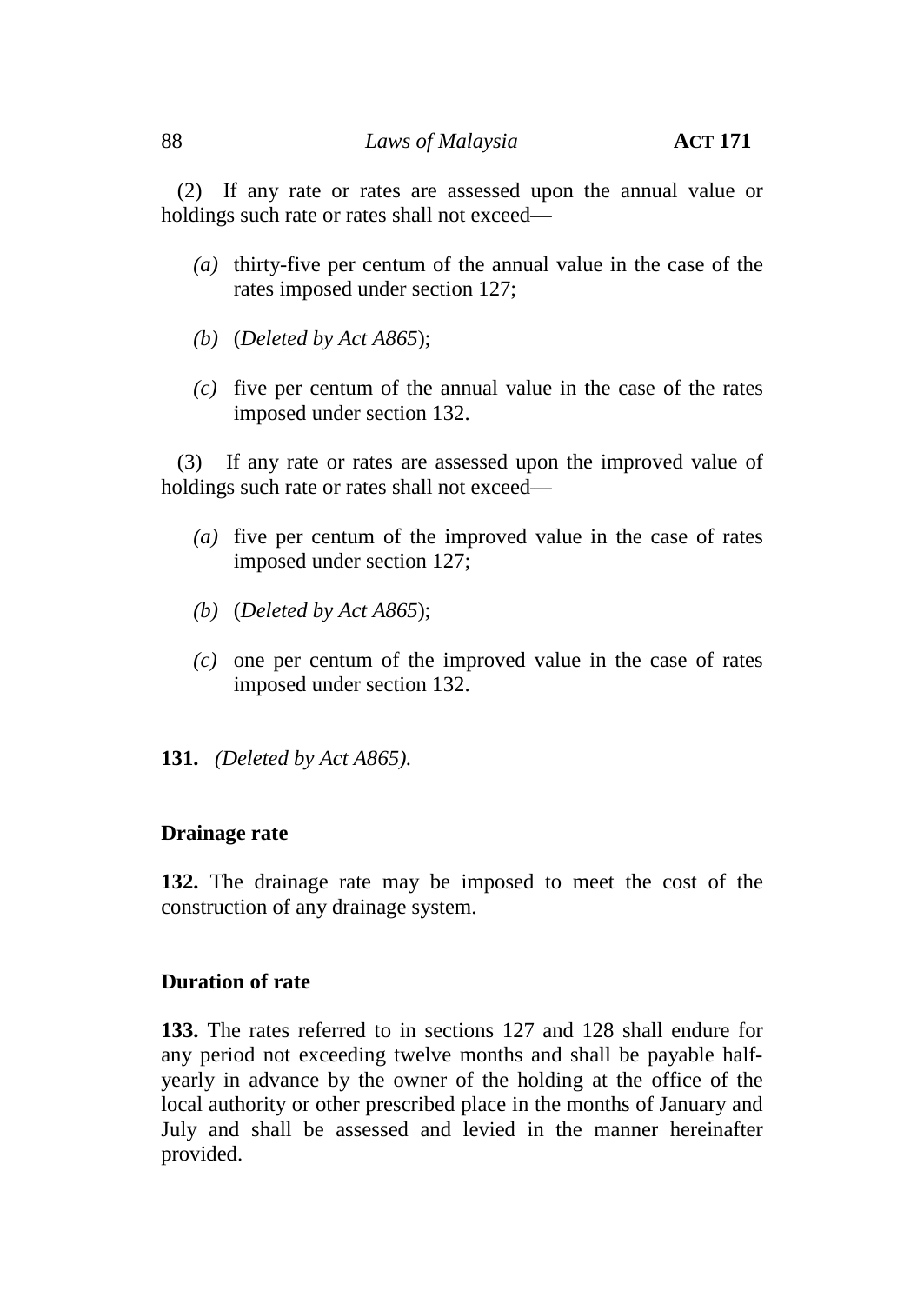# **Exemption from rates**

**134.** When any holding or part thereof is used exclusively—

- *(a)* as public places for religious worship;
- *(b)* as licensed public burial grounds or crematoria;
- *(c)* for public schools;
- *(d)* as public places for charitable purposes or for the purposes of science, literature or the fine arts,

and not for pecuniary profit, the State Authority may at its discretion exempt such holding or such part thereof from the payment of any rate.

# **Exemption or reduction of rate**

**135.** When any holding or part thereof is used exclusively for recreational, social or welfare purposes and not for pecuniary profit, the State Authority may at its discretion exempt such holding or such part thereof from the payment of all or any rates or may reduce any rate imposed on such holding or such part thereof.

# **Minimum rate payable**

**136.** When the rate in respect of any holding imposed is less than five ringgit in one year, no rate shall be payable.

# **Preparation of Valuation List**

**137.** (1) The local authority shall cause a Valuation List of all holdings not exempted from the payment of rates to be prepared containing—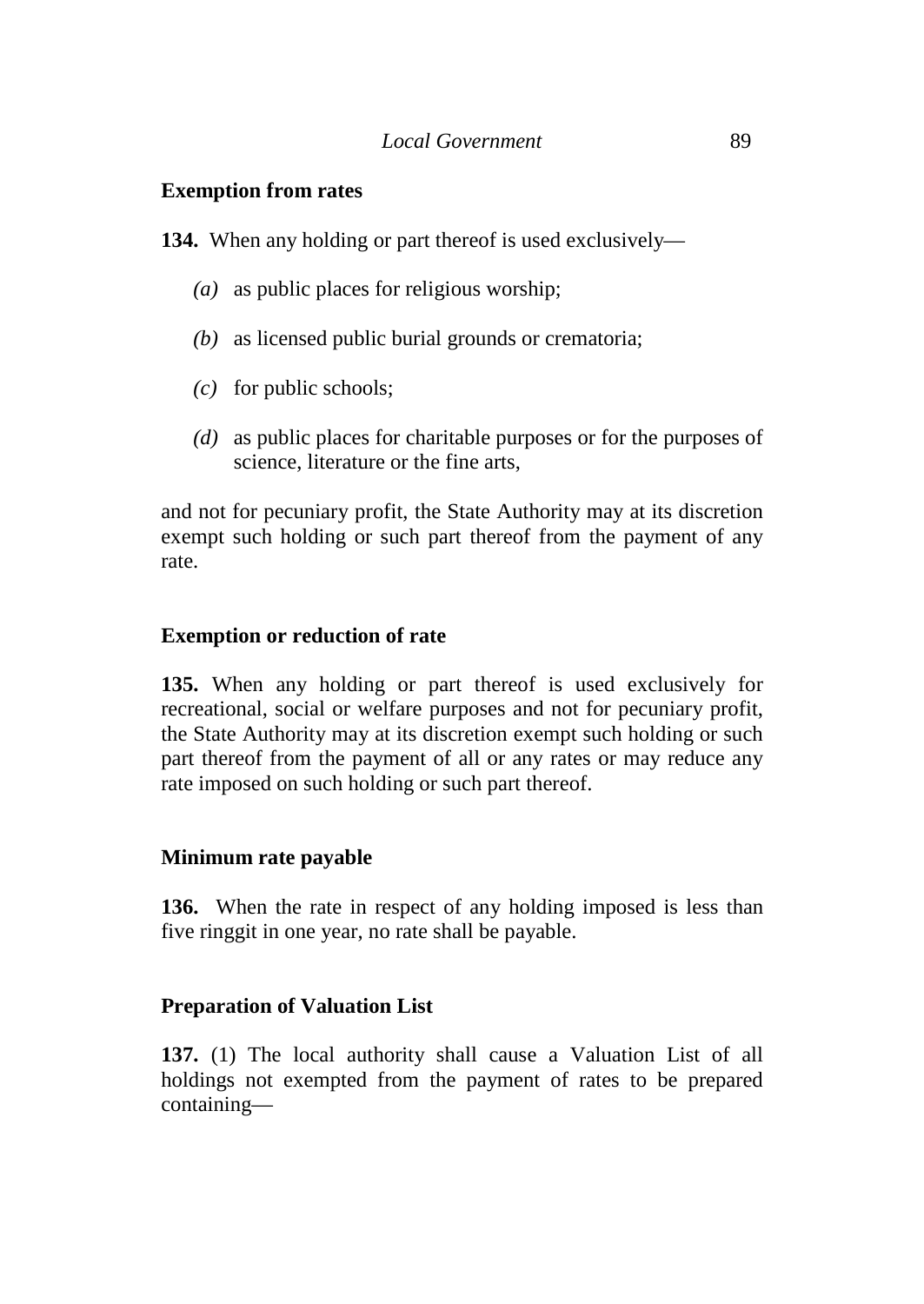- *(a)* the name of the street or locality in which such holding is situated;
- *(b)* the designation of the holding either by name or number sufficient to identify it;
- *(c)* the names of the owner and occupier, if known;
- *(d)* the annual value or improved value of the holding.

(2) The Valuation List together with the amendments made under section 144 shall remain in force until it is superseded by a new Valuation List.

(3) A new Valuation List which shall contain the same particulars as in subsection (1) shall be prepared and completed once every five years or within such extended period as the State Authority may determine.

## **Designation if name of owner unknown**

**138.** Where the name of the owner or occupier is not known it shall be sufficient to designate him in the Valuation List and in any proceedings to recover any rate as the "owner" or "occupier" of the holding on which the rate is assessed without further description.

#### **Joint or separate valuation**

**139.** The Valuation Officer may at his discretion value any holding or holdings jointly or separately.

## **Returns may be required**

**140.** (1) In order to enable the local authority to assess the value of holdings liable to assessment the local authority may require the owner or occupier thereof to furnish returns of the area, situation, quality, use and rent thereof and to give all such information as may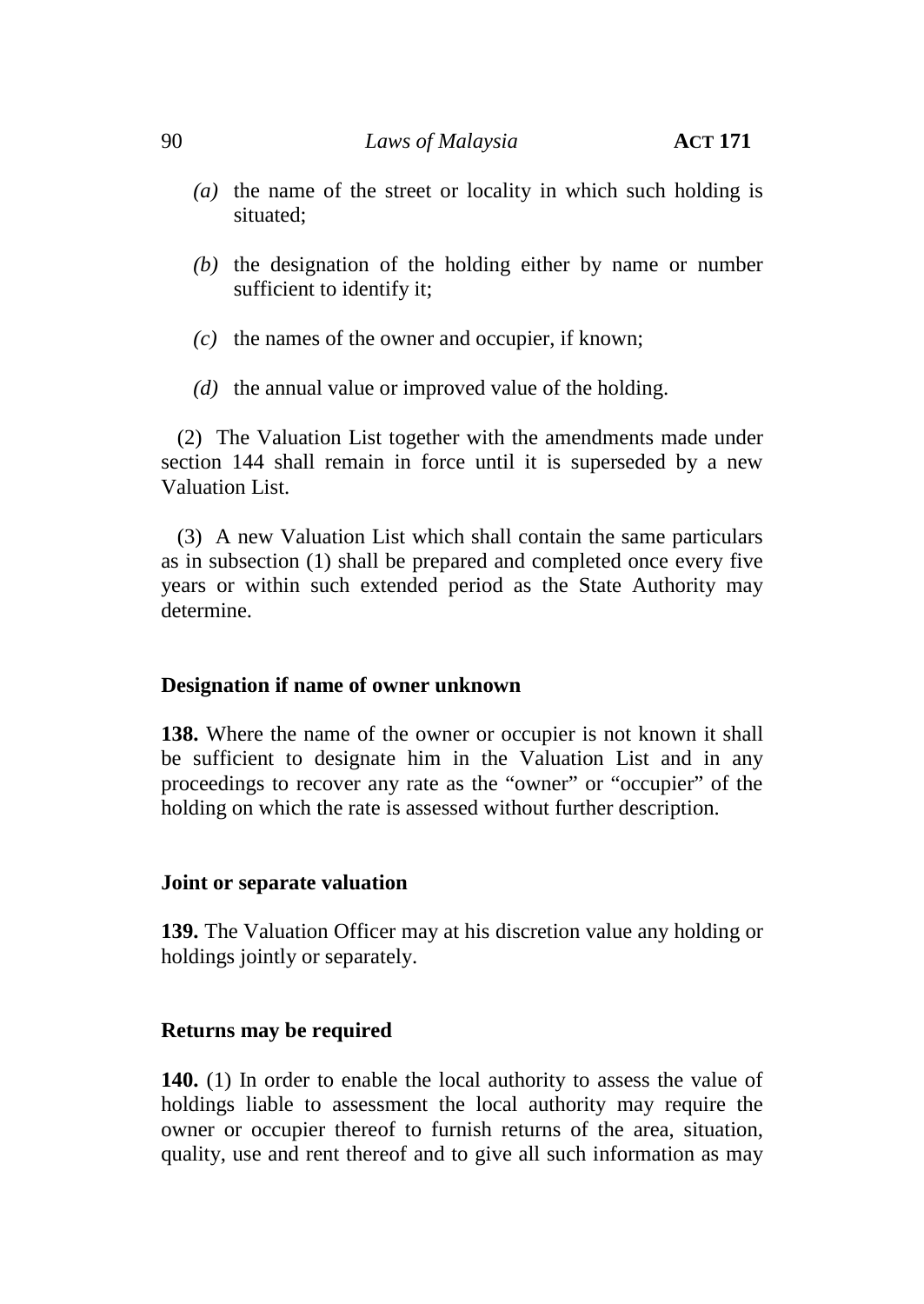be necessary for the preparation of the Valuation List or otherwise for the purpose of such valuation, and for the like purpose the local authority or any person appointed by it for that purpose may at any time enter and inspect and if necessary survey the same.

- (2) Any person who—
	- *(a)* refuses or fails to furnish such return or to give such information within two weeks from the date of receipt of the notice requiring him to do so;
	- *(b)* knowingly makes a false or incorrect return or gives false or incorrect information;
	- *(c)* hinders, obstructs or prevents the local authority or any person appointed by it from entering, inspecting or surveying any such holding,

shall be liable on conviction to a fine not exceeding two thousand ringgit or to a term of imprisonment not exceeding six months or with both.

## **Notice of new Valuation List to be published**

**141.** (1) Where any Valuation List has been prepared or adopted under section 137 the local authority shall give notice of the same and of the place where the Valuation List or a copy thereof may be inspected in the *Gazette* and by way of advertisement in two local newspapers at least one of which is in the national language.

(2) Any person claiming to be either the owner or occupier of a holding included in the Valuation List or the agent of any such person may inspect the Valuation List and make extracts therefrom without charge.

(3) The local authority shall give notice in the same manner of a day not being less than forty-two days from the date of notification in the *Gazette* when the local authority will proceed to revise the Valuation List and in all cases in which any holding is for first time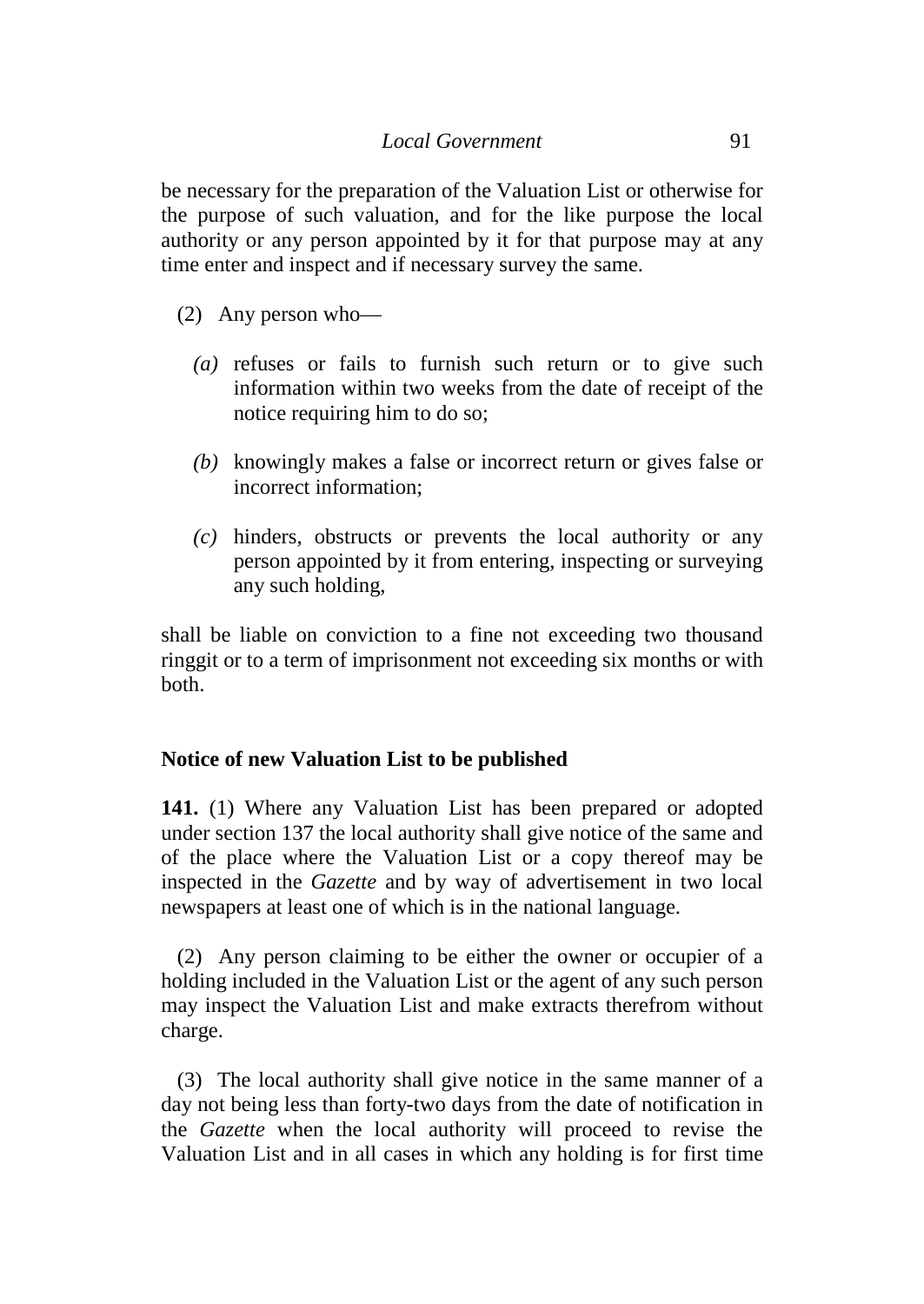valued or the valuation thereon has increased the local authority shall also give notice to the owner or occupier thereof.

# **Objections**

**142.** (1) Any person aggrieved on any of the following grounds:

- *(a)* that any holding for which he is rateable is valued beyond its rateable value;
- *(b)* that any holding valued is not rateable;
- *(c)* that any person who, or any holding which, ought to be included in the Valuation List is omitted therefrom;
- *(d)* that any holding is valued below its rateable value; or
- *(e)* that any holding or holdings which have been jointly or separately valued ought to be valued otherwise,

may make objection in writing to the local authority at any time not less than fourteen days before the time fixed for the revision of the Valuation List.

(2) All objections shall be enquired into and the persons making them shall at such enquiry be allowed an opportunity of being heard either in person or by an authorized agent.

## **Confirmation of new Valuation List**

**143.** (1) On or before the thirty-first day of December of the year preceding the year in which any Valuation List is to come into force the local authority shall, with the approval of the State Authority, confirm such Valuation List with or without any amendment or revision and the Valuation List so confirmed shall be deemed to be the Valuation List until such time as it is superseded by another Valuation List.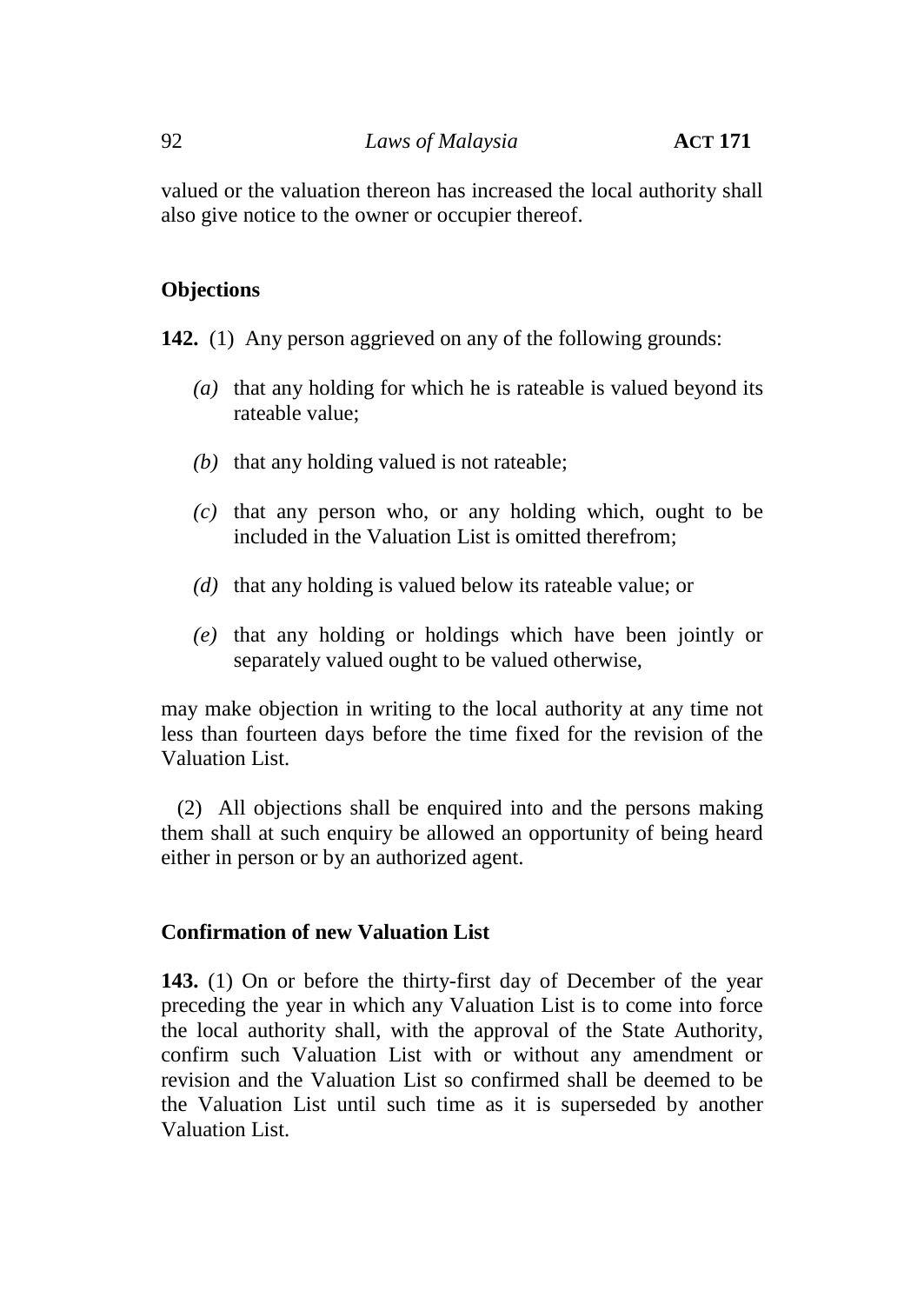(2) The confirmed Valuation List referred to in subsection (1) shall be deposited in the office of the local authority and shall be open there during office hours to inspection by all owners and occupiers of holdings comprised therein, and a notice that it is so open to inspection stating the place of inspection shall forthwith be published.

(3) The local authority shall not be required to hear and determine all objections to the Valuation List before confirming it in accordance with subsection (1), and if any objection is not heard and determined before the Valuation List is confirmed it shall be heard and determined as soon as possible thereafter and with the like consequences as if it has been heard and determined before the Valuation List was so confirmed, and until the objection has been heard and determined the increase in valuation or new valuation objected to shall not be deemed to be in force and the old rates shall continue to be payable.

#### **Amendments to Valuation List**

**144.** (1) Where by reason of—

- *(a)* a mistake, oversight or fraud the name of any person or the particulars of any rateable holding which ought to have been inserted in or omitted from the Valuation List, has been omitted from or inserted in the Valuation List, as the case may be, or any rateable holding has been insufficiently or excessively valued or for any other reason whatsoever any rateable holding has not been included in the Valuation List;
- *(b)* any building erected, modified, altered, demolished or rebuilt, or other improvements made upon a rateable holding the value thereof has been increased;
- *(c)* any building or part of a building being demolished or any other works being carried out on the rateable holding the value thereof has been decreased;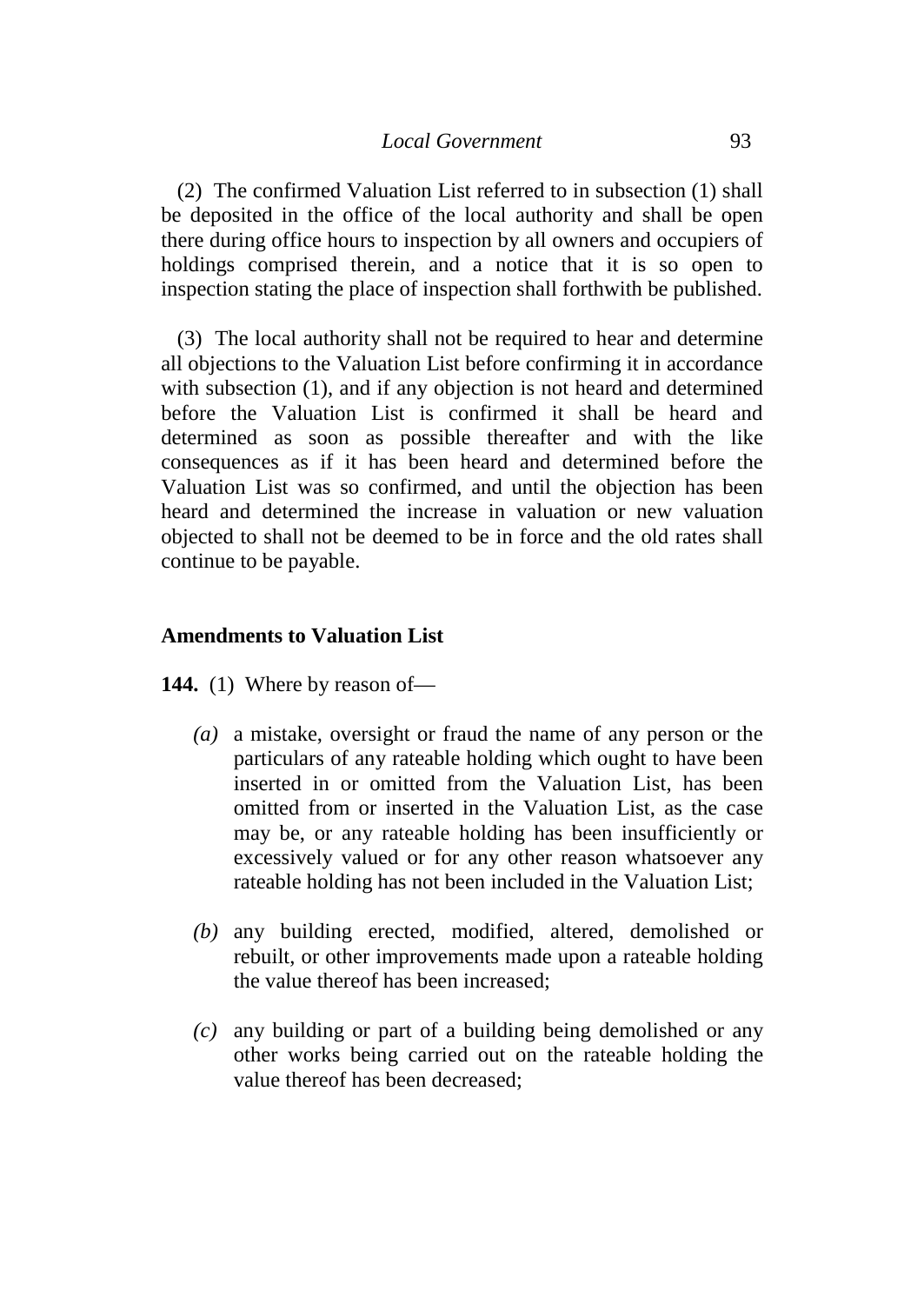- *(d)* any rateable holding which has been included in a joint valuation and which in the opinion of the Valuation Officer ought to have been valued separately or otherwise;
- *(e)* the issue of any new titles in respect of any holdings;
- *(f)* any change to the rateable holding effected by any law relating to planning as a result of which the value of the holding has been increased or decreased,

the Valuation Officer may at any time amend the Valuation List accordingly and rates shall be payable in respect of the holding in question in accordance with the Valuation List so amended.

(2) Notice shall be given to all persons interested in the amendment of a time, not less than thirty days from the date of service of such notice, at which the amendment is to be made.

(3) Any person aggrieved by the amendment of the Valuation List on any of the grounds specified in section 142 may make objection in writing to the local authority not less than ten days before the time fixed in the notice and shall be allowed an opportunity of being heard in person or by an authorized agent.

(4) Any amendment made under this section may, at the discretion of the local authority, have regard to the level of annual values or improved value prevailing as at or about the time the current Valuation List was prepared.

(5) Any amendment made in the Valuation List in accordance with this section shall be confirmed by the local authority.

(6) Where on account of any amendment in the Valuation List the rate payable in respect of any holding is enhanced, reduced or extinguished, the new rate shall be payable, or the rate shall cease to be payable, from the commencement of the next half year or such earlier date as the local authority may determine.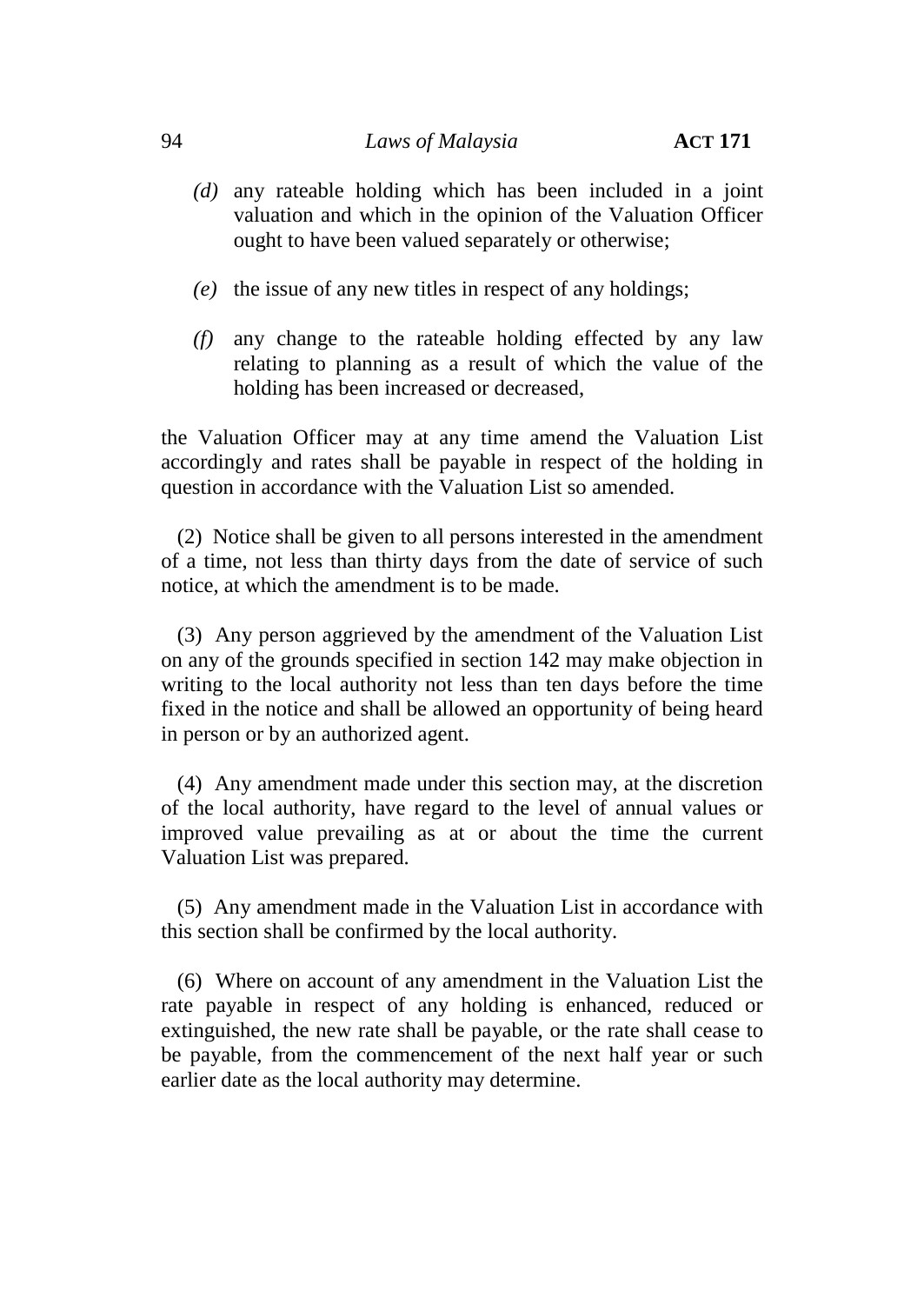#### **Appeals**

**145.** (1) Any person who having made an objection in the manner prescribed by section 142 or 144 is dissatisfied with the decision of the local authority thereon may appeal to the High Court by way of originating motion:

Provided that with the filing of the originating motion there shall be paid into the local authority the amount of the rate appealed against.

(2) The originating motion shall be filed by the person dissatisfied with the decision of the local authority within fourteen days of the receipt thereof.

(3) The local authority shall be the respondent in any appeal under this section.

(4) Every such appeal shall be heard before the High Court whose decision on questions of fact shall be final and conclusive.

(5) From the decision of the High Court either party may appeal on questions of law to the Federal Court whose decision shall be final and conclusive.

(6) In any appeal under subsection (5), any written law for the time being in force relating to appeals in civil matters from the High Court in its appellate jurisdiction to the Federal Court shall apply.

#### **Rates to be first charge**

**146.** All rates shall be paid by the persons who are the owners of the holdings for the time being, and until so paid shall, subject to the National Land Code [*Act 56 of 1965*], be a first charge on the holdings in respect of which they are assessed, and if not paid within the prescribed time, shall be recoverable in the manner hereinafter prescribed.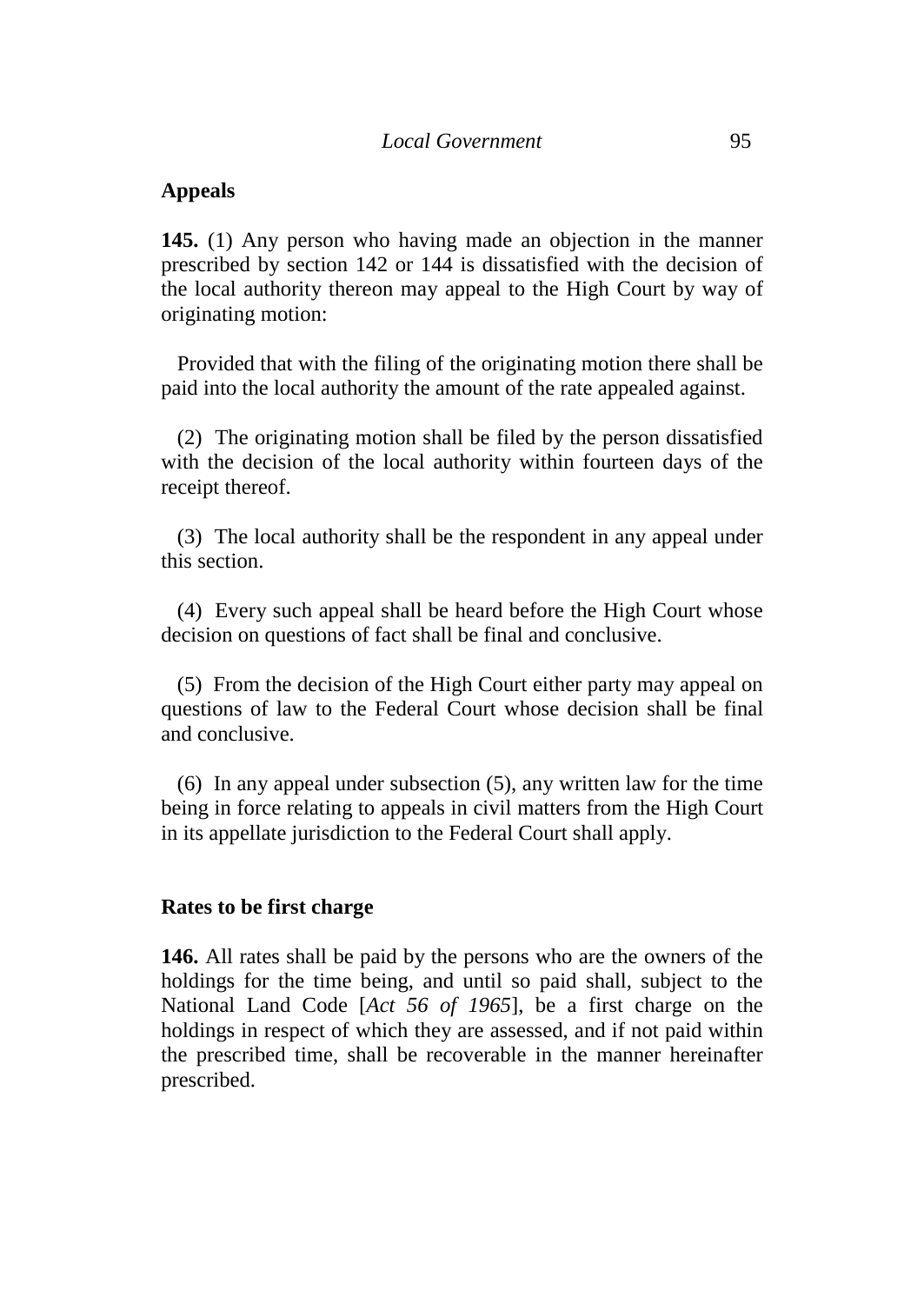## **Proceedings in default**

**147.** (1) If any sum payable in respect of any rate remains unpaid at the end of February or August, as the case may be, the owner or owners shall be liable to pay the same together with such fee as the local authority may fix from time to time.

(2) If any such sum or any part thereof remains due and unpaid by the end of February or by the end of August in each year, as the case may be, it shall be deemed to be an arrear and may be recovered as provided in section 148.

#### **Proceedings for recovery of an arrear**

**148.** (1) For the recovery of an arrear the local authority may issue a warrant of attachment in Form F of the First Schedule hereto and may seize by virtue thereof any movable property, belonging to the owner or occupier liable to pay the same, which is found within the local authority area and may also seize any movable property, to whomsoever belonging, which is found on the holding in respect of which the arrear is due:

Provided that no warrant of attachment shall be issued by the local authority unless it has served a notice, in Form E of the First Schedule hereto, posted or delivered to the owner or any one of the owners, if more than one, at the last known address, calling on him to pay the arrear within fifteen days of the posting or delivery.

(2) The warrant shall be executed by an officer of the local authority who shall make an inventory of the property attached thereunder, and shall at the same time give notice in Form G of the First Schedule hereto, to the person in possession of the property at the time of attachment:

Provided that where in the opinion of the officer executing the warrant the value of the movable property to be attached is of a lesser value than the arrear to be recovered or there is no movable property to be attached as in the case of a holding which is vacant or unoccupied no such inventory need be made and in such a case he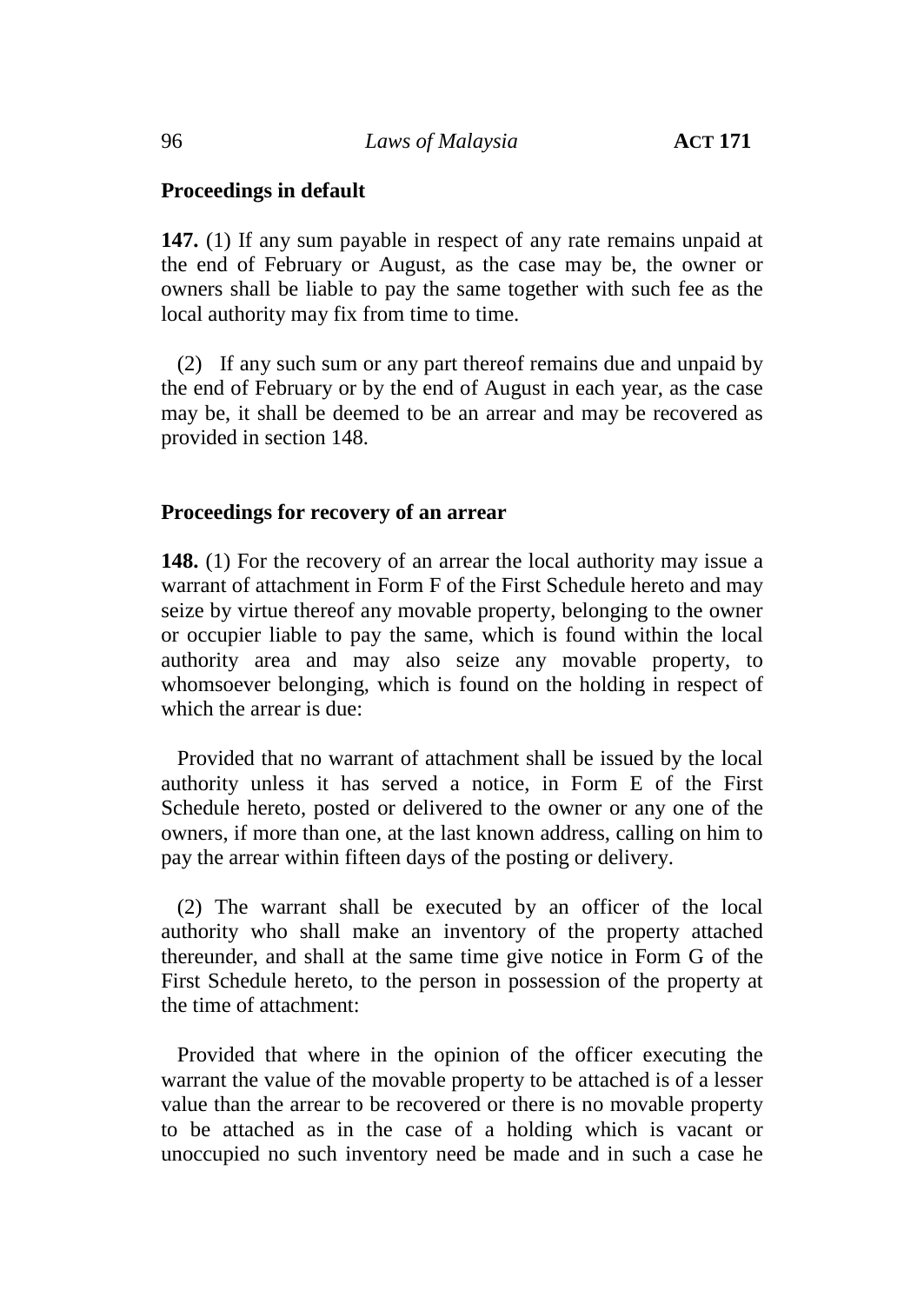shall affix a notice in Form H of the First Schedule hereto on some conspicuous part of the holding or any one of the holdings in respect of which the arrear is due to the effect that procedure for the recovery shall be instituted under section 151.

(3) Such officer may break open in the daytime any house or building for the purpose of effecting such attachment.

(4) The fee for a warrant of attachment shall be of such amount as the local authority may fix from time to time and shall be costs of the attachment.

# **Sale of property attached**

**149.** (1) Unless the arrear with costs be paid within seven days from the date of the attachment the property attached or such part thereof as may be necessary shall be sold by public auction:

Provided that where the property seized is of a perishable nature or where expense of keeping it in custody will exceed its value it may be sold at once.

(2) The expenses of the maintenance of livestock and the custody of moveable property shall be costs of the attachment.

## **Application of proceeds of sale**

**150.** The proceeds of sale shall be applied in satisfaction of the arrear together with interest thereon at the rate of six per centum per annum and costs, and the surplus, if any, shall be paid to the person in possession of the property at the time of attachment.

## **Attachment and sale of holding**

**151.** (1) If the arrear cannot be recovered in the manner provided in section 148 it shall be lawful for the Registrar of the High Court upon application made by the local authority, or by any officer of the local authority authorized by the local authority in that behalf, to order the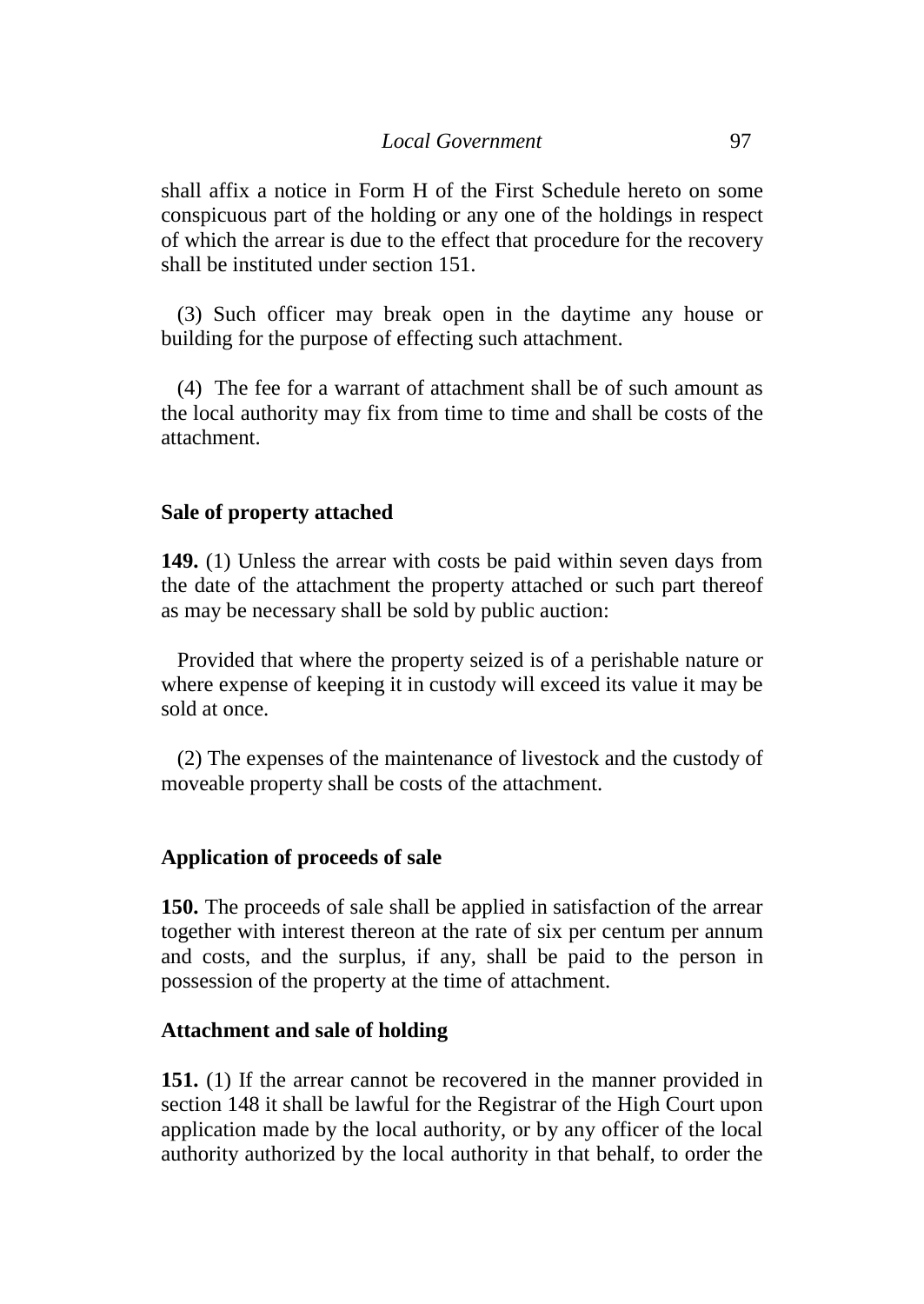attachment and sale of the holding or holdings in respect of which the arrear has accrued.

(2) Such attachment and sale may be effected in the manner provided by the law relating to civil procedure for the execution of a decree by attachment and sale of immovable property.

(3) The Registrar of the High Court shall, from the proceeds of sale, provide first for the costs of attachment and sale, then for payment to the local authority of the amount of the arrear, together with interest thereon at the rate of six per centum per annum and costs, and in the event of there being any surplus remaining the Registrar shall, if he is satisfied as to the right of any person claiming such surplus, pay the amount thereof to him, and if he is not so satisfied, shall place the amount on deposit in the Treasury to be held in trust for the person who may ultimately succeed in establishing his claim thereto.

(4) The local authority may in its discretion refrain from seizing and selling, or may release from attachment, any property lawfully seizable under section 148 where such property is the property of the occupier, being a tenant, of the holding or of a person not liable to pay an arrear due in respect of such holding.

(5) Where the property is the property of a tenant-occupier, the local authority shall refrain from seizing and selling or shall release from attachment such property:

Provided that the tenant-occupier pays to the local authority the rent of such holding as it falls due until the arrear is satisfied or until the termination of his tenancy and in any such case, notwithstanding anything contained in subsection (1), such holding may be attached and sold.

(6) The amount of any rent paid by a tenant-occupier to the local authority under subsection (5) may be deducted by such tenant occupier from the next and following payments of rent to the owner of the holding.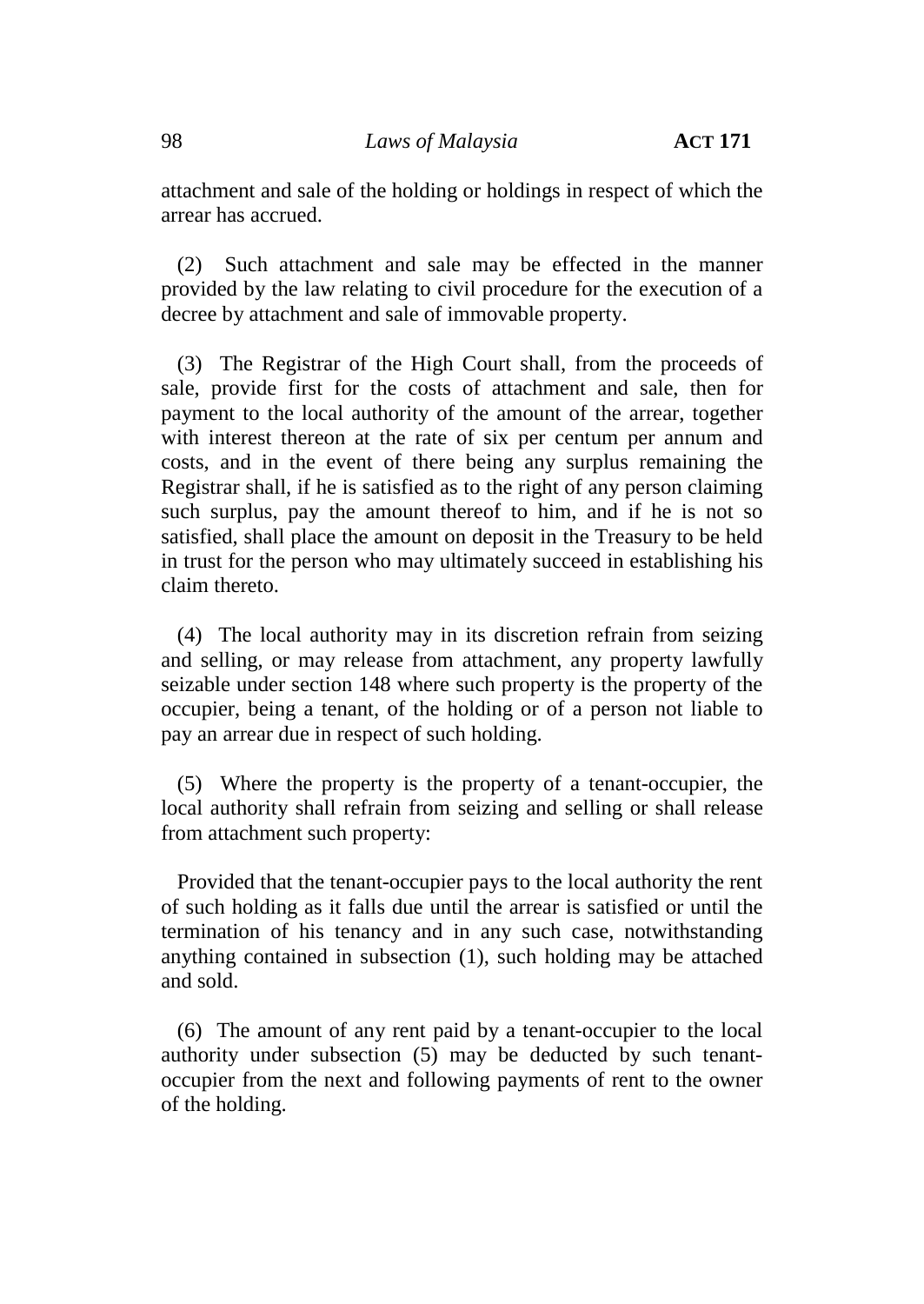## **Recovery of costs**

**152.** All costs of any proceeding under this Part for the recovery of arrears may be recovered as if they formed part of such arrears.

# **Power to stop sale**

**153.** If any person having any interest in any property liable to be sold under this Part at any time previous to such sale tenders the arrear with interest and costs the local authority shall thereupon desist from all further proceedings in respect thereof, and where the property has been attached by the Court under section 151 he shall inform the Court of such payment.

# **Objection to attachment**

**154.** (1) If any person whose property has been attached under the provisions of this Part disputes the propriety of the attachment he may apply to the High Court, in the case of the attachment of a holding, or the Magistrate's Court in the case of the attachment of movable property, for an order to stay the proceedings, and such Court after making such enquiry as may be necessary shall make such order on the premises as may be just.

(2) No application shall be entertained by any court unless the applicant has deposited with the local authority the amount of the arrear with interest and costs.

## **Recovery of rates paid by occupier**

**155.** If the sum due from the owner of any holding on account of any rate or costs is paid by the occupier of such holding such occupier may, notwithstanding anything contained in any agreement or arrangement with the owner, deduct from the next and following payments of his rent the amount which may have been so paid by him.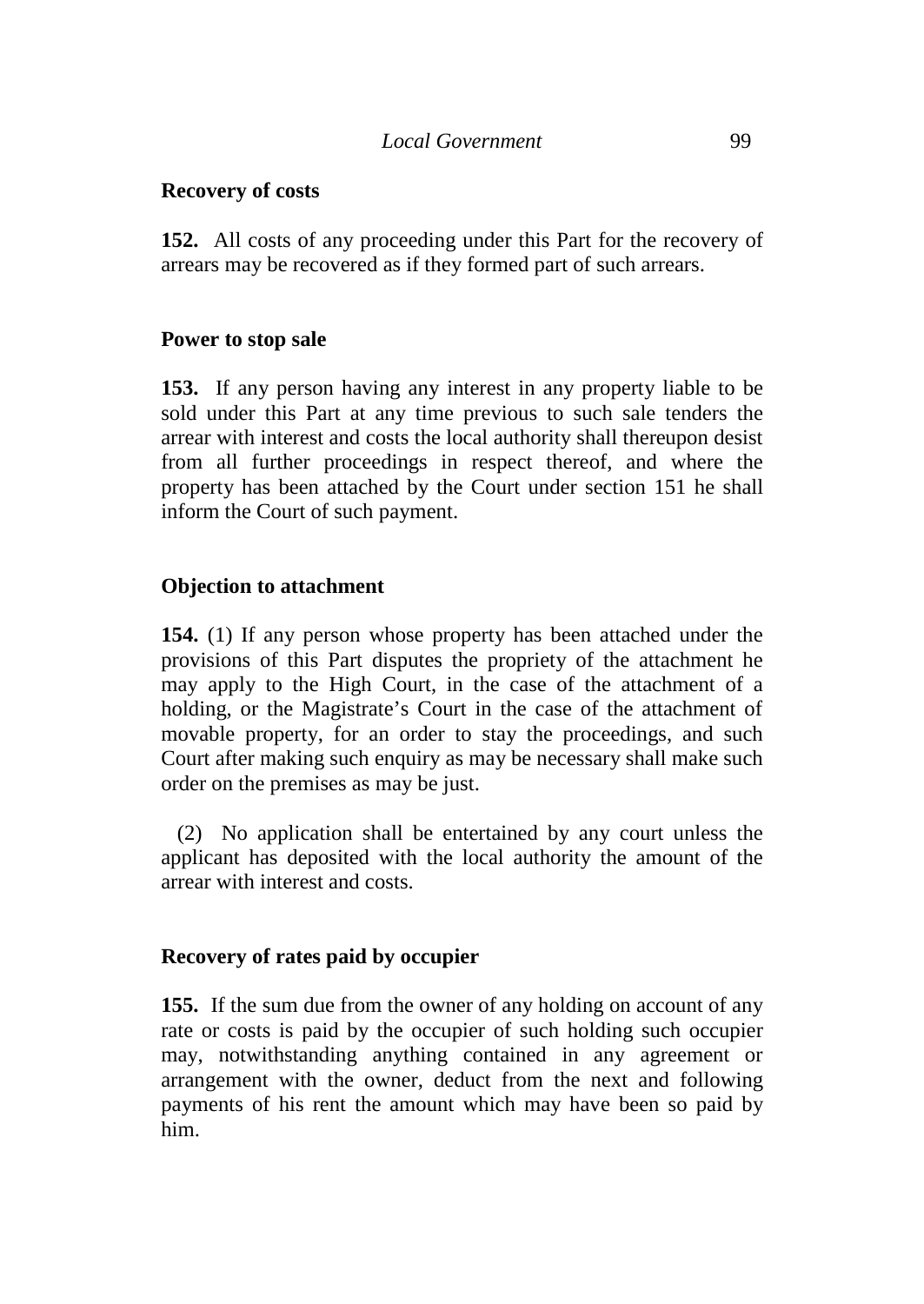# **Arrear may be sued as debt**

**156.** Notwithstanding anything herein, an arrear may be sued for and recovered as a debt in a court of competent jurisdiction by the local authority in its official name from any person liable to pay the same.

# **Evidence of rates**

**157.** The production of the books or records purporting to contain any rate or assessment made under this Part shall, without any other evidence whatever, be *prima facie* proof of the making and validity of the rates or assessment mentioned therein.

## **Assessment,** *etc.***, not to be impeached for want of form**

**158.** (1) No valuation or rate assessed thereon, no charge or demand of any rate and no attachment or sale shall be impeached or affected by reason of any mistake in—

- *(a)* the name of any person liable to pay the rate;
- *(b)* the description of any holding liable to such rate;
- *(c)* the amount of the rate assessed thereon; or
- *(d)* the mode of attachment or sale,

where the requirements of this Part or of any by-law, rule or regulation are in substance and effect complied with.

(2) No proceedings under this Part for the recovery of any rate shall be quashed or set aside in any court for want of form.

## **Liability of owner on subdivision or amalgamation of holdings**

**159.** Whenever holdings are subdivided or amalgamated the owner thereof shall be liable to pay until the end of the year in which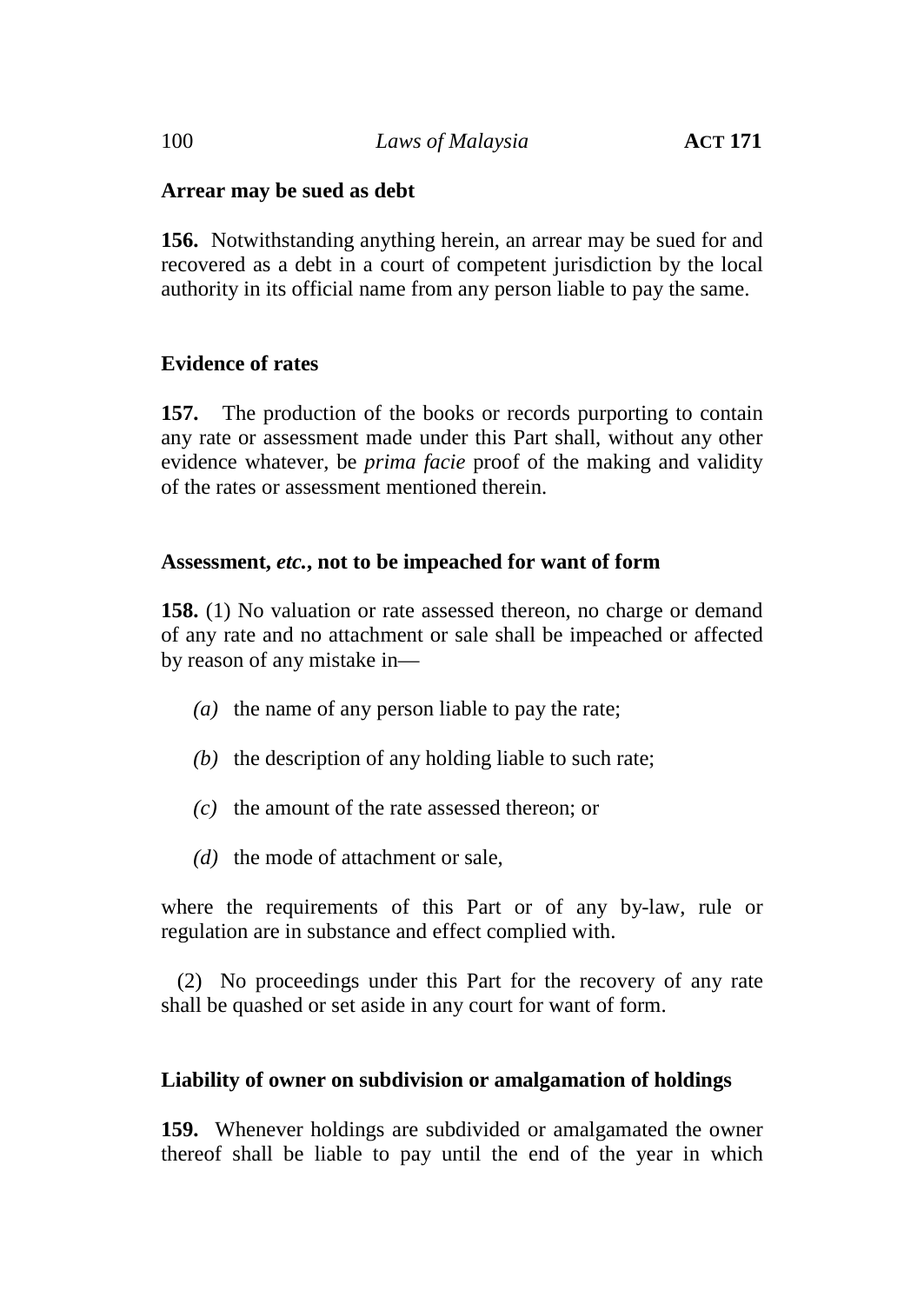subdivision or amalgamation is effected or until the coming into force of a new Valuation List, whichever is prior in time, all rates, arrears, interest and costs due thereon as if such subdivision or amalgamation had not been made.

#### **Notice of transfer of rateable holdings**

**160.** (1) Whenever any rateable holding within a local authority area is sold or transferred it shall be the duty of the seller or transferor and the purchaser or transferee within three months after such sale or transfer to give notice thereof to the local authority in Form I of the First Schedule hereto.

(2) Whenever the owner of any rateable holding within a local authority area dies it shall be the duty of the person becoming the owner thereof by succession or otherwise to give notice thereof to the local authority within a period of one year of the death in Form J of the First Schedule hereto.

(3) On receipt of such notice the local authority may require the production of the instrument effecting change of ownership or of a certified copy thereof.

(4) Every person who sells or transfers any rateable holding within a local authority area shall continue to be liable for the payment of all rates payable in respect of such holding and for the performance of all other obligations imposed by this Part or by any by-law upon the owner of such holding which become payable or are to be performed at any time before notice of such transfer has been given or until the sale or transfer has been recorded in the books of the local authority.

(5) Nothing herein shall affect the liability of the purchaser or transferee to pay the rates in respect of such holding or to perform such obligation, or affect the right of the local authority to recover such rate or to enforce such obligation under this Part notwithstanding that such rates became payable or such obligations were imposed before notice of such sale or transfer had been recorded.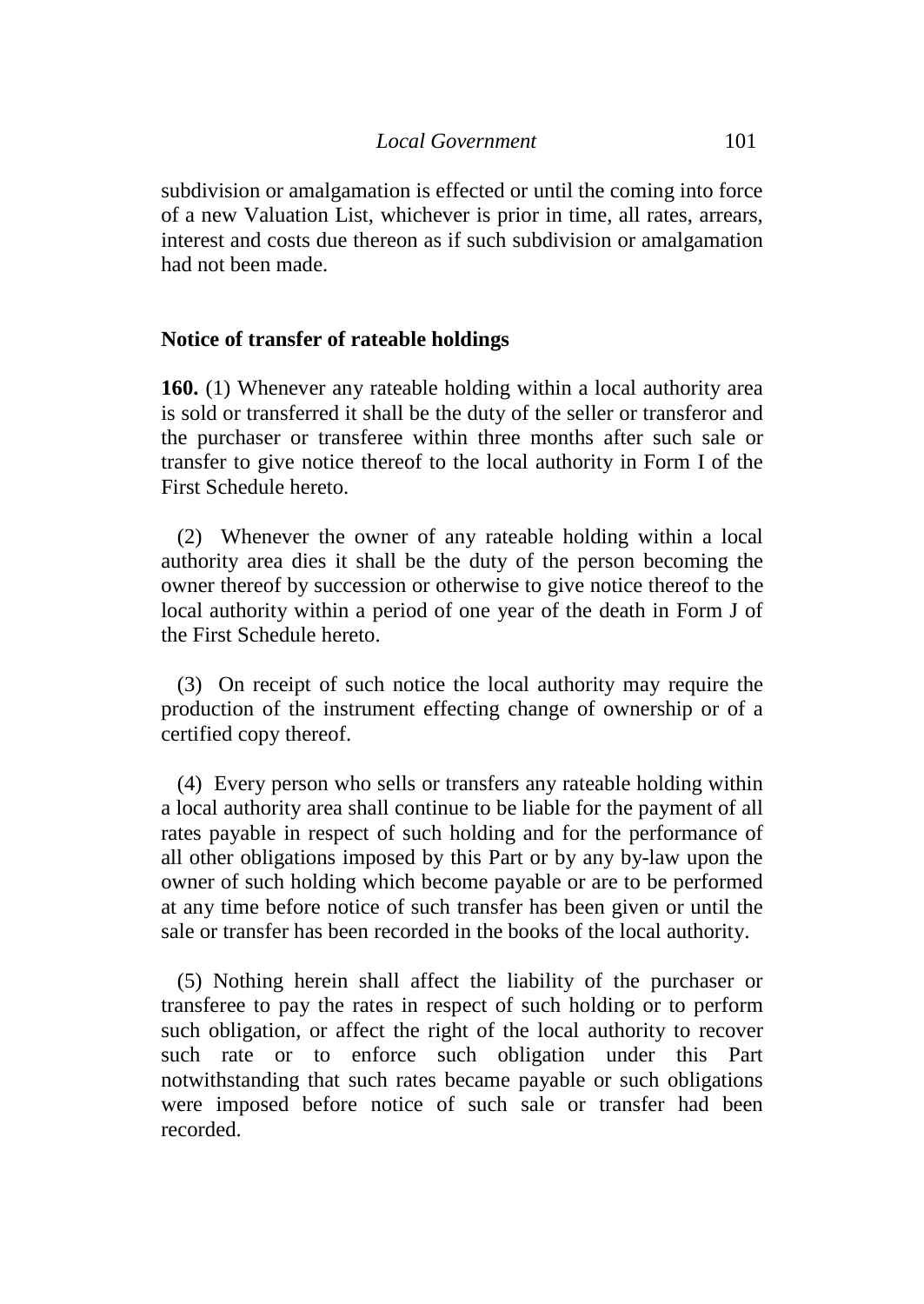(6) Every person failing to give any notice shall on conviction be liable to a fine not exceeding two thousand ringgit or to a term of imprisonment not exceeding six months or with both.

#### **Notice of new buildings**

**161.** (1) Where any new building is erected or where any building is rebuilt, enlarged, altered, repaired or renovated, or where any building which has been vacant is re-occupied the owner of the holding on which such building is situate shall within fifteen days give notice thereof in writing to the local authority.

(2) The said period of fifteen days shall be reckoned from the date of the completion or of the occupation, whichever first occurs, of the building which has been newly erected, rebuilt, enlarged, altered, repaired or renovated, as the case may be, and in the case of a building which has been vacant, from the date of the reoccupation thereof.

(3) When any building or portion of a building is demolished or removed otherwise than by the order of the local authority, the owner of such holding shall give notice of the commencement of such demolition or removal in writing to the local authority.

(4) The local authority may on receipt of the notice, and if it is satisfied that the demolition is being properly and expeditiously carried out, order that the rates assessed in respect of any such holding be reduced and if already paid refunded proportionately to the amount of the assessment of the holding relating to the building or portion of the building being demolished or removed.

(5) Until such notice is given the owner shall continue to be liable to pay rates in respect of such holding as though such building or portion of a building had not been demolished or removed.

(6) Every person failing to give any notice shall on conviction be liable to a fine not exceeding two thousand ringgit or to a term of imprisonment not exceeding six months or to both.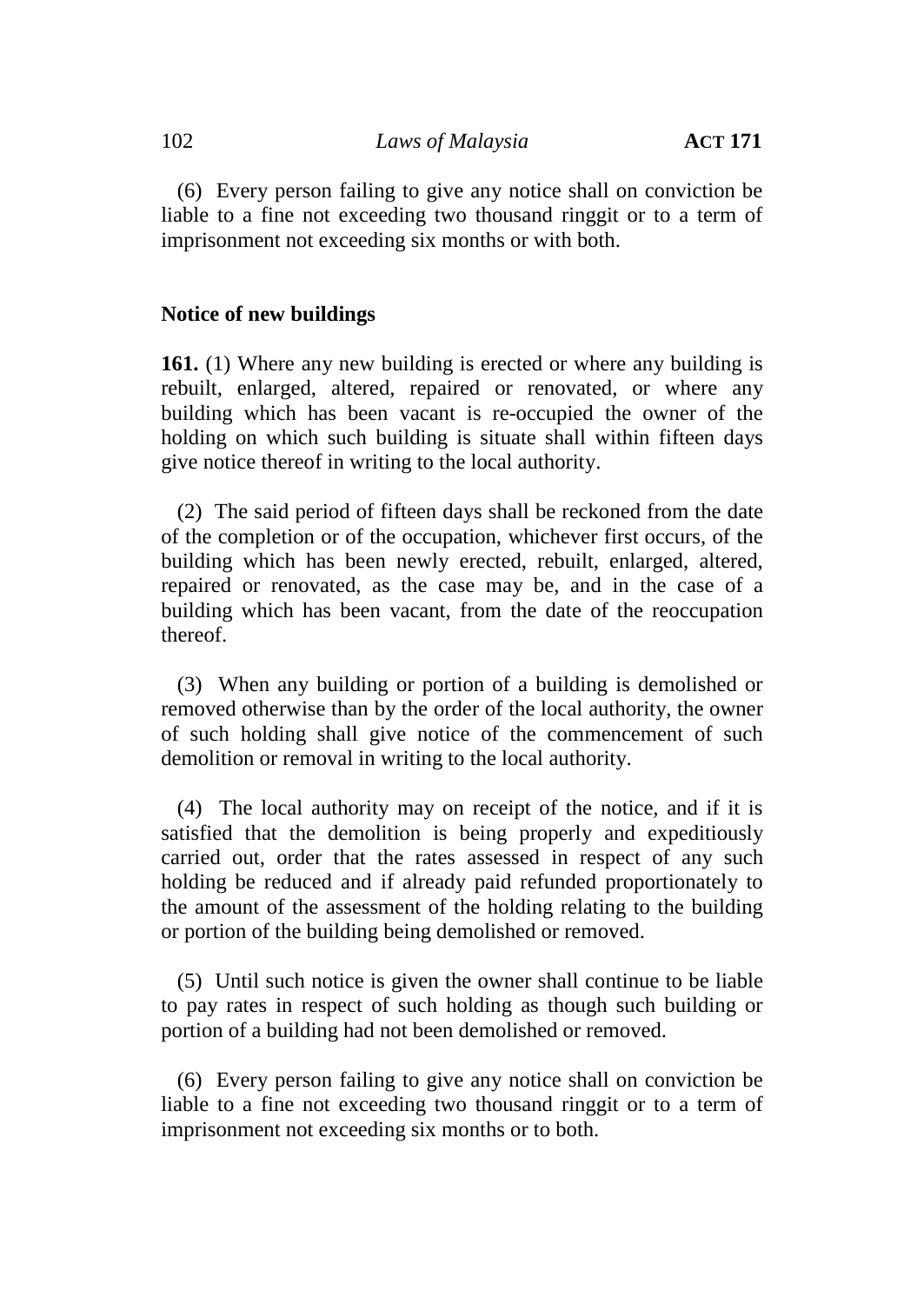#### **Refund on unoccupied buildings**

**162.** (1) Where any building is unoccupied and no rent is payable in respect thereof during a period of not less than one calendar month in any half year in respect of which a rate has been paid the local authority may order the refund or remission, as the case may be, of a part of such rate proportionate to the period during which the building has been unoccupied.

(2) No refund or remission shall be ordered unless the person claiming the same shall have within seven days from the commencement of the period in respect of which the refund or remission is claimed given written notice to the local authority of such vacancy and in the case of any refund shall have claimed payment thereof in writing not later than one month after the expiration of the half year in respect of which the claim is made.

(3) No refund or remission shall be ordered in respect of any building unless the owner of the holding in question proves to the satisfaction of the local authority—

- *(a)* that such building is in good repair and fit for occupation;
- *(b)* that every reasonable effort to obtain a tenant has been made;
- *(c)* that the rent demanded is a reasonable one;
- *(d)* that the building has been vacant during the whole period for which the refund is claimed:

Provided that when a refund is claimed in respect of a period during which the building has been undergoing repairs for the purpose of rendering it fit for occupation or for *bona fide* reconstruction it shall not be necessary to prove, in respect of such claims the matters specified in paragraphs *(a)*, *(b)* and *(c)*.

(4) Claims shall state the dates on which the building was unoccupied and the address to which communications in reference thereto may be sent.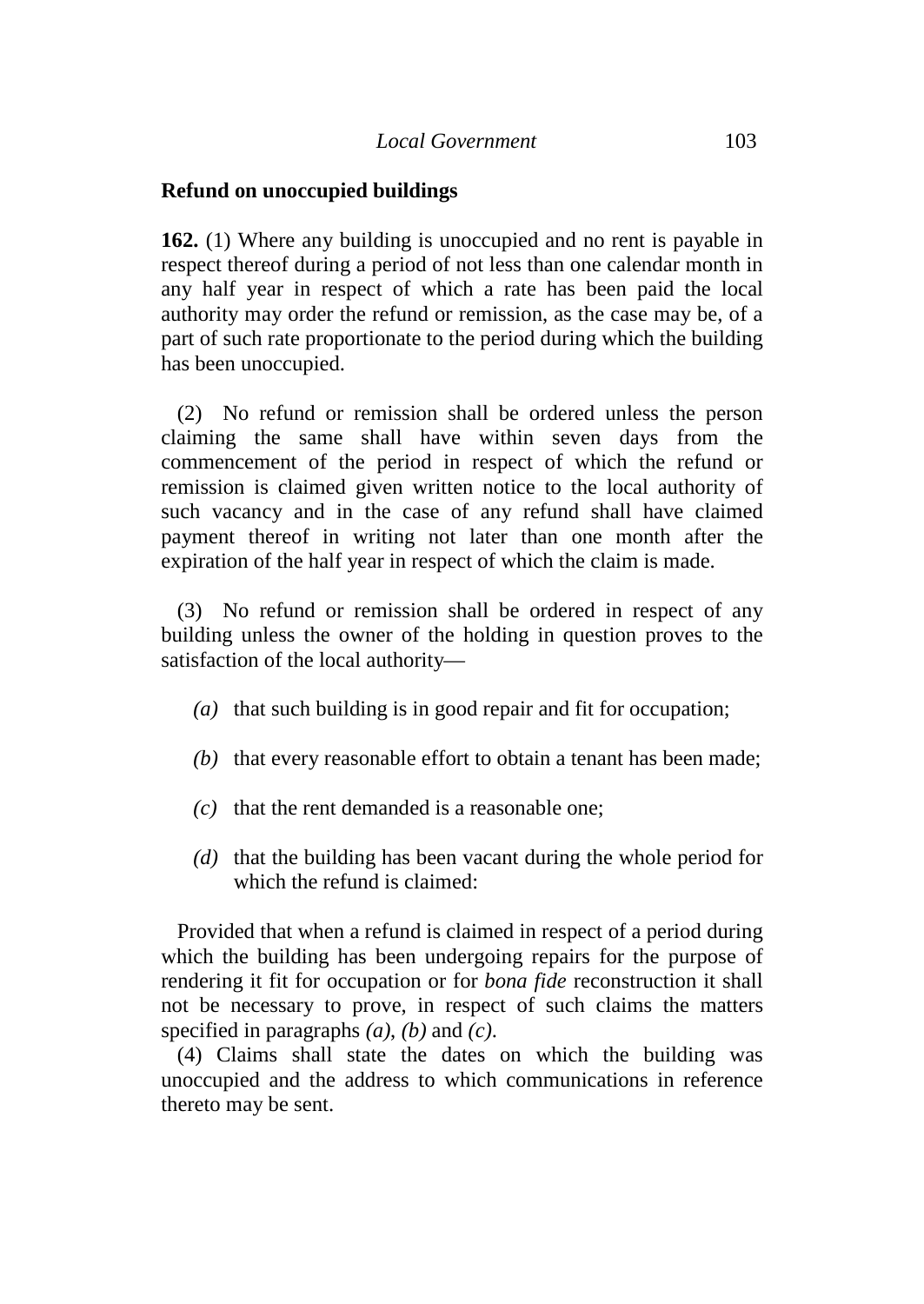(5) For the purposes of this section the expression "building" includes—

- *(a)* a self-contained flat in a building erected with the approval of the local authority;
- *(b)* any whole floor in a building with separate means of access;
- *(c)* floor space of not less than 1,000 square feet on the same floor of a building which may be let as an office, shop, factory, godown or other similar use.

## **Provision for rating buildings on State or reserved land**

**163.** (1) In the case of buildings situated on State land or on land reserved for a public purpose and not occupied by the Federal or State Governments the local authority, with the approval of the State Authority, may impose the rates referred to in section 127 upon the annual value or improved value of all or any of such buildings, and the occupiers of such buildings shall be liable to pay the said rates.

(2) The provisions of this Part shall apply to any rate imposed under subsection (1) except that in the application thereof references to a "holding" shall be deemed to be references to a "building", and references to the "owner" of a holding shall be deemed to be references to the "occupier" of a building.

# **Saving**

**164.** Notwithstanding the provisions of this Act, until such time as a Valuation List shall have been prepared and certified in accordance with this Part the assessment list furnished or prepared under the provisions of any written law repealed by this Act shall notwithstanding such repeal be the basis of the rates to be levied in respect of rateable properties contained in such assessment list and such assessment list shall be deemed to be the Valuation List for the time being in force.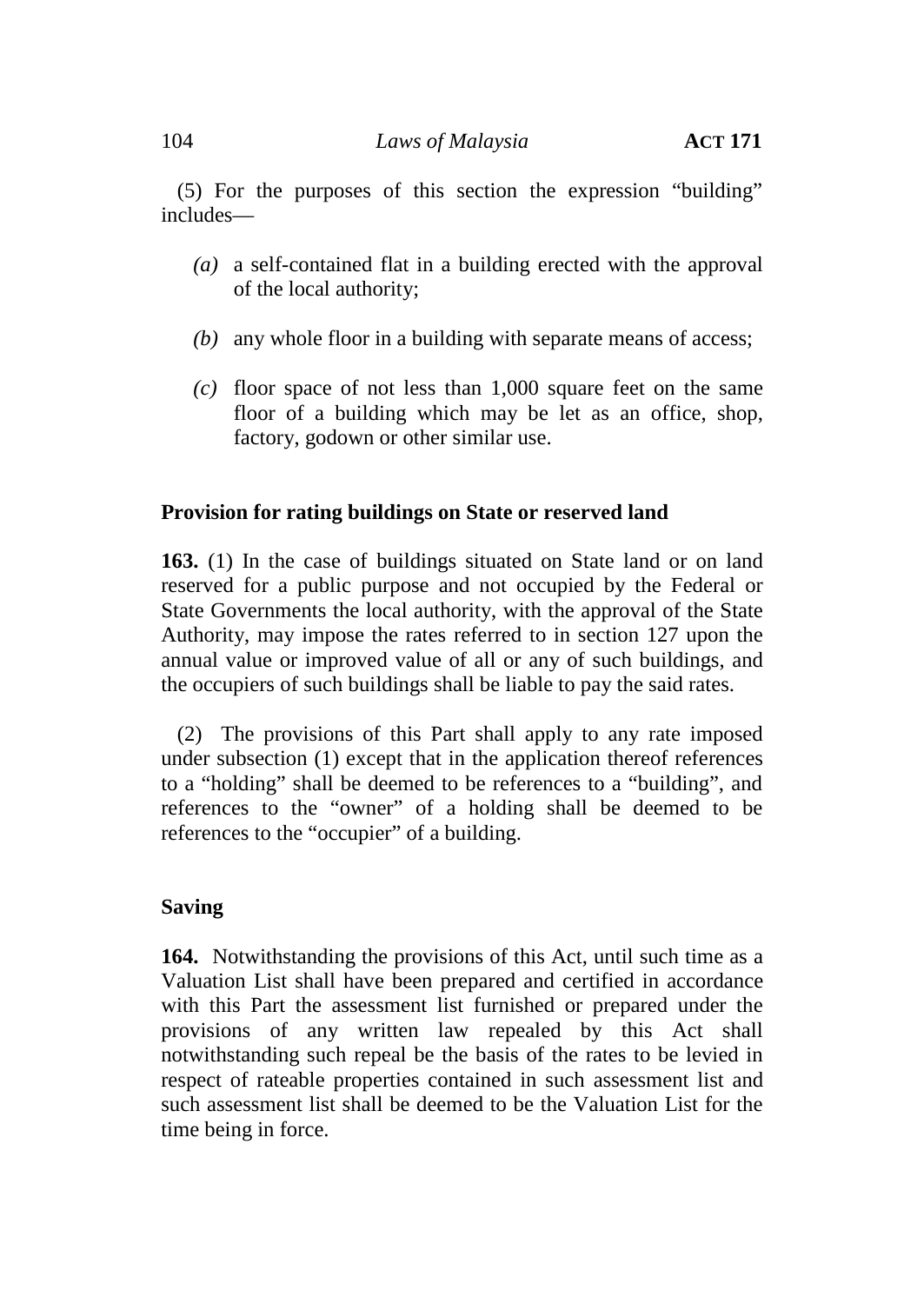## PART XVI

#### SPECIAL PROVISIONS

#### **Transfers of functions**

**165.** (1) If it appears to the State Authority to be necessary or desirable in the public interest that any function of a local authority or of an employee of such local authority should be forthwith transferred from such local authority or such employee, the State Authority may by order published in the *Gazette* transfer such function to the Menteri Besar or Chief Minister of the State; and if the State Authority is of the opinion that any investigation should be held, the State Authority may in the same order or in a subsequent order direct that an enquiry shall be held into the matter and may make such further order as may be necessary or expedient.

(2) Where under subsection (1) any function is transferred, the State Authority may make such order as may be necessary or expedient relating to the expenses required by such transfer of functions and such order shall be binding on the local authority notwithstanding any provisions of this Act relating to expenditure from the Local Authority Fund, and the payment of such expenses as may be authorized by the order shall be a purpose for which the local authority may borrow in accordance with the provisions of this Act.

(3) An order made under subsection (1) shall be laid before the Legislative Assembly of a State at its next meeting and shall, unless sooner revoked by the State Authority, continue to be in force until annulled by a resolution of the Legislative Assembly.

#### **Repeal**

**166.** The provisions of the laws to the extent set out in the Second Schedule hereto are hereby repealed.

\_\_\_\_\_\_\_\_\_\_\_\_\_\_\_\_\_\_\_\_\_\_\_\_\_\_\_\_\_\_\_\_\_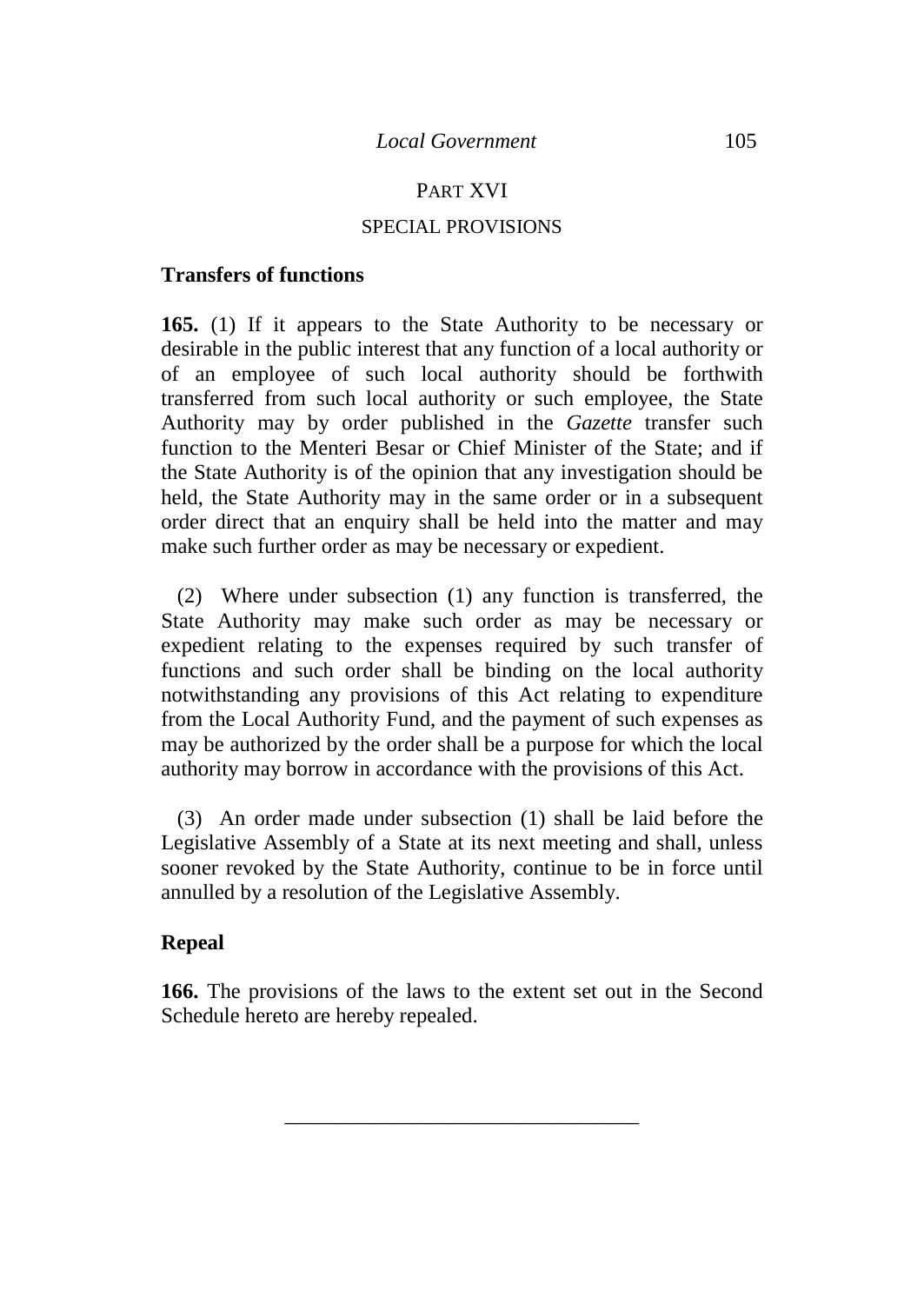# 106 *Laws of Malaysia* **ACT 171**

#### FIRST SCHEDULE

#### LOCAL GOVERNMENT ACT 1976

#### FORM A

#### DECLARATION OF ACCEPTANCE OF OFFICE

## [Section 11]

| declare that I take the said office upon myself and that I will duly and faithfully |  |  |
|-------------------------------------------------------------------------------------|--|--|
| fulfil the duties thereof according to the best of my judgement and ability.        |  |  |

………………………

*Signature of Declarant*

\_\_\_\_\_\_\_\_\_\_\_\_\_\_\_\_\_\_\_\_\_\_\_\_\_\_\_\_\_\_\_\_\_\_\_\_\_\_\_\_\_\_\_\_\_\_\_\_\_\_\_\_\_\_\_\_\_\_\_\_\_\_\_\_\_\_\_

\_\_\_\_\_\_\_\_\_\_\_\_\_\_\_\_\_\_\_\_\_\_

……………………… *\*Mayor/President*

\*Delete whichever is not applicable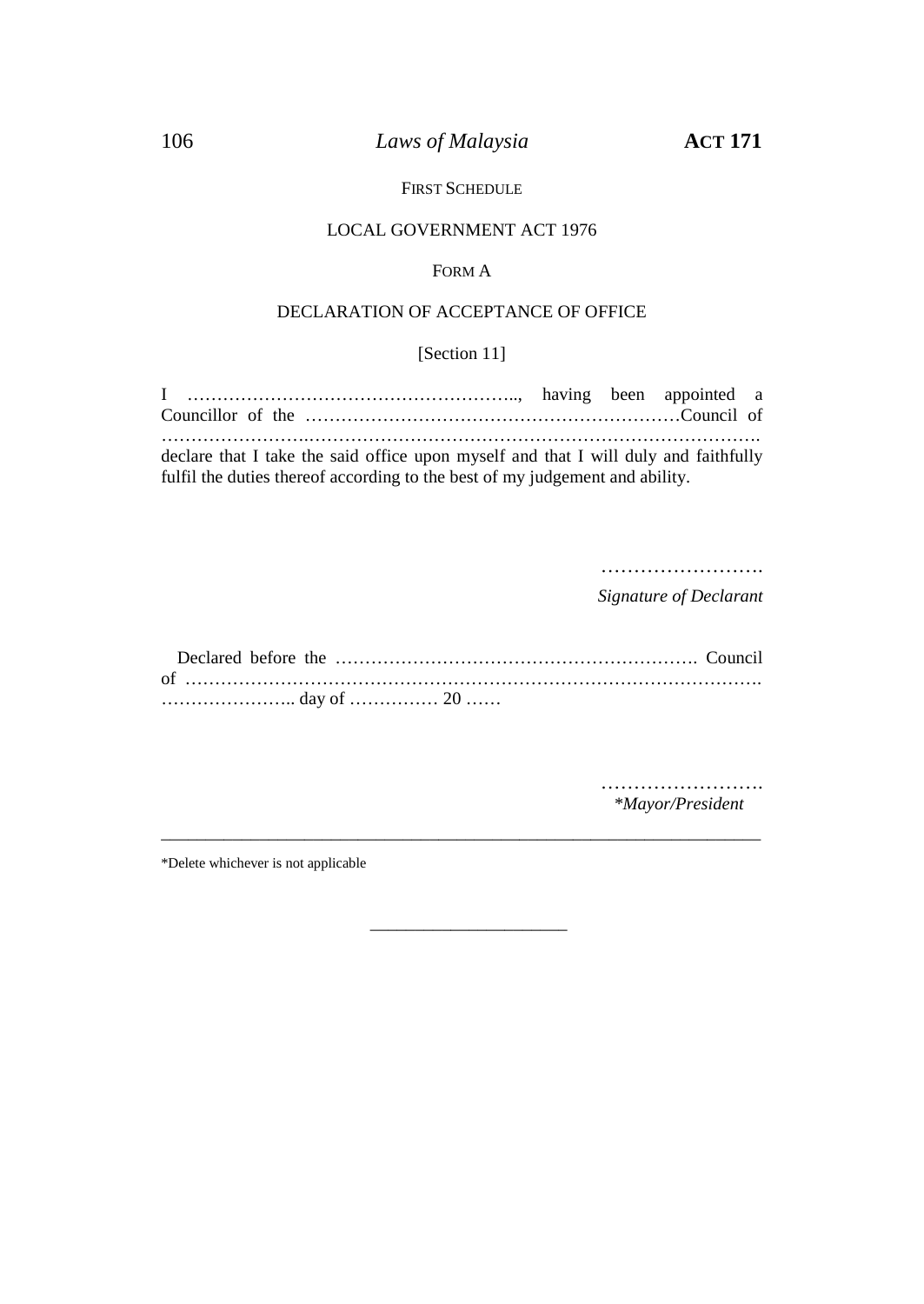#### *Local Government* 107

#### LOCAL GOVERNMENT ACT 1976

#### FORM B

#### NOTICE REQUIRING ABATEMENT OF NUISANCE

[Section 82]

| m |  |
|---|--|
|   |  |

| Take notice that under section 82 of the local Government Act 1976 the                                                                                         |  |
|----------------------------------------------------------------------------------------------------------------------------------------------------------------|--|
|                                                                                                                                                                |  |
|                                                                                                                                                                |  |
|                                                                                                                                                                |  |
| (specify the time) from the service of this notice to abate the same and to execute<br>such works and do such things as may be necessary for that purpose, i.e |  |
| (specify any works to be executed).                                                                                                                            |  |

Take notice that if you make default in complying with any of the requirements of this notice within the time specified, you shall be guilty of an offence and shall on conviction be liable to a fine not exceeding one thousand ringgit or to a term of imprisonment not exceeding six months or to both under subsection 82(5) of the Local Government Act 1976.

\_\_\_\_\_\_\_\_\_\_\_\_\_\_\_\_\_\_\_\_\_\_

Dated this ……………………… day of ……………….. 20 …………..

………………………

*for Local Authority*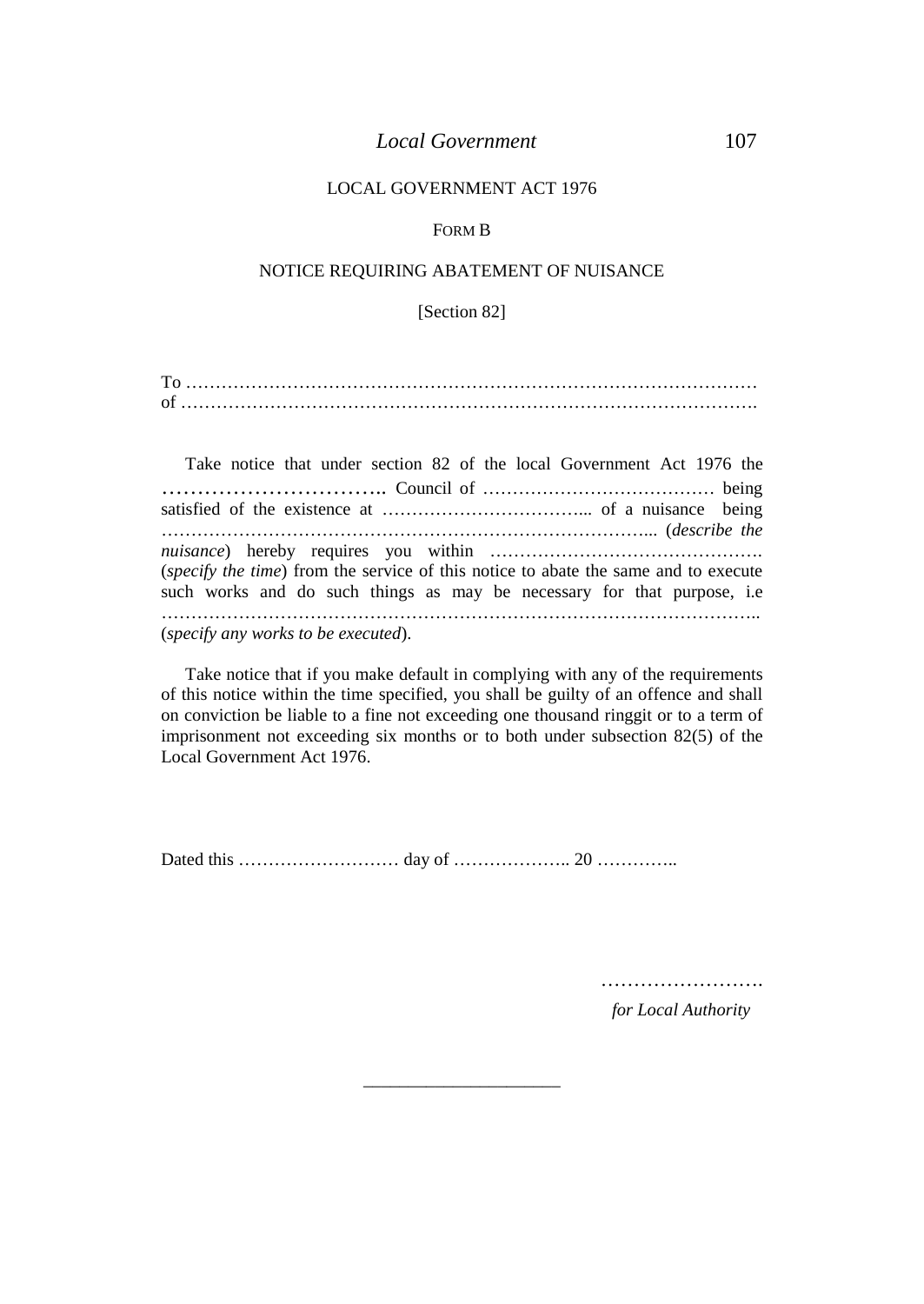#### 108 *Laws of Malaysia* **ACT 171**

#### LOCAL GOVERNMENT ACT 1976

#### FORM C

#### ABATEMENT ORDER

[Section 82]

To …………………………………………………………………………………… of ……………………………………………………………………………………

Whereas you have on the ………… day of ………… 20 … appeared before me for failing to comply with the requirements of the Notice in Form B of the Local Government Act 1976 dated the ………………. day of ………. 20 …… and whereas you have been convicted of the offence the Court hereby requires you to comply with all the requirements of the said Notice or to abate the nuisance within ……………………………………………………………. *(specify the time)*.

Given under my hand and the seal of the court, this …… day of ……….. 20 …

………………………

*Magistrate*

#### LOCAL GOVERNMENT ACT 1976

\_\_\_\_\_\_\_\_\_\_\_\_\_\_\_\_\_\_\_\_\_\_

FORM D

#### CLOSING ORDER

#### [Section 82]

To …………………………………………………………………………………… of ……………………………………………………………………………………

Whereas you have on the ………… day of ………… 20 … appeared before me for failing to comply with the requirements of the Notice in Form B of the Local Government Act 1976 dated the …………… day of …………. 20 … and whereas you have been convicted of the offence the court hereby prohibits you from using the ………………………………………………… *(describe the dwelling-house)* for human habitation.

Given under my hand and the seal of the court, this …… day of ……… 20 ……

\_\_\_\_\_\_\_\_\_\_\_\_\_\_\_\_\_\_\_\_\_

…………………………… *Magistrate*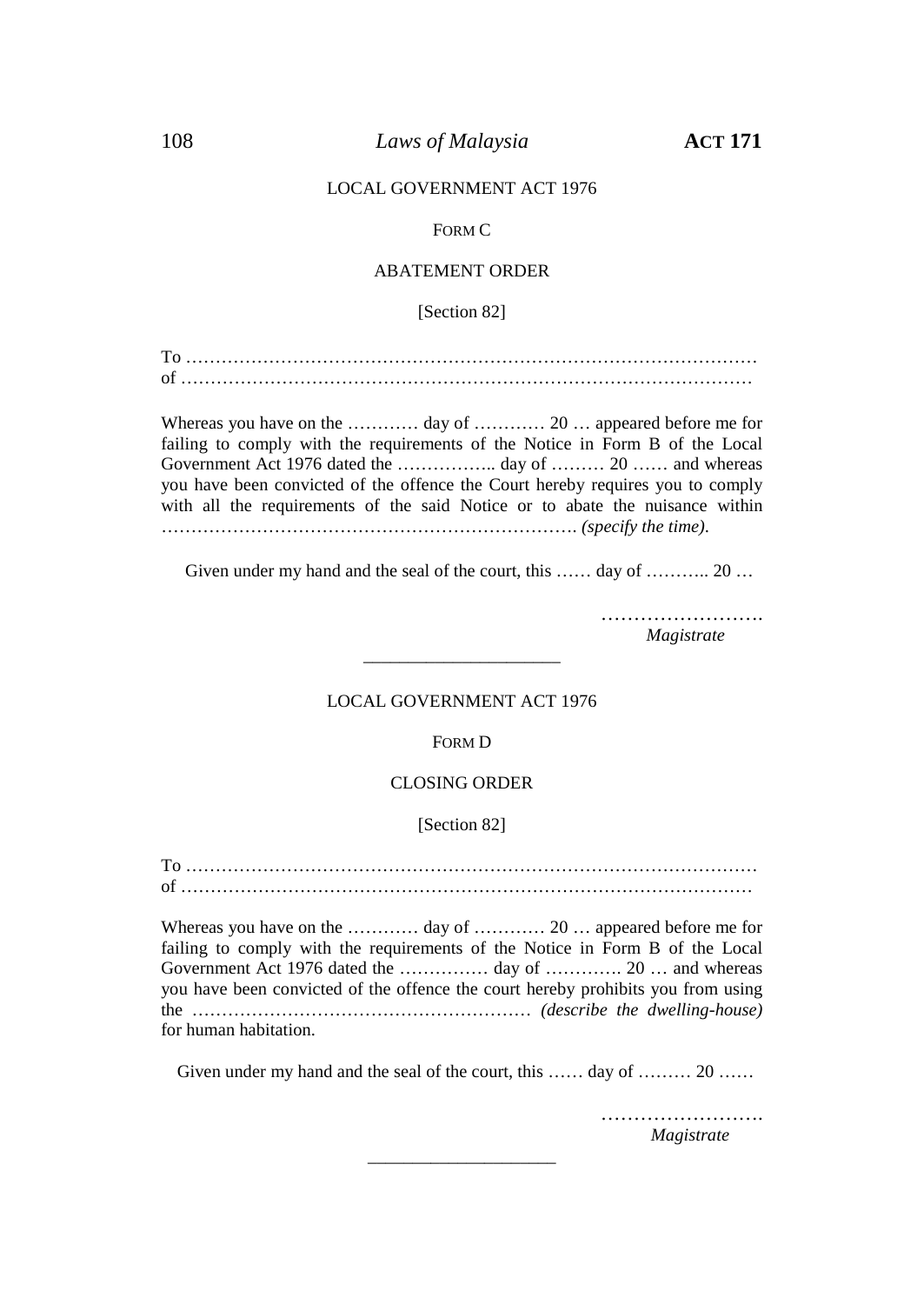#### FORM E

#### NOTICE TO PAY ARREAR OF RATES

[Section 148]

No. ………………..

To: ……………………………………………… ………………………………………. ……………………………………….

Take notice that you are hereby required to pay the arrears of rates due for the period ending ………………………………… amounting to RM …………… together with the fee of RM ……… payable under subsection 147(1) of the Local Government Act 1976 at the office of ……………………………………………… within 15 days of the posting/delivery of this notice; in default of payment within the period specified, the amount of arrears due together with the costs of process will be recovered under the powers contained in the Local Government Act 1976.

Dated this ………………… day of …………….. 20 ………..

|               |                                          |                    | <b>RM</b> | sen |
|---------------|------------------------------------------|--------------------|-----------|-----|
|               | Arrears of rates<br>Fee<br>Total arrears | $\sim$<br>$\cdots$ |           |     |
| Section/Mukim |                                          |                    |           |     |
|               |                                          |                    |           |     |

\_\_\_\_\_\_\_\_\_\_\_\_\_\_\_\_\_\_

…………………………. *for Local Authority*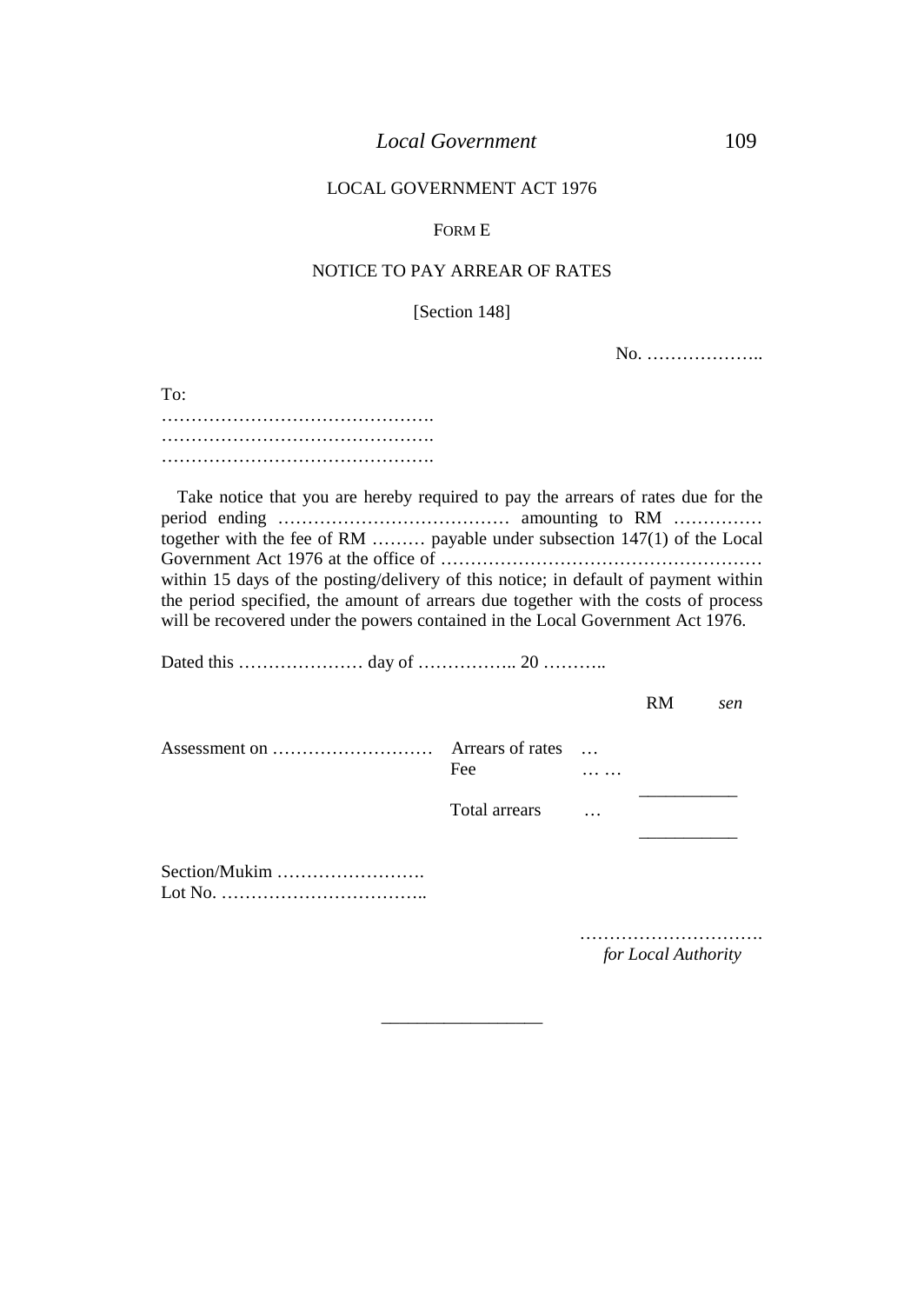#### FORM F

#### WARRANT OF ATTACHMENT

[Section 148]

To:

………………………………………. ………………………………………. ……………………………………….

Whereas by a Notice bearing No. ………………….. posted/delivered on the ………… day of ………… 20 … the owner/occupier was required to pay at the office of ……………………………….. the sum of RM……… being arrears of rates and whereas the said sum of RM ………… has not been paid;

This is to command you to attach the movable property of the said owner/occupier wherever the same may be found within the said ………………………… Council of …..................................... and also any movable property to whomsoever belonging which is found on the holding ………………………………… (here describe holding or holdings) and unless the said sum of RM ……… together with RM ……… the costs of this attachment, be paid, to hold the same until further orders.

You are further commanded to return this Warrant on or before the ………… day of …………… 20 …. with an endorsement certifying the date and manner in which it has been executed or why it has not been executed.

Given under my hand this …………. day of ……………………… 20 ……

………………………………… *for Local Authority*

#### PARTICULARS OF ARREARS AND FEES

RM s*en*

 $\overline{\phantom{a}}$  , we can assume that  $\overline{\phantom{a}}$ 

| Current rates for  half year ending , 20 |  |  |  |  |  |  |
|------------------------------------------|--|--|--|--|--|--|
|                                          |  |  |  |  |  |  |
|                                          |  |  |  |  |  |  |
|                                          |  |  |  |  |  |  |
|                                          |  |  |  |  |  |  |

\_\_\_\_\_\_\_\_\_\_\_\_\_\_\_\_\_

Total …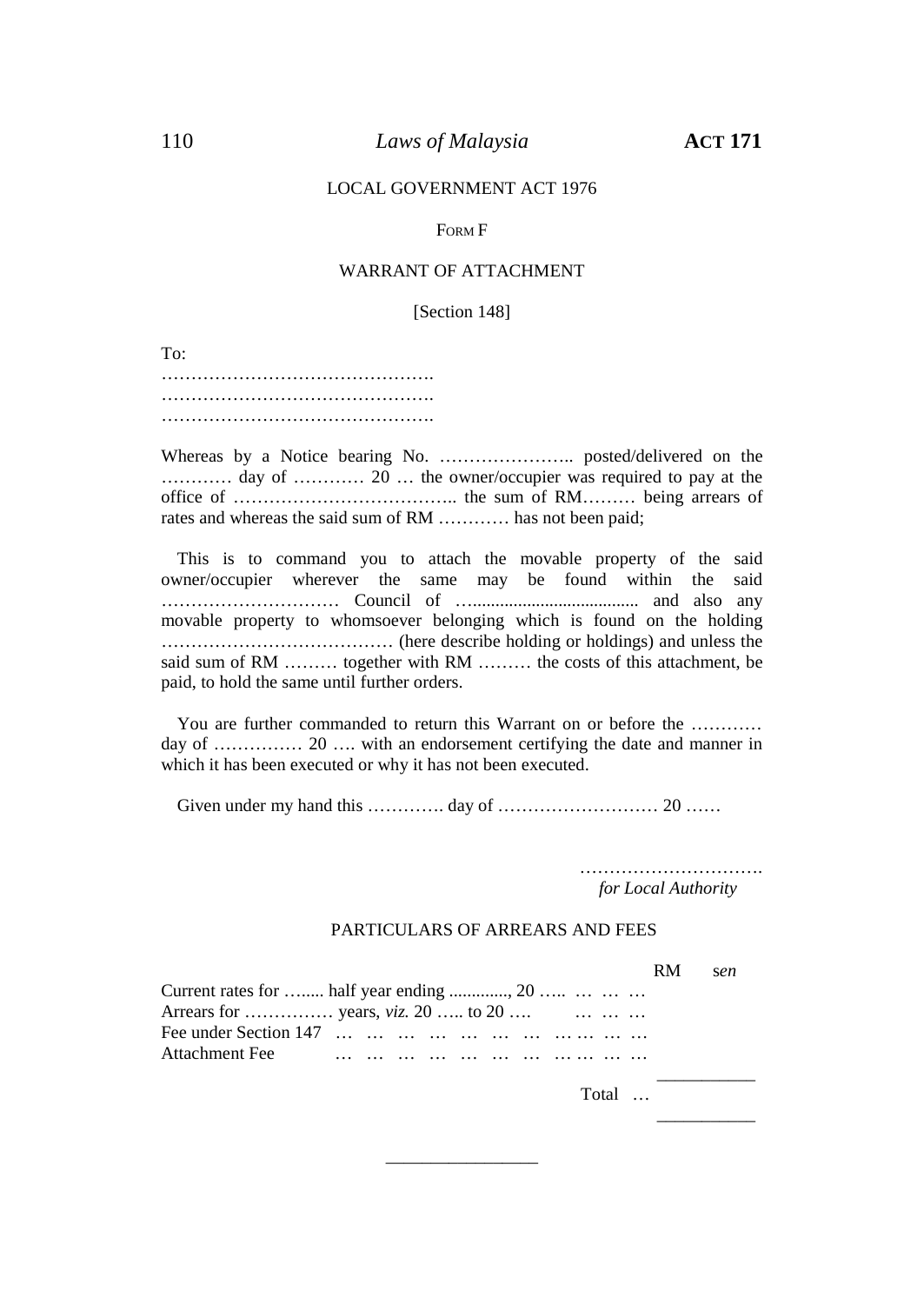#### FORM G

#### INVENTORY AND NOTICE

[Section 148]

To:

…………………….. of ……………………… Lot No. …………………….. Section/Mukim ……………. (or other identifiable description)

Take notice that I have this day attached the property specified in the undermentioned inventory for the sum of RM ………………. being arrears and costs recoverable under the Local Government Act 1976 as detailed below and that unless you pay into the office of the ……………………… Council of ……………. the amount due together with the costs of this attachment within 7 days of the date of this notice the property will be sold.

Dated this ………………… day of …………….. 20 ………..

*Signature*

\_\_\_\_\_\_\_\_\_\_\_\_\_\_

#### INVENTORY

\_\_\_\_\_\_\_\_\_\_\_\_\_\_\_\_\_\_\_\_\_\_\_\_\_\_\_\_\_\_\_\_\_\_\_\_\_\_\_\_\_\_\_\_\_\_\_\_\_\_\_\_\_\_\_\_\_\_\_\_\_\_\_\_\_\_\_

 $\overline{\phantom{a}}$  , and the contribution of the contribution of the contribution of the contribution of the contribution of  $\overline{\phantom{a}}$ 

No. of Articles Description of Property

#### DETAILS OF ARREARS AND COST

|                                          | RM. | sen. |  |
|------------------------------------------|-----|------|--|
| Current rates for  half year ending , 20 |     |      |  |
|                                          |     |      |  |
|                                          |     |      |  |
|                                          |     |      |  |
| Total                                    |     |      |  |
|                                          |     |      |  |

\_\_\_\_\_\_\_\_\_\_\_\_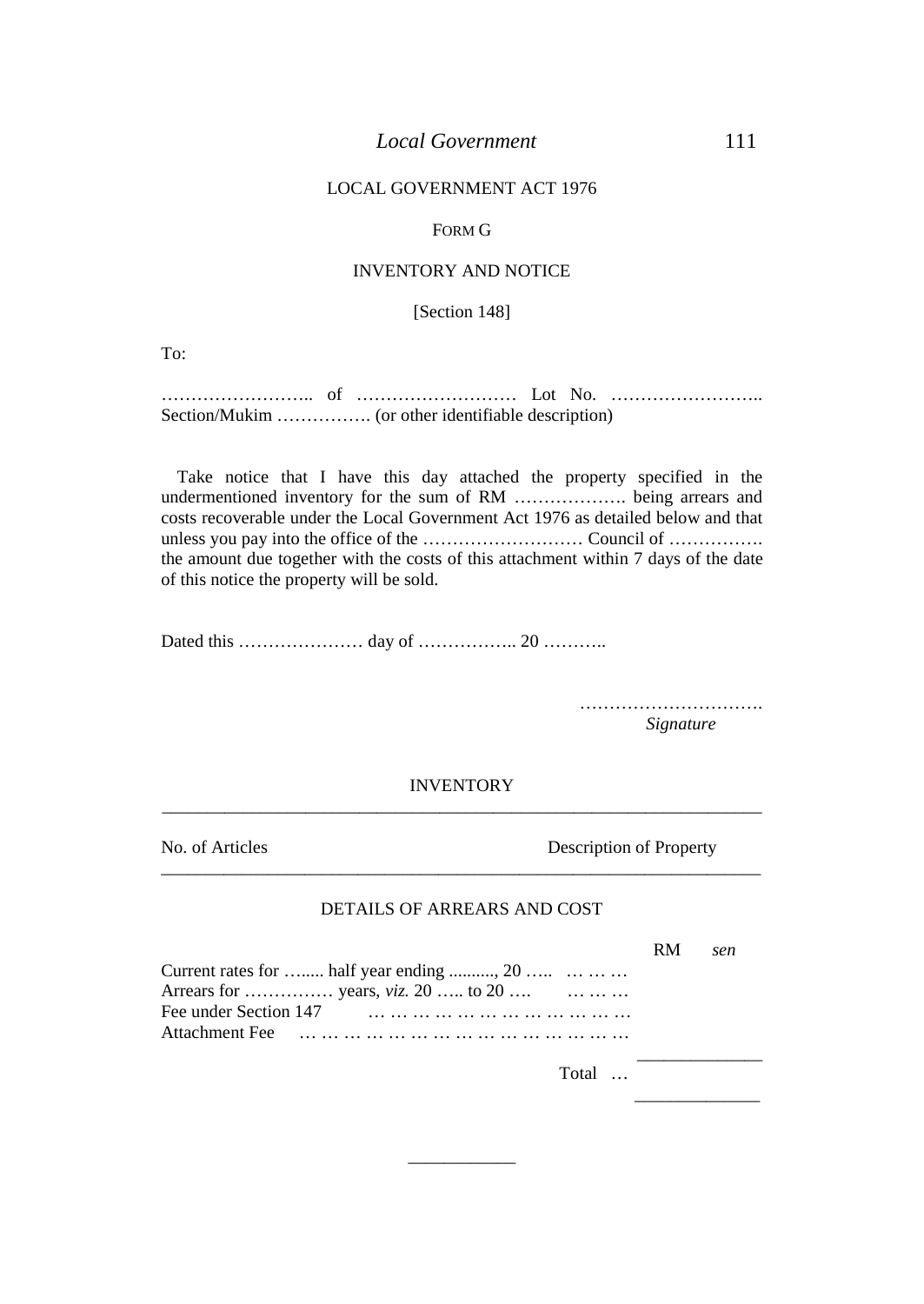### 112 *Laws of Malaysia* **ACT 171**

#### LOCAL GOVERNMENT ACT 1976

#### FORM H

#### **NOTICE**

[Section 148]

To:

|                                      | of Lot $\dots \dots \dots \dots \dots \dots$ Section/Mukim $\dots \dots \dots \dots \dots \dots \dots \dots \dots \dots \dots \dots$ |
|--------------------------------------|--------------------------------------------------------------------------------------------------------------------------------------|
| (or other identifiable description). |                                                                                                                                      |

Take notice that by a Notice of Demand bearing No. ……………………………………………………………………………… posted/delivered on the ……………… day of …………….. 20………… you were required to pay at the office of ………………... the sum of RM …………….. being arrears of rates and whereas the said sum of RM ……………………… has not been paid and that unless you pay the said sum together with the costs of this attachment within 7 days of the date of this notice application will be made to the Registrar of the High Court for the sale of the said holding or holdings.

> …………………………. *for Local Authority*

#### DETAILS OF ARREARS AND COST

|                                                                                       | RM. | sen |
|---------------------------------------------------------------------------------------|-----|-----|
| Current rates for  half year ending , 20<br>Arrears for  years, <i>viz.</i> 20  to 20 |     |     |
|                                                                                       |     |     |
|                                                                                       |     |     |

\_\_\_\_\_\_\_\_\_\_\_\_

Total ...

 $\overline{\phantom{a}}$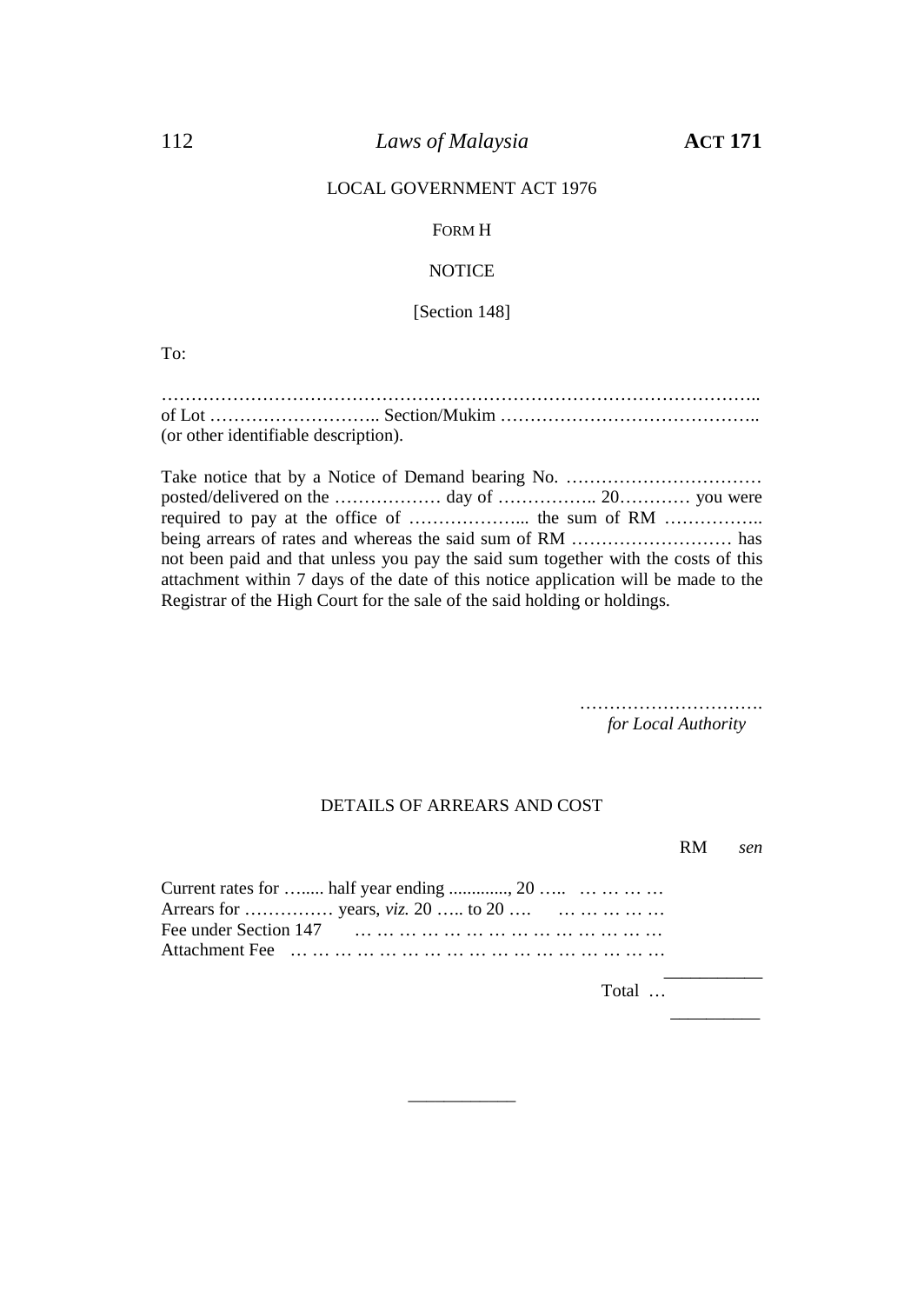### FORM I

## NOTICE OF SALE OR TRANSFER

## [Section 160]

|                                                     | hereby give notice as required under subsection $160(1)$ of the Local Government                                    |
|-----------------------------------------------------|---------------------------------------------------------------------------------------------------------------------|
|                                                     |                                                                                                                     |
| of Holding                                          | 2. Description and Situation  Lot No.  Section/Mukim                                                                |
| Name of transferee<br>Address                       |                                                                                                                     |
| Instrument<br>Date of Registration of<br>Instrument |                                                                                                                     |
|                                                     |                                                                                                                     |
|                                                     | Act 1976 of the following:<br>1. Title of Holding<br>3. Name of transferor<br>4. Number or Symbol of<br>5. Remarks: |

\_\_\_\_\_\_\_\_\_\_\_\_

…………………………… *Signature*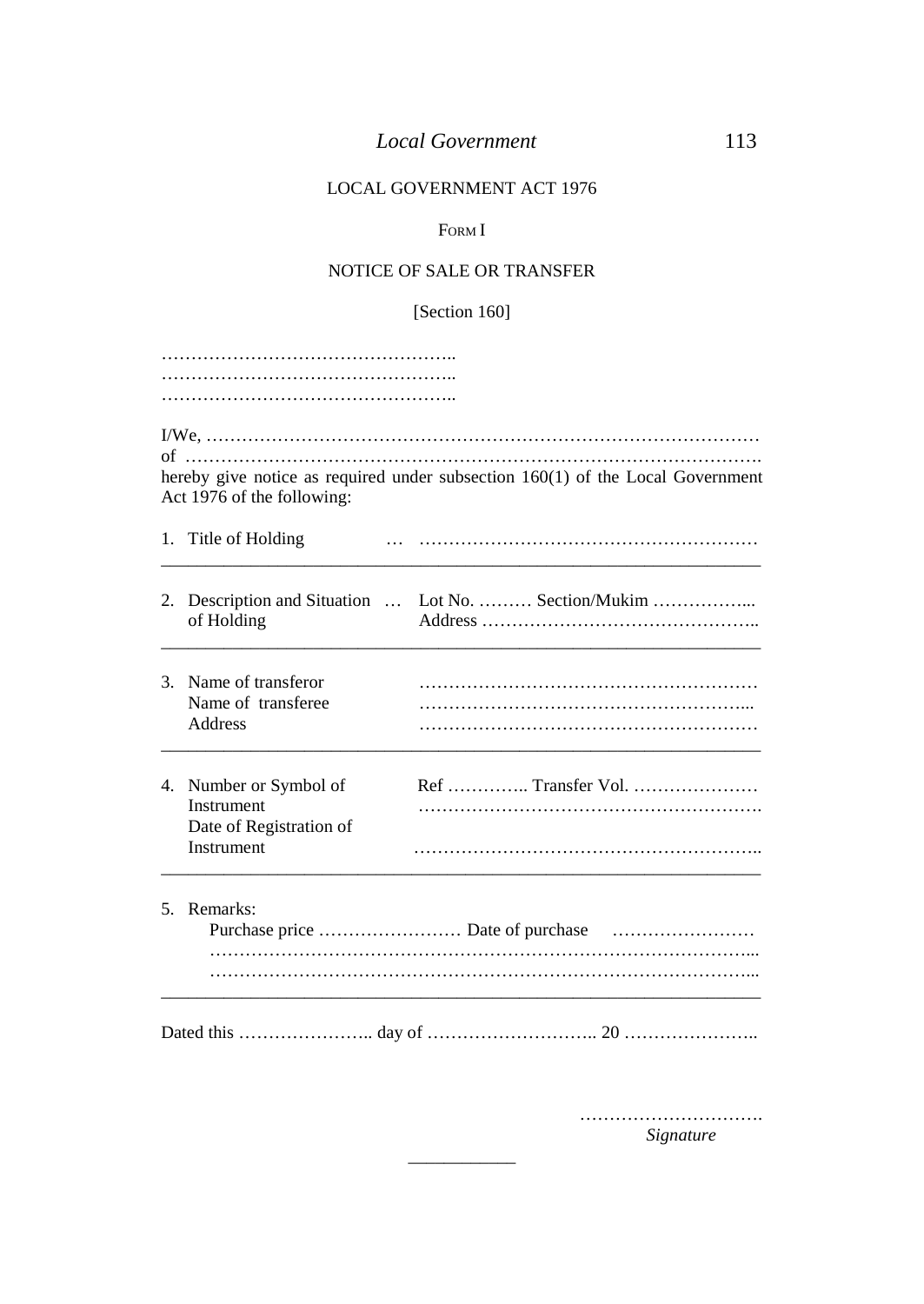## FORM J

## **NOTICE**

# [Section 160]

| .                                                   |                                                                                |  |  |  |  |  |  |
|-----------------------------------------------------|--------------------------------------------------------------------------------|--|--|--|--|--|--|
|                                                     |                                                                                |  |  |  |  |  |  |
|                                                     |                                                                                |  |  |  |  |  |  |
| Act 1976 of the following:                          | hereby give notice as required under subsection 160(2) of the Local Government |  |  |  |  |  |  |
| 1. Title of Holding                                 |                                                                                |  |  |  |  |  |  |
| of Holding                                          | 2. Description and Situation  Lot No.  Section/Mukim                           |  |  |  |  |  |  |
| 3. Name of Owner prior to<br>Transmission           |                                                                                |  |  |  |  |  |  |
| Name of Present Owner<br>Address<br>$\ddotsc$       |                                                                                |  |  |  |  |  |  |
| 4. Number or Symbol of<br>Instrument $\dots \dots$  |                                                                                |  |  |  |  |  |  |
| Date of Registration of<br>Instrument $\dots \dots$ |                                                                                |  |  |  |  |  |  |
| 5. Remarks:                                         |                                                                                |  |  |  |  |  |  |
|                                                     |                                                                                |  |  |  |  |  |  |
|                                                     | Signature                                                                      |  |  |  |  |  |  |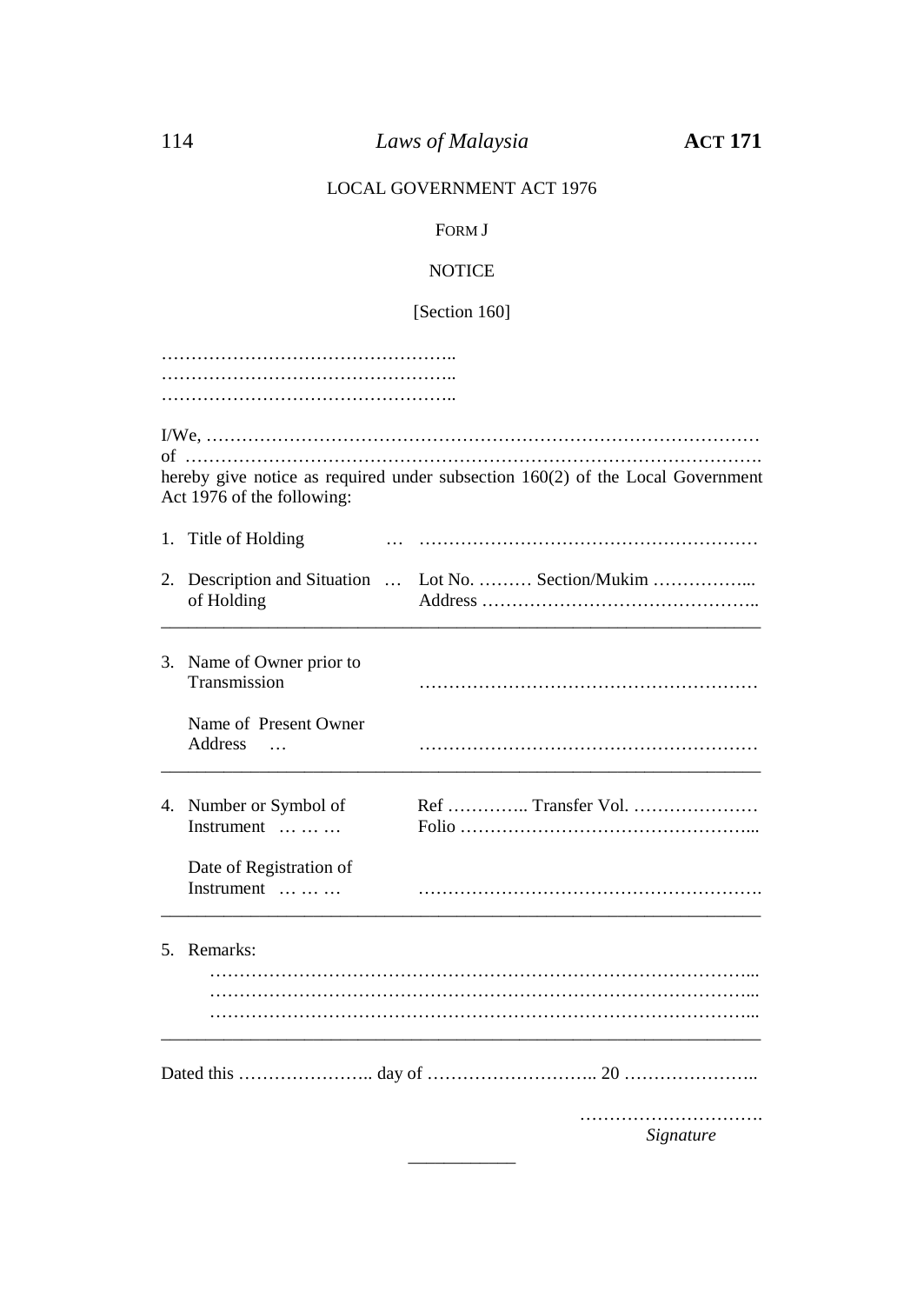#### SECOND SCHEDULE

#### [Section 166]

#### *Laws Extent of Repeal*

132, 133, 133A, 134, 134A, 135, 136, 137, 138, 139, 140, 141, 142, 143, 144, 145, 146, 147, 148, 149 and 149A.

- 1. Town Boards Enactment of the F.M.S. Cap. 137 The whole, except sections 67, 68, 69, 70, 71, 72, 73, 74, 76, paragraph 78*(a)*, *(d)*, subparagraph 78*(g)*(i) and (ii), paragraph 78*(h)* and *(l)*, 89, 90, 91, 91A, 92, 92A, 92B, 93, 94, 95, 96, 97, 98, 99, 100, 101, 102, 103, 104, 105, 106, 107, 108, 109, 110, 110A, 111, 112, 113, 114, 115, 115A, 116, 117, 118, 119, 123, 124, 125, 126, 127, 128, 129, 130, 131, 132, 133, 133A, 134, 134A, 135, 136, 137, 138, 139, 140, 141, 142, 143, 144, 145, 146, 147, 148 and 149.
- 2. Town Boards Enactment of Johore No. 118 The whole, except sections 67, 68, 69, 70, 71, 72, 73, 74, 76, paragraph 78*(d)*, subparagraph  $78(g)(i)$  and (ii), paragraph 78*(h)* and *(l)*, 89, 90, 91, 91A, 92, 92A, 92B, 93, 94, 95, 96, 97, 98, 99, 100, 101, 102, 103, 104, 105, 106, 107, 108, 109, 110, 110A, 111, 112, 113, 114, 115, 115A, 116, 117, 118, 119, 120, 121, 122, 129, 130, 131,
- 3. Town Boards Enactment of Trengganu Cap. 64. 3/1955 The whole, except sections 67, 68, 69, 70, 71, 72, 73, 74, 76, paragraph 78(i), (iv), subparagraph 78(vii)*(a)* and *(b)*, paragraph  $78(viii)$  and  $(xii)$ ,  $89, 90, 91$ , 91A, 92, 92A, 92B, 93, 94, 95, 96, 97, 98, 99, 100, 101, 102, 103, 104, 105, 106, 107, 108, 109, 110, 110<sub>A</sub>, 111, 112, 113, 114, 115, 115A, 116, 117, 120, 121, 122, 129, 130, 131, 133, 133A, 134, 134A, 135, 136, 137, 138, 139, 140, 141, 142, 143, 144, 145, 146, 147, 147A, 148 and 149.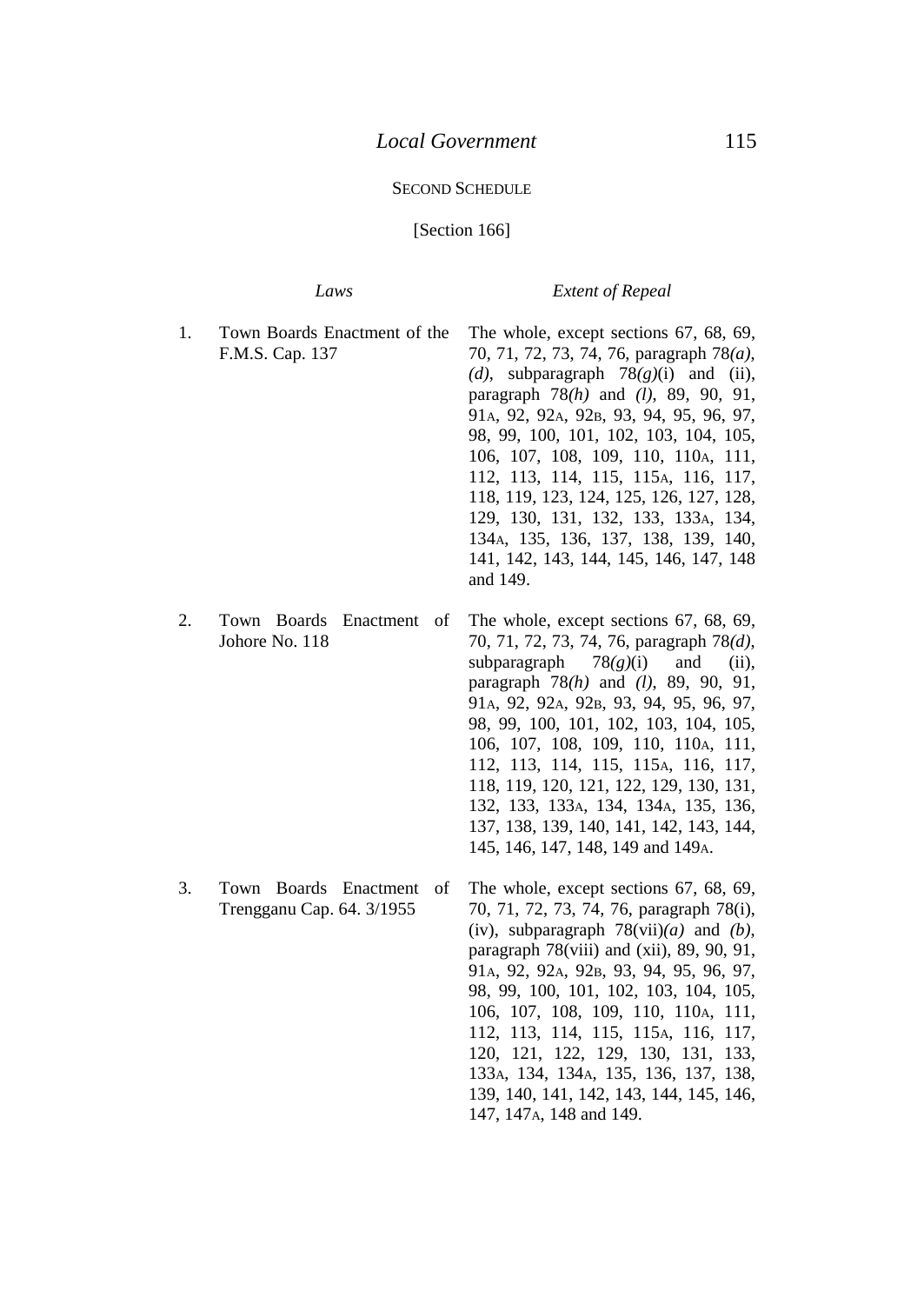4. Municipal Enactment of Kelantan No. 20 of 1938 The whole, except sections 11A, 44, 45, 45A, 46, 46A, 46B, 47, 48, 49, 50, 51, 52, 53, 54, 54A, 54B, 54C, 54D, 54E, 54F, 54G, 54H, 54I, 54J, 54K, 54L, 54M, 54N, 54O, 55, 56 and 57. 5. Municipal Ordinance of Straits Settlements Cap. 133 The whole, except paragraph 58(1)*(g)*, *(j)* and *(ee)*, sections 95, 97, 98, 99, 100, 101, 102, 103, 104, 105, 106, 107, 108, 109, 110, 111, 112, 113, 114, 115, 116, 117, 118, 119, 120, 121, 122, 123, 124, 125, 126, 127, 128, 129, 130, 131, 132, 133, 134, 135, 136, 137, 138, 139, 139A, 140, 141, 142, 142A, 143, 144, 144A, 144C, 145, 146, 147, 148, 150, 151, 152, 153, 154, 155, 156A, 157, 158, 159, 160, 161, 162, 163, 164, 165, 166, 167, 168, 169, 170, 170A, 170B, 170C, 219, 229, paragraph 245*(a)*, *(b)*, subparagraph  $245(e)(i)$  and (ii), paragraph 245*(f)* and *(k)*, sections 369, 370 and 395A. 6. Local Councils Ordinance 1952 The whole.

\_\_\_\_\_\_\_\_\_\_\_\_\_\_\_\_\_\_\_\_\_\_\_\_\_\_\_\_\_\_\_\_\_\_\_\_\_\_\_\_

7. Local Government (Temporary Provisions) Act 1973 The whole.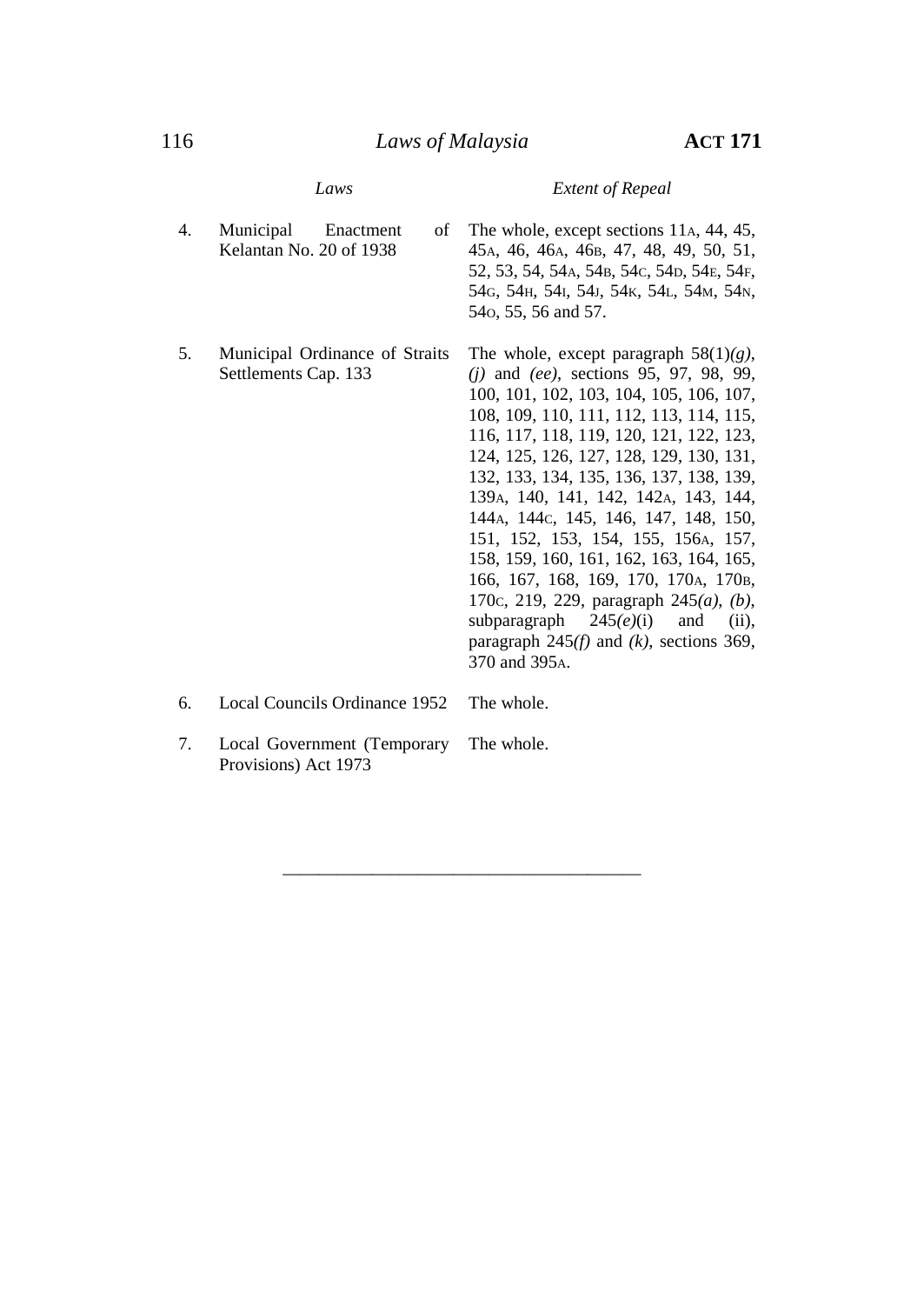# **LAWS OF MALAYSIA**

### **APPENDIX**

# **LOCAL GOVERNMENT ACT 1976**

# **Act 171**

# Date of coming into force:

| Area                                                                      | Provisions in<br>force | w.e.f      | Authority        |
|---------------------------------------------------------------------------|------------------------|------------|------------------|
| FEDERAL TERRITORY                                                         | The whole              | 01-01-1977 | P.U.(B) 592/1976 |
| The Federal Territory                                                     |                        |            |                  |
| <b>JOHORE</b>                                                             |                        |            |                  |
| Johor Bahru                                                               | The whole              | 01-11-1978 | JPU, 62/1978     |
| Pontian                                                                   | The whole              | 01-02-1979 | "4/1979          |
| Muar Selatan                                                              | The whole              | 01-05-1979 | " 40/1979        |
| Muar Utara                                                                | The whole              | ,,         | " 41/1979        |
| Kluang Utara                                                              | The whole              | ,,         | "42/1979         |
| Kota Tinggi                                                               | The whole              | ,,         | "43/1979"        |
| Mersing                                                                   | The whole              | ,,         | " 44/1979        |
| <b>Batu Pahat Barat</b>                                                   | The whole              | 01-09-1979 | " 64/1979        |
| <b>Batu Pahat Timur</b>                                                   | The whole              | ,,         | "65/1979         |
| Kluang Selatan                                                            | The whole              | ,,         | " 66/1979        |
| Segamat Utara                                                             | The whole              | ,,         | "67/1979         |
| Segamat Selatan                                                           | The whole              | ,,         | "68/1979         |
| Johor Bahru Tengah                                                        | The whole              | ,,         | "69/1979         |
| Kulai                                                                     | The whole              | ,,         | "70/1979         |
| <b>KEDAH</b>                                                              |                        |            |                  |
| Areas of Kota Star, Kuala Muda,<br>Kulim, Baling and Kubang Pasu          | The whole              | 01-02-1978 | KPU. 2/1978      |
| Areas of Yan, Padang Terap,<br>Sik, Bandar Bahru, Langkawi<br>and Pendang | The whole              | 01-03-1979 | KPU. 6/1979      |
| <b>KELANTAN</b>                                                           |                        |            |                  |
| Areas of Kota Bharu, Badang,<br>Kemumin, Panji, Lundang and<br>Kota       | The whole              | 01-07-1978 | KN. P.U. 13/1978 |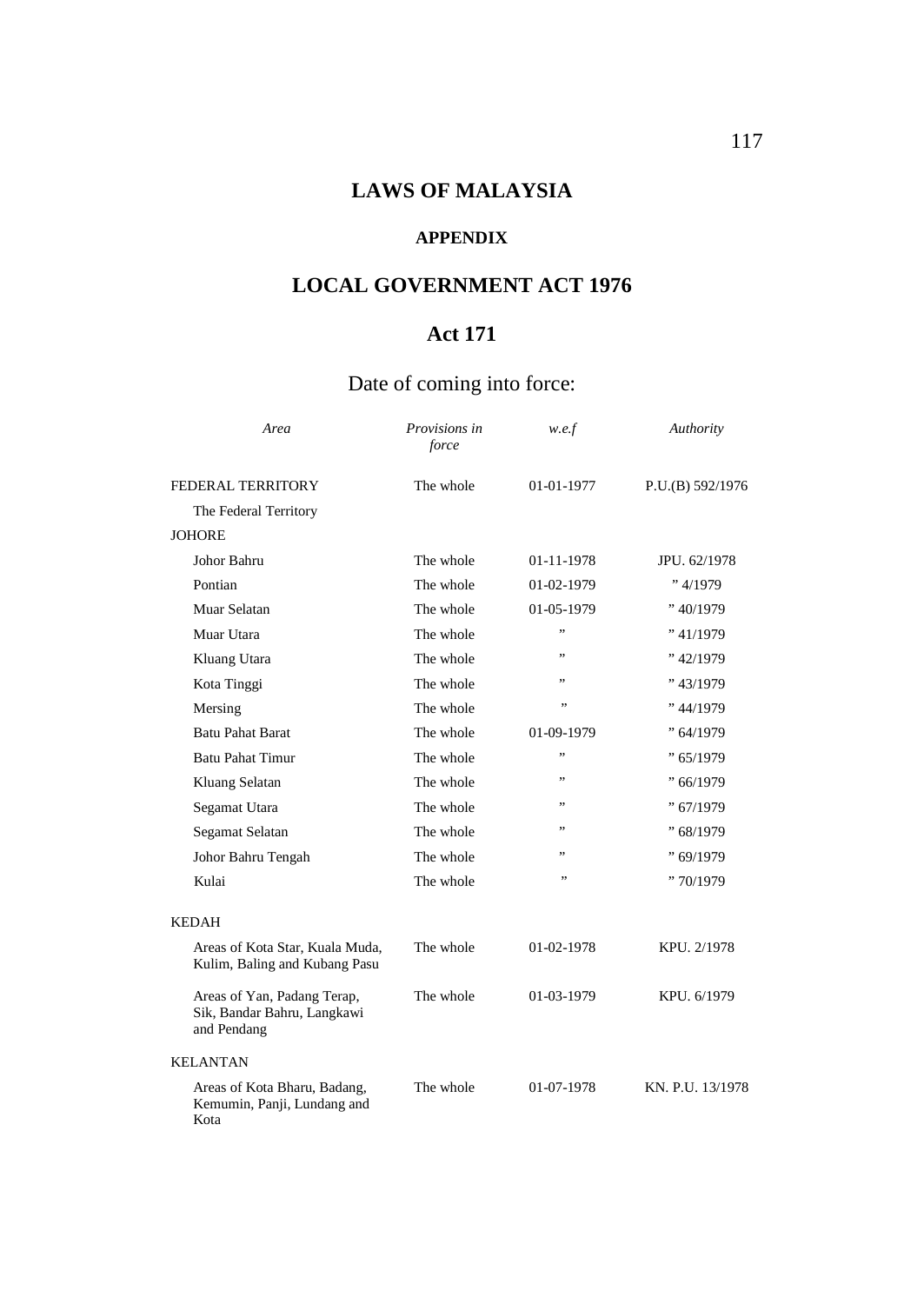118 *Laws of Malaysia* **ACT 171**

| Area                                                                                                                                                                                                                                                                                                                                | <i>Provisions in</i> | w.e.f      | Authority         |  |
|-------------------------------------------------------------------------------------------------------------------------------------------------------------------------------------------------------------------------------------------------------------------------------------------------------------------------------------|----------------------|------------|-------------------|--|
| Areas of Kota Bharu, Kuala<br>Krai, Pasir Mas, Tanah Merah,<br>Pasir Puteh, Machang, Tumpat,<br>Bachok and Ulu Kelantan                                                                                                                                                                                                             | force<br>The whole   | 01-01-1979 | KN. P.U. 4/1979   |  |
| MALACCA                                                                                                                                                                                                                                                                                                                             |                      |            |                   |  |
| Town and Fort of Malacca and<br>Malacca Central                                                                                                                                                                                                                                                                                     | The whole            | 01-01-1977 | MGN. 62/1977      |  |
| Jasin                                                                                                                                                                                                                                                                                                                               | The whole            | 01-07-1978 | " 157/1978        |  |
| Alor Gajah                                                                                                                                                                                                                                                                                                                          | The whole            | 01-07-1978 | " 158/1978        |  |
| NEGERI SEMBILAN                                                                                                                                                                                                                                                                                                                     |                      |            |                   |  |
| Areas specified in the                                                                                                                                                                                                                                                                                                              |                      | 01-03-1979 | G.N.N.S. 128/1979 |  |
| Schedule-                                                                                                                                                                                                                                                                                                                           |                      |            |                   |  |
| Towns and areas of Rantau,<br>Kuala Sawah, Sagga, Sungai<br>Gadut, Nilai, Labu Batu 8, 9<br>and 10, Ulu Beranang,<br>Lenggeng, Mantin, Pajam,<br>Batang Benar and Pantai.                                                                                                                                                           |                      |            |                   |  |
| All the areas situated within the<br>District of Seremban which<br>are within six chains from the<br>centre line on either side and<br>throughout the entire length<br>of metalled roads maintained<br>by Government except areas<br>within District Council of<br>Seremban as mentioned<br>above and Board Council of<br>Seremban. |                      |            |                   |  |
| Board Council of Seremban,<br>Areas of the Town Board of<br>Gedong Lalang; Local<br>Council of Rahang, Rasah<br>and Mambau and the adjacent<br>areas thereof in the District of<br>Seremban.                                                                                                                                        |                      | 01-03-1979 | G.N.N.S. 129/1979 |  |
| The area specified in the<br>Schedule as the Port Dickson<br>District Council area.                                                                                                                                                                                                                                                 |                      | 01-12-1979 | N.S.P.U. 18/1979  |  |
| Areas of the Town Board of<br>Tampin, the Local Council of<br>Gedok and the adjacent areas<br>thereof in the District of<br>Tampin.                                                                                                                                                                                                 |                      | 01-07-1980 | G.N.N.S. 315/1980 |  |
| The areas as specified in the<br>Schedule-<br>Towns and areas of Kuala                                                                                                                                                                                                                                                              |                      | 01-07-1980 | G.N.N.S. 331/1980 |  |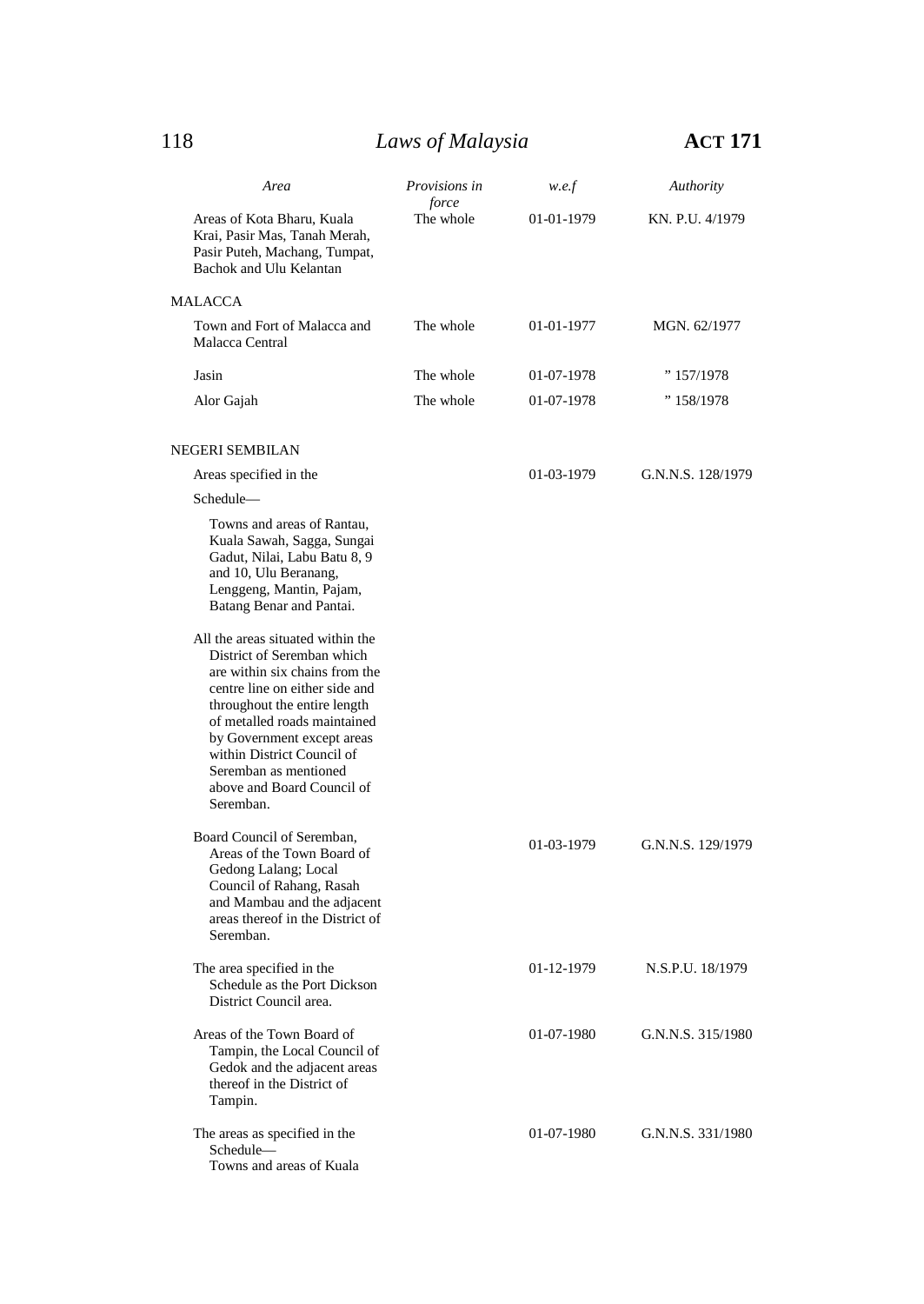| Area                                                                                                                                                                                                                                                                                                    | Provisions in<br>force | w.e.f      | Authority          |  |
|---------------------------------------------------------------------------------------------------------------------------------------------------------------------------------------------------------------------------------------------------------------------------------------------------------|------------------------|------------|--------------------|--|
| Pilah, Tanjung Ipoh,<br>Kampung Tengah, Simpang<br>Dangi, Seri Menanti,<br>Pelangai, Gentam, Air<br>Mawang, Johol, Dangi,<br>Kepis, Batu 10, Juasseh, Batu<br>Meraong, Padang Lebar,<br>Bukit Gelugor, Jemapoh,<br>Terachi, Simpang Tanjung<br>Ipoh and Senaling.                                       |                        |            |                    |  |
| All the areas situated within the<br>District of Kuala Pilah which<br>are within 20 chains from the<br>centre line on either side and<br>throughout the entire length<br>of metalled roads maintained<br>by Government except areas<br>within District Council of<br>Kuala Pilah as mentioned<br>above. |                        |            |                    |  |
| Areas of the Town Board of<br>Rembau.                                                                                                                                                                                                                                                                   |                        | 01-07-1980 | G.N.N.S. 332/1980  |  |
| Areas of the Town Board of<br>Rompin, the Local Council<br>Bahau and the adjacent areas<br>thereof in the District of<br>Jempol.                                                                                                                                                                        |                        | 01-08-1980 | N.S.P.U. 10/1980   |  |
| Areas of the Town Board of<br>Kuala Klawang, the Local<br>Council of Titi, the Local<br>Council of Pertang and the<br>adjacent areas thereof in the<br>District of Jelebu.                                                                                                                              |                        | 01-08-1980 | N.S.P.U. 11/1980   |  |
| <b>PAHANG</b>                                                                                                                                                                                                                                                                                           |                        |            |                    |  |
| The whole area in the State of<br>Pahang                                                                                                                                                                                                                                                                | The whole              | 01-07-1979 | Phg. G.N. 374/1979 |  |
| Raub (area marked in grey)                                                                                                                                                                                                                                                                              | The whole              | 01-07-1981 | Phg. G.N. 339/1981 |  |
| Temerloh (area marked in grey)                                                                                                                                                                                                                                                                          | The whole              | 01-07-1981 | Phg. G.N. 340/1981 |  |
| Bentong (area marked in grey)                                                                                                                                                                                                                                                                           | The whole              | 01-07-1981 | Phg. G.N. 341/1981 |  |
| Jerantut (area marked in grey)                                                                                                                                                                                                                                                                          | The whole              | 01-03-1982 | Phg. G.N. 59/1982  |  |
| Cameron Highlands (area<br>marked in grey)                                                                                                                                                                                                                                                              | The whole              | 01-03-1982 | Phg. G.N. 60/1982  |  |
| Lipis (area marked in grey)                                                                                                                                                                                                                                                                             | The whole              | 01-03-1982 | Phg. G.N. 61/1982  |  |
| Jerantut (area not marked in<br>grey)                                                                                                                                                                                                                                                                   | Exempted<br>Part XV    |            | Phg. G.N. 62/1982  |  |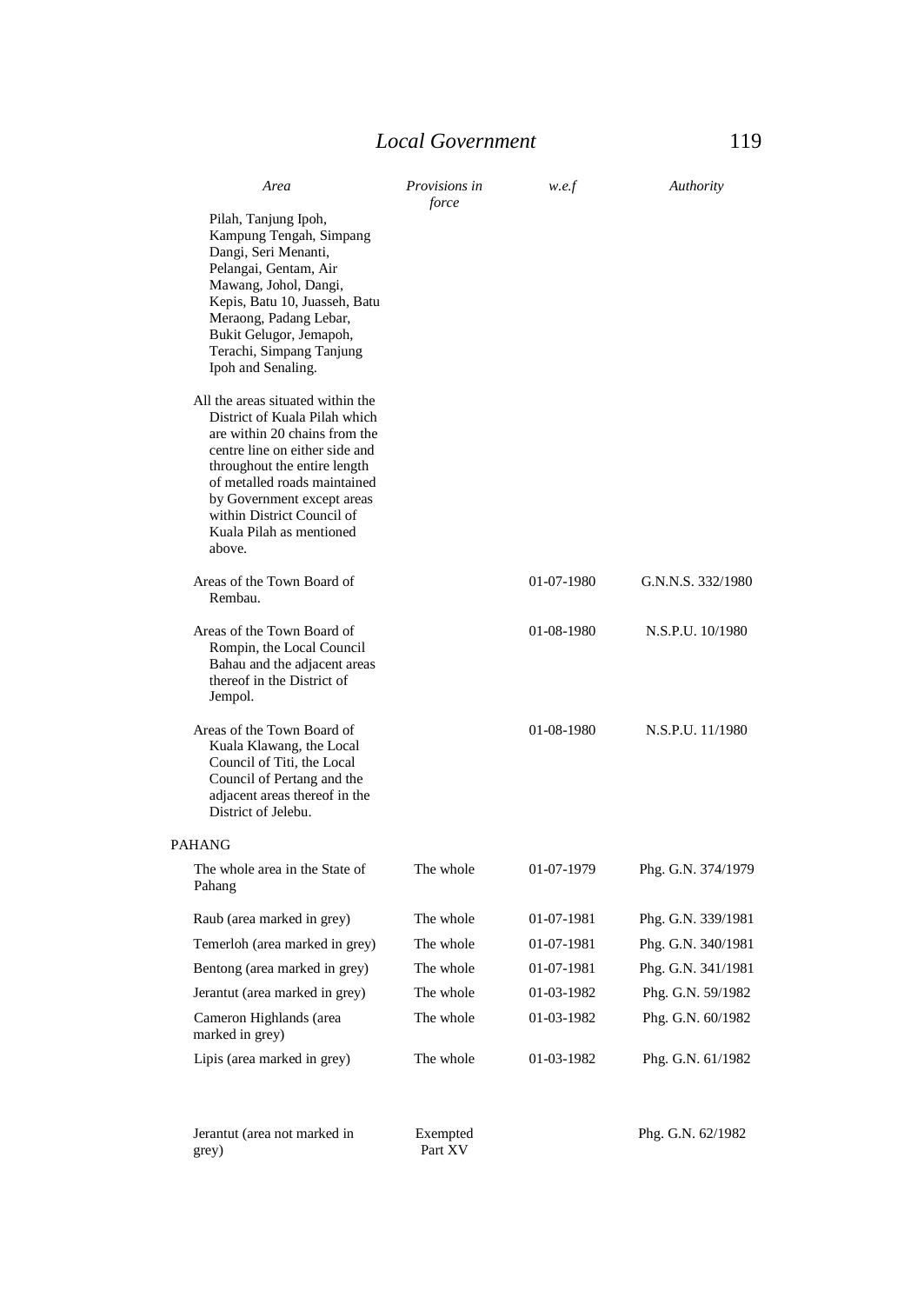| Area                                                                                                                                                                                                                                                                                                                                                | Provisions in<br>force     | w.e.f                                                                            | Authority                                                                                                                  |
|-----------------------------------------------------------------------------------------------------------------------------------------------------------------------------------------------------------------------------------------------------------------------------------------------------------------------------------------------------|----------------------------|----------------------------------------------------------------------------------|----------------------------------------------------------------------------------------------------------------------------|
| Cameron Highlands (area not<br>marked in grey)                                                                                                                                                                                                                                                                                                      | Exempted<br>Part XV        |                                                                                  | Phg. G.N. 63/1982                                                                                                          |
| Lipis (area not marked in grey)                                                                                                                                                                                                                                                                                                                     | Exempted<br>Part XV        |                                                                                  | Phg. G.N. 64/1982                                                                                                          |
| <b>PENANG</b>                                                                                                                                                                                                                                                                                                                                       |                            |                                                                                  |                                                                                                                            |
| Pulau Pinang                                                                                                                                                                                                                                                                                                                                        | The whole                  | 15-12-1976                                                                       | Pg. P.U. 73/1976                                                                                                           |
| PERAK                                                                                                                                                                                                                                                                                                                                               |                            |                                                                                  |                                                                                                                            |
| Area of Majlis Daerah Batu<br>Gajah consisting of Batu<br>Gajah, Tronoh, Siputeh,<br>Papan, Pusing, Tanjung<br>Tualang, Sungai Durian and<br>areas 40 chains on left and<br>right of State and Federal<br>Roads in Mukims of Belanja,<br>Sungai Terap and Tanjung<br>Tualang in Kinta District                                                      | The whole<br>except Part X | 01-09-1979                                                                       | Pk. P.U. 40/1979                                                                                                           |
| Areas of Local Government<br>Management Boards of<br>Taiping, Aulong, Pokok<br>Asam, Kampong Pinang,<br>Batu Kurau, Jelai, Pondok<br>Tanjong, Ulu Sepetang and<br>Matang, and adjacent areas<br>thereof in the Districts of<br>Larut and Matang                                                                                                     | The whole<br>except Part X | 01-09-1979                                                                       | Pk. P.U. 45/1979                                                                                                           |
| Areas of Local Government<br>Management Board of Krian,<br>and areas covering Bagan<br>Tiang, Titi Serong, Alor<br>Pongsu, Bukit Merah,<br>Gunong Semanggol, Simpang<br>Empat Semanggol, Sungai<br>Gedong and areas 6 chains on<br>left and right of Federal<br>Roads, and 4 chains on left<br>and right of State Roads<br>within District of Krian | The whole<br>except Part X | 01-09-1979                                                                       | Pk. P.U. 46/1979                                                                                                           |
| <b>SELANGOR</b>                                                                                                                                                                                                                                                                                                                                     |                            |                                                                                  |                                                                                                                            |
| Selangor<br>Taman Sri Muda, District of<br>Klang                                                                                                                                                                                                                                                                                                    | The whole<br>The whole     | 01-01-1976<br>14-4-1983                                                          | Sel. P.U. 8/1977<br>Sel. P.U. 8/1983                                                                                       |
| TERENGGANU                                                                                                                                                                                                                                                                                                                                          |                            |                                                                                  |                                                                                                                            |
| Kuala Terengganu<br>Dungun<br>Kemaman<br>Ulu Kemaman<br>Marang<br>Besut                                                                                                                                                                                                                                                                             |                            | 01-01-1979<br>01-01-1981<br>01-01-1981<br>01-01-1981<br>01-01-1981<br>01-01-1981 | Tr. G.N. 602/1979<br>Tr. G.N. 860/1980<br>Tr. G.N. 861/1980<br>Tr. G.N. 862/1980<br>Tr. G.N. 863/1980<br>Tr. G.N. 864/1980 |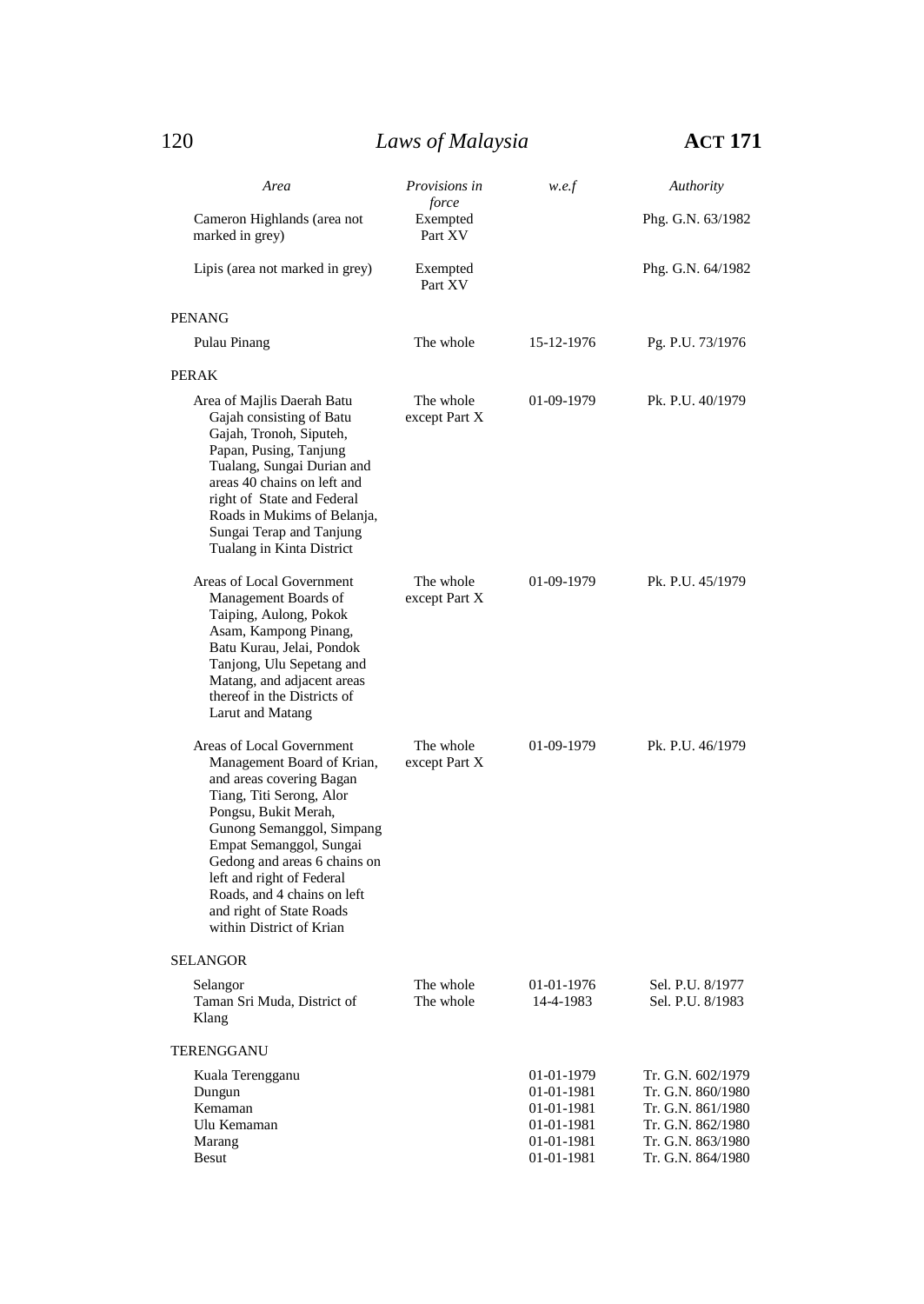| Area                     | Provisions in<br>force              | w.e.f      | Authority       |
|--------------------------|-------------------------------------|------------|-----------------|
| <b>PERLIS</b>            |                                     |            |                 |
| Perlis                   | The whole                           | 01-01-1980 | PS. P.U. 3/1979 |
| Kangar Municipal Council | The whole<br>Except<br>parts VII-XV | 01-01-1980 | PS. P.U. 6/1979 |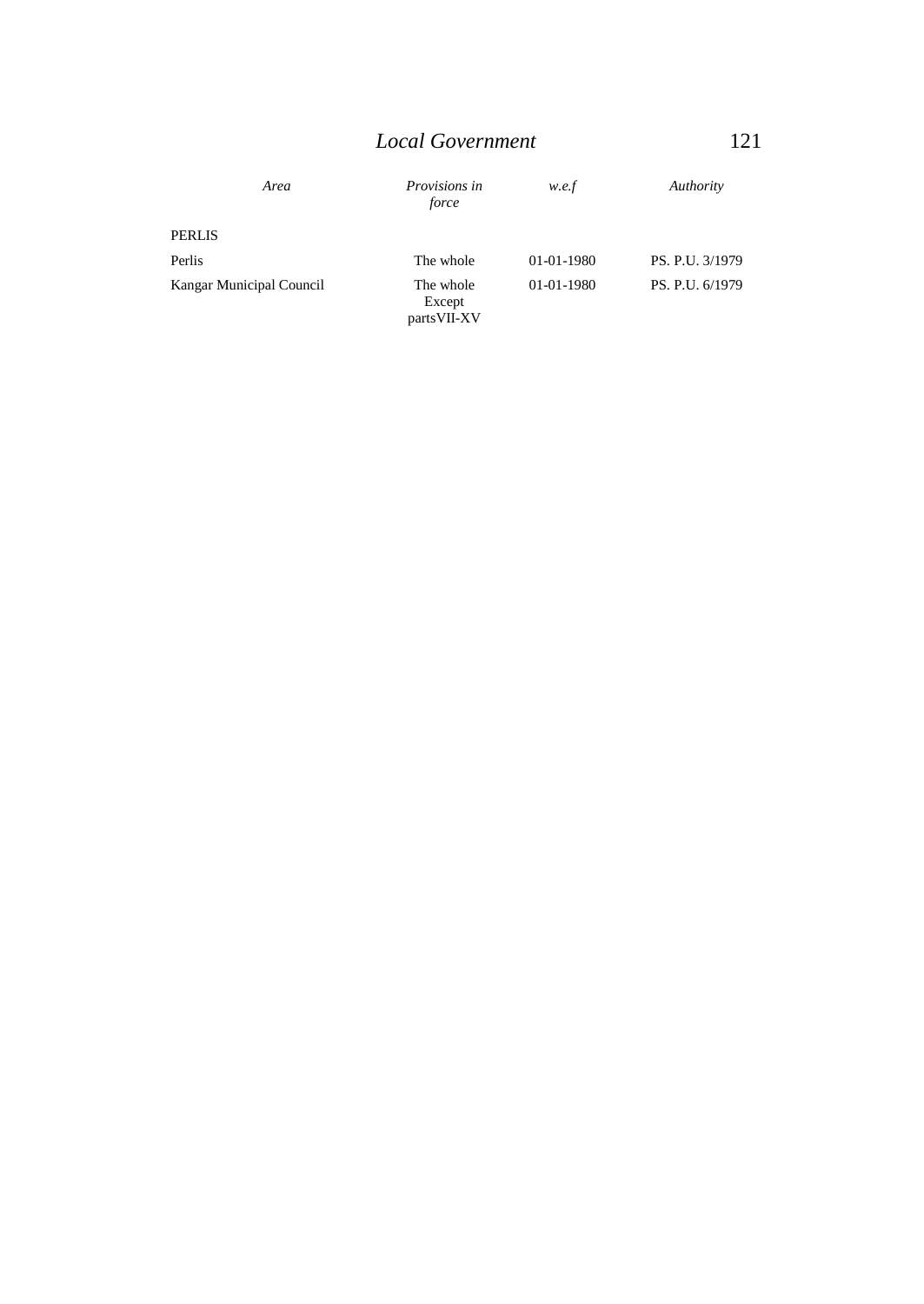# **LAWS OF MALAYSIA**

#### **APPENDIX**

# **LOCAL GOVERNMENT (AMENDMENT) ACT 1993 (Act A865)**

| (1)                  | (2)                                                                               |  |
|----------------------|-----------------------------------------------------------------------------------|--|
| Tarikh Mula Berkuat  | Bahagian/Part                                                                     |  |
| kuasa/Date of Coming |                                                                                   |  |
| into Operation       |                                                                                   |  |
| P.U. (B) 92/1994     |                                                                                   |  |
|                      | Selangor                                                                          |  |
| 01-06-1994           | Kawasan Majlis Perbandaran Petaling Jaya/<br>Petaling Jaya Municipal Council area |  |
|                      | Negeri Sembilan                                                                   |  |
| 01-06-1994           | Kawasan Majlis Perbandaran Seremban/<br>Seremban Municipal Council area           |  |
| P.U. (B) 384/1994    |                                                                                   |  |
|                      | Selangor                                                                          |  |
| 01-09-1994           | Kawasan Majlis Daerah Gombak/                                                     |  |
|                      | Gombak District Council area                                                      |  |
| 01-09-1994           | Kawasan Majlis Perbandaran Ampang Jaya/                                           |  |
|                      | Ampang Jaya Municipal Council area                                                |  |
| 01-09-1994           | Kawasan Majlis Perbandaran Klang/                                                 |  |
|                      | Klang Municipal Council area                                                      |  |
| 01-09-1994           | Kawasan Majlis Perbandaran Shah Alam/                                             |  |
|                      | Shah Alam Municipal Council area                                                  |  |
| 01-09-1994           | Kawasan Majlis Daerah Petaling/                                                   |  |
|                      | Petaling District Council area                                                    |  |
| 01-09-1994           | Kawasan Majlis Daerah Sepang/                                                     |  |
|                      | Sepang District Council area                                                      |  |
| 01-09-1994           | Kawasan Majlis Daerah Ulu Langat/                                                 |  |
|                      | Ulu Langat District Council area                                                  |  |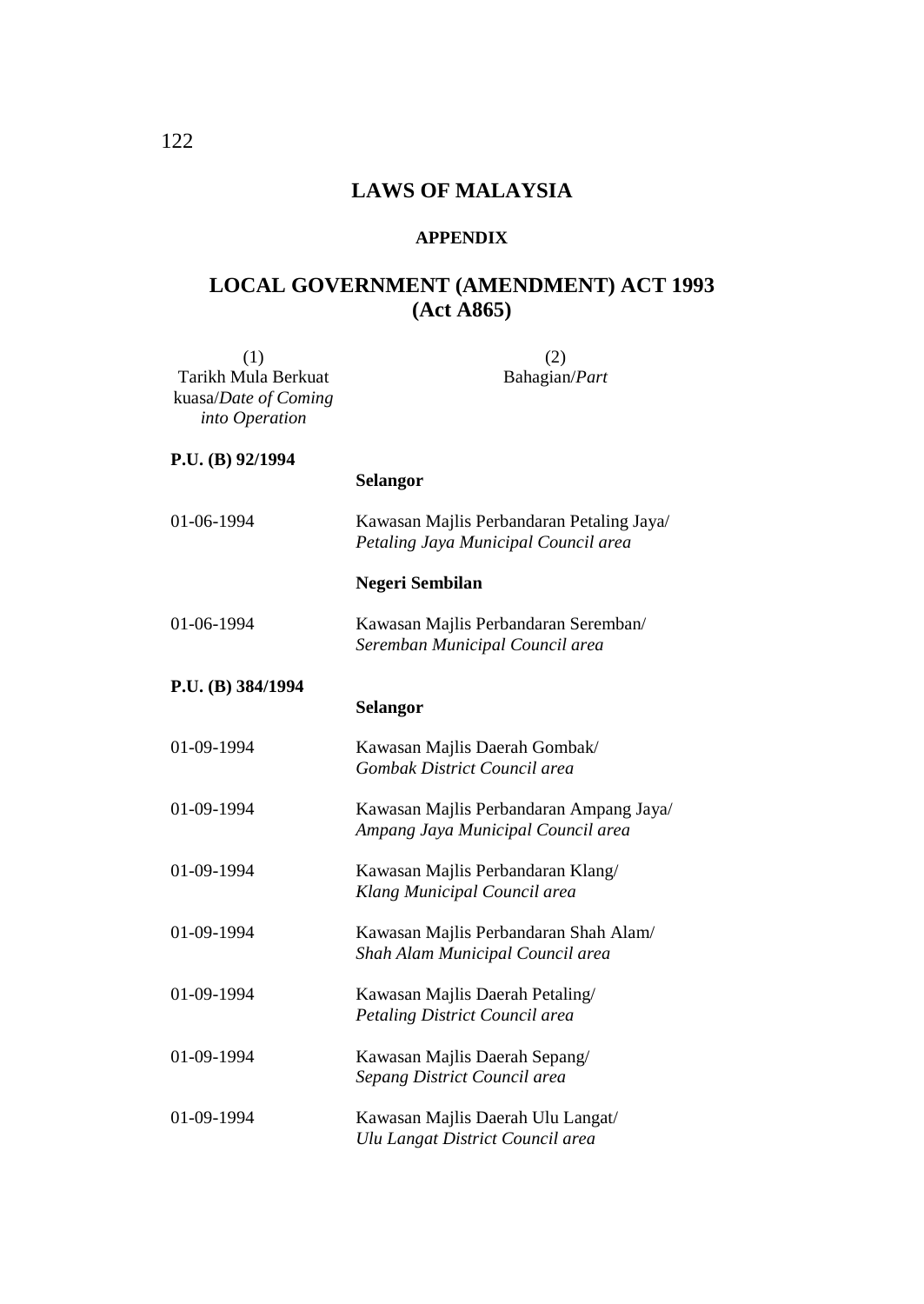| (1)<br>Tarikh Mula Berkuat<br>kuasa/Date of Coming<br>into Operation | (2)<br>Bahagian/Part                                                                                         |  |
|----------------------------------------------------------------------|--------------------------------------------------------------------------------------------------------------|--|
| 01-09-1994                                                           | Kawasan Majlis Daerah Ulu Selangor/<br>Ulu Selangor District Council area                                    |  |
| 01-09-1994                                                           | Kawasan Majlis Daerah Kuala Langat/<br>Kuala Langat District Council area                                    |  |
| 01-09-1994                                                           | Kawasan Majlis Daerah Kuala Selangor/<br>Kuala Selangor District Council area                                |  |
| 01-09-1994                                                           | Kawasan Majlis Daerah Sabak Bernam/<br>Sabak Bernam District Council area                                    |  |
|                                                                      | Perak                                                                                                        |  |
| 01-09-1994                                                           | Kawasan Majlis Bandaraya Ipoh/<br>Area of the City Council of Ipoh                                           |  |
| 01-09-1994                                                           | Kawasan Majlis Perbandaran Taiping/<br>Taiping Municipal Council area                                        |  |
| 01-09-1994                                                           | Kawasan Majlis Daerah Kuala Kangsar/<br>Kuala Kangsar District Council area                                  |  |
|                                                                      | <b>Melaka</b>                                                                                                |  |
| 01-09-1994                                                           | Kawasan Majlis Perbandaran Melaka Bandaraya<br>Bersejarah/<br>Malacca Historical City Municipal Council area |  |
| 01-09-1994                                                           | Kawasan Majlis Daerah Jasin/<br>Jasin District Council area                                                  |  |
| 01-09-1994                                                           | Kawasan Majlis Daerah Alor Gajah/<br>Alor Gajah District Council area                                        |  |
|                                                                      | <b>Pulau Pinang</b>                                                                                          |  |
| 01-12-1994                                                           | Kawasan Majlis Perbandaran Pulau Pinang/<br>Seberang Perai Municipal Council area                            |  |
| 01-12-1994                                                           | Kawasan Majlis Perbandaran Seberang Perai/<br>Seberang Perai Municipal Council area                          |  |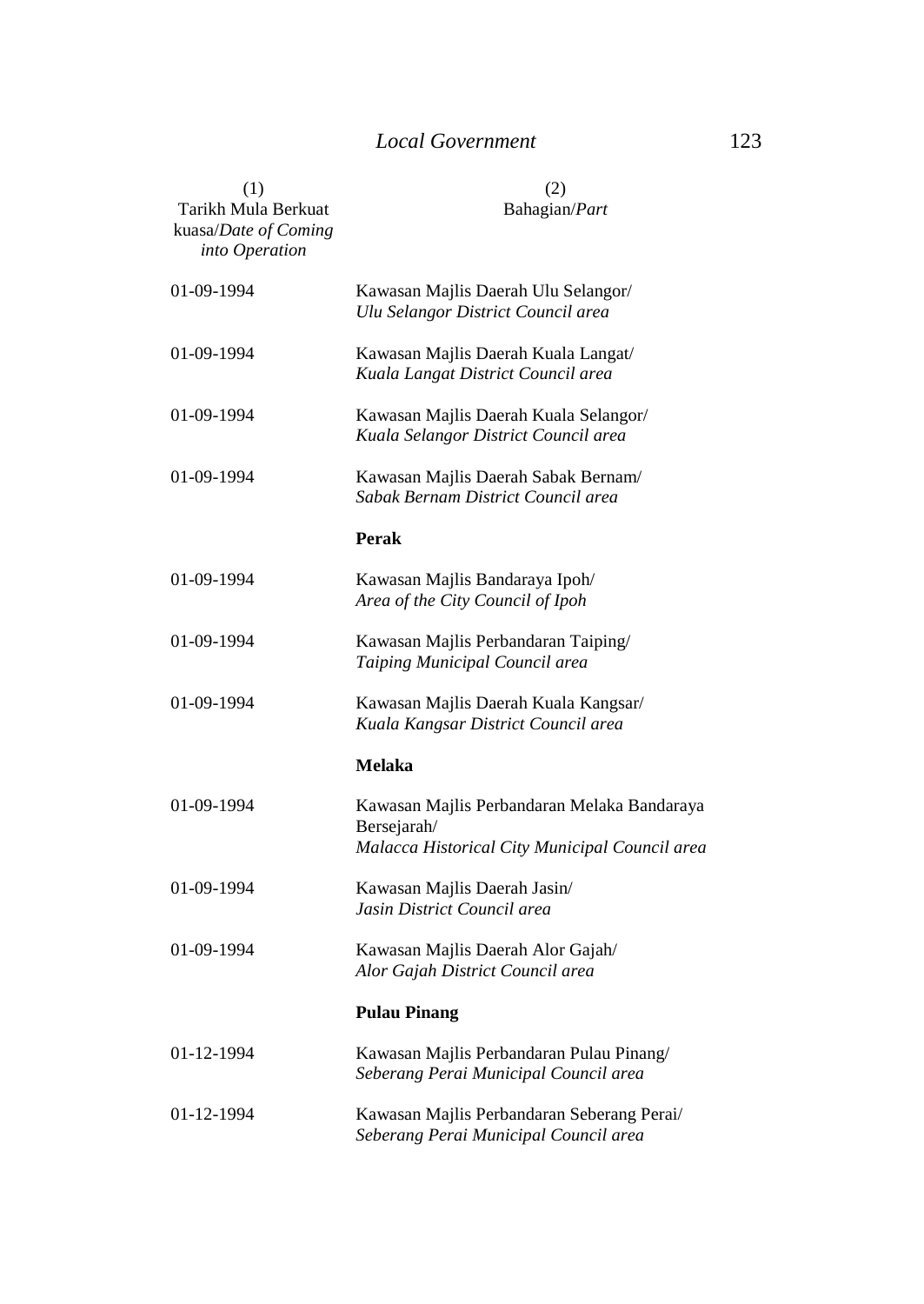| (1)<br>Tarikh Mula Berkuat<br>kuasa/Date of Coming<br>into Operation | (2)<br>Bahagian/Part                                                          |
|----------------------------------------------------------------------|-------------------------------------------------------------------------------|
|                                                                      | Perak                                                                         |
| 01-12-1994                                                           | Kawasan Majlis Daerah Manjung/<br>Manjung District Council area               |
| 01-12-1994                                                           | Kawasan Majlis Daerah Kerian/<br>Kerian District Council area                 |
| 01-12-1994                                                           | Kawasan Majlis Daerah Kinta Selatan/<br>Kinta Selatan District Council area   |
| 01-12-1994                                                           | Kawasan Majlis Daerah Hilir Perak/<br>Hilir Perak District Council area       |
| 01-12-1994                                                           | Kawasan Majlis Daerah Tanjung Malim/<br>Tanjung Malim District Council area   |
| 01-12-1994                                                           | Kawasan Majlis Daerah Grik/<br>Grik District Council area                     |
| 01-12-1994                                                           | Kawasan Majlis Daerah Perak Tengah/<br>Perak Tengah District Council area     |
| 01-12-1994                                                           | Kawasan Majlis Daerah Selama/<br>Selama District Council area                 |
| 01-12-1994                                                           | Kawasan Majlis Daerah Tapah/<br>Tapah District Council area                   |
| 01-12-1994                                                           | Kawasan Majlis Daerah Kinta Barat/<br>Kinta Barat District Council area       |
| 01-12-1994                                                           | Kawasan Majlis Daerah Lenggong/<br>Lenggong District Council area             |
| 01-12-1994                                                           | Kawasan Majlis Daerah Pengkalan Hulu/<br>Pengkalan Hulu District Council area |
|                                                                      | Negeri Sembilan                                                               |
| 01-12-1994                                                           | Kawasan Majlis Daerah Kuala Pilah/<br>Kuala Pilah District Council area       |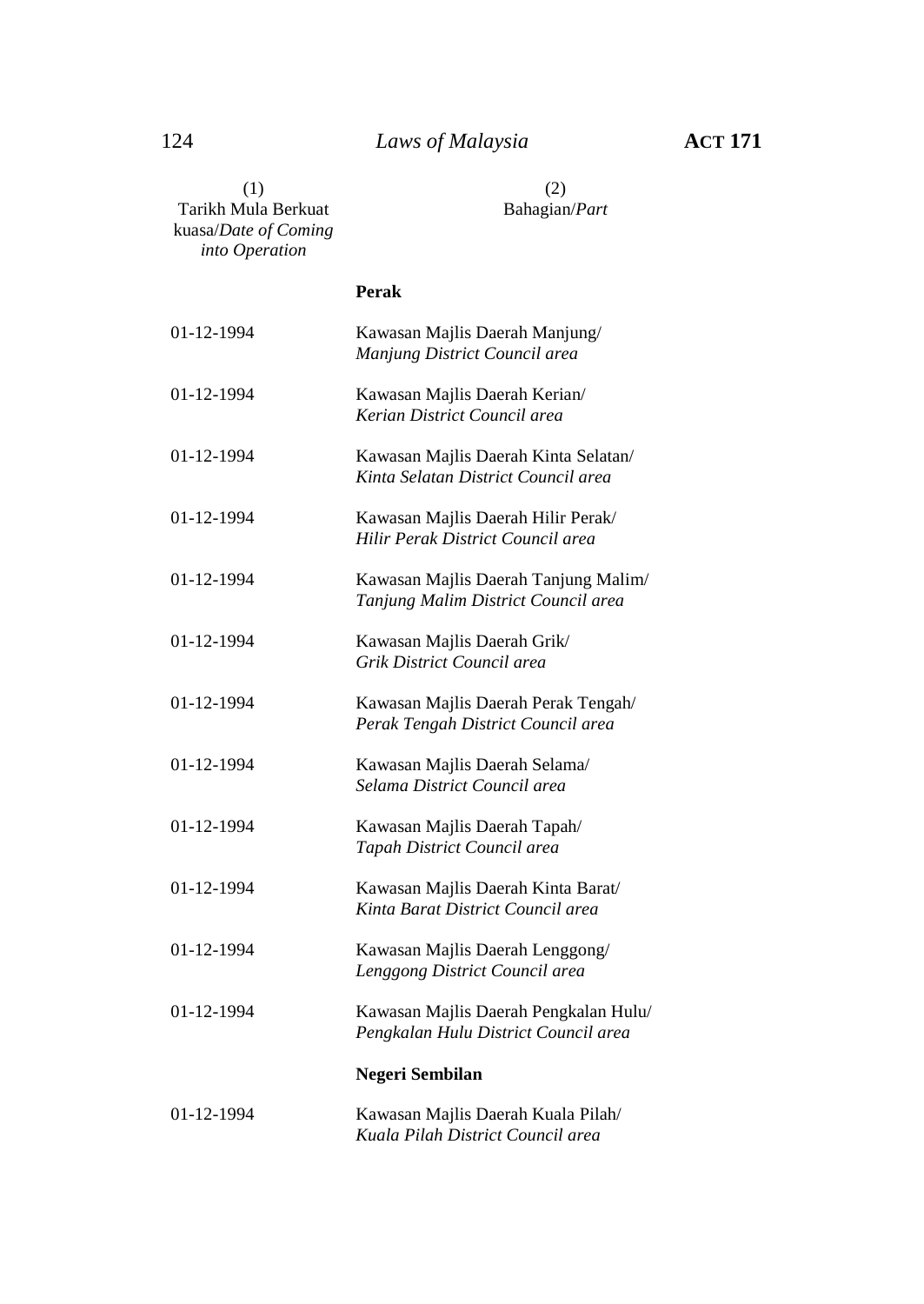| (1)<br>Tarikh Mula Berkuat<br>kuasa/Date of Coming<br>into Operation | (2)<br>Bahagian/Part                                                        |
|----------------------------------------------------------------------|-----------------------------------------------------------------------------|
| 01-12-1994                                                           | Kawasan Majlis Daerah Seremban/<br>Seremban District Council area           |
| 01-12-1994                                                           | Kawasan Majlis Daerah Rembau/<br>Rembau District Council area               |
| 01-12-1994                                                           | Kawasan Majlis Daerah Tampin/<br>Tampin District Council area               |
| 01-12-1994                                                           | Kawasan Majlis Daerah Jelebu/<br>Jelebu District Council area               |
| 01-12-1994                                                           | Kawasan Majlis Daerah Jempol/<br>Jempol District Council area               |
|                                                                      | Kedah                                                                       |
| 01-02-1995                                                           | Kawasan Majlis Perbandaran Kota Setar/<br>Kota Setar Municipal Council area |
| 01-02-1995                                                           | Kawasan Majlis Daerah Kuala Muda/<br>Kuala Muda District Council area       |
| 01-02-1995                                                           | Kawasan Majlis Daerah Kulim/<br>Kulim District Council area                 |
| 01-02-1995                                                           | Kawasan Majlis Daerah Bandar Baharu/<br>Bandar Baharu District Council area |
| 01-02-1995                                                           | Kawasan Majlis Daerah Yan/<br>Yan District Council area                     |
| 01-02-1995                                                           | Kawasan Majlis Daerah Pendang/<br>Pendang District Council area             |
| 01-02-1995                                                           | Kawasan Majlis Daerah Padang Terap/<br>Padang Terap District Council area   |
| 01-02-1995                                                           | Kawasan Majlis Daerah Baling/<br><b>Baling District Council area</b>        |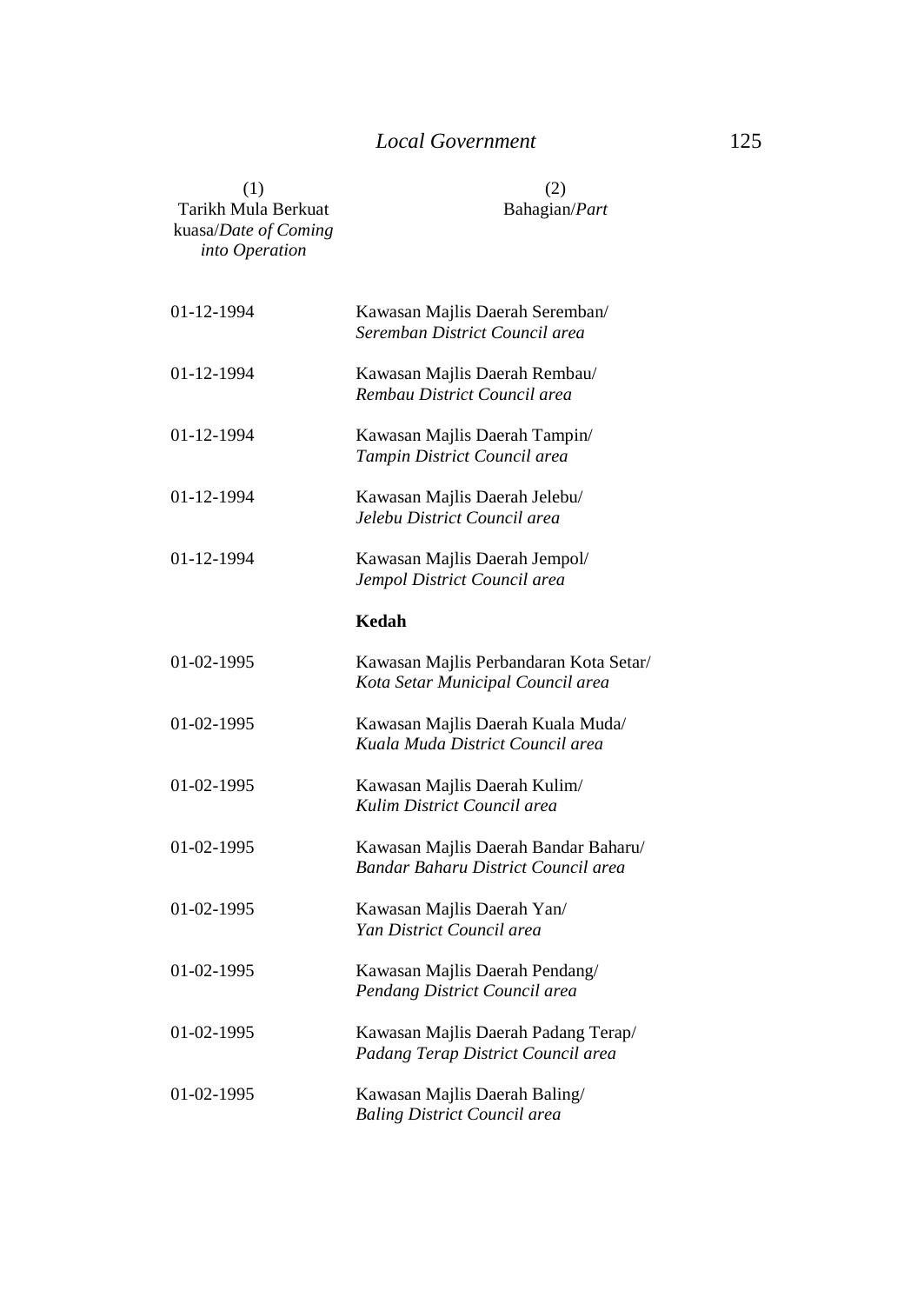# 126 *Laws of Malaysia* **ACT 171**

| (1)<br>Tarikh Mula Berkuat<br>kuasa/Date of Coming<br>into Operation | (2)<br>Bahagian/Part                                                                  |
|----------------------------------------------------------------------|---------------------------------------------------------------------------------------|
| 01-02-1995                                                           | Kawasan Majlis Daerah Kubang Pasu/<br>Kubang Pasu District Council area               |
| 01-02-1995                                                           | Kawasan Majlis Daerah Sik/<br>Sik District Council area                               |
|                                                                      | Johor                                                                                 |
| 01-02-1995                                                           | Kawasan Majlis Perbandaran Johor Bahru/<br>Johor Bahru Municipal Council area         |
| 01-02-1995                                                           | Kawasan Majlis Daerah Muar Selatan/<br>Muar Selatan District Council area             |
| 01-02-1995                                                           | Kawasan Majlis Daerah Segamat Utara/<br>Segamat Utara District Council area           |
| 01-02-1995                                                           | Kawasan Majlis Daerah Batu Pahat Barat/<br>Batu Pahat Barat District Council area     |
| 01-02-1995                                                           | Kawasan Majlis Daerah Johor Bahru Tengah/<br>Johor Bahru Tengah District Council area |
| 01-02-1995                                                           | Kawasan Majlis Daerah Kluang Utara/<br>Kluang Utara District Council area             |
| 01-02-1995                                                           | Kawasan Majlis Daerah Kulai/<br>Kulai District Council area                           |
| 01-02-1995                                                           | Kawasan Majlis Daerah Muar Utara/<br>Muar Utara District Council area                 |
| 01-02-1995                                                           | Kawasan Majlis Daerah Segamat Selatan/<br>Segamat Selatan District Council area       |
| 01-02-1995                                                           | Kawasan Majlis Daerah Kota Tinggi/<br>Kota Tinggi District Council area               |
| 01-02-1995                                                           | Kawasan Majlis Daerah Mersing/<br>Mersing District Council area                       |
| 01-02-1995                                                           | Kawasan Majlis Daerah Kluang Selatan/<br>Kluang Selatan District Council area         |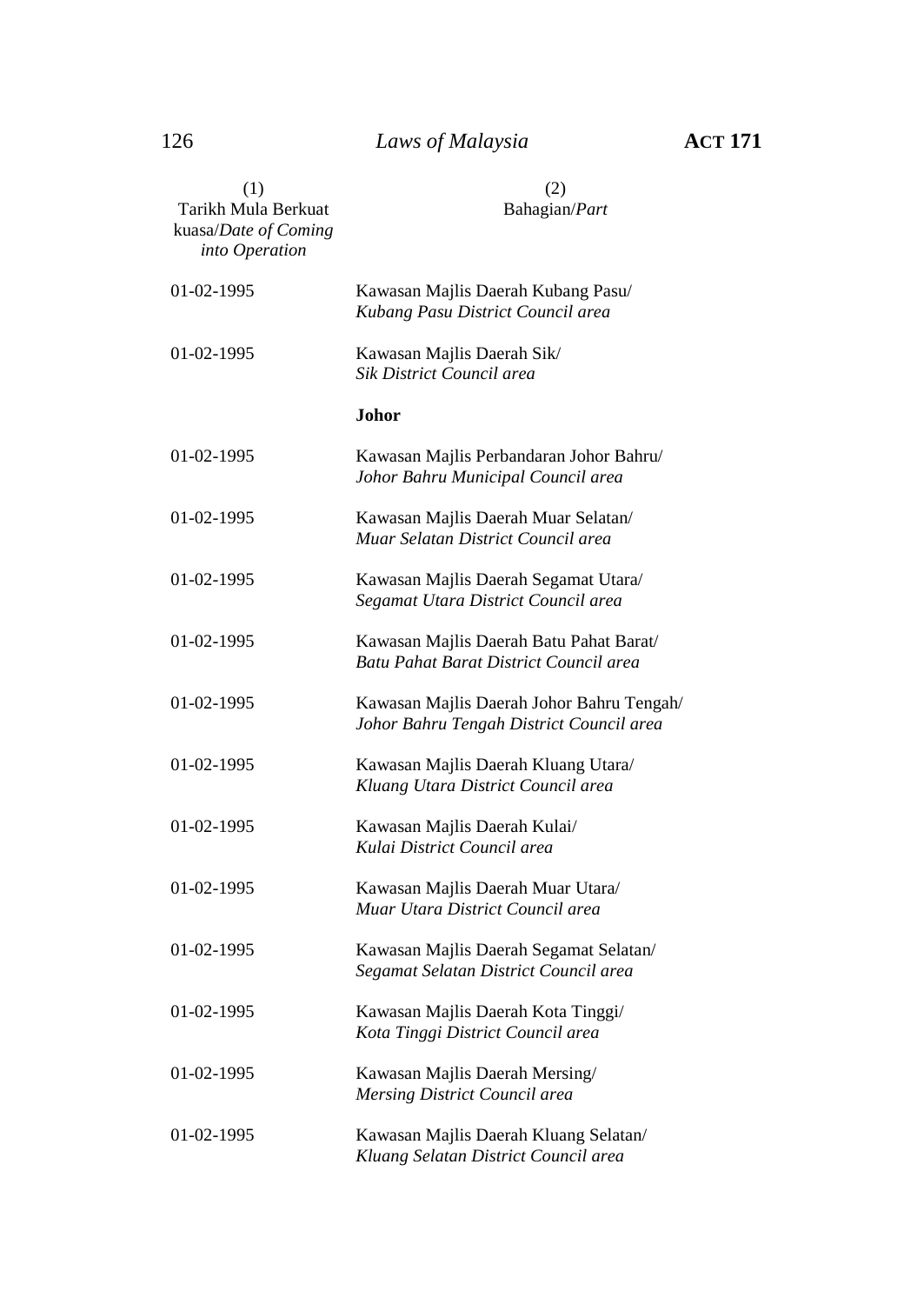| (1)<br>Tarikh Mula Berkuat<br>kuasa/Date of Coming<br>into Operation | (2)<br>Bahagian/Part                                                                |
|----------------------------------------------------------------------|-------------------------------------------------------------------------------------|
| 01-02-1995                                                           | Kawasan Majlis Daerah Pontian/<br>Pontian District Council area                     |
|                                                                      | <b>Perlis</b>                                                                       |
| 01-04-1995                                                           | Kawasan Majlis Perbandaran Kangar/<br>Kangar Municipal Council area                 |
|                                                                      | Pahang                                                                              |
| 01-04-1995                                                           | Kawasan Majlis Perbandaran Kuantan/<br>Kuantan Municipal Council area               |
| 01-04-1995                                                           | Kawasan Majlis Daerah Temerloh/<br>Temerloh District Council area                   |
| 01-04-1995                                                           | Kawasan Majlis Daerah Bentong/<br><b>Bentong District Council area</b>              |
| 01-04-1995                                                           | Kawasan Majlis Daerah Cameron Highlands/<br>Cameron Highlands District Council area |
| 01-04-1995                                                           | Kawasan Majlis Daerah Jerantut/<br>Jerantut District Council area                   |
| 01-04-1995                                                           | Kawasan Majlis Daerah Pekan/<br>Pekan District Council area                         |
| 01-04-1995                                                           | Kawasan Majlis Daerah Lipis/<br>Lipis District Council area                         |
| 01-04-1995                                                           | Kawasan Majlis Daerah Maran/<br>Maran District Council area                         |
| 01-04-1995                                                           | Kawasan Majlis Daerah Raub/<br>Raub District Council area                           |
| 01-04-1995                                                           | Kawasan Majlis Daerah Rompin/<br>Rompin District Council area                       |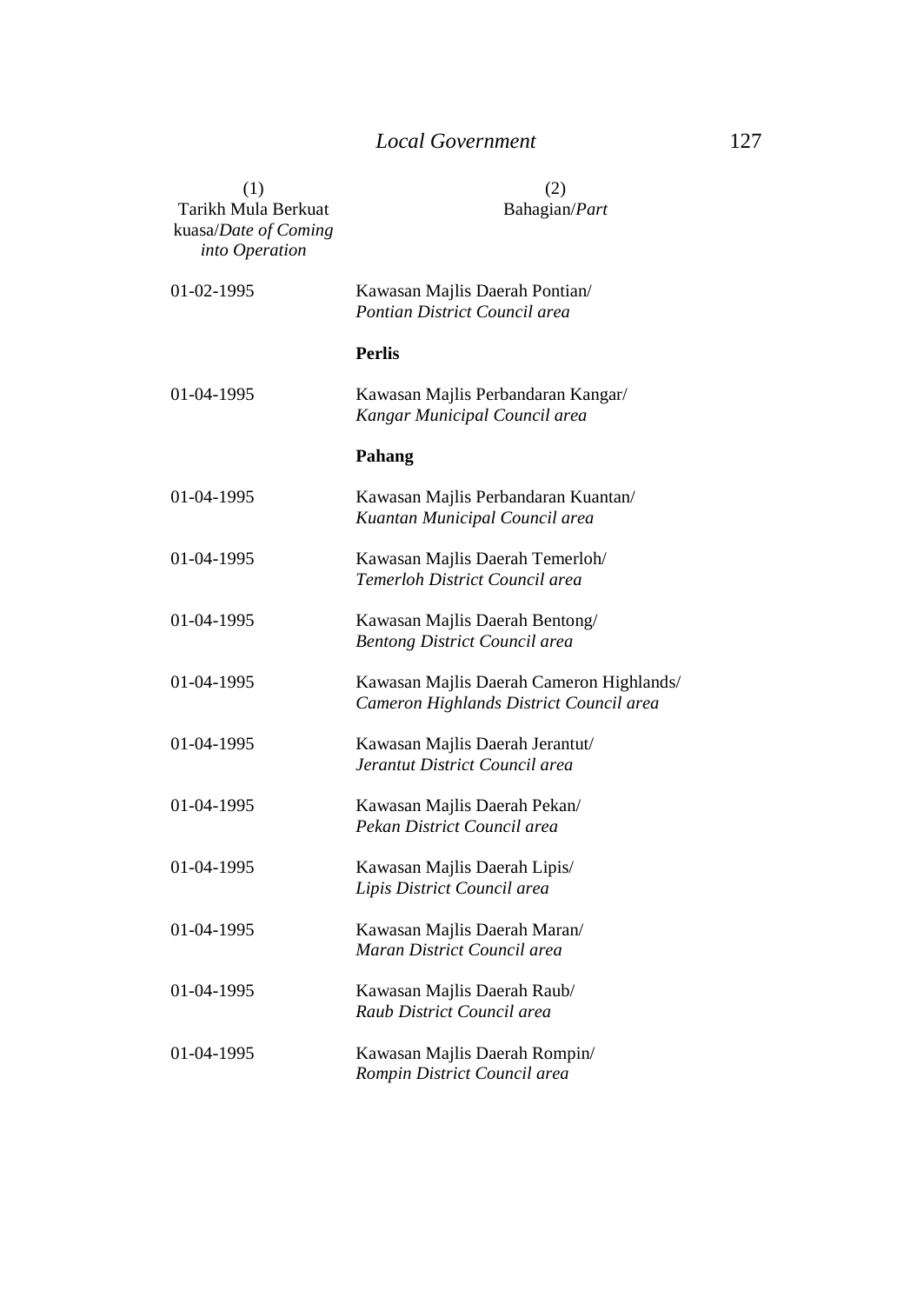| (1)<br>Tarikh Mula Berkuat<br>kuasa/Date of Coming<br>into Operation | (2)<br>Bahagian/Part                                                                    |  |
|----------------------------------------------------------------------|-----------------------------------------------------------------------------------------|--|
|                                                                      | Terengganu                                                                              |  |
| 01-04-1995                                                           | Kawasan Majlis Perbandaran Kuala Terengganu/<br>Kuala Terengganu Municipal Council area |  |
| 01-04-1995                                                           | Kawasan Majlis Daerah Kemaman/<br>Kemaman District Council area                         |  |
| 01-04-1995                                                           | Kawasan Majlis Daerah Dungun/<br>Dungun District Council area                           |  |
| 01-04-1995                                                           | Kawasan Majlis Daerah Hulu Terengganu/<br>Hulu Terengganu District Council area         |  |
| 01-04-1995                                                           | Kawasan Majlis Daerah Besut/<br><b>Besut District Council area</b>                      |  |
| 01-04-1995                                                           | Kawasan Majlis Daerah Setiu/<br>Setiu District Council area                             |  |
| 01-04-1995                                                           | Kawasan Majlis Daerah Marang/<br>Marang District Council area                           |  |
|                                                                      | Kelantan                                                                                |  |
| 01-04-1995                                                           | Kawasan Majlis Perbandaran Kota Bharu/<br>Kota Bharu Municipal Council area             |  |
| 01-04-1995                                                           | Kawasan Majlis Daerah Kota Bharu/<br>Kota Bharu District Council area                   |  |
| 01-04-1995                                                           | Kawasan Majlis Daerah Tumpat/<br>Tumpat District Council area                           |  |
| 01-04-1995                                                           | Kawasan Majlis Daerah Pasir Mas/<br>Pasir Mas District Council area                     |  |
| 01-04-1995                                                           | Kawasan Majlis Daerah Gua Musang/<br>Gua Musang District Council area                   |  |
| 01-04-1995                                                           | Kawasan Majlis Daerah Kuala Krai Selatan/<br>Kuala Krai Selatan District Council area   |  |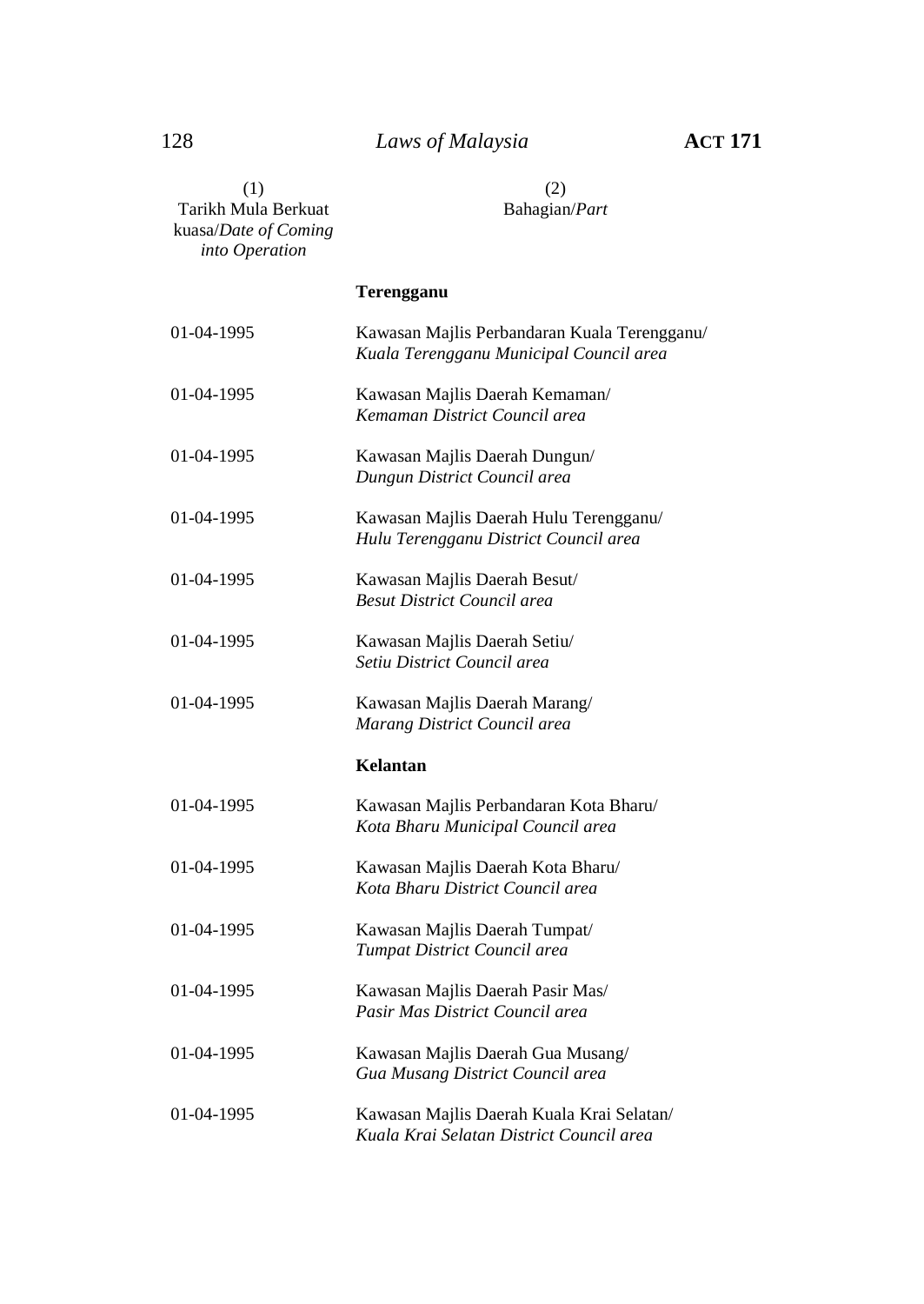| (1)<br>Tarikh Mula Berkuat<br>kuasa/Date of Coming<br>into Operation | (2)<br>Bahagian/Part                                                              |
|----------------------------------------------------------------------|-----------------------------------------------------------------------------------|
| 01-04-1995                                                           | Kawasan Majlis Daerah Kuala Krai Utara/<br>Kuala Krai Utara District Council area |
| 01-04-1995                                                           | Kawasan Majlis Daerah Bachok/<br><b>Bachok District Council area</b>              |
| 01-04-1995                                                           | Kawasan Majlis Daerah Tanah Merah/<br>Tanah Merah District Council area           |
| 01-04-1995                                                           | Kawasan Majlis Daerah Jeli/<br>Jeli District Council area                         |
| 01-04-1995                                                           | Kawasan Majlis Daerah Machang/<br>Machang District Council area                   |
| 01-04-1995                                                           | Kawasan Majlis Daerah Pasir Puteh/<br>Pasir Puteh District Council area           |

**\_\_\_\_\_\_\_\_\_\_\_\_\_\_\_\_\_\_\_\_\_\_\_\_\_\_\_\_\_\_\_\_**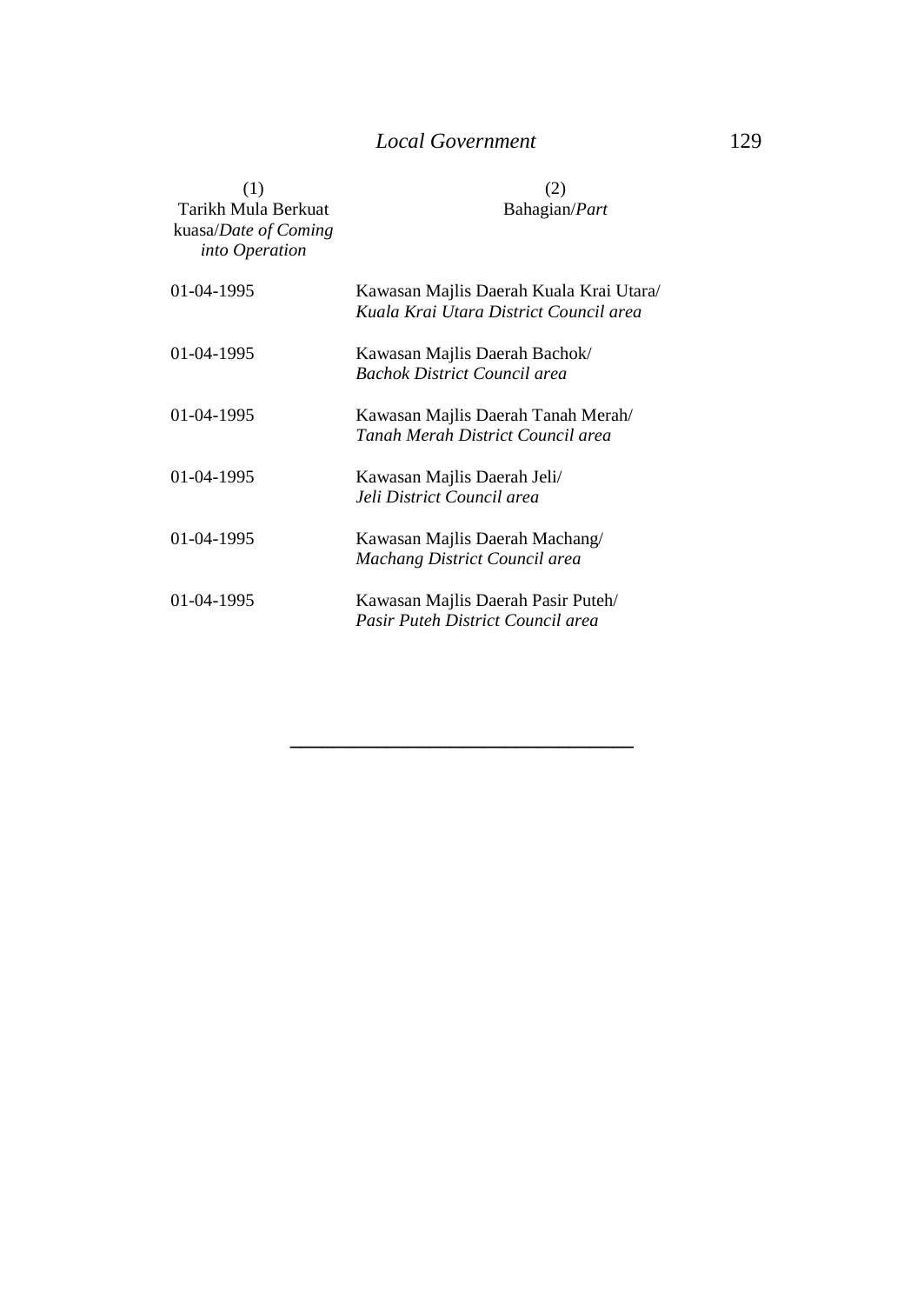# **LAWS OF MALAYSIA**

## **Act 171**

## **LOCAL GOVERNMENT ACT 1976**

#### LIST OF AMENDMENTS

| Amending law     | <b>Short Title</b>                           | In force from   |
|------------------|----------------------------------------------|-----------------|
| Act 160          | Malaysian Currency (Ringgit) Act 1975        | 29-08-1975      |
| Act A436         | Government (Amendment) Act<br>Local<br>1978  | 03-03-1978      |
| Act A564         | Government (Amendment) Act<br>Local<br>1983  | 01-01-1986      |
| Act 341          | Fire Services Act 1988                       | 01-01-1989      |
| Act A806         | Local Government (Amendment) Act<br>1991     | 13-09-1991      |
| <b>Act A865</b>  | Government (Amendment) Act<br>Local<br>1993* | (See Appendix)  |
| <b>Act A1131</b> | Government (Amendment) Act<br>Local<br>2007  | $*$ *01-09-2011 |

*\*NOTE—Saving–see section 8.*

\_\_\_\_\_\_\_\_\_\_\_\_\_

\_\_\_\_\_\_\_\_\_\_\_\_\_\_\_\_\_\_\_\_\_\_\_\_\_\_\_\_\_\_\_\_\_\_\_\_\_\_\_\_\_\_\_\_\_\_\_\_\_\_\_\_\_\_\_\_

*<sup>\*\*</sup>NOTE—* This Act come into operation in the States of Perlis, Kedah, Pahang, Negeri Sembilan, Malacca and Johor*— see* P.U. (B) 488/2011 and in the Federal Territory of Kuala Lumpur and Putrajaya*— see* P.U. (B) 491/2011.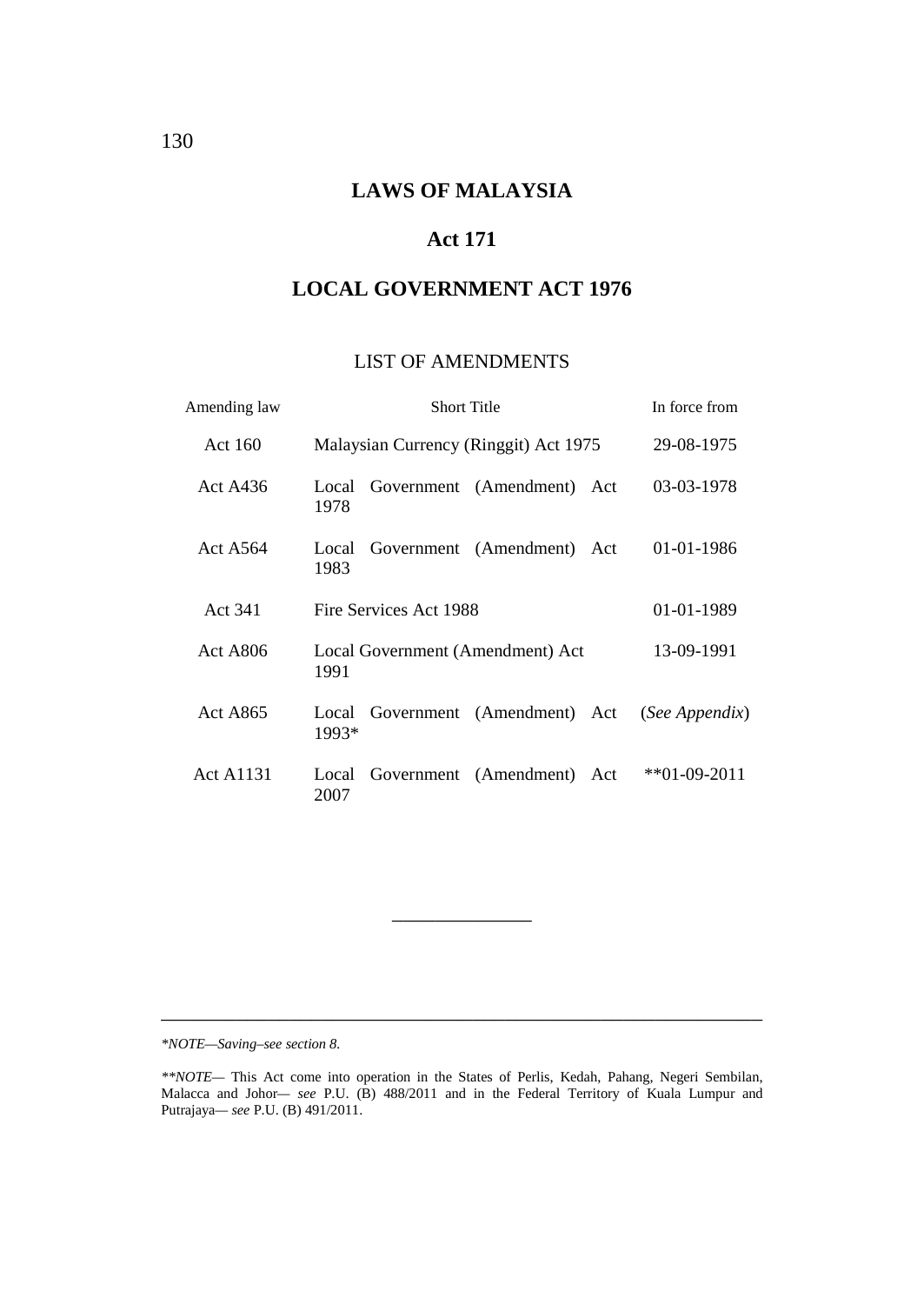# **Act 171**

# **LOCAL GOVERNMENT ACT 1976**

## LIST OF SECTIONS AMENDED

| Section      | Amending authority | In force from                                   |
|--------------|--------------------|-------------------------------------------------|
| $\mathbf{2}$ | Act A436           | 03-03-1978                                      |
|              | <b>Act A865</b>    | (see P.U. (B) 92/1994 and<br>P.U. (B) 384/1994) |
| 10           | Act A436           | 03-03-1978                                      |
| 17           | <b>Act A436</b>    | 03-03-1978                                      |
| 54           | Act A436           | 03-03-1978                                      |
| 60           | Act A436           | 03-03-1978                                      |
| 72           | Act A865           | (see P.U. (B) 92/1994 and<br>P.U. (B) 384/1994) |
|              | <b>Act A1131</b>   | 01-09-2011                                      |
| 73           | Act A436           | 03-03-1978                                      |
|              | Act A865           | (see P.U. (B) 92/1994 and<br>P.U. (B) 384/1994) |
|              | <b>Act A1131</b>   | 01-09-2011                                      |
| Part X       | Act 341            | 01-01-1989                                      |
| 101          | Act A436           | 03-03-1978                                      |
| 102          | Act A564           | 01-01-1986                                      |
| 102A         | Act A436           | 03-03-1978                                      |
| 103          | Act A436           | 03-03-1978                                      |
| 104          | Act A436           | 03-03-1978                                      |